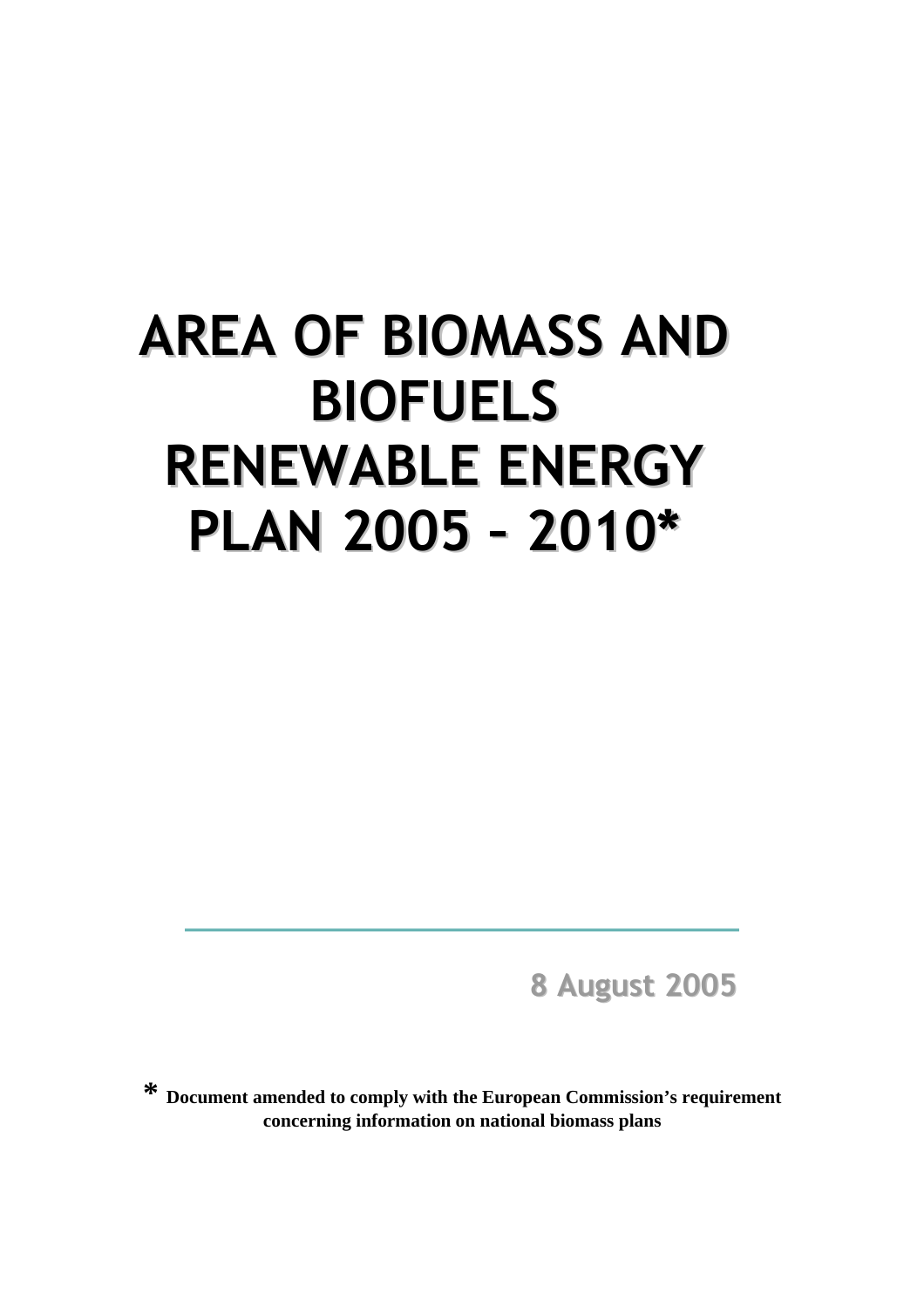# **Biomass Area**

**CHAPTER 3.6** 

**RENEWABLE ENERGY PLAN FOR SPAIN, 2005-2010**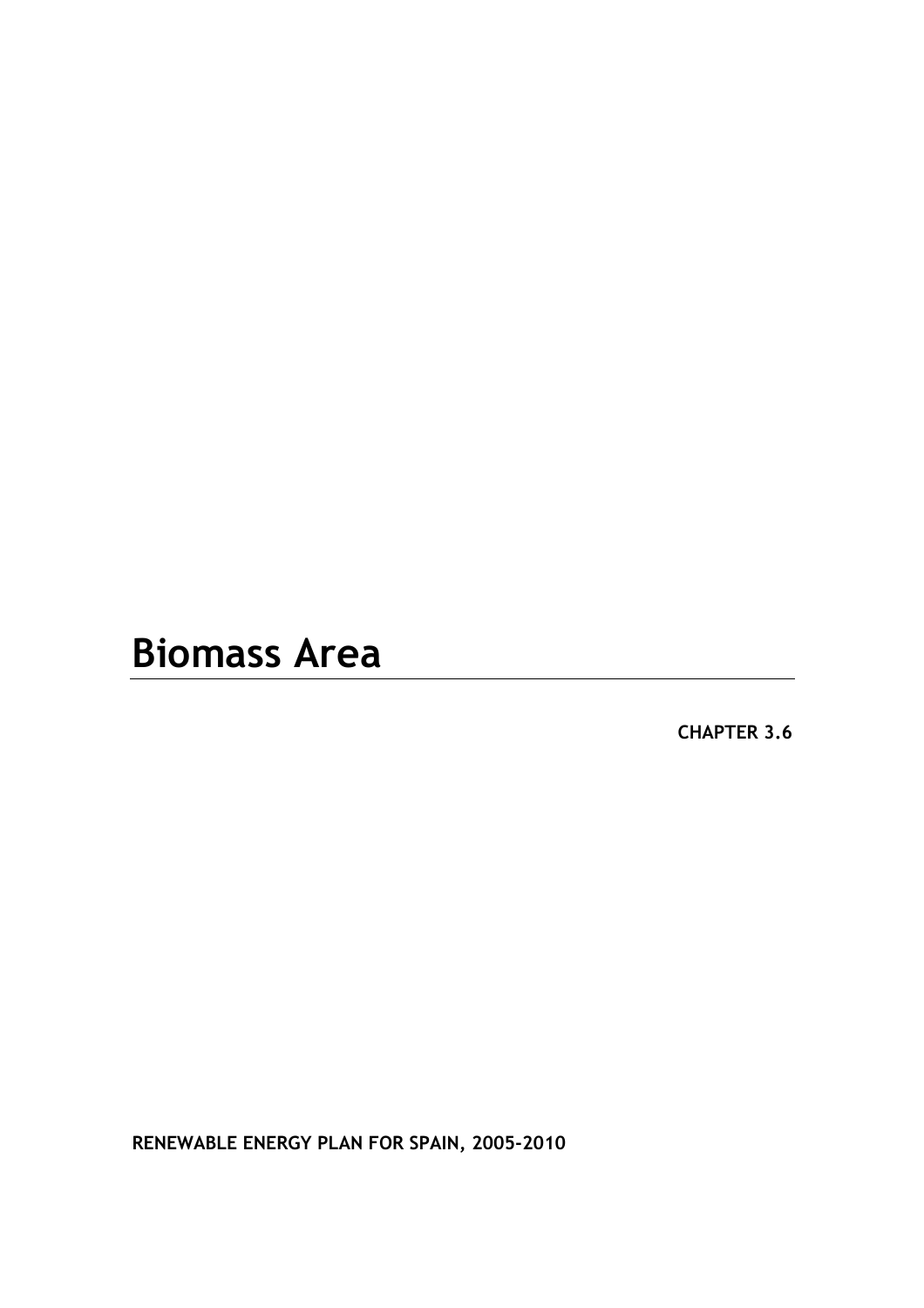# **3.6. Biomass Area**

The predominant characteristic of the biomass area is its diversity. This diversity applies when describing the materials that can be used as fuels and also with regard to their possible energy uses. This means that this area cannot be approached from a single perspective since there are so many combinations of usable types of biomass and technologies for their energy use.

\_\_\_\_\_\_\_\_\_\_\_\_\_\_\_\_\_\_\_\_\_\_\_\_\_\_\_\_\_\_\_\_\_\_\_\_\_\_\_\_\_\_\_\_\_\_\_\_\_\_\_\_\_\_\_\_\_\_\_\_\_\_\_\_\_\_\_\_\_\_\_\_\_\_\_\_\_\_\_\_\_\_\_\_\_\_\_\_\_\_\_\_\_\_\_\_\_\_\_\_\_\_\_\_\_\_

The analysis of the biomass area in this chapter begins with a review of the European situation in the context of the targets contained in the White Paper on Renewable Energy. It then goes on to focus on the state of the sector in Spain.

Insofar as it concerns Spain, it includes a detailed study of the various types of biomass resources, discussing the specific problems associated with those resources and identifying priority areas and measures for their exploitation for energy purposes. It also includes a review of the main technical, legislative, environmental and financial aspects associated with the use of biomass energy. In the first of these aspects, special emphasis is placed on the need to adapt biomass for energy use and the low transformation efficiency traditionally associated with the equipment used. As far as environmental aspects are concerned, the report emphasises the neutral  $CO<sub>2</sub>$  balance of projects to exploit biomass energy and, finally, as far as financial aspects are concerned, the effect of Royal Decree 436/2004 of 12 March is examined as regards its impact on the financial profitability of projects for generating electricity using biomass.

The last sections of this chapter consist of an analysis of the main barriers to the development of applications of this type, a group of measures to overcome those barriers in the short and medium term, energy targets for the 2005-2010 period, a discussion of the structure of the Spanish industrial sector and, finally, a review of the sector's requirements in the area of R&D, which is of vital importance for the consistent development of this area over the next few years.

# **3.6.1. The situation in the European Union**

In 1977, the desire to achieve substantial growth in renewable energy sources in the European Union led the European Commission to draft the White Paper for a Community Strategy and Action Plan for Renewable Energy, within the framework of Community energy policy.

That document was an attempt to achieve an ambitious overall target of **12% of the primary demand for energy in the European Union as a whole being met by renewable energy sources by 2010**.

Regarding the use of biomass for generating energy in thermal or electrical applications, the target established for 2010 was to increase the share of biomass in the Union's energy consumption by 57 million TOE, with 30 million TOE coming from biomass deriving from waste and the remainder from energy crops.

As Figure 1 shows, the consumption of biomass in the European Union at the end of 2003, measured in terms of primary energy, amounted to 43 MTOE in the EU-15, which represented a 6.1% increase compared to the data for 2002. However, the pattern of consumption varies greatly from one country to another and in any case the trends observed would make it impossible for the overall targets announced in the White Paper to be fulfilled.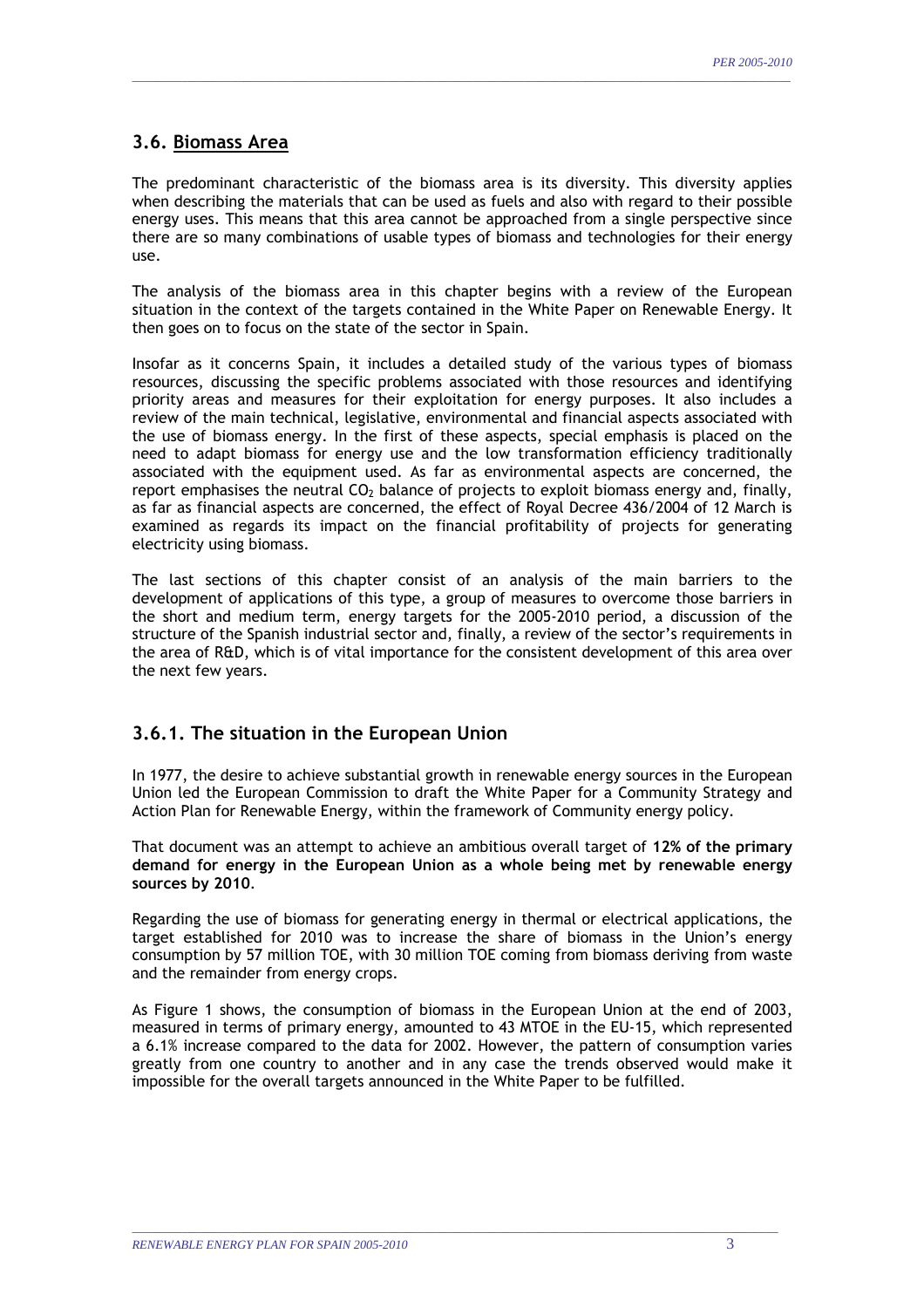

*Figure 1. Consumption of biomass in the European Union at 31/12/2003 (EurObserv'ER). The figure corresponds to the EU-15 and includes the figure for consumption in Poland due to its relevance* 

# **3.6.2. Analysis of the Biomass Area**

A Plan to Promote Renewable Energy was drawn up on the basis of the energy target contained in the European Commission White Paper and the commitment assumed in Act 54/1997 of 27 November on the Electricity Sector. This Plan was approved by the Council of Ministers on 30 December 1999. The Plan laid down targets for the development of each area of renewable energy. It was intended that those areas should between them account for at least 12% of national consumption of primary energy by 2010.

In the area of biomass, the target for development during the 1999-2010 period was established at 6,000,000 TOE, divided between 5,100,000 TOE for electrical applications and 900,000 TOE for thermal applications, in both the domestic and industrial spheres.

# *3.6.2.1. The Current Situation*

Consumption of biomass in Spain amounted to 4,167 kTOE at the end of 2004. The following table shows that highest consumption takes place in the domestic sector, which accounts for almost half the total, followed by the pulp and paper sector, the wood, furniture and cork sector and the food, drink and tobacco sector. These four sectors account for almost 90% of the total.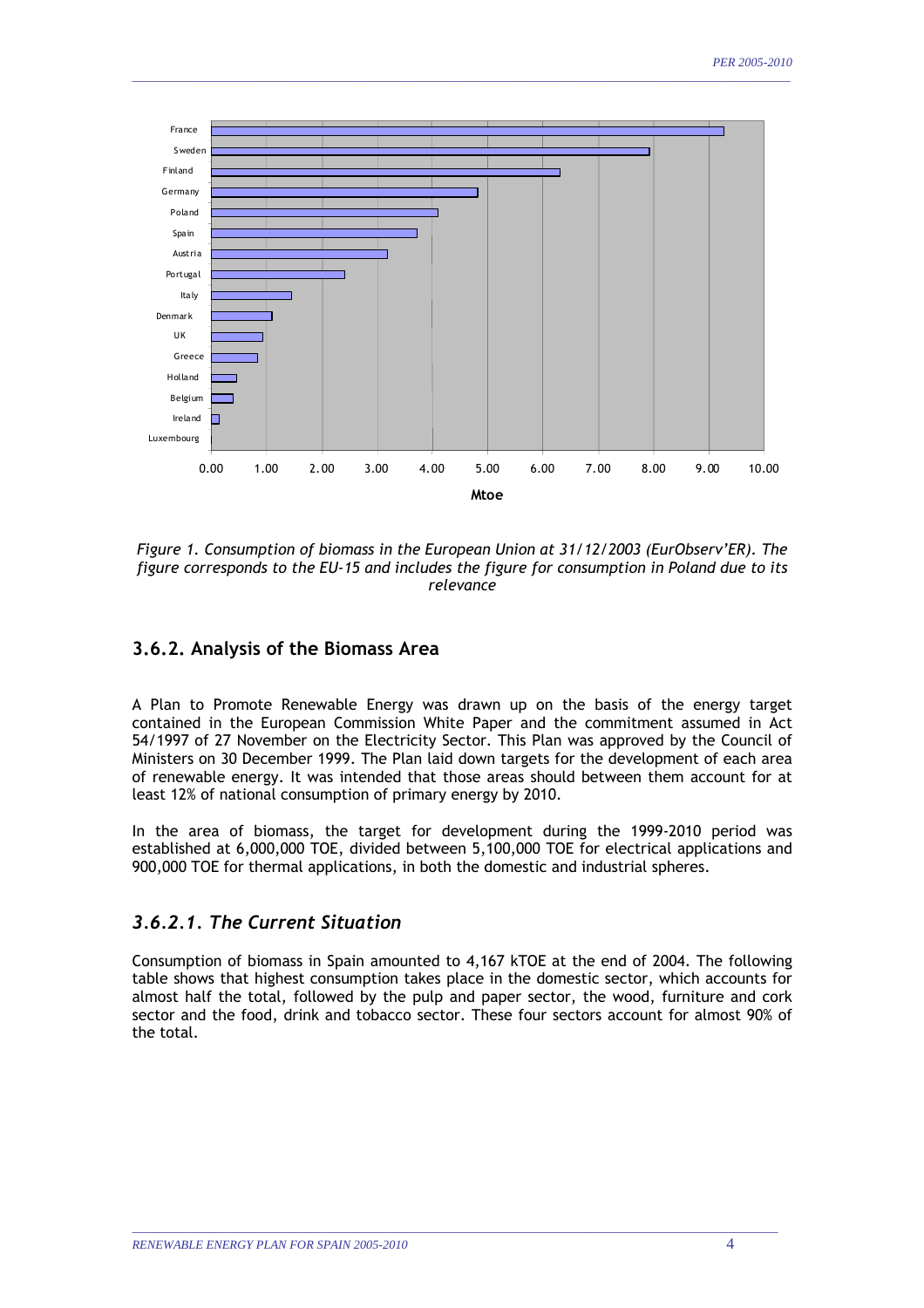| Consumption of biomass in Spain |  |
|---------------------------------|--|
| broken down by sectors (2004)   |  |

| <b>SECTOR</b>                                   | <b>TOE</b> | %     |
|-------------------------------------------------|------------|-------|
| Domestic                                        | 2,056,508  | 49.4% |
| Paper and pulp                                  | 734,851    | 17.6% |
| Wood, furniture and cork                        | 487,539    | 11.7% |
| Food, drink and tobacco                         | 337,998    | 8.1%  |
| Electrical energy stations (not CHP)            | 254,876    | 6.1%  |
| Ceramics, cement and plasters                   | 129,013    | 3.1%  |
| Other industrial activities                     | 57,135     | 1.4%  |
| Catering                                        | 30,408     | 0.7%  |
| Agriculture and livestock                       | 21,407     | 0.5%  |
| <b>Services</b>                                 | 19,634     | 0.5%  |
| Chemical products                               | 16,772     | 0.4%  |
| Water collection, purification and distribution | 15,642     | 0.4%  |
| Textiles and leather                            | 5,252      | 0.1%  |
| TOTAL                                           | 4.167.035  |       |

In terms of Autonomous Communities, Andalucia, Galicia and Castilla y Leon have the highest consumption. This is due to a number of factors such as the existence of companies consuming large quantities of biomass (for example the cellulose sector), the existence of a well-developed forestry sector and a highly dispersed population structure, which is associated with higher domestic consumption. Figure 2 shows consumption per Autonomous Community at the end of 2004.



*Figure 2. Consumption of biomass in Spain per Autonomous Community at 31/12/2004 (IDAE - Instituto para la Diversificación y Ahorro de la Energía*  [Spanish Institute for Energy Diversification and Saving]*)* 

The progress of consumption of biomass from the base year for the Promotion Plan (1998) onwards shows an increase in quantitative terms of 538 kTOE up to the end of 2004, mainly concentrated in electricity applications. Nevertheless, according to the growth target contemplated in the Plan, which is to reach 9,568 kTOE by 2010, this figure is insufficient. Taking that target as a reference, growth in this area during the 1999-2004 period only represents 9.0% of the target.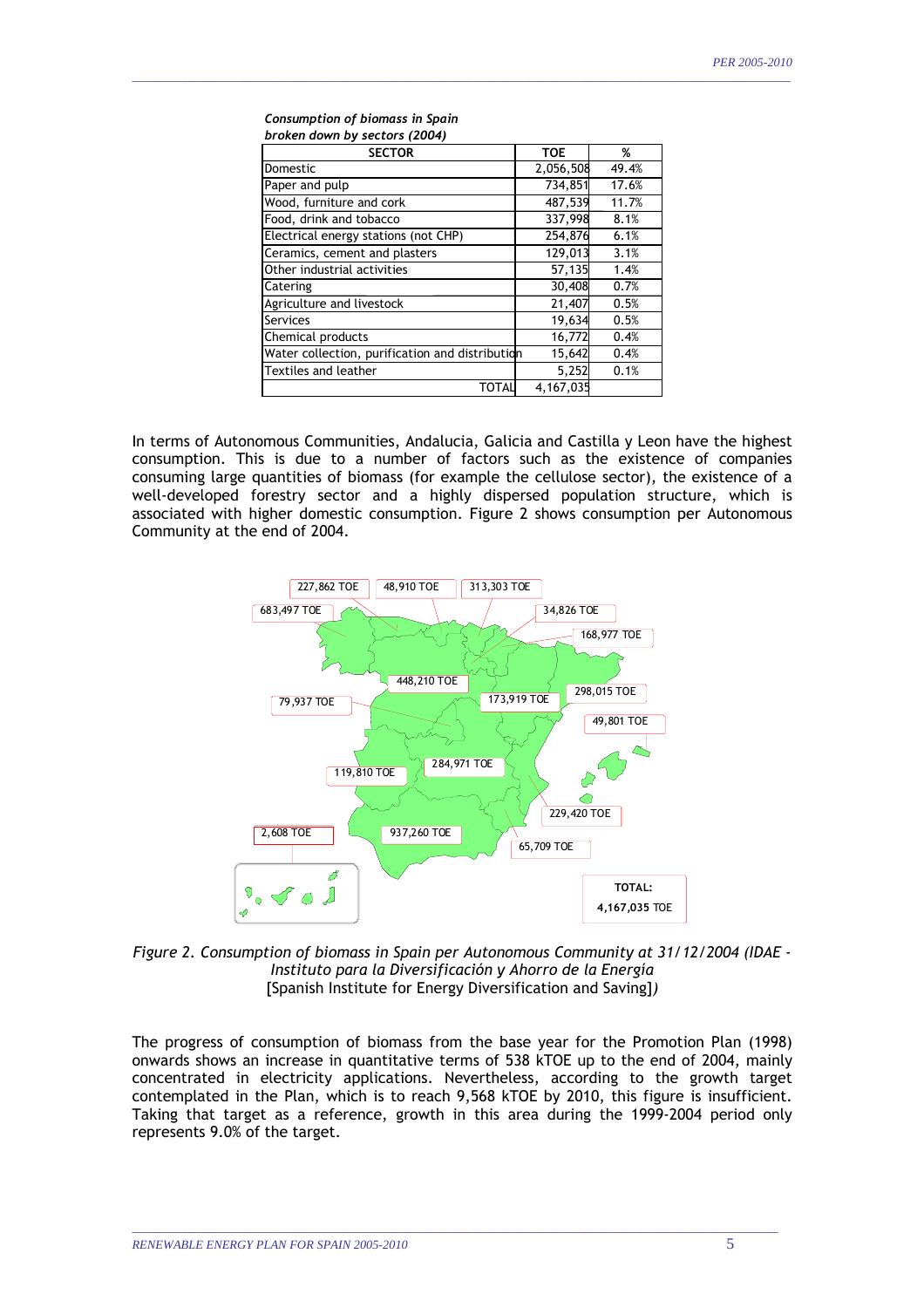|                   |                                      | Years |       |       |       |       |        |
|-------------------|--------------------------------------|-------|-------|-------|-------|-------|--------|
|                   | 1999<br>2000<br>2002<br>2003<br>2001 |       |       |       | 2004  | 2010  |        |
|                   |                                      |       |       |       |       |       | Target |
| <b>Electrical</b> | 227                                  | 236   | 302   | 516   | 644   | 680   | 5,311  |
| application       |                                      |       |       |       |       |       |        |
| <b>Thermal</b>    | 3,435                                | 3,454 | 3,462 | 3,466 | 3,478 | 3,487 | 4,318  |
| application       |                                      |       |       |       |       |       |        |
| <b>TOTAL</b>      | 3,663                                | 3,691 | 3,764 | 3,982 | 4,122 | 4,167 | 9,629  |

The trend indicated in the above table is shown more clearly in Figure 3. In any case, it should be borne in mind that this data could be affected by the study on the progress of thermal biomass consumption since it is more than likely that use of biomass has shifted in favour of electrical applications, though those changes would not mean the addition of any primary energy to the total biomass balance.



*Figure 3. Progress of biomass consumption and forecasts in accordance with the Promotion Plan (IDAE)*

A differential analysis according to the type of application reveals that the target established in the Promotion Plan of an increase of 900,000 TOE in the contribution by **thermal uses** during the 1999-2010 period is far from being achieved since that contribution currently amounts to only 69,446 TOE, which represents a rate of growth of 11,574 TOE per year rather than the 75,000 TOE per year which would be necessary. Figure 4 shows the progress of this application since 1999 and indicates the variations in growth.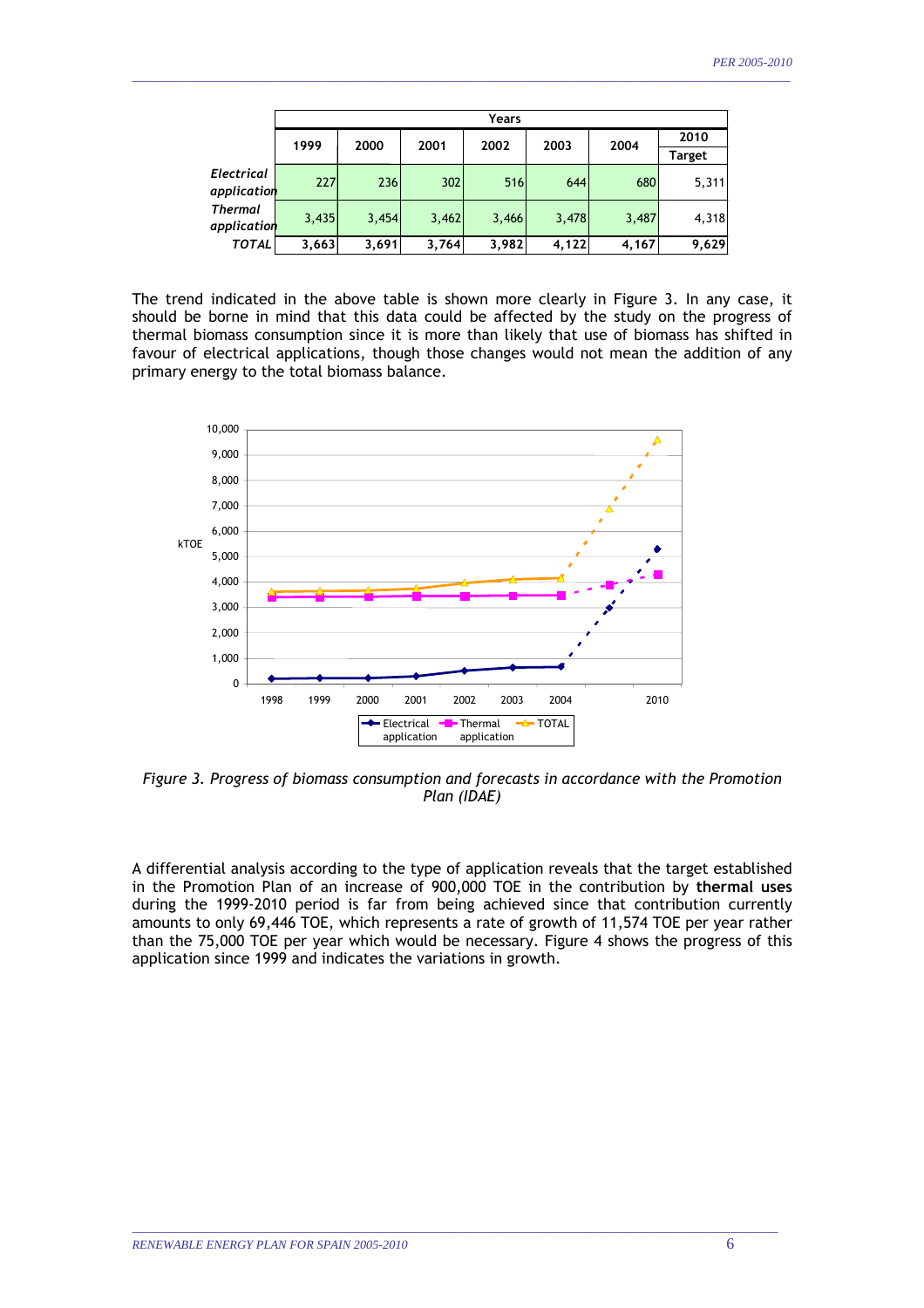

*Figure 4. Progress of thermal use of biomass during the period of the Promotion Plan (IDAE)*

Finally, with regard to the type of resource used in these projects, it must be emphasised that there are a large number of projects relating to domestic stoves and boilers fuelled by forest waste although, due to their relevance in terms of energy, the most relevant projects are those using industrial waste from both forestry and agricultural industries as a raw material. This information is shown in the following table.

|                                    | Number of<br>projects | Primary<br>energy (TOE) |
|------------------------------------|-----------------------|-------------------------|
| Forest waste                       | 147                   | 3,898                   |
| Woody agricultural waste           | 0                     |                         |
| Herbaceous agricultural waste      |                       | 3,303                   |
| Waste from forestry industries     | 113                   | 40,368                  |
| Waste from agricultural industries | 26                    | 21,877                  |
| Energy crops                       | 0                     |                         |
| TOTAL                              | 287                   | 69,446                  |

#### *Thermal biomass: projects in operation (1999-2004)*

With regard to **electrical applications** of biomass, the balance sheet is even more pessimistic. An increase of 5,100,000 TOE by 2010 entails average growth of 425,000 TOE per year, though in actual fact a total increase of only 468,856 TOE was achieved in the 1999-2004 period, which represents an average of 78,143 TOE per year. Figure 5 shows the progress made in these applications since 1999.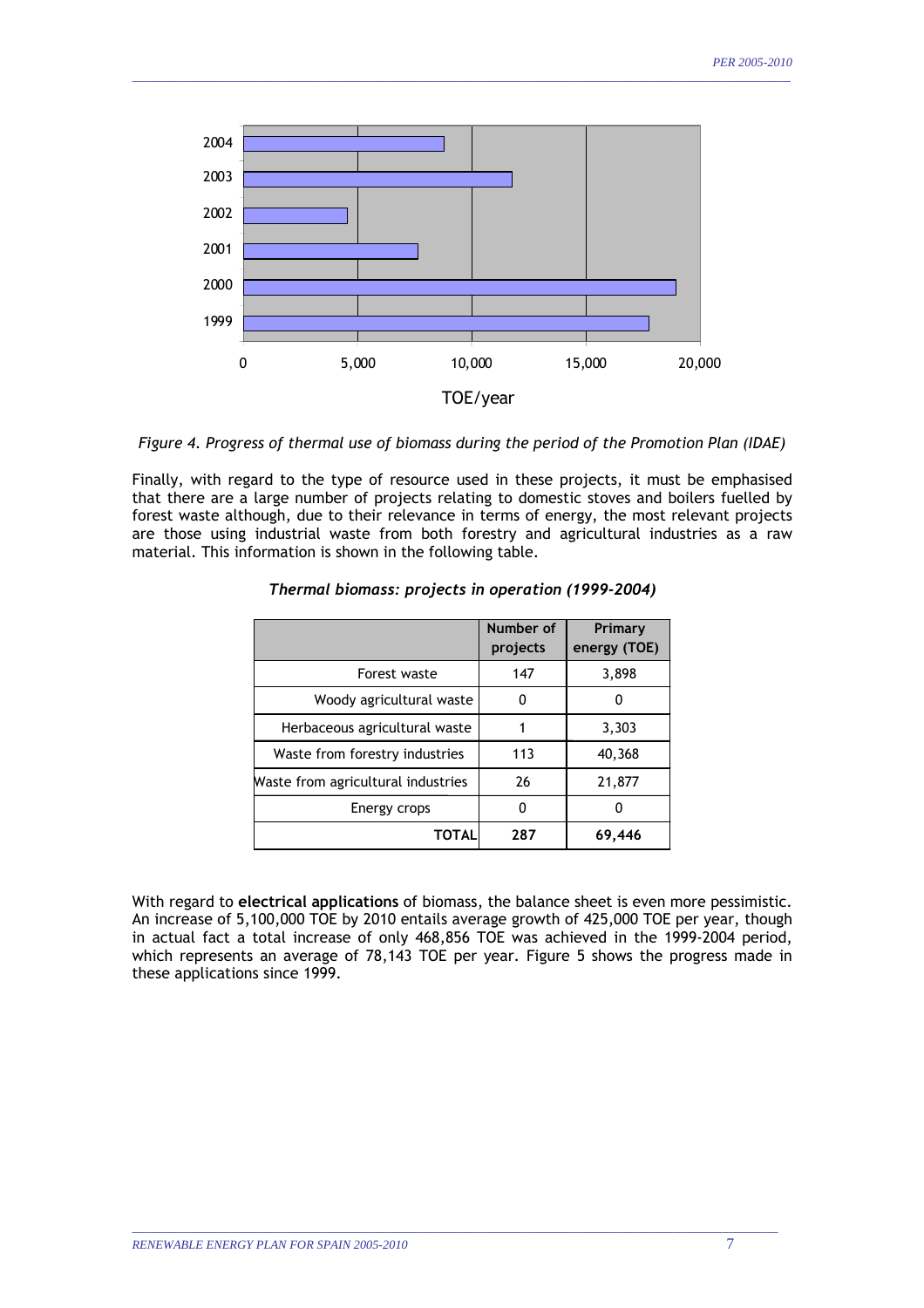

*Figure 5. Progress in use of biomass for electricity in terms of primary energy during the period of the Promotion Plan (IDAE)*

Figure 6 shows the same progress in terms of installed power.



#### **Electrical power with biomass and forecasts (MW)**

*Figure 6. Progress in use of biomass for electricity measured in terms of installed power during the period of the Promotion Plan (IDAE)* 

Finally, with regard to the type of resource used in these projects and also in thermal applications, waste from forestry and agricultural industries is the most commonly used resource, although isolated projects in other areas also exist. This information is presented in more detail in the following table.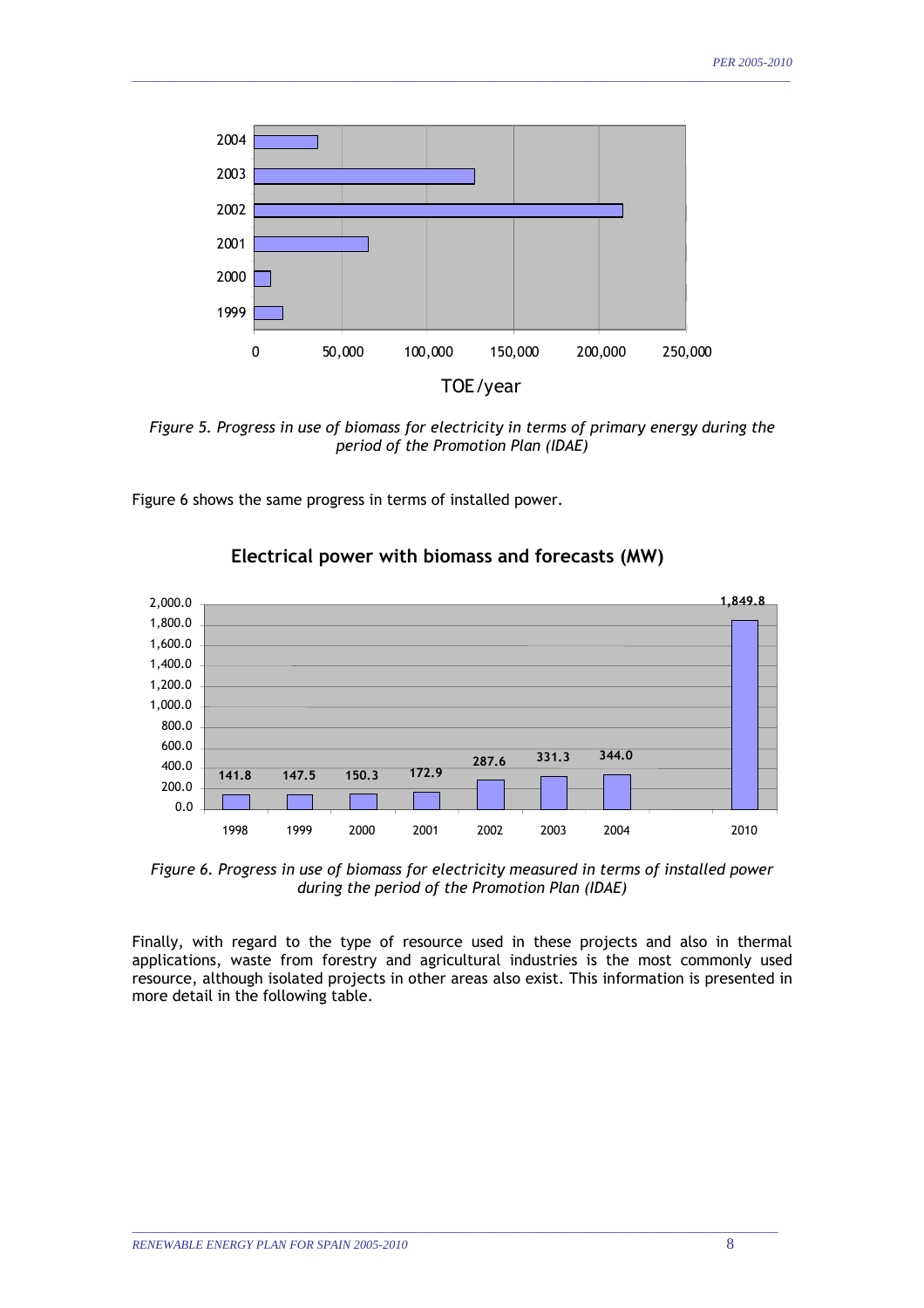|                                    | Number of<br>projects | Primary<br>energy (TOE) |
|------------------------------------|-----------------------|-------------------------|
| Forest waste                       |                       | 5,773                   |
| Woody agricultural waste           |                       |                         |
| Herbaceous agricultural waste      |                       | 55,500                  |
| Waste from forestry industries     | 8                     | 166,578                 |
| Waste from agricultural industries | 11                    | 241,005                 |
| Energy crops                       |                       |                         |
| TOTAL                              | 22                    | 468,856                 |

*Biomass for electricity: projects in operation (1999-2004)* 

\_\_\_\_\_\_\_\_\_\_\_\_\_\_\_\_\_\_\_\_\_\_\_\_\_\_\_\_\_\_\_\_\_\_\_\_\_\_\_\_\_\_\_\_\_\_\_\_\_\_\_\_\_\_\_\_\_\_\_\_\_\_\_\_\_\_\_\_\_\_\_\_\_\_\_\_\_\_\_\_\_\_\_\_\_\_\_\_\_\_\_\_\_\_\_\_\_\_\_\_\_\_\_\_\_\_

Overall, the fulfilment of the targets contained in the Promotion Plan has been hindered in the biomass area by the lack of results from use of agricultural waste and energy crops. As is stated in previous paragraphs, the little progress that was made was based on the use of industrial waste. Outside of this, there was only room for a few isolated projects relating to extremely low-capacity facilities. This information is presented in more detail in the following table.

#### *Biomass: projects started up during the 1999-2004 period*

|                                    | Number of<br>projects | <b>Primary</b><br>energy (TOE) | Objective Plan<br>2010 (TOE) | Degree of fulfilment<br>of the target (%) |
|------------------------------------|-----------------------|--------------------------------|------------------------------|-------------------------------------------|
| Forest waste                       | 149                   | 9,671                          | 450,000                      | 2.1%                                      |
| Woody agricultural waste           | 0                     | 0                              | 350,000                      | 0.0%                                      |
| Herbaceous agricultural waste      | 2                     | 58,803                         | 1,350,000                    | 4.4%                                      |
| Waste from forestry industries     | 121                   | 206,946                        | 250,000                      | 82.8%                                     |
| Waste from agricultural industries | 37                    | 262,882                        | 250,000                      | 105.2%                                    |
| Energy crops                       | 0                     | 0                              | 3,350,000                    | 0.0%                                      |
| TOTAL                              | 309                   | 538,302                        | 6,000,000                    | 9.0%                                      |

# *3.6.2.2. Analysis of the Resource*

At the end of 2004, the consumption of biomass in Spain amounted to 4,167 kTOE, distributed almost equally between the domestic sector and the industrial sector.

A brief analysis of biomass consumption according to the type of resource used as a fuel shows large-scale use of waste from the forestry and agricultural industries, as opposed to other types of resource such as forest or agricultural waste or energy crops, which are as yet unknown in this country. This diversity is both a basic characteristic of the biomass area and a source of problems for its development, to the point where it is impossible to understand how the sector operates without a detailed examination of the features of each type of resource. There follows a list of the main resources in existence:

\_\_\_\_\_\_\_\_\_\_\_\_\_\_\_\_\_\_\_\_\_\_\_\_\_\_\_\_\_\_\_\_\_\_\_\_\_\_\_\_\_\_\_\_\_\_\_\_\_\_\_\_\_\_\_\_\_\_\_\_\_\_\_\_\_\_\_\_\_\_\_\_\_\_\_\_\_\_\_\_\_\_\_\_\_\_\_\_\_\_\_\_\_\_\_\_\_\_\_\_\_\_\_\_

#### *a) Forest waste*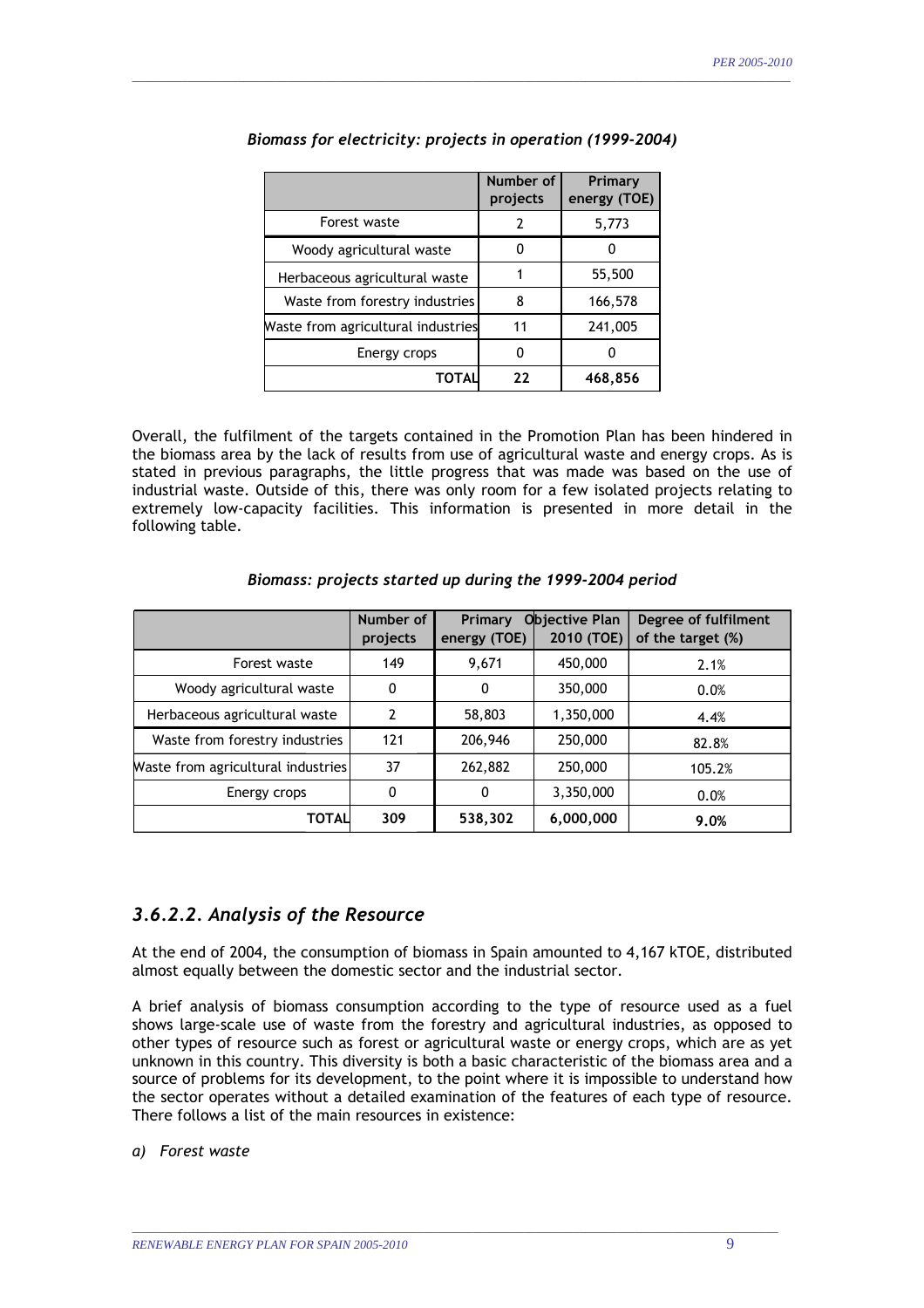Description: residue resulting from the processing and exploitation of vegetable mass in order to protect and improve it. It is obtained from operations of felling, removal and transportation to tracks.

It is very difficult to introduce mechanisation into the exploitation of forest waste. Chipping is a possibility in order to make its transportation financially more worthwhile, rendering the product more manageable because of the uniform size of the chips.



Machinery exists on the market, though in many cases it is impossible to make its use profitable. Technologies for compaction on site have been developed in recent years using new equipment involving presses to increase the density of the material for transportation.

\_\_\_\_\_\_\_\_\_\_\_\_\_\_\_\_\_\_\_\_\_\_\_\_\_\_\_\_\_\_\_\_\_\_\_\_\_\_\_\_\_\_\_\_\_\_\_\_\_\_\_\_\_\_\_\_\_\_\_\_\_\_\_\_\_\_\_\_\_\_\_\_\_\_\_\_\_\_\_\_\_\_\_\_\_\_\_\_\_\_\_\_\_\_\_\_\_\_\_\_\_\_\_\_\_\_

Obtaining forest waste involves a number of cleaning, chipping and transportation operations whose cost is appreciably higher than what can be paid for energy use. However, these are operations that give rise to this resource and they are justified from the environmental point of view.

#### Problems:

Availability of the resource in terms of quantity, quality and price

The characteristics of forestry operations and mountain-cleaning activities make it difficult to guarantee stable production of large quantities of biomass for a particular area. Also, the varied nature of the waste obtained in some forestry activities does not allow a final uniform product to be produced throughout the period during which energy generating plants operate. Furthermore, financial resources must be available for a sustained period to improve the forest and prevent fires, thus maintaining the continuity that energy investments require. This leads to dependence on the various bodies responsible for allocating those financial resources.

The existence in some cases of an alternative use

Forest waste has other uses, both traditional and industrial. The use of firewood on some mountains or the sale of chippings to board factories or to the paper industry limits the existing resources on some mountains, particularly the more profitable ones.

Absence of pre-processing to prepare the resource

Forest waste is deposited on the mountain as it is generated in the forestry sector's activities. This makes for great diversity, both in physical terms and in terms of the composition of the waste. Alternatives are available to produce a more uniform resource or to facilitate its transportation, as appropriate. These alternatives consist of chipping and compaction, though in many cases demonstration activities are necessary to ensure that these practices are profitable.

#### Priority areas for action:

Studies carried out on potential resources of forest waste for biomass have indicated two Autonomous Communities as priority areas for action. These areas stand out due to the specific characteristics of their forestry sectors. The two Autonomous Communities in question are Castilla y Leon and Galicia. In these Autonomous Communities, the existence of a high percentage of forest area and extensive activities in the wood sector enable projects to exploit the biomass to be more profitable. These two Autonomous Communities together account for over 40% of the Spain's potential biomass from forest waste, providing over 580,000 TOE per year from existing resources.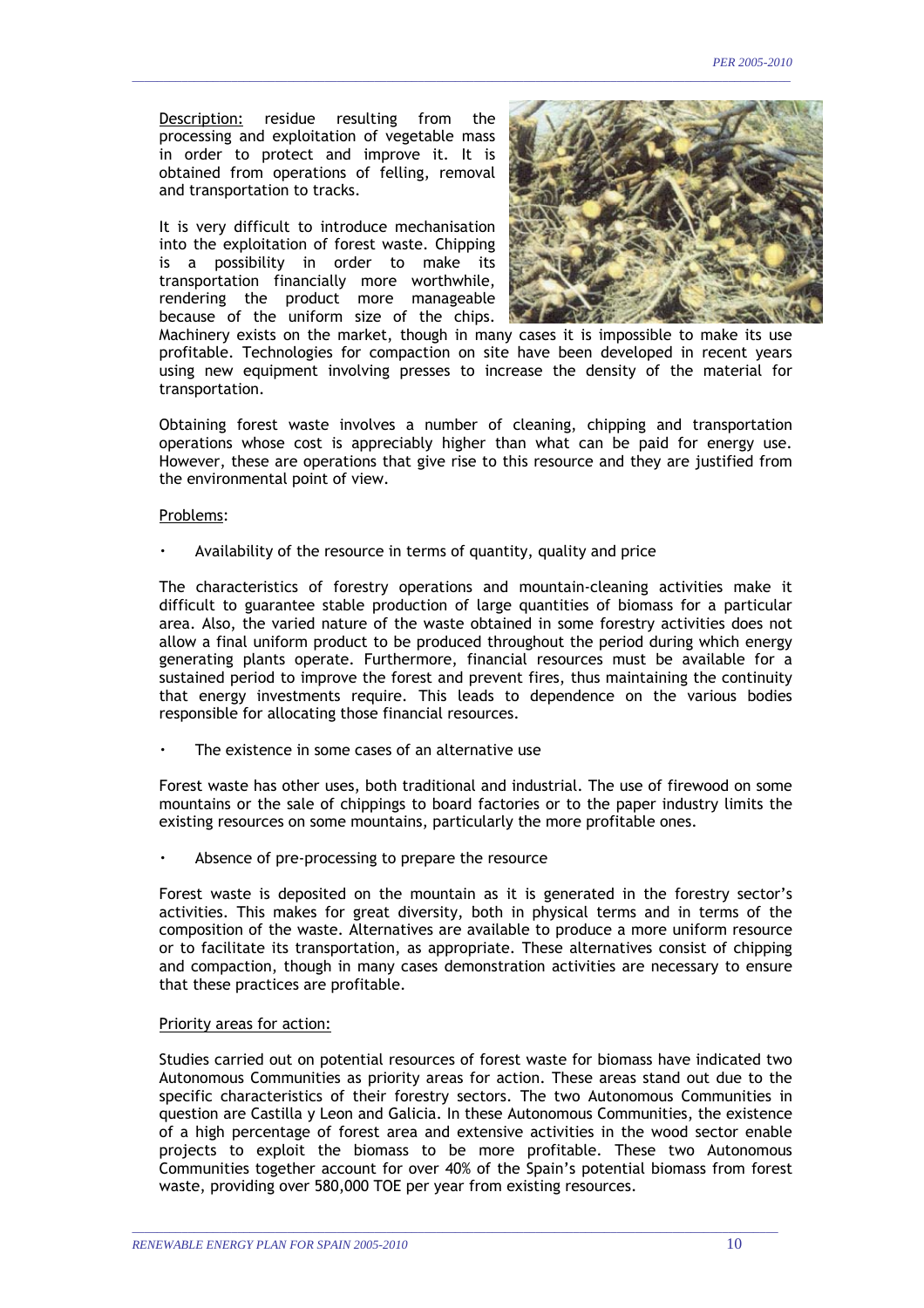

| Community            | Forest waste (TOE) | Percentage | <b>Existing</b><br>resources (TOE) | <b>Existing</b><br>resources (t) |
|----------------------|--------------------|------------|------------------------------------|----------------------------------|
| Andalucia            | 124,380            | 9.1%       |                                    |                                  |
| Aragon               | 98,058             | 7.1%       |                                    |                                  |
| Asturias             | 34,238             | 2.5%       |                                    |                                  |
| <b>Balearics</b>     |                    | 0.0%       |                                    |                                  |
| Canaries             |                    | 0.0%       |                                    |                                  |
| Cantabria            | 25,823             | 1.9%       |                                    |                                  |
| Castilla-La Mancha   | 113,156            | 8.2%       |                                    |                                  |
| <b>Castilla-Leon</b> | 367.668            | 26.8%      | 367.668                            | 1,050,480                        |
| Catalonia            | 92,340             | 6.7%       |                                    |                                  |
| Com. Valenciana      | 54,851             | 4.0%       |                                    |                                  |
| Extremadura          | 134,338            | 9.8%       |                                    |                                  |
| Galicia              | 220.461            | 16.1%      | 220,46                             | 629,889                          |
| La Rioja             | 12.454             | 0.9%       |                                    |                                  |
| Madrid               | 12,991             | 0.9%       |                                    |                                  |
| Navarra              | 19,302             | 1.4%       |                                    |                                  |
| Basque C.            | 34,239             | 2.5%       |                                    |                                  |
| Region of Murcia     | 29,129             | 2.1%       |                                    |                                  |
| <b>TOTAL</b>         | 1,373,428          |            | 588,129                            | 1,680,369                        |

#### *b) Woody agricultural waste*

Characterization: waste deriving from pruning of olive trees, fruit trees and vineyards.

This waste is markedly seasonal in nature, depending on the type of crop from which it derives. As with forest waste, the biomass must be subjected to chipping or compacting in order to reduce its volume and thus the costs of transporting it.

#### Problems:

Availability of the resource in terms of quantity, quality and price



Depending on how this waste is produced, extensive logistics work is required to supply the plants, since biomass storage centres are required because of its seasonal nature. Also, the diverse nature of the waste obtained from some crops does not allow a final uniform product to be produced throughout the period when energy generating plants operate. In this case there are also increasingly restrictive rules on retaining the waste in the crops or burning it in the field. This makes it necessary to seek alternative solutions, such as exploiting the waste for generating energy.

Dispersion and small scale of the agricultural holdings generating the resource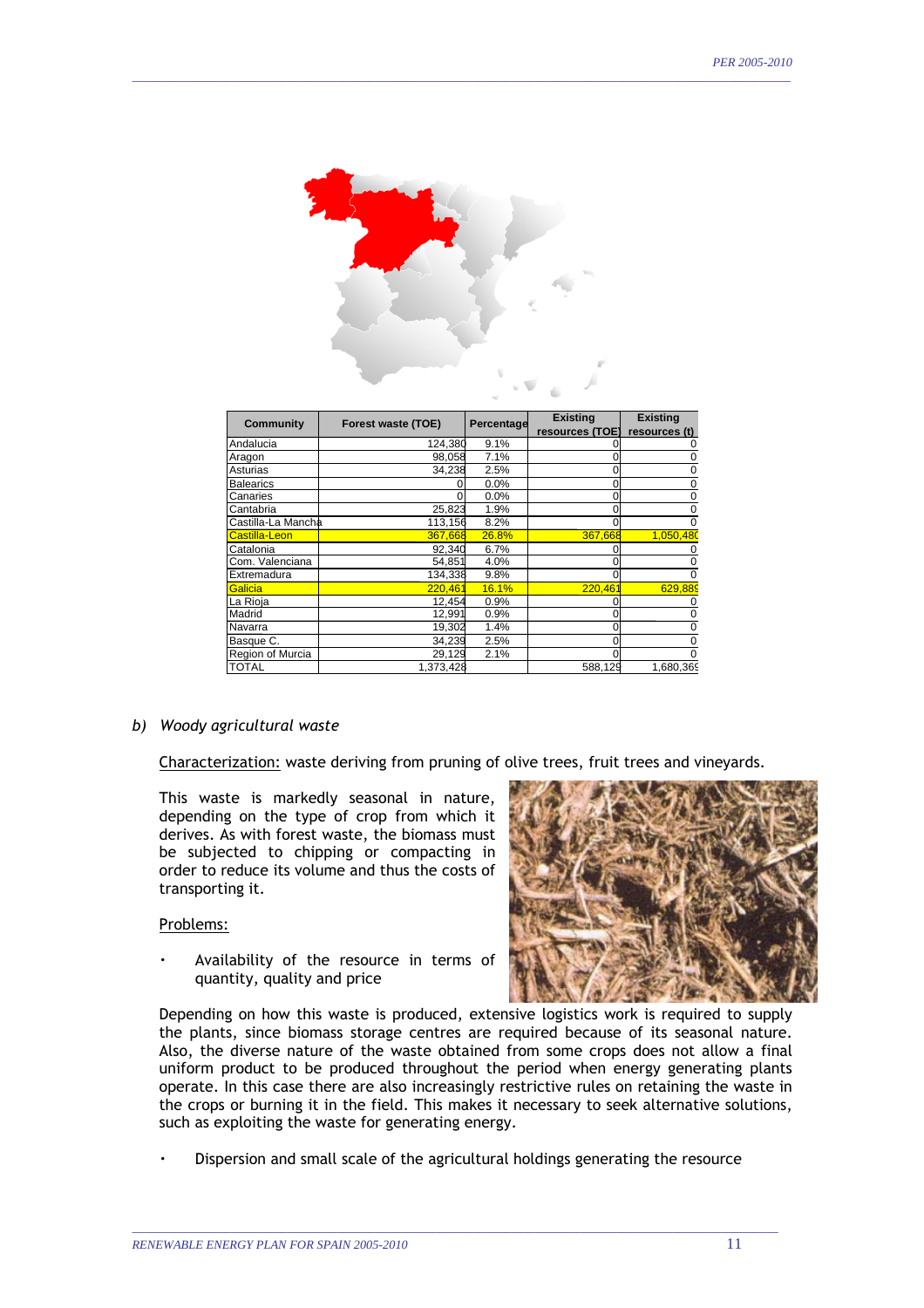The dispersion of this waste and the small scale of most of the holdings are also problems to be taken into consideration since they make supply logistics more difficult and also mean that contact must be established with a large number of producers.

\_\_\_\_\_\_\_\_\_\_\_\_\_\_\_\_\_\_\_\_\_\_\_\_\_\_\_\_\_\_\_\_\_\_\_\_\_\_\_\_\_\_\_\_\_\_\_\_\_\_\_\_\_\_\_\_\_\_\_\_\_\_\_\_\_\_\_\_\_\_\_\_\_\_\_\_\_\_\_\_\_\_\_\_\_\_\_\_\_\_\_\_\_\_\_\_\_\_\_\_\_\_\_\_\_\_

Absence of pre-processing to prepare the resource

This waste is generated during the activities associated with the crops from which it derives. This means that it is widely dispersed, both physically and in terms of time. Alternatives exist to produce a more uniform resource or, as appropriate, to facilitate its transportation. These alternatives consist of conversion to chippings and compaction, though in many cases demonstration activities are required to ensure that these practices are profitable.

#### Priority areas for action:

Having analysed studies on potential resources of woody agricultural waste, a number of Autonomous Communities have been indicated as priority areas for action. These areas stand out due to their great potential for producing woody species in the agricultural sector. The priority areas are located in the Autonomous Communities of Catalonia, Valencia, Castilla La Mancha and Andalucia. A particularly high percentage of the area is used for woody crops in these areas compared to the rest of Spain. These Autonomous Communities account for approximately 68% of the Spain's potential biomass deriving from woody agricultural waste, with potential production in excess of 1,950,000 TOE per year.



| <b>Community</b>   | Woody Ag. Waste (TOE) | Percentage | <b>Existing</b><br>resources (TOE) | <b>Existing</b><br>resources (t) |
|--------------------|-----------------------|------------|------------------------------------|----------------------------------|
| Andalucia          | 266,740               | 26.6%      | 266,740                            | 762,114                          |
| Aragon             | 84,930                | 8.5%       |                                    |                                  |
| Asturias           | 2,470                 | 0.2%       |                                    |                                  |
| Balearic Is.       | 13,240                | 1.3%       |                                    |                                  |
| Canary Is.         | 3,020                 | 0.3%       |                                    |                                  |
| Cantabria          |                       | 0.0%       |                                    |                                  |
| Castilla-La Mancha | 145,510               | 14.5%      | 145,510                            | 415,743                          |
| Castilla-Leon      | 22,850                | 2.3%       |                                    |                                  |
| Catalonia          | 129.170               | 12.9%      | 129,170                            | 369,057                          |
| Com. Valenciana    | 145,160               | 14.5%      | 145.160                            | 414,743                          |
| Extremadura        | 64,790                | 6.5%       |                                    |                                  |
| Galicia            | 6,240                 | 0.6%       |                                    |                                  |
| La Rioja           | 31,310                | 3.1%       |                                    |                                  |
| Madrid             | 7,410                 | 0.7%       | 0                                  |                                  |
| Navarra            | 11,530                | 1.1%       | 0                                  |                                  |
| Basque C.          | 3,240                 | 0.3%       |                                    |                                  |
| Region of Murcia   | 66,360                | 6.6%       |                                    |                                  |
| <b>TOTAL</b>       | 1,003,970             |            | 686,580                            | 1,961,657                        |

c) Herbaceous agricultural waste

Characterization: waste consisting mainly of straw from cereals and maize stover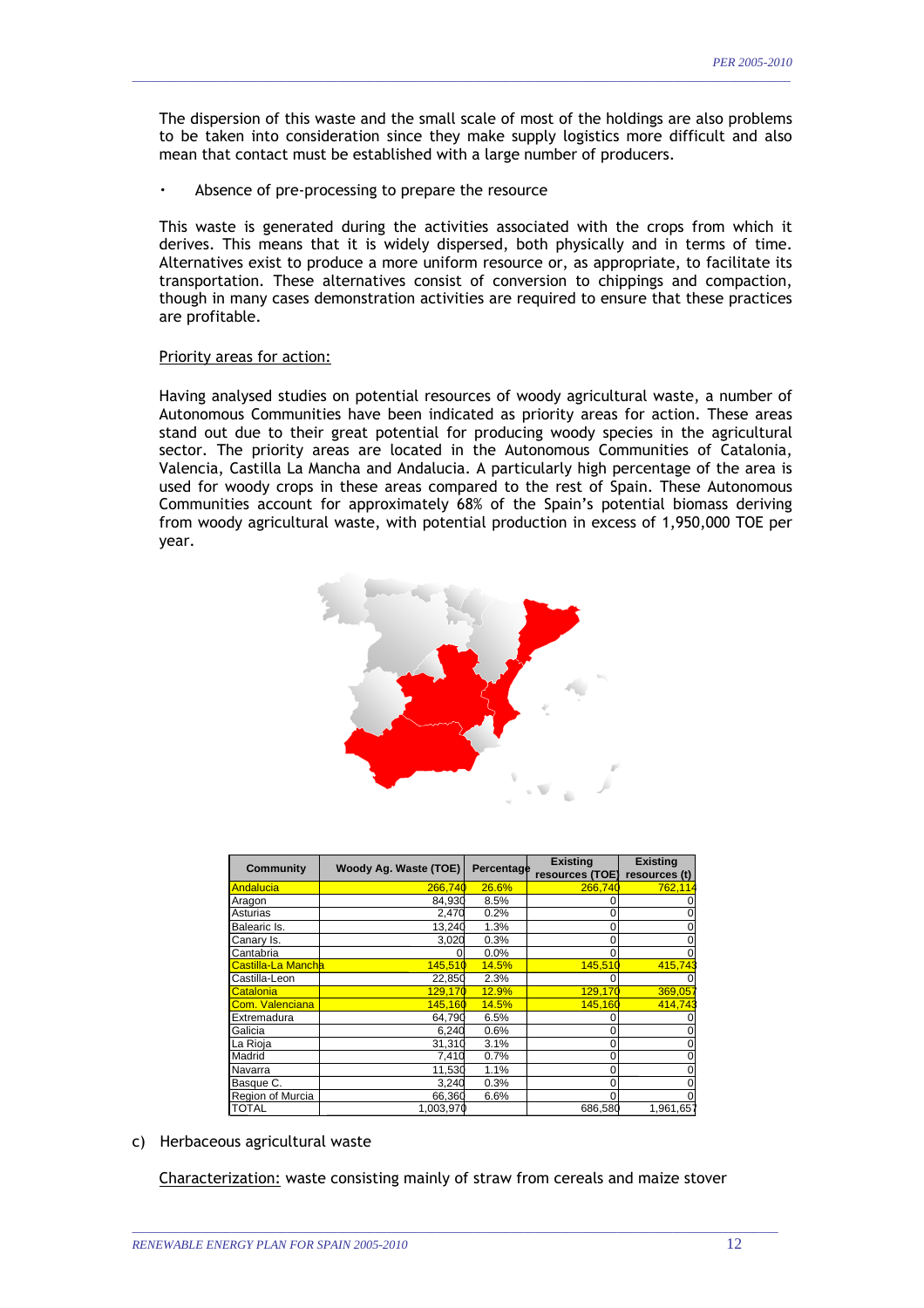#### Problems:

x Availability of the resource in terms of quantity, quality and price

This waste is also generated on a seasonal basis, depending on when the various food and agricultural products are harvested. This, combined with annual variations in agricultural production, makes it more difficult to provide stable supplies for energy generation plants. Variations in production also give rise to variations in the prices of this waste, which are also affected by existing alternative markets.

\_\_\_\_\_\_\_\_\_\_\_\_\_\_\_\_\_\_\_\_\_\_\_\_\_\_\_\_\_\_\_\_\_\_\_\_\_\_\_\_\_\_\_\_\_\_\_\_\_\_\_\_\_\_\_\_\_\_\_\_\_\_\_\_\_\_\_\_\_\_\_\_\_\_\_\_\_\_\_\_\_\_\_\_\_\_\_\_\_\_\_\_\_\_\_\_\_\_\_\_\_\_\_\_\_\_

#### Priority areas for action:

The main areas of herbaceous agricultural production in Spain are located in the Autonomous Communities of Castilla y Leon, Castilla La Mancha and Andalucia. Having analysed studies on potential resources deriving from herbaceous agricultural waste, these Autonomous Communities have been indicated as priority areas for action. These Autonomous Communities account for approximately 65% of Spain's potential biomass deriving from herbaceous agricultural waste, with potential production of around 5,200,000 TOE per year.



| <b>Community</b>   | Herbaceous A. Waste (TOE) Percentage |       | <b>Existing</b><br>resources (TOE) | <b>Existing</b><br>resources (t) |
|--------------------|--------------------------------------|-------|------------------------------------|----------------------------------|
| Andalucia          | 1,152,960                            | 14.7% | 1,152,960                          | 3,294,171                        |
| Aragon             | 730,930                              | 9.3%  |                                    |                                  |
| Asturias           | 2,180                                | 0.0%  |                                    |                                  |
| Balearic Is.       | 21,880                               | 0.3%  | 0                                  |                                  |
| Canary Is.         | 2,030                                | 0.0%  | ი                                  |                                  |
| Cantabria          | 1,830                                | 0.0%  | 0                                  | 0                                |
| Castilla-La Mancha | 1,188,480                            | 15.1% | 1,188,480                          | 3,395,657                        |
| Castilla-Leon      | 2,863,020                            | 36.4% | 2,863,020                          | 8,180,057                        |
| Catalonia          | 605,670                              | 7.7%  |                                    |                                  |
| Com, Valenciana    | 97,490                               | 1.2%  |                                    |                                  |
| Extremadura        | 380,510                              | 4.8%  | ი                                  |                                  |
| Galicia            | 181,380                              | 2.3%  | 0                                  | 0                                |
| La Rioja           | 97,830                               | 1.2%  | 0                                  | 0                                |
| Madrid             | 101,100                              | 1.3%  | 0                                  |                                  |
| Navarra            | 331,110                              | 4.2%  | 0                                  | 0                                |
| Basque C.          | 92,170                               | 1.2%  | 0                                  | 0                                |
| Region of Murcia   | 15,460                               | 0.2%  | O                                  | $\Omega$                         |
| <b>TOTAL</b>       | 7,866,030                            |       | 5,204,460                          | 14,869,886                       |

\_\_\_\_\_\_\_\_\_\_\_\_\_\_\_\_\_\_\_\_\_\_\_\_\_\_\_\_\_\_\_\_\_\_\_\_\_\_\_\_\_\_\_\_\_\_\_\_\_\_\_\_\_\_\_\_\_\_\_\_\_\_\_\_\_\_\_\_\_\_\_\_\_\_\_\_\_\_\_\_\_\_\_\_\_\_\_\_\_\_\_\_\_\_\_\_\_\_\_\_\_\_\_\_

d) Waste from forestry and agricultural industries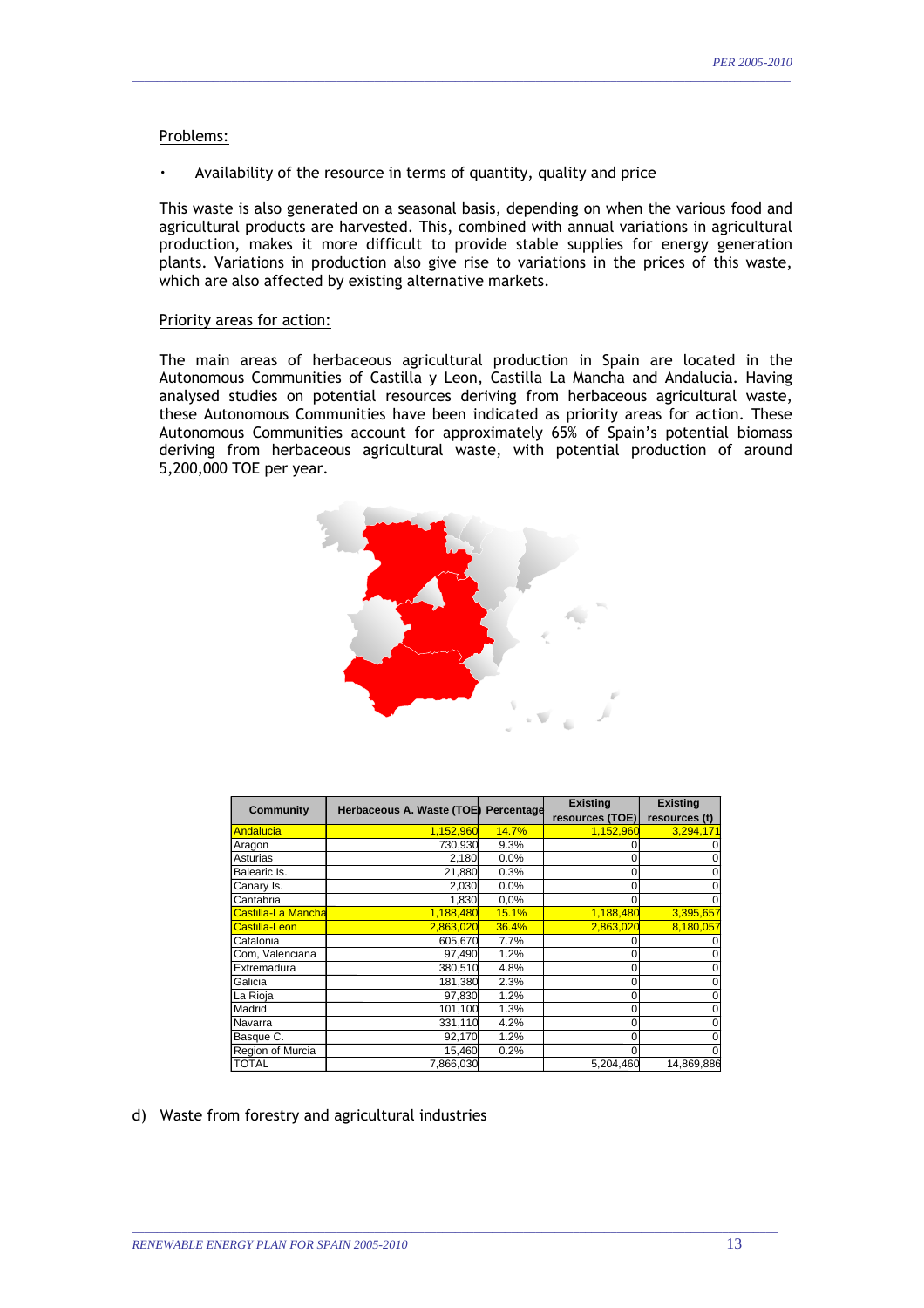Characterization: waste from forestry industries is produced in industries engaged in

primary and secondary processing of wood. Waste from agricultural industries derives from activities by industries such as the olive oil, preserves and dried fruits industries, among others.

Waste from forestry industries is varied and includes chips, bark, sawdust, cuttings, stumps and twigs. It is processed and handled where it originates, since



there is the equipment for this purpose. It can be exploited to a considerable degree, though variations in its production may prevent its being used in some energy applications. Its availability is also conditional on the industrial activity that generates it.

\_\_\_\_\_\_\_\_\_\_\_\_\_\_\_\_\_\_\_\_\_\_\_\_\_\_\_\_\_\_\_\_\_\_\_\_\_\_\_\_\_\_\_\_\_\_\_\_\_\_\_\_\_\_\_\_\_\_\_\_\_\_\_\_\_\_\_\_\_\_\_\_\_\_\_\_\_\_\_\_\_\_\_\_\_\_\_\_\_\_\_\_\_\_\_\_\_\_\_\_\_\_\_\_\_\_

Waste from agricultural industries is of extremely varied origin, with much deriving from the olive oil production sector. One further group of materials with a high moisture level is normally used for animal feed. Much of this waste is also obtained from dried fruit production.

#### Problems:

Limited availability of the resource

In general, this waste is conditional on the industrial activity that generates it. In many cases, activities of this type are seasonal, which requires more complex collection logistics for supplying electricity generation plants. Furthermore, fluctuations in production by industries in the agricultural and forestry sectors mean that it is impossible to make long-term estimates of the annual resources available for a particular plant.

Absence of pre-processing to prepare the resource

Although some industries in the forestry sector possess suitable equipment for processing waste, in most cases, particularly in the agricultural sector, suitable equipment is lacking. This means that investments in equipment are required, which reduces the profitability of projects.

#### Priority areas for action:

In view of the importance of the Spanish olive oil industry, which is the largest producer in the world, and taking into consideration the quality of the waste generated in this sector, the area where most olive oil production is concentrated has been established as a priority area. This area is coterminous with the Autonomous Community of Andalucia, and specifically with the province of Jaen. In fact, around 37% of the potential waste from the agricultural and forestry industries is located in that Autonomous Community, amounting to 1,084,160 TOE per year.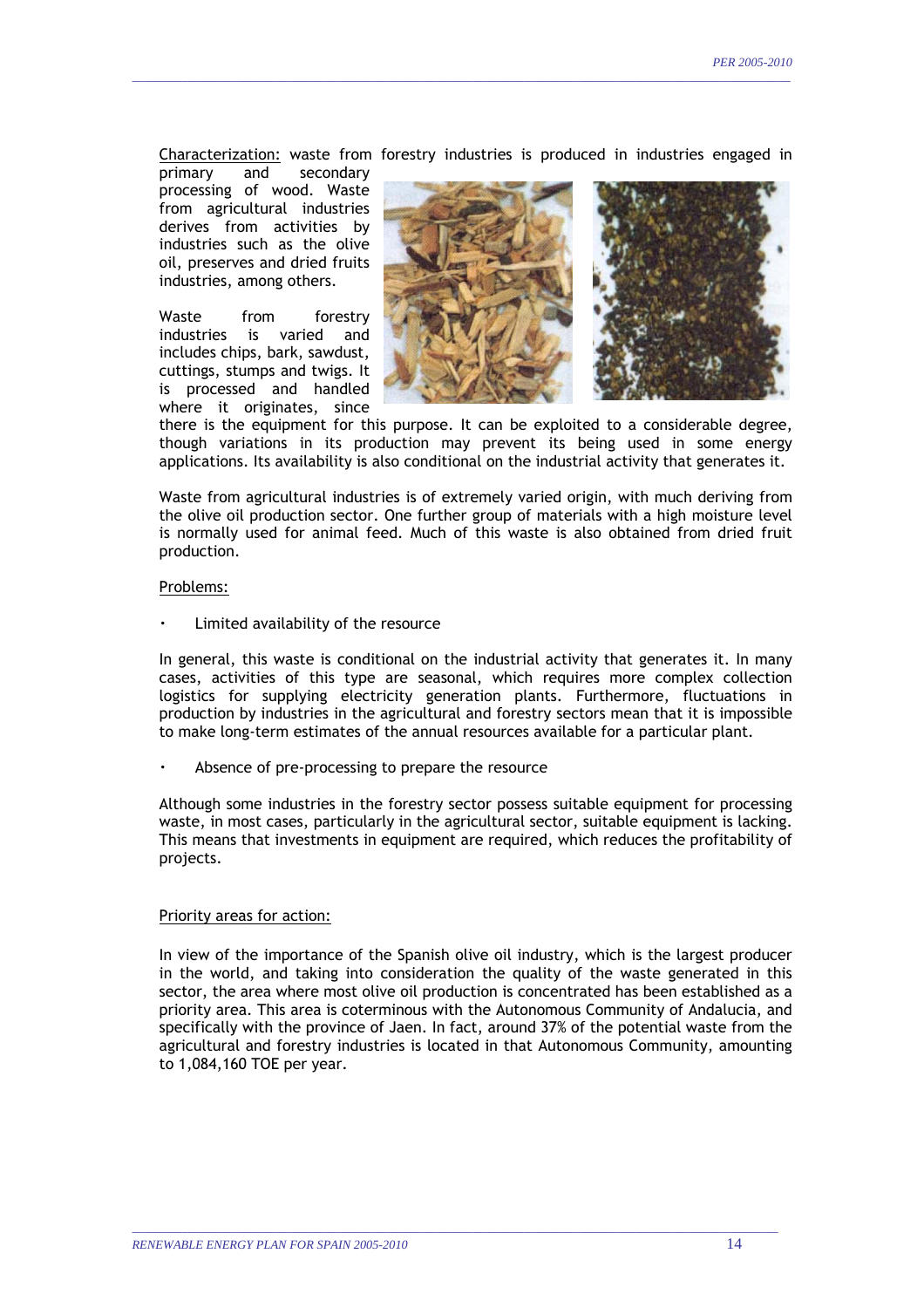

| <b>Community</b>   | <b>Potential industrial</b><br>waste (TOE) | <b>Industrial waste</b><br>used (TOE) |
|--------------------|--------------------------------------------|---------------------------------------|
| Andalucia          | 1,084,160                                  | 517,148                               |
| Aragon             | 103,621                                    | 46,449                                |
| Asturias           | 79,230                                     | 97,162                                |
| Balearic Is.       | 26,240                                     | 6,993                                 |
| Canary Is.         | 32,251                                     | 0                                     |
| Cantabria          | 14,247                                     | 10,381                                |
| Castilla-La Mancha | 156,235                                    | 121,757                               |
| Castilla-Leon      | 125,511                                    | 117,732                               |
| Catalonia          | 247,198                                    | 238,924                               |
| Com, Valenciana    | 199,224                                    | 86,832                                |
| Extremadura        | 69,047                                     | 20,078                                |
| Galicia            | 366,138                                    | 161,044                               |
| La Rioja           | 14,206                                     | 15,788                                |
| Madrid             | 59,894                                     | 11,749                                |
| Navarra            | 107,090                                    | 65,927                                |
| Basque C.          | 226,654                                    | 145,957                               |
| Region of Murcia   | 38,053                                     | 21,079                                |
| <b>TOTAL</b>       | 2,949,000                                  | 1,685,000                             |

Note: The potential industrial waste has been estimated on the basis of data from the *Plan de Fomento de las Energías Renovables* [Plan to Promote Renewable Energy], which only evaluated industries associated with oil production and forestry industries. This means that the actual figure for potential industrial waste is higher than indicated in this table.

#### e) Energy crops

Characterization: crops intended specifically for production of fuel materials. In Spain they consist basically of thistle, sorghum and Ethiopian rape.

Crops of this type may be herbaceous or woody and provide an alternative to extensive cereals. The main characteristics of these crops are their high productivity, the fact that they only require normal agricultural machinery and the fact that they do not contribute appreciably to soil degradation. Also, their energy balance is positive and the land may be easily recovered after the energy crop is over.

Besides these crops, other woody crops such as black poplar may also be used, though these are limited to irrigated areas. In unirrigated areas, eucalyptus may also be considered as an energy crop, with the species varying according to the region where the crop is located.

#### Problems:

Need for a framework of legislation and subsidies

Due to the absence of experience in this field, it is necessary to establish a legal framework and a system of support to provide security for farmers when they change from traditional activities to production of energy crops.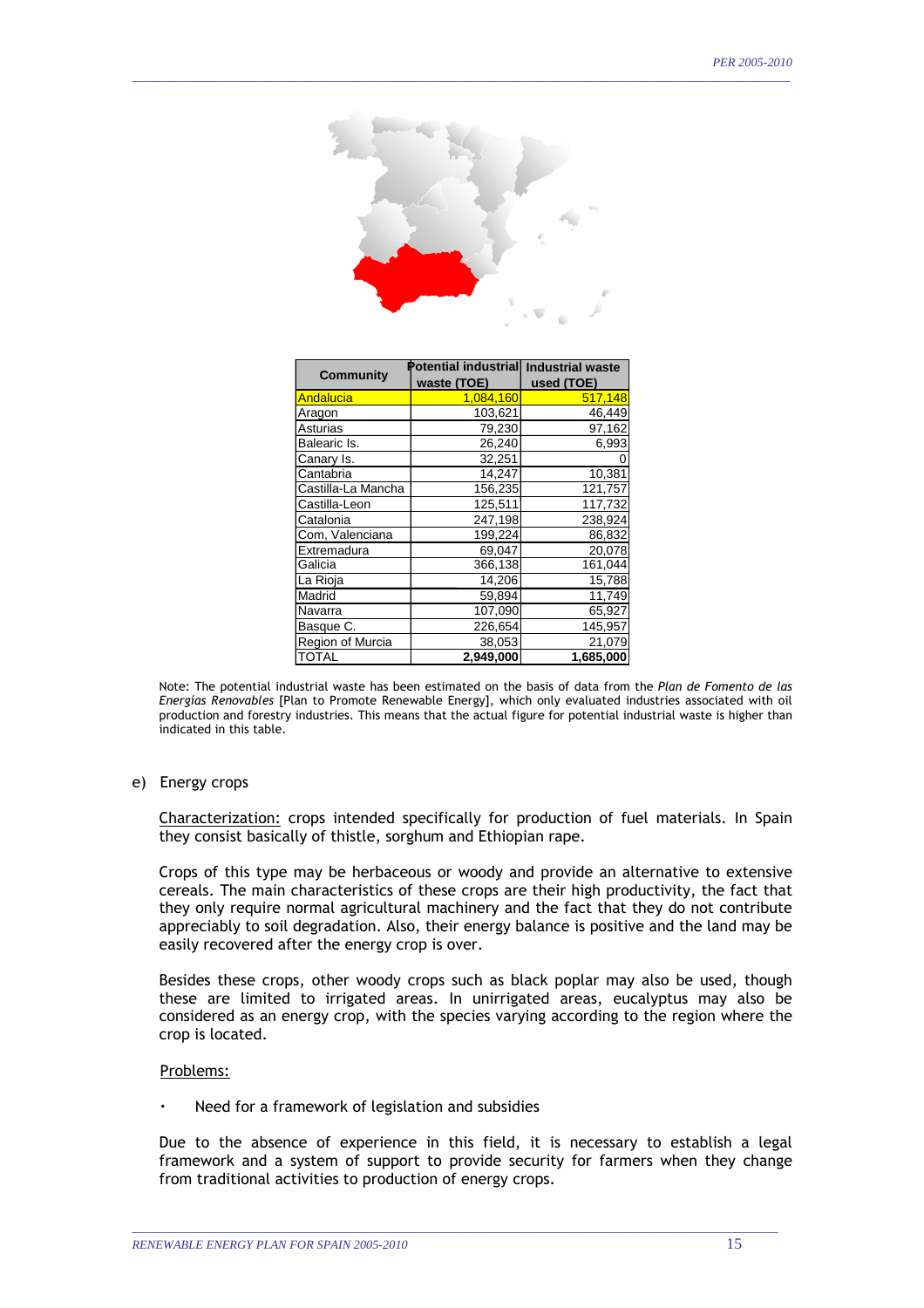High costs, which compromise the profitability of their cultivation

In view of the absence of conventional systems for cultivation and exploitation of these materials for energy purposes, it is necessary to establish sufficient amounts of support to compensate for the costs deriving from developing new equipment and the additional costs deriving from cultivation and harvesting.

\_\_\_\_\_\_\_\_\_\_\_\_\_\_\_\_\_\_\_\_\_\_\_\_\_\_\_\_\_\_\_\_\_\_\_\_\_\_\_\_\_\_\_\_\_\_\_\_\_\_\_\_\_\_\_\_\_\_\_\_\_\_\_\_\_\_\_\_\_\_\_\_\_\_\_\_\_\_\_\_\_\_\_\_\_\_\_\_\_\_\_\_\_\_\_\_\_\_\_\_\_\_\_\_\_\_

Activities at the demonstration stage

The absence of experience and projects in progress gives rise to uncertainty when it comes to making large-scale investments in projects to exploit energy crops. For that reason, pilot projects must be implemented to serve as a demonstration for future investors.

New species must also be sought and genetic selection is required to allow higher production per hectare in order to reduce the unit costs of the crop.

As regards their application to energy production, their price and the associated volume of investment

The costs associated with cultivating and harvesting these species are still too high to be assumed as raw material costs in electricity generating plants. Also, the investment costs associated with the use of energy crops in thermal power stations are much higher than the cost of conventional equipment. This reduces the profitability of the projects to the point where they are of no interest to investors.

#### Priority areas for action:

Regions in which the agricultural area devoted to crops accounts for a significant percentage of the total area of the region have been considered as priority areas for action. These areas include the Autonomous Communities of Andalucia, Castilla La Mancha, Castilla y Leon and Aragon. These four Autonomous Communities account for 80% of the potential resources for production of energy crops, in excess of 4,600,000 TOE per year.

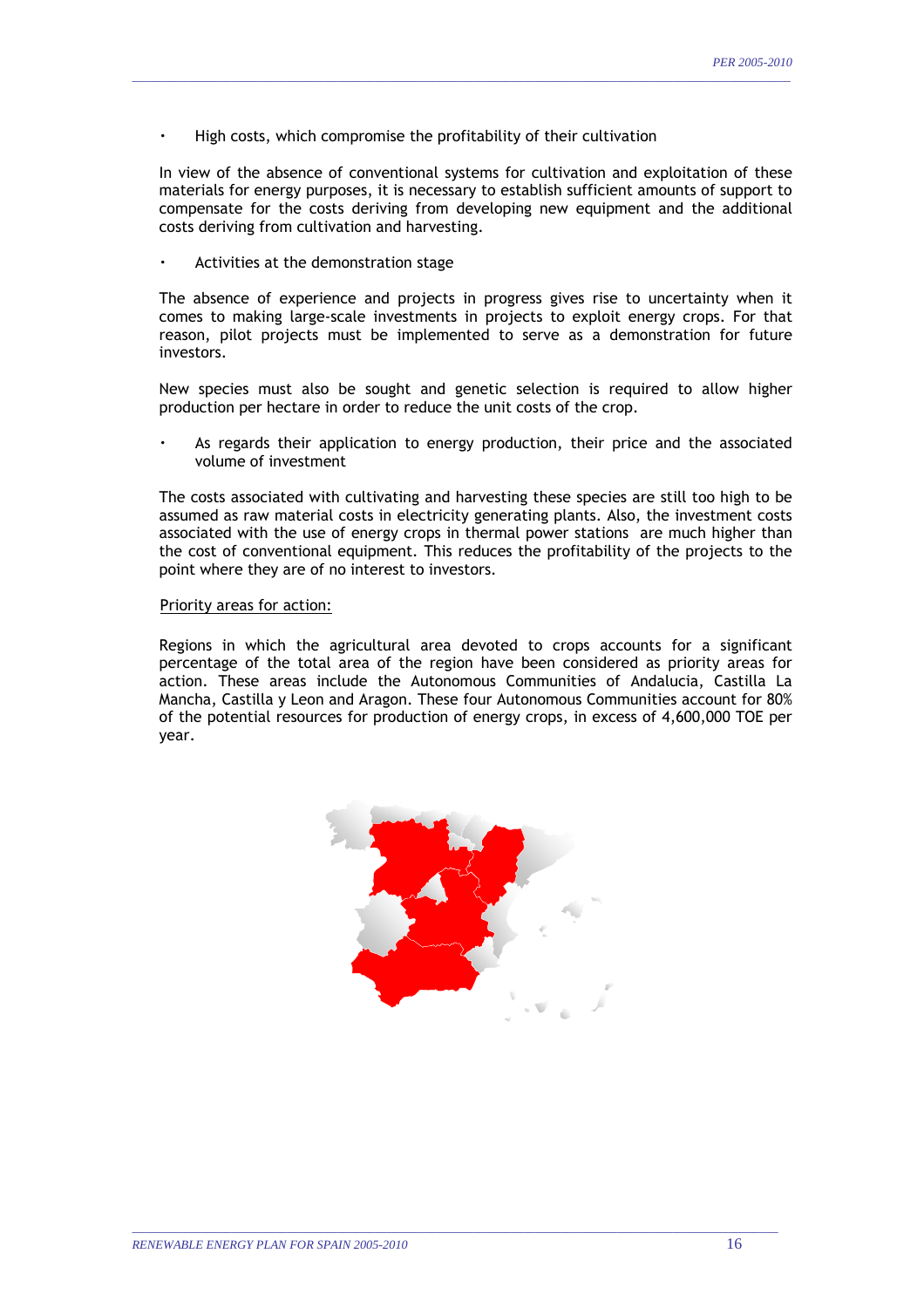| Community           | Energy crops (TOE) | Percentage | <b>Existing</b><br>resources (TOE) | <b>Existing</b><br>resources (t) |
|---------------------|--------------------|------------|------------------------------------|----------------------------------|
| <b>Andalucia</b>    | 1,061,828          | 18.4%      | 1,061,828                          | 2,949,522                        |
| Aragon              | 716.299            | 12.4%      | 716.299                            | 1,989,719                        |
| Asturias            |                    | 0.0%       |                                    | 0                                |
| Balearic Is.        |                    | 0.0%       |                                    | 0                                |
| Canary Is.          |                    | 0.0%       | ŋ                                  | 0                                |
| Cantabria           |                    | 0.0%       | ŋ                                  | $\mathbf 0$                      |
| Castilla-La Manchal | 1,130,223          | 19.6%      | 1,130,223                          | 3,139,508                        |
| Castilla-Leon       | 1,700,445          | 29.5%      | 1,700,445                          | 4,723,458                        |
| Catalonia           | 277.007            | 4.8%       |                                    | 0                                |
| Com, Valenciana     |                    | 0.0%       |                                    | 0                                |
| Extremadura         | 383,940            | 6.7%       | 0                                  | 0                                |
| Galicia             |                    | 0.0%       | 0                                  | 0                                |
| La Rioja            | 23,118             | 0.4%       | 0                                  | 0                                |
| Madrid              | 96,940             | 1.7%       | 0                                  | 0                                |
| Navarra             | 194.959            | 3.4%       | 0                                  | 0                                |
| Basque C.           | 55,591             | 1.0%       | ŋ                                  | 0                                |
| Region of Murcia    | 128,213            | 2.2%       | 0                                  | 0                                |
| <b>TOTAL</b>        | 5,768,563          |            | 4,608,795                          | 12,802,208                       |

As stated above, the availability of biomass in the necessary quantities and at the necessary quality and price is a problem which affects the implementation of all projects involving the use of biomass for energy since the market for biomass resources is practically non-existent. Constructing such a market would entail promoting the incorporation of **companies to resolve the problems of logistics and adaptation** to energy use and providing contractual systems to allow stable, regulated, long-term relationships to be established between biomass suppliers and biomass transformers.

# *3.6.2.3. Technological Aspects*

Here it is advisable to clearly distinguish the problems associated with **management of the resource** from those associated with its transformation to energy. In the first of these areas, the most relevant aspects relate to harvesting the resource and changing its particle size, density and moisture for use in energy production, along with the logistics of supplying consumption centres.

Although these aspects are common to all types of biomass, their characteristics are specific to the resource in question. These are discussed as follows:

#### 9 **Harvesting the resource**

Mechanisation, though desirable, is a particularly complex matter in the case of forest waste due to the particular characteristics of Spanish forests. For that reason, the work is labour-intensive and that is the root cause of the high prices associated with the purchase of residues of this type. As far as the development of energy crops is concerned, this often involves designing and building machinery suitable for harvesting the resource, since the machinery currently used in agricultural work is not suitable.

#### 9 **Preparing the resource for application to energy production**

This is a fundamental factor in ensuring that reliable progress is made in energy assessment projects. However, it is not at present taken into account in most projects for financial reasons. Preparing the resource means that the resource must be available in optimum conditions in terms of its moisture, density and particle size for application to energy production, which requires different procedures depending on the type of biomass in question. Thus, in the case of forest waste, waste from forestry industries, woody agricultural waste and woody energy crops, these procedures mainly consist of chipping and compaction using existing machinery, whereas compaction would be useful in some cases for herbaceous agricultural waste and, in the case of herbaceous energy crops, the material could also be crushed.

\_\_\_\_\_\_\_\_\_\_\_\_\_\_\_\_\_\_\_\_\_\_\_\_\_\_\_\_\_\_\_\_\_\_\_\_\_\_\_\_\_\_\_\_\_\_\_\_\_\_\_\_\_\_\_\_\_\_\_\_\_\_\_\_\_\_\_\_\_\_\_\_\_\_\_\_\_\_\_\_\_\_\_\_\_\_\_\_\_\_\_\_\_\_\_\_\_\_\_\_\_\_\_\_

#### 9 **Supply logistics**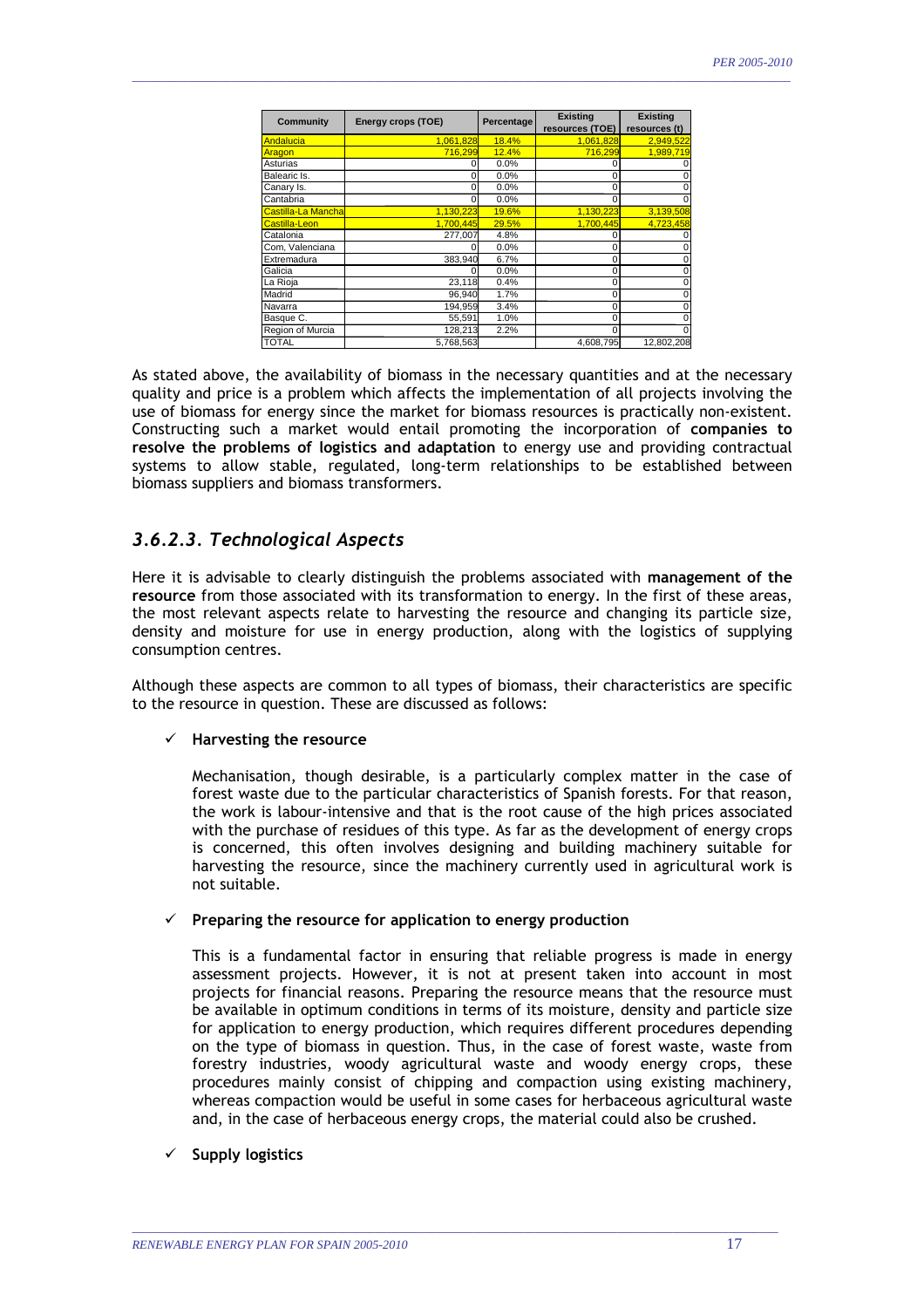The creation of biomass marketing channels to allow consumption centres to obtain the appropriate quality of resource regularly and at an acceptable price is one of the greatest challenges for the development of the sector. This affects resources of all types since it is only possible to refer to the existence of a biomass market in one or two isolated cases. Resolving the current situation requires the creation of biomass distribution centres, which is a new concept at present, and the implementation of long-term supply contracts between biomass suppliers and biomass consumers.

\_\_\_\_\_\_\_\_\_\_\_\_\_\_\_\_\_\_\_\_\_\_\_\_\_\_\_\_\_\_\_\_\_\_\_\_\_\_\_\_\_\_\_\_\_\_\_\_\_\_\_\_\_\_\_\_\_\_\_\_\_\_\_\_\_\_\_\_\_\_\_\_\_\_\_\_\_\_\_\_\_\_\_\_\_\_\_\_\_\_\_\_\_\_\_\_\_\_\_\_\_\_\_\_\_\_

This problem of guaranteeing supply logistics is always the first to be faced when developing any project to exploit biomass for energy. At the energy **transformation** stage, the main disadvantages of biomass for thermal uses – which currently faces competition with other fuels and with natural gas in particular – compared to conventional transformation technologies consist of the additional cost of equipment and the lower transformation efficiency, along with the additional requirements relating to storage, handling and maintenance of facilities. The problem of low efficiency is common to traditional methods of electricity production based on a boiler-turbine system with a steam cycle, which are also characterised by the fact that they require high levels of investment for small power ranges. In the main, projects can only be implemented in these ranges due to the problem of availability of biomass.

One possible solution to the problems involved in the application of biomass to conventional electricity production is development of technology for gasification of the biomass linked to the combustion of gas produced in a motor, which leads to higher transformation efficiency than traditional technologies, even though problems currently exist with some aspects of the procedure, such as the stability of the gasifier or the efficiency of the system for cleaning gases prior to entry to the motor.

# *3.6.2.4. Legislative Aspects*

As far as the resource is concerned, there are two main regulations affecting the possible use of biomass in Spain. Firstly, there is the Fourth Additional Provision of Act 43/2003 of 21 November on Mountains which states that, "the Government, cooperating with the Autonomous Communities, will draw up a strategy to develop the use of forest waste and biomass for energy production in accordance with the objectives set out in the *Plan de Fomento de las Energías Renovables en España* [the Plan to Promote Renewable Energies in Spain]". Secondly, there are all the provisions on the organisation of the Common Agricultural Policy, which are of exceptional importance with regard to the possible use for energy production of biomass deriving from agricultural waste or energy crops. With regard to this latter point, the provisions contained in Council Regulation (EC) No 1782/2003 of 29 September 2003, which contains the bulk of the latest CAP reform and also includes for the first time a line of support aimed at the development of energy crops, is of particular importance. That support is developed more fully in two Regulations: Commission Regulation (EC) No 2237/2003 of 23 December 2003 and Commission Regulation (EC) No 1973/2004 of 29 October 2004.

Also, as far as the resource is concerned, support is available from the EAGGF for the introduction of forest energy crops, this support being established in Council Regulation (EC) No 1257/1999 of 17 May 1999, which was transposed to Spanish law by Royal Decree 6/2001 on promotion of forestation of agricultural land.

With regard to the use of biomass resources for energy, the first distinction to be made is to separate thermal use from electrical use. As far as thermal use is concerned, the most recent development in terms of statutes is the current revision of the *Reglamento de Instalaciones Térmicas en los Edificios (RITE)* [Regulations on Thermal Installations in Buildings] to include biomass heating installations. As far as the generation of electricity using biomass is concerned, the most notable milestones as far as statutes are concerned consist of Act 54/1997 on the Electricity Sector and Royal Decree 436/2004 of 12 March, which establishes the methodology for updating the legal and financial system for the production of electricity under a special system and rendering it more systematic. This latter Decree establishes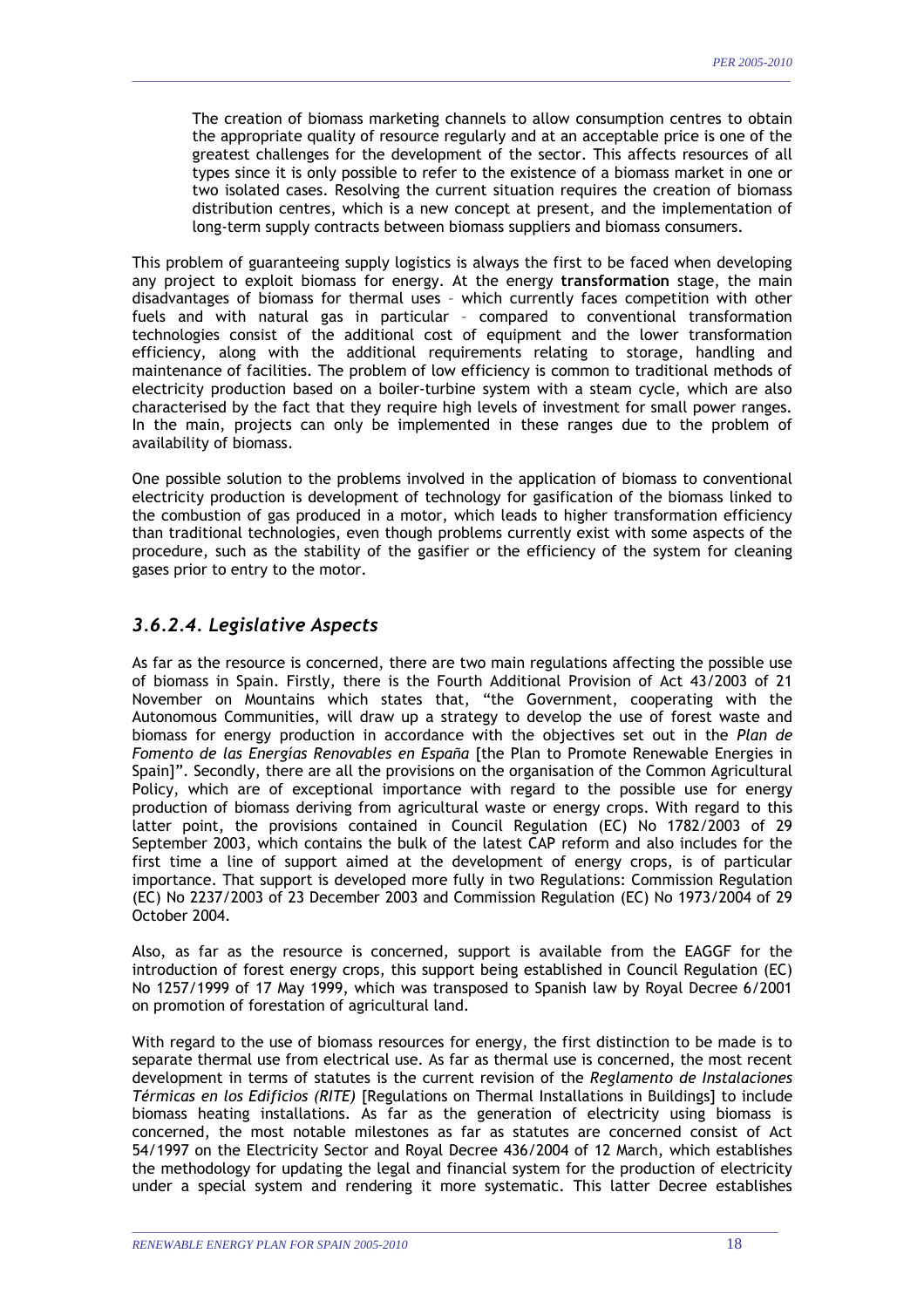aspects such as the financial system for generating electricity using biomass, which includes incentives for selling the electricity on the electricity market.

\_\_\_\_\_\_\_\_\_\_\_\_\_\_\_\_\_\_\_\_\_\_\_\_\_\_\_\_\_\_\_\_\_\_\_\_\_\_\_\_\_\_\_\_\_\_\_\_\_\_\_\_\_\_\_\_\_\_\_\_\_\_\_\_\_\_\_\_\_\_\_\_\_\_\_\_\_\_\_\_\_\_\_\_\_\_\_\_\_\_\_\_\_\_\_\_\_\_\_\_\_\_\_\_\_\_

# *3.6.2.5. Environmental Aspects*

The use of biomass for energy, within a sustainable system for producing the resource, is highly beneficial for the environment. This is true both at the stage of producing the resource and at the stage of transforming it to energy.

At the fuel production stage, perhaps the most positive impact on the environment is the reduced risk of forest fires and forestry infestations associated with the management of forest waste and the reduction in dumping and environmental risks deriving from management of waste from agricultural and forestry industries. Finally, with regard to the production of energy crops, emphasis should be placed on the minimal risk of contamination due to the small amount of farming work associated with this agricultural activity.

At the application stage, one constant factor is the low danger levels associated with emissions to the atmosphere from facilities exploiting biomass for energy production. This is mainly due to the elemental composition of the biomass, which contains negligible quantities of elements such as sulphur or chlorine. Likewise, as far as  $CO<sub>2</sub>$  emissions are concerned, the first premise adopted should be the principle that, in a sustainable system for producing the resource such as that referred to in the first paragraph, the  $CO<sub>2</sub>$  balance will be at least neutral since a quantity of carbon equal to (or less than) that fixed by the biomass during its formation is emitted to the atmosphere.

Based on this principle, a general balance sheet for an electricity power station of **5 MW** electrical power fuelled by biomass would be as follows: on the one hand it produces approximately 37,500 MWh per year, equivalent to the domestic consumption of 11,400 Spanish families. On the other hand, that production, which is equivalent to approximately 14,900 TOE in terms of primary energy, **avoids the emission of approximately 14,000 tons of CO2 per year**, a volume of gas which would be emitted to the atmosphere if that same amount of energy were generated by conventional thermal power stations (in this case the calculation has been carried out by comparison with emissions for a natural gas combined cycle power station).

The saving in  $CO<sub>2</sub>$  emissions to the atmosphere as a consequence of the use of biomass for energy production is currently of particular importance due to the commitment assumed by Spain to comply with international agreements to reduce greenhouse gas emissions.

# *3.6.2.6. Financial Aspects*

The various applications of biomass for energy use have given rise to various sectors of production. These are becoming more clearly differentiated and increasingly specialise in specific markets. Thus, the technologies are divided firstly into thermal and electrical applications, with specific markets for domestic thermal use, industrial thermal use, pure generation of electricity using biomass and co-combustion technologies. These technologies are at different stages of maturity in Spain, ranging from mature technologies for thermal uses in the industrial sector to innovative technologies in domestic thermal uses or generation of electricity by co-combustion.

The investment costs associated with each type of technology also vary considerably from one case to another, not only due to their degree of maturity, but also due to the requirements of each application.

The operating expenses of the various facilities should also be divided between the applications referred to above for the same reasons. The main component of these expenses is the purchase of biomass for fuel. The cost of the biomass is extremely sensitive according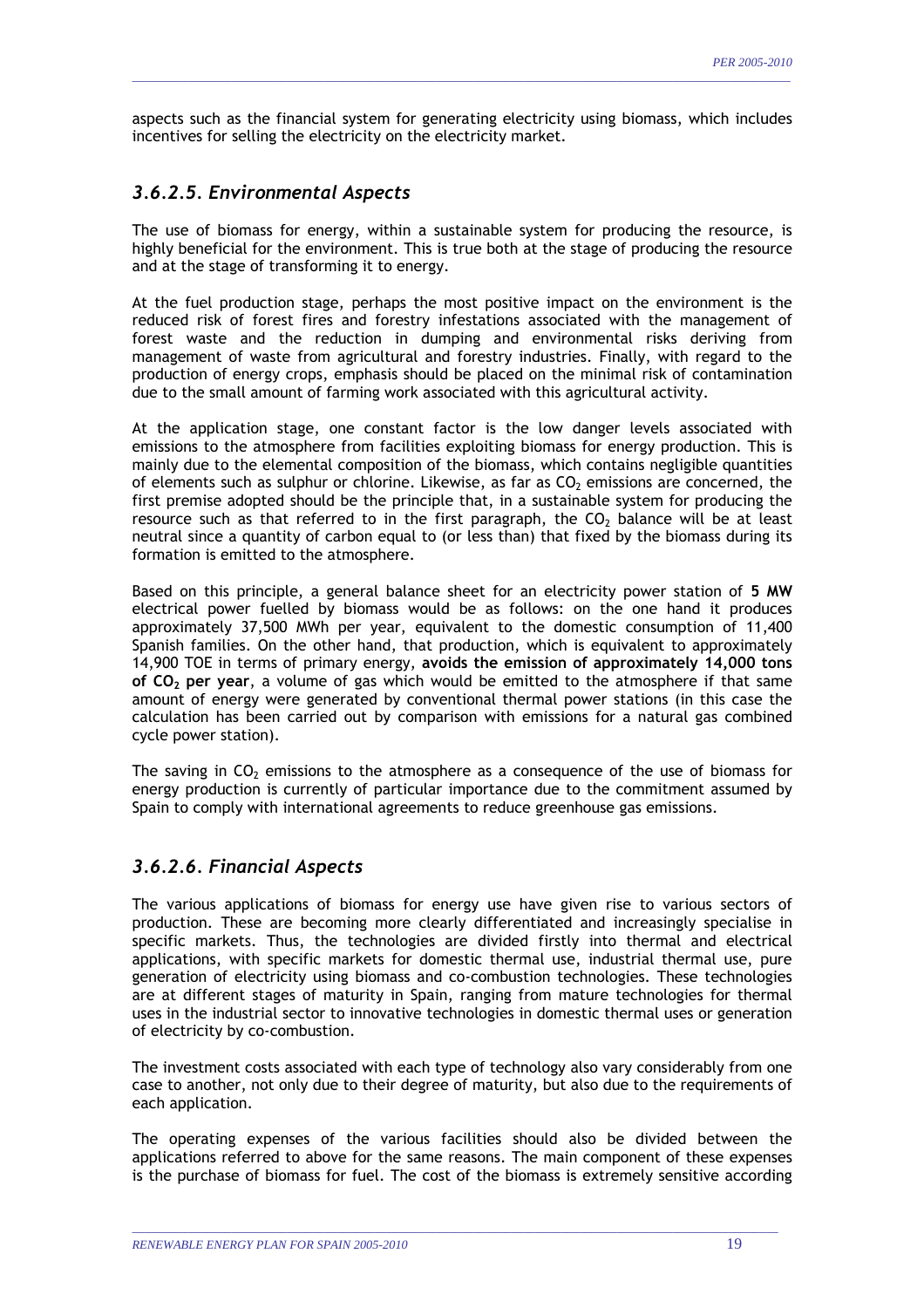to the quantity required, transportation and any processing to improve its quality, such as drying or pelletisation, which may be necessary to allow it to be used.

\_\_\_\_\_\_\_\_\_\_\_\_\_\_\_\_\_\_\_\_\_\_\_\_\_\_\_\_\_\_\_\_\_\_\_\_\_\_\_\_\_\_\_\_\_\_\_\_\_\_\_\_\_\_\_\_\_\_\_\_\_\_\_\_\_\_\_\_\_\_\_\_\_\_\_\_\_\_\_\_\_\_\_\_\_\_\_\_\_\_\_\_\_\_\_\_\_\_\_\_\_\_\_\_\_\_

#### *Financial aspects of biomass processing plants*

In view of the diverse nature of the materials making up what we refer to as biomass, not all biofuels require the same processing to allow them to be used. Also, the quality of the biofuel and therefore the processing it requires, varies according to the biomass application.

The most common standard processing is crushing or chipping of the material, with a process of drying or subsequent grinding of the chipped product, with pelletisation occasionally being necessary when a higher quality product is required.

The main parameters defining a typical biomass processing facility are shown in the following table.

| Processing of biomass for thermal use in the domestic sector |               |  |  |
|--------------------------------------------------------------|---------------|--|--|
| Production                                                   | 1,580 t/year  |  |  |
| Investment in plant                                          | 564,000€      |  |  |
| Useful life                                                  | 20 years      |  |  |
| Hours of operation per year                                  | 1,167 h/year  |  |  |
| Quantity of biomass consumed                                 | 1,751 t/year  |  |  |
| Cost of purchase of biomass                                  | $3.0$ cent/kg |  |  |
| Personnel costs                                              | 18,030 €/year |  |  |
| Repair costs                                                 | 600 €/year    |  |  |
| Replacement costs                                            | 3,200€/year   |  |  |
| Selling price                                                | $6.0$ cent/kg |  |  |

#### *Financial aspects of thermal biomass applications*

As stated above, the investment costs depend on the type of application due to the differing needs of the final user of the energy. This difference in the user's needs means that investment costs for industrial thermal uses are around 73 €/kW installed whereas for domestic thermal uses they rise to around 282 €/kW.

With regard to operating expenses, domestic thermal facilities require fuels which are cleaner and easier to transport, distribute and handle inside the facility. The main fuels used in these applications are pellets, which are high price/high quality products. In general, costs for biomass in domestic applications vary between 60  $E/t$  for less highly processed biomass used in large heating networks and 160  $E/t$  for packaged pellets for small biomass boilers installed in houses.

These costs are significantly lower in industrial thermal applications, where the biomass is normally owned by the user, with processing of some kind occasionally being necessary to allow the biomass to be used in the boiler. In these cases, the cost is between 0 and 35  $\epsilon$ /t, although the cost may be affected by parallel markets for waste for non-energy applications.

With regard to operating expenses other than fuel costs, these are more important in thermal applications where they account for between 40% and 60% of total expenses. These costs are particularly significant in centralised heating networks where there are long distances between the centre and the final consumers.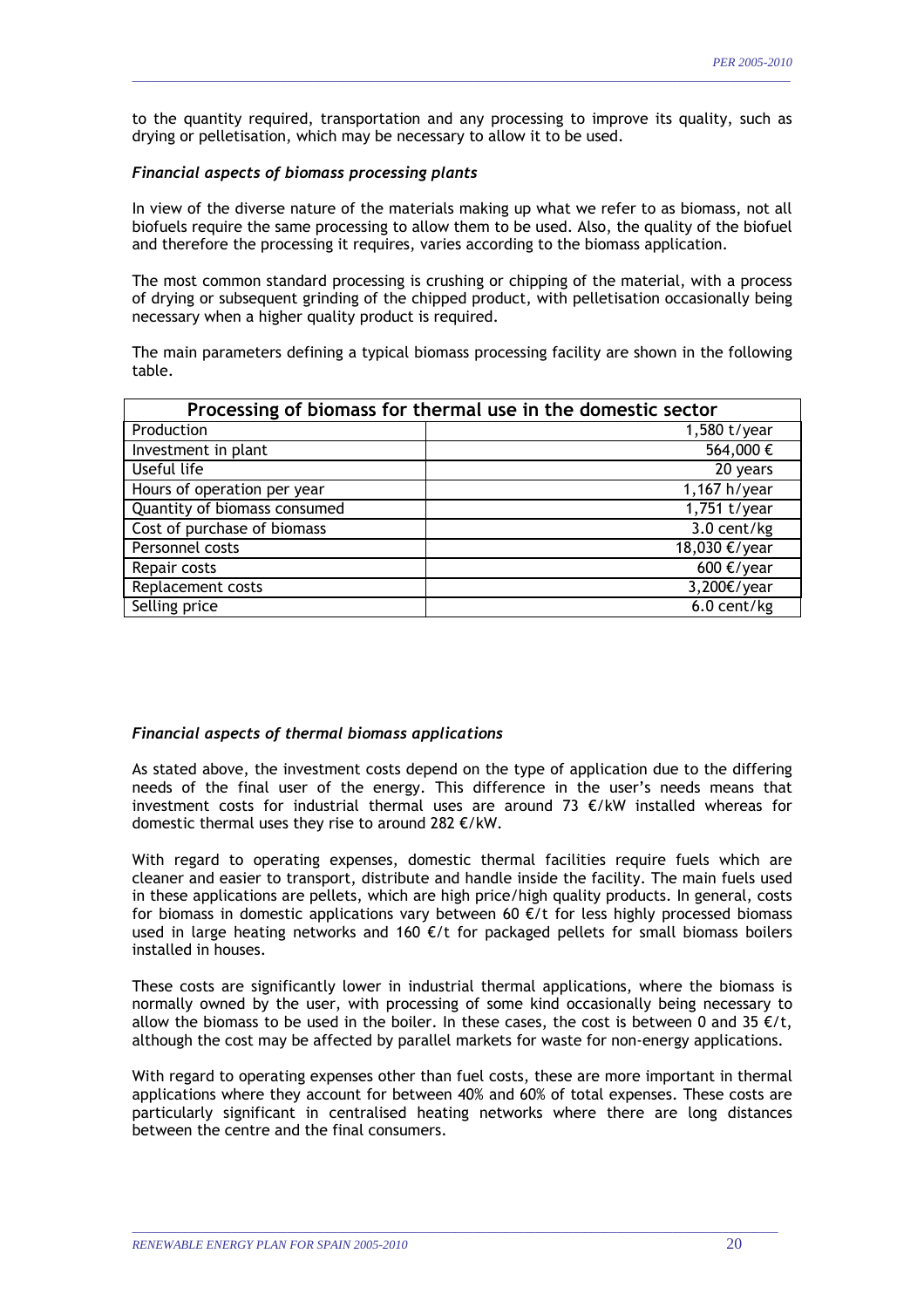The main parameters defining a typical thermal biomass facility are shown in the following tables. These tables consider two characteristic types of project: an industrial thermal application and a centralised heating network.

\_\_\_\_\_\_\_\_\_\_\_\_\_\_\_\_\_\_\_\_\_\_\_\_\_\_\_\_\_\_\_\_\_\_\_\_\_\_\_\_\_\_\_\_\_\_\_\_\_\_\_\_\_\_\_\_\_\_\_\_\_\_\_\_\_\_\_\_\_\_\_\_\_\_\_\_\_\_\_\_\_\_\_\_\_\_\_\_\_\_\_\_\_\_\_\_\_\_\_\_\_\_\_\_\_\_

| <b>Industrial boiler</b>        |                         |              |  |  |
|---------------------------------|-------------------------|--------------|--|--|
| Gross power                     |                         | 1,000 kW     |  |  |
| Overall efficiency              |                         | 80.0%        |  |  |
| Useful life                     |                         | 20 years     |  |  |
| Hours of operation per year     |                         | 5,000 h/year |  |  |
| Quantity of biomass consumed    | $PCI_h = 3,000$ kcal/kg | 1,792 t/year |  |  |
| Cost of biomass                 | 84.8 €/TOE              | 36,000€/year |  |  |
| Operating and maintenance costs | 114 €/TOE               | 49,000€/year |  |  |
| Investment                      | 73 €/kW                 | 72,740€      |  |  |
| Energy production               |                         | 430 TOE/year |  |  |

| <b>Centralised heating network</b> |                       |                |  |  |
|------------------------------------|-----------------------|----------------|--|--|
| Gross power                        |                       | 6,000 kW       |  |  |
| <b>Transformation efficiency</b>   |                       | 85.0%          |  |  |
| Transport efficiency               |                       | 90.0%          |  |  |
| Useful life                        |                       | 20 years       |  |  |
| Hours of operation per year        |                       | 820 h/year     |  |  |
| Quantity of biomass consumed       | $PCh = 3,500$ kcal/kg | 1,580 t/year   |  |  |
| Cost of biomass                    | 224 €/TOE             | 94,800 €/year  |  |  |
| Operating expenses                 | 384 €/TOE             | 162,450 €/year |  |  |
| Investment                         | 282 €/kW              | 1.69 M€        |  |  |
| Energy production                  |                       | 423 TOE/year   |  |  |

#### *Financial aspects of electrical biomass applications*

Investment costs in generation of electricity are clearly differentiated according to whether the facilities in question are specific biomass electricity generation facilities or biomass and coal co-combustion facilities in conventional thermal power stations.

The main component of operating expenses in electricity generation facilities is always the cost of the biomass used, even when that biomass consists of industrial waste. In view of the high demand for biomass for facilities of this type, biomass is supplied over an extremely large area, which means that transport costs have a significant effect on its final cost. The fact that it is purchased in large quantities may also mean a reduction in the price at source.

#### 9 **Specific biomass facilities**

Specific biomass facilities require more complex systems allowing combustion of all components of the biomass, including the volatile components. Because of this, boilers must be designed with larger fireboxes, which in turn reduces their efficiency. The larger size of the firebox, combined with the other components for processing and moving the biomass in the plant, give rise to investment costs of around 1,800 €/kW installed.

In applications of this type for generating electricity with biomass, the higher demand for resources and the fewer limitations on the quality of the fuel mean that the cost of the biomass is significantly lower. In these cases, the main components defining the cost are the distance transported and the type of biomass, which may vary between 43  $\epsilon$ /t in the case of energy crops and 31  $E/t$  when waste from agricultural crops or forest waste is used.

Industrial electrical applications are a separate case. Their conditions are similar to those of industrial thermal uses. As stated above, in these cases, the cost is between 0 and 35  $E/t$ , although the cost may be affected by parallel markets for waste for non-energy applications. Installation of electricity production plants using waste from agricultural and forestry industries which are not owned by the company generating the waste is a further possibility.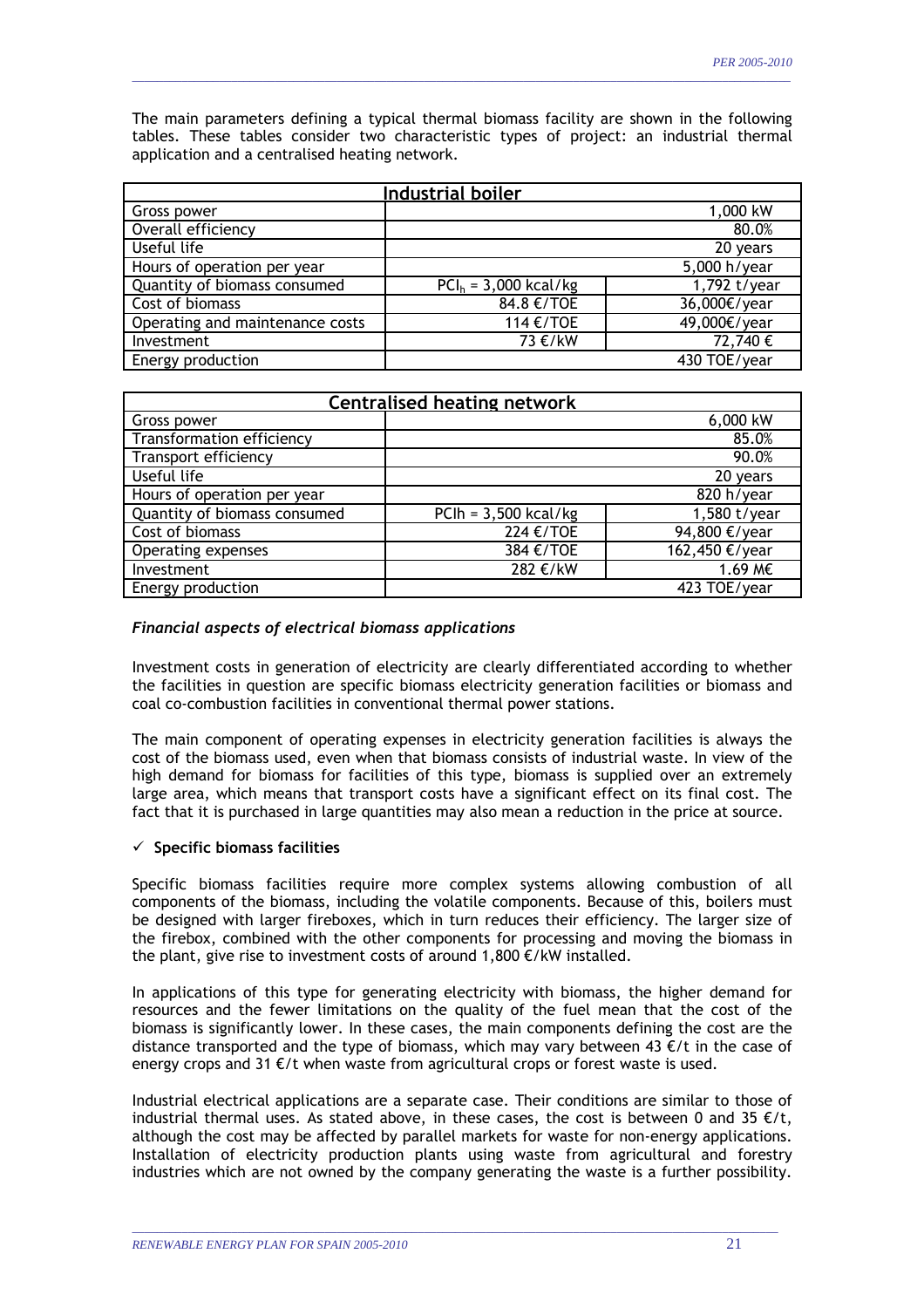In such circumstances the cost of the biomass may rise, but the concentration of an adequate quantity and quality of biomass in a single producer may facilitate supply contracts, making the investment more attractive for the promoter.

\_\_\_\_\_\_\_\_\_\_\_\_\_\_\_\_\_\_\_\_\_\_\_\_\_\_\_\_\_\_\_\_\_\_\_\_\_\_\_\_\_\_\_\_\_\_\_\_\_\_\_\_\_\_\_\_\_\_\_\_\_\_\_\_\_\_\_\_\_\_\_\_\_\_\_\_\_\_\_\_\_\_\_\_\_\_\_\_\_\_\_\_\_\_\_\_\_\_\_\_\_\_\_\_\_\_

The following tables show the main parameters defining a typical specific biomass electricity facility. They consider four characteristic types of project, depending on the biomass used: electricity generation using energy crops, agricultural or forest waste, waste from agricultural industries and waste from forestry industries.

| Electricity generation using energy crops |                |                  |  |  |
|-------------------------------------------|----------------|------------------|--|--|
| Electrical power                          |                | 5 MW             |  |  |
| Overall efficiency                        |                | 21.6%            |  |  |
| Useful life                               |                | 20 years         |  |  |
| Quantity of biomass consumed              |                | 53,500 t/year    |  |  |
| Fuel costs                                | 0.061753 €/kWh | 2,315,737 €/year |  |  |
| Operating and maintenance costs           | 0.009306 €/kWh | 348,975 €/year   |  |  |
| Investment                                | 1,803 €/kW     | 9,015,200€       |  |  |
| Electricity produced                      |                | 37,500 MWh/year  |  |  |

| Electricity generation using forest and agricultural waste |                |                      |  |  |
|------------------------------------------------------------|----------------|----------------------|--|--|
| Electrical power                                           |                | 5 MW                 |  |  |
| Overall efficiency                                         | 21.6%          |                      |  |  |
| Useful life                                                | 20 years       |                      |  |  |
| Quantity of biomass consumed                               | 53,500 t/year  |                      |  |  |
| Fuel costs                                                 | 0.044942 €/kWh | 1,685,325 €/year     |  |  |
| Operating and maintenance costs                            | 0.009306 €/kWh | 348,975 €/year       |  |  |
| Investment                                                 | 1,803 €/kW     | 9,015,200 $\epsilon$ |  |  |
| Electricity produced                                       |                | $37,500$ MWh/year    |  |  |

| Electricity generation using waste from agricultural industries |                                    |                |  |  |
|-----------------------------------------------------------------|------------------------------------|----------------|--|--|
| Electrical power                                                | 5 MW                               |                |  |  |
| Overall efficiency                                              | 21.6%                              |                |  |  |
| Useful life                                                     | 20 years                           |                |  |  |
| Quantity of biomass consumed                                    | 53,500 t/year                      |                |  |  |
| Fuel costs                                                      | 1,685,325 €/year<br>0.044942 €/kWh |                |  |  |
| Operating and maintenance costs                                 | 0.009306 €/kWh                     | 348,975 €/year |  |  |
| Investment                                                      | 1,803 €/kW                         | 9,015,200€     |  |  |
| Electricity produced                                            | 37,500 MWh/year                    |                |  |  |

| Electricity generation using waste from forestry industries |                                    |                 |  |  |
|-------------------------------------------------------------|------------------------------------|-----------------|--|--|
| Electrical power                                            |                                    | 5 MW            |  |  |
| Overall efficiency                                          | 21.6%                              |                 |  |  |
| Useful life                                                 | 20 years                           |                 |  |  |
| Quantity of biomass consumed                                | 45,900 t/year                      |                 |  |  |
| Fuel costs                                                  | 705,750 €/year<br>0.018820 €/kWh   |                 |  |  |
| Operating and maintenance costs                             | 0.009306 €/kWh                     | 348,975 €/year  |  |  |
| Investment                                                  | 9,015,200 $\epsilon$<br>1,803 €/kW |                 |  |  |
| Electricity produced                                        |                                    | 37,500 MWh/year |  |  |

#### 9 **Co-combustion facilities**

In co-combustion facilities, most of the equipment used forms part of the pre-existing conventional facility, which means that the investment is confined to equipment to prepare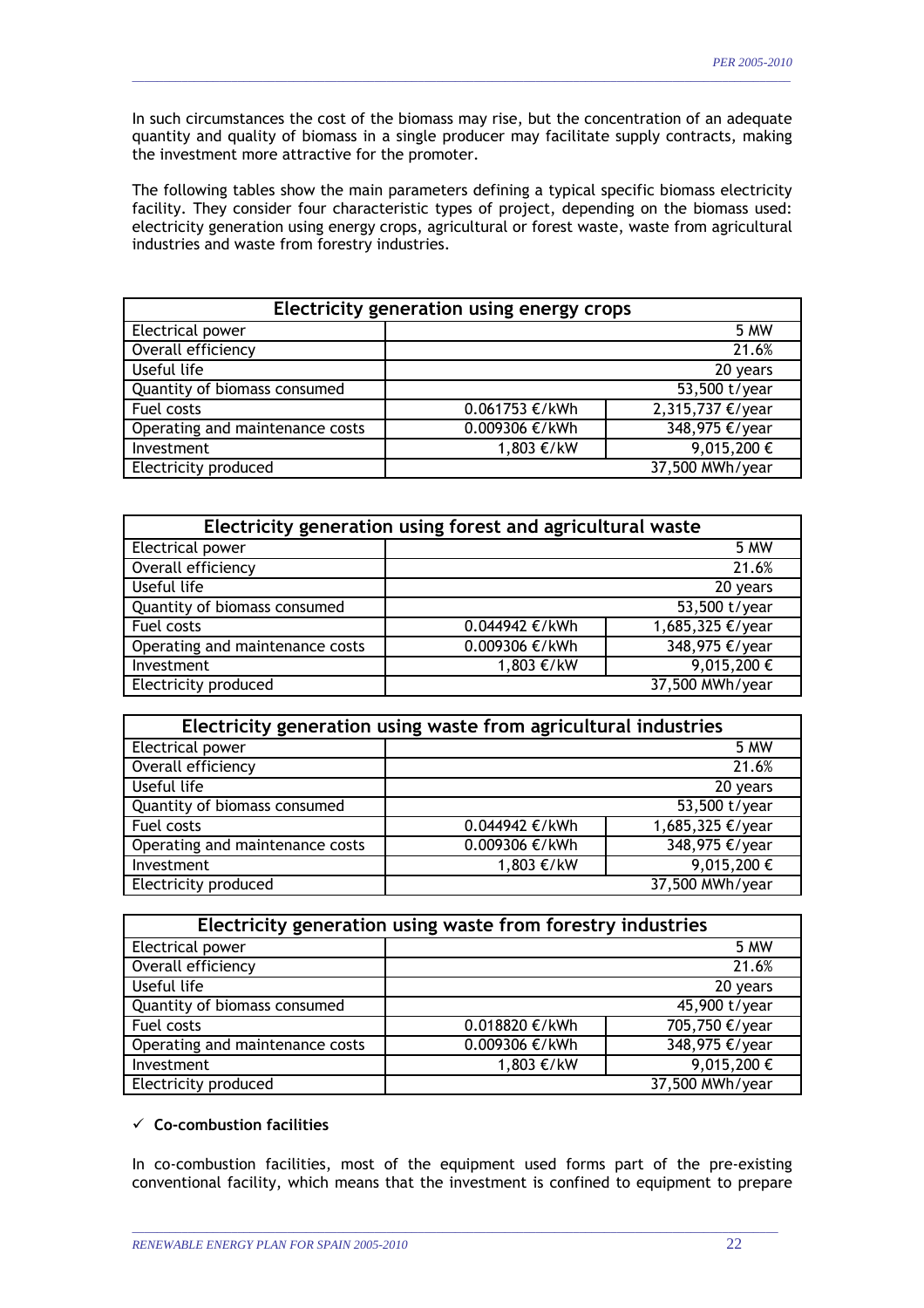the biomass for injection into the coal-fired boiler. This means that the costs of investing in biomass and coal co-combustion facilities in conventional power stations fall to around 856 €/kW.

\_\_\_\_\_\_\_\_\_\_\_\_\_\_\_\_\_\_\_\_\_\_\_\_\_\_\_\_\_\_\_\_\_\_\_\_\_\_\_\_\_\_\_\_\_\_\_\_\_\_\_\_\_\_\_\_\_\_\_\_\_\_\_\_\_\_\_\_\_\_\_\_\_\_\_\_\_\_\_\_\_\_\_\_\_\_\_\_\_\_\_\_\_\_\_\_\_\_\_\_\_\_\_\_\_\_

Co-combustion facilities are characterised by their higher generation efficiency and higher installed power, which means that the demand for biomass is greater than in specific biomass facilities. Thus, although the fewer restrictions on the quality of the fuel mean lower costs for the biomass at source, the costs deriving from the longer average distance transported and the need for a greater quantity of resource, which must sometimes be covered by more expensive biomass, means an average cost of around  $47 \text{ E/t}$  for the biomass.

The following table shows the main parameters defining a typical biomass and coal cocombustion facility in a conventional thermal power station.

|                                 | <b>Generation of electricity</b><br>(Co-combustion in a coal-fired thermal power<br>station) |                  |  |
|---------------------------------|----------------------------------------------------------------------------------------------|------------------|--|
| Electrical power                | 56 MW                                                                                        |                  |  |
| Overall efficiency              | 30%                                                                                          |                  |  |
| Useful life                     | 20 years                                                                                     |                  |  |
| Quantity of biomass consumed    | 340.300 t/year                                                                               |                  |  |
| Fuel costs                      | 15,960,000 €/year<br>0.038000 €/kW                                                           |                  |  |
| Operating and maintenance costs | 0.007600 €/kWh                                                                               | 3,192,000 €/year |  |
| Investment                      | 47,936,000€<br>856 €/kW                                                                      |                  |  |
| Electricity produced            | 420,000 MWh/year                                                                             |                  |  |

# *3.6.2.7. Barriers*

This section identifies the main problems impeding the development of the use of biomass to produce energy. Problems relating to production of the resource are differentiated from problems relating to its transformation to energy.

# *Barriers at the production stage*

9 **General** 

*Absence of a developed market for biomass logistics* 

There are currently very few companies engaged in the logistics of biomass supply. Many of the companies engaged in this area are logistics companies for conventional fuels such as coal which have devoted part of their business to biomass logistics. Nevertheless, lack of demand for biomass from the sector means that even existing biomass logistics companies are exporting much of their biomass to other countries.

This situation means that there is no biomass market to guarantee supply of the necessary quantity and quality for any generating plant that may be established.

#### 9 **Forest waste**

*Availability of the resource in terms of quantity, quality and price.* 

The use of biomass from waste from forestry exploitations depends on forestry activities carried out in the mountains of Spain rather than energy activities. These activities are scheduled according to non-energy criteria, which means that availability of biomass to suit the needs of energy production facilities cannot be guaranteed. Also, the material obtained in the mountains has a high level of moisture and may be contaminated by earth from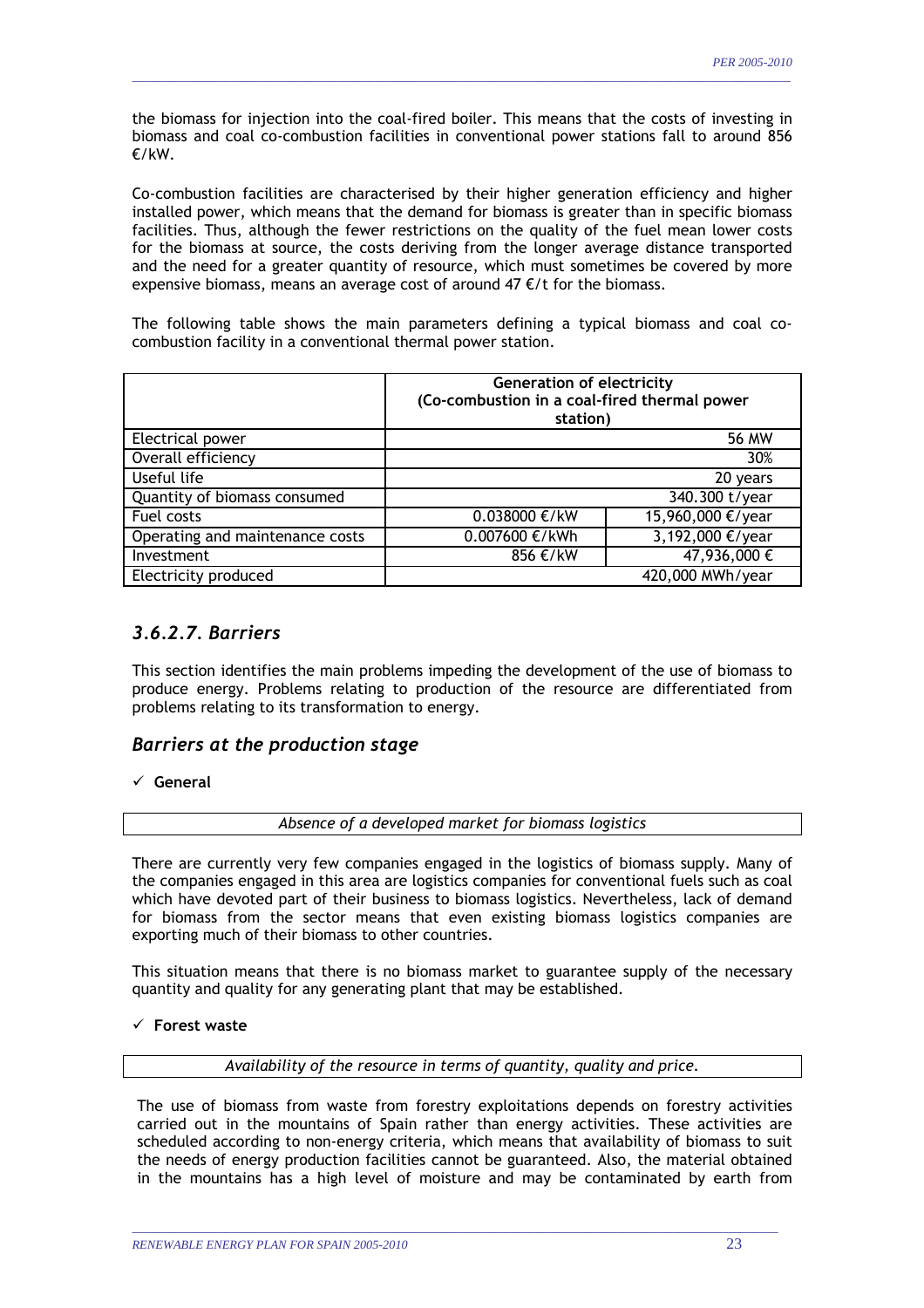dragging the wood in the mountains. Furthermore, the wide variation in the cost of removing the wood, which depends on the gradient of the land, the species and the type of exploitation, leads to wide variation in the cost of the biomass which in most cases exceeds the limits established for its use for energy purposes.

\_\_\_\_\_\_\_\_\_\_\_\_\_\_\_\_\_\_\_\_\_\_\_\_\_\_\_\_\_\_\_\_\_\_\_\_\_\_\_\_\_\_\_\_\_\_\_\_\_\_\_\_\_\_\_\_\_\_\_\_\_\_\_\_\_\_\_\_\_\_\_\_\_\_\_\_\_\_\_\_\_\_\_\_\_\_\_\_\_\_\_\_\_\_\_\_\_\_\_\_\_\_\_\_\_\_

#### *The existence of an alternative use in some cases*

In some cases forest waste can be used by companies in the forestry sector such as board manufacturing industries, which means competing with a sector which is able to pay higher prices for forest waste than are admissible in the energy sector.

#### *Absence of pre-processing to prepare the resource*

At present, waste from forestry exploitations is left in the mountains in the form of firewood or waste and is not subject to chipping or any other type of processing. In order for it to be used for energy purposes, this waste must receive the relevant processing to allow it to be transported economically.

This pre-processing may consist of preliminary chipping, compaction or other processes to reduce the transport costs. Pre-processing of this type is not carried on in optimum conditions either in technical or financial terms and projects must be promoted to stimulate its development.

#### 9 **Woody agricultural waste**

#### *Availability of the resource in terms of quantity, quality and price.*

The use of biomass from waste generated by woody agricultural crops depends on agricultural activities, mainly consisting of pruning, rather than energy activities. These activities are scheduled according to non-energy criteria, so the availability of biomass to suit the needs of energy production facilities cannot be guaranteed. Likewise, the material obtained from pruning activities has a high moisture level. Furthermore, the wide variation in pruning costs according to the type of crop, the species and the region where the crops are located gives rise to a wide variation in the cost of the biomass which in most cases exceeds the limits established for its energy use.

*Dispersion and small scale of the agricultural holdings generating the resource.* 

Agricultural holdings are characterised by their high degree of fragmentation, high number of owners and small size. In general, those owners leave waste in the field since the small amounts generated do not reach the minimum necessary for establishing a project.

Nevertheless, enough biomass for a project to be considered may be accumulated by combining the waste from several closely-grouped holdings. The main difficulty with projects of this type lies in the complications deriving from the large number of biomass supply contracts – one with each proprietor – that must be established, each involving a particular price and method, in order to obtain large quantities of biomass.

#### *Absence of pre-processing to prepare the resource.*

At present, waste generated by pruning woody agricultural crops is left in the fields in the form of firewood or waste and is not subject to chipping or any other type of processing. In order for it to be used for energy purposes, this waste must receive the relevant processing to allow it to be transported economically.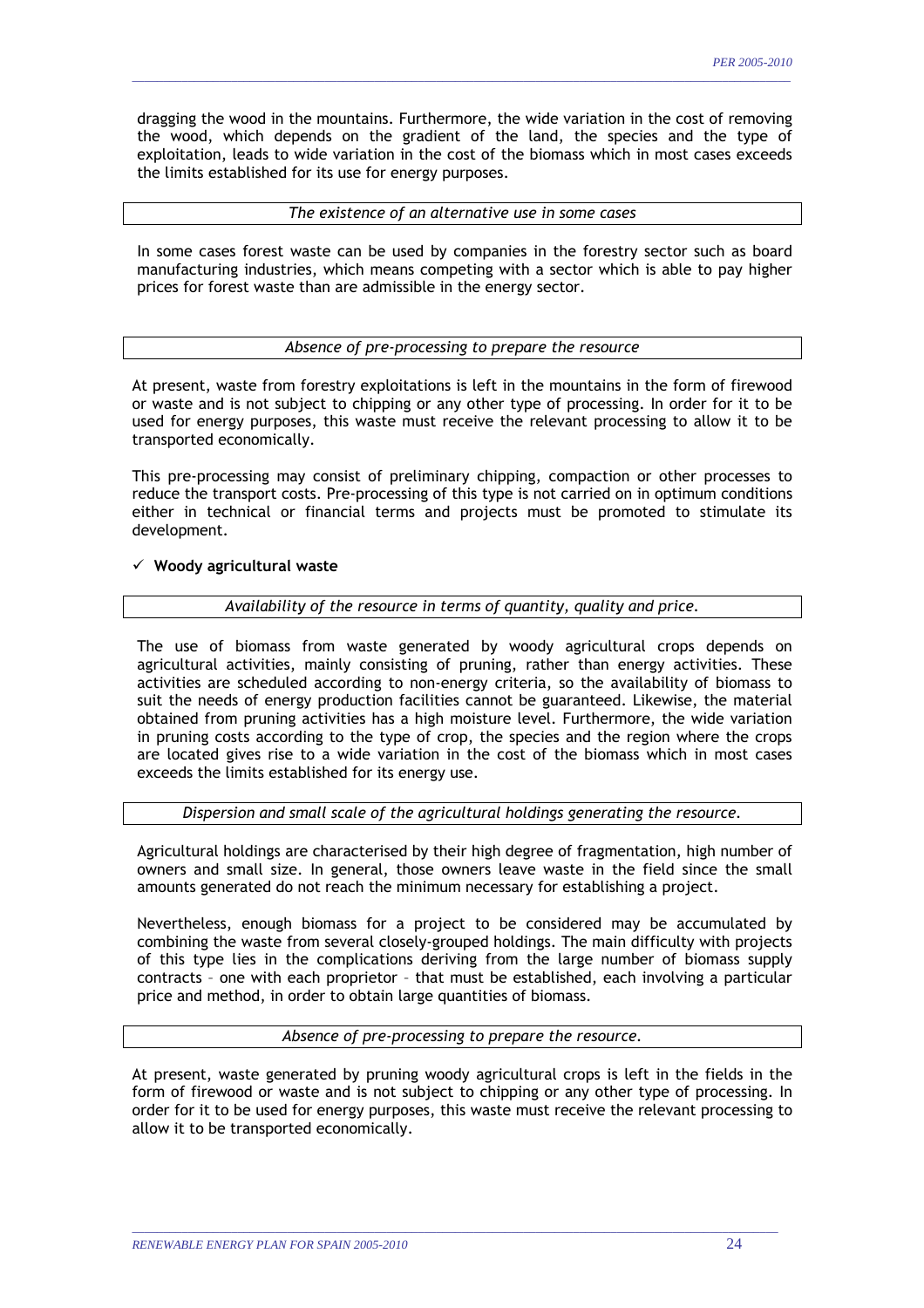Pre-processing may consist of preliminary chipping, compaction or other processes to reduce the transport costs. Pre-processing of this type is not carried on in optimum conditions either in technical or financial terms and projects must be promoted to stimulate its development.

\_\_\_\_\_\_\_\_\_\_\_\_\_\_\_\_\_\_\_\_\_\_\_\_\_\_\_\_\_\_\_\_\_\_\_\_\_\_\_\_\_\_\_\_\_\_\_\_\_\_\_\_\_\_\_\_\_\_\_\_\_\_\_\_\_\_\_\_\_\_\_\_\_\_\_\_\_\_\_\_\_\_\_\_\_\_\_\_\_\_\_\_\_\_\_\_\_\_\_\_\_\_\_\_\_\_

#### 9 **Herbaceous agricultural waste**

#### *Availability of the resource in terms of quantity, quality and price.*

The use of biomass from waste generated by herbaceous agricultural crops depends on agricultural activities, such as harvesting cereals, rather than energy activities. These activities are scheduled according to non-energy criteria so the availability of biomass to suit the needs of energy production facilities cannot be guaranteed. Likewise, the material obtained from pruning activities has a high moisture level and contains elements, such as sodium and potassium, deriving from fertilisers which may cause problems in combustion systems. Furthermore, the wide variation in the cost of waste, which depends on the type of crop, the species and the region where the crops are located, leads to wide variations in the cost of the biomass which in some cases exceeds the limits established for its energy use.

#### 9 **Waste from forestry and agricultural industries**

#### *Limited availability of the resource.*

The generation of waste from forestry and agricultural industries is determined by raw material production campaigns, not energy campaigns. The planning of these activities is very different from planning in the energy sector. Likewise, the generation of this waste varies according to production in the agricultural sector and does not allow security of supply in the energy sector.

#### *Absence of pre-processing to prepare the resource.*

Although some of the waste generated in agricultural and forestry industries can be used directly for generating energy, there is a great deal of waste that must be duly processed for transportation and use in an energy production plant. This type of pre-processing is not carried on in optimum conditions in technical or financial terms.

#### 9 **Energy crops**

*Need for a legislative framework and a system of subsidies.* 

The lack of a clear, suitable legislative framework for the production of energy crops leads to a situation whereby the farmers and future users of this type of biomass are not defined, which means that the long-term contracts which would provide stability for the development of this market cannot be signed. Furthermore, the costs deriving from the cultivation of species for energy purposes requires support leading to final prices for biomass which are in keeping with the energy market. This support is somewhat insufficient at present, with subsidies being established for fallow land devoted to energy uses.

*High costs, which compromise the profitability of cultivating energy crops.* 

As stated in the previous section, the high costs involved in the production of energy crops do not allow the establishment of suitable prices for marketing the biomass obtained. Consequently, there is a need to develop cultivation methods to lower these costs.

#### *Activities at the demonstration stage.*

The energy crops currently being developed in Spain have not reached the demonstration stage and there is a need for projects to be implemented to confirm the real possibilities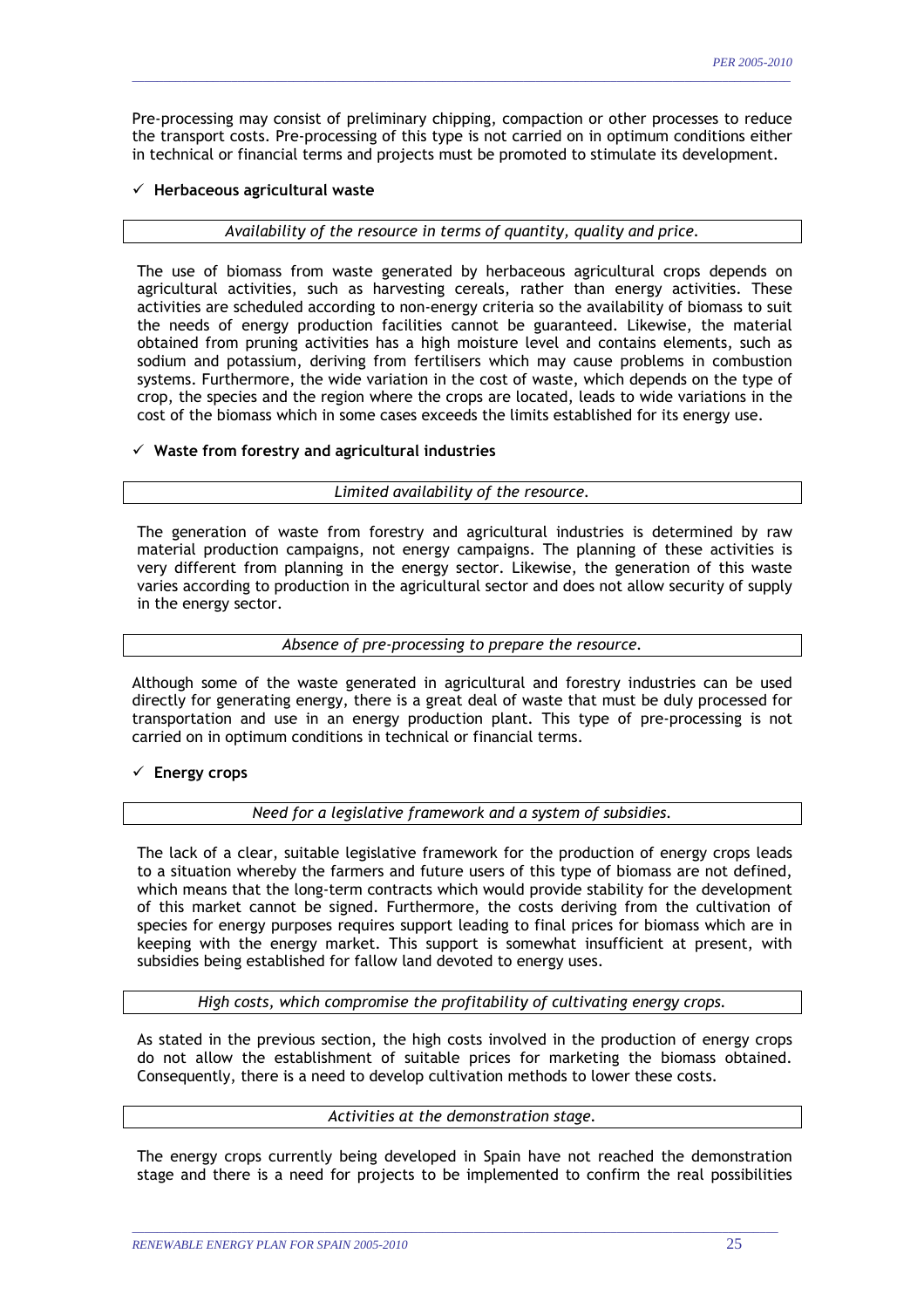associated with these resources and to allow promoters to gain the necessary experience to develop new projects.

\_\_\_\_\_\_\_\_\_\_\_\_\_\_\_\_\_\_\_\_\_\_\_\_\_\_\_\_\_\_\_\_\_\_\_\_\_\_\_\_\_\_\_\_\_\_\_\_\_\_\_\_\_\_\_\_\_\_\_\_\_\_\_\_\_\_\_\_\_\_\_\_\_\_\_\_\_\_\_\_\_\_\_\_\_\_\_\_\_\_\_\_\_\_\_\_\_\_\_\_\_\_\_\_\_\_

*From the point of view of application to energy production, their price and the associated volume of investment.* 

In view of the current prices of raw material generated by energy crops, the high costs of necessary pre-processing such as drying, compaction or chipping and the high investment costs at generation plants, use of these resources is not financially viable compared to prices for conventional forms of energy.

# *Barriers at the stage of transforming the resource to energy*

9 **Domestic thermal application** 

#### *Competition with other fuels.*

Not only must the use of biomass in the domestic sector be offered to users in the same price and service conditions, but the same quality of service as for the conventional fuels normally used in the sector must also be provided. This means a need for clean generation systems as far as handling the fuel is concerned, with systems for automatic lighting and automatic removal of ash, remote management and low noise levels. A period of technological development and the relevant transfer of technology from other countries with more experience of using this fuel is required to adapt thermal biomass applications to these requirements.

*Need for personnel to handle, maintain and store biomass.* 

Since biomass is a solid, low-density fuel, qualified personnel are required for logistical processes and home delivery. Also, the lower density of the fuel means that more storage space is required in buildings which are often not equipped for that purpose or that building land with a high market value is used for storage.

*Lack of specific provisions and regulations on the use of domestic thermal biomass* 

The lack of specific provisions on thermal biomass installations in buildings leads to problems when it comes to planning, building and legalising installations in the domestic sector since neither the technicians commissioned to design projects nor those responsible for legalising them have any documents on which to base their decisions. At present, the only provisions in existence are obsolete provisions on solid fuels, such as on coal inside buildings.

#### 9 **Industrial thermal application**

#### *Competition with other fuels.*

The use of biomass in the industrial sector must be offered to users in the same price and service conditions as the conventional fuels normally used in the sector. Prices for conventional fuels are lower in the industrial sector than in the domestic sector, which makes it even more difficult for thermal biomass applications to compete. The service must also be provided with the same quality levels as for conventional fuels. This means a need for secure fuel supply systems using automatic operating methods and particle cleaning systems with levels at least equal to those of conventional fuels.

*Additional cost compared to similar installations fuelled by fossil fuels.* 

Biomass thermal generation equipment is less technologically developed than equipment for conventional fuels. In many cases it is made to measure, which means that no cost savings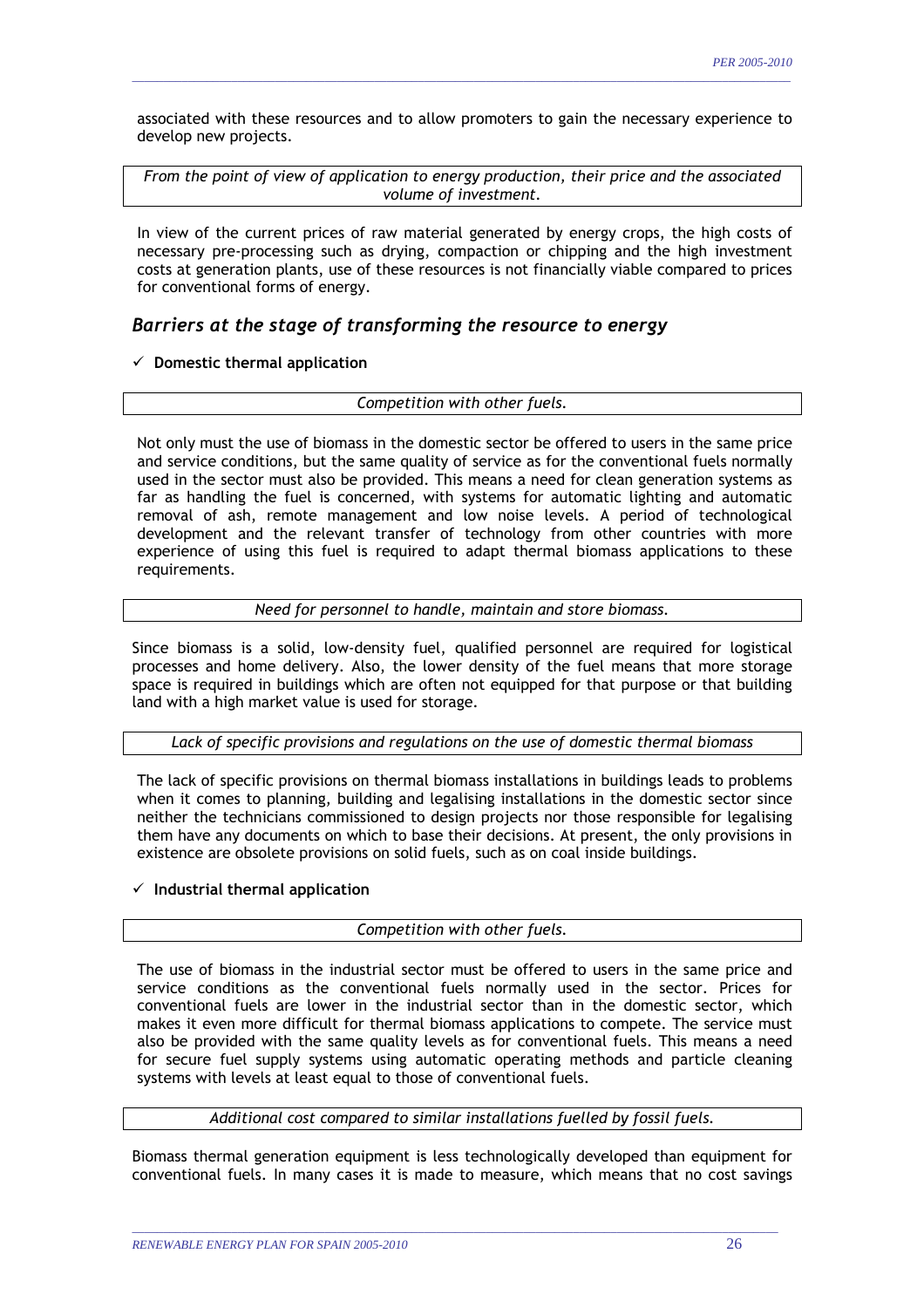can be made from manufacture in series. The equipment also has more moving parts such as screw conveyors, movable grills, etc. These facilities also require more storage space than conventional facilities, which leads to a number of additional investment costs for biomass facilities and makes them less financially viable.

\_\_\_\_\_\_\_\_\_\_\_\_\_\_\_\_\_\_\_\_\_\_\_\_\_\_\_\_\_\_\_\_\_\_\_\_\_\_\_\_\_\_\_\_\_\_\_\_\_\_\_\_\_\_\_\_\_\_\_\_\_\_\_\_\_\_\_\_\_\_\_\_\_\_\_\_\_\_\_\_\_\_\_\_\_\_\_\_\_\_\_\_\_\_\_\_\_\_\_\_\_\_\_\_\_\_

*Need for space and auxiliary facilities.* 

As stated above, facilities of this type require larger storage areas due to the lower density of the biomass. Generation equipment for solid fuels also normally occupies more space, which is often exacerbated by the need for auxiliary biomass transformation systems.

#### 9 **Electrical application**

#### *Low energy efficiency.*

As is stated above, specific biomass facilities require complex systems which allow combustion of all components of the biomass, including the volatile components. This requires the design of boilers with larger fireboxes which, combined with the energy consumption from processing the biomass and its transportation within the plant, gives rise to lower electricity generation efficiency than that obtained in conventional energy facilities.

This fact, along with the higher investment costs associated with projects of this type, means lower returns on investments, which do not reach the minimum required by promoters in the sector.

#### *Need for a minimum size to reach the profitability threshold.*

Also, the lower the generation power installed, the lower the efficiency of biomass electricity generation facilities. For that reason, low-power electricity generating plants only achieve sufficient profitability levels when the biomass is practically free of charge or when the remuneration for the electricity generated is much higher than the levels established at present. Because of this, it is necessary to plan facilities whose power exceeds certain limits, at which point the investment costs make projects unviable.

However, designing higher power facilities means meeting a higher demand for biomass, which is often not available either because of shortages of the resource or because of higher prices than applications of this type can pay. Also, since greater quantities of biomass are required, part of that biomass must be supplied from places which are further from the point of consumption, which means higher transport costs that therefore make the project less profitable.

#### *Absence of bonuses for co-combustion.*

As is stated above, the efficiency of electricity generation using biomass is low, which gives rise to problems relating to the profitability of facilities. Nevertheless, biomass and coal cocombustion systems in conventional facilities allows that efficiency to rise to the levels of the conventional power stations in which they are installed. This allows efficiency to rise from around 22% to around 30%. Nevertheless, in accordance with the provisions established in Act 54/1997 on the electricity sector, facilities of this type cannot receive bonuses at present because they are owned by large electricity companies which operate under the *Régimen Ordinario* [Ordinary System]. This prevents the potential of biomass being developed. Development of that potential would significantly increase the contribution from this area and provide greater energy efficiency.

| Scope of applicability          | <b>Barriers</b>                                              |
|---------------------------------|--------------------------------------------------------------|
| Production Stage. General.      | - Lack of a developed market for biomass logistics           |
| <b>Production Stage. Forest</b> | - Availability of the resource in terms of quantity, quality |
| waste.                          | and price.                                                   |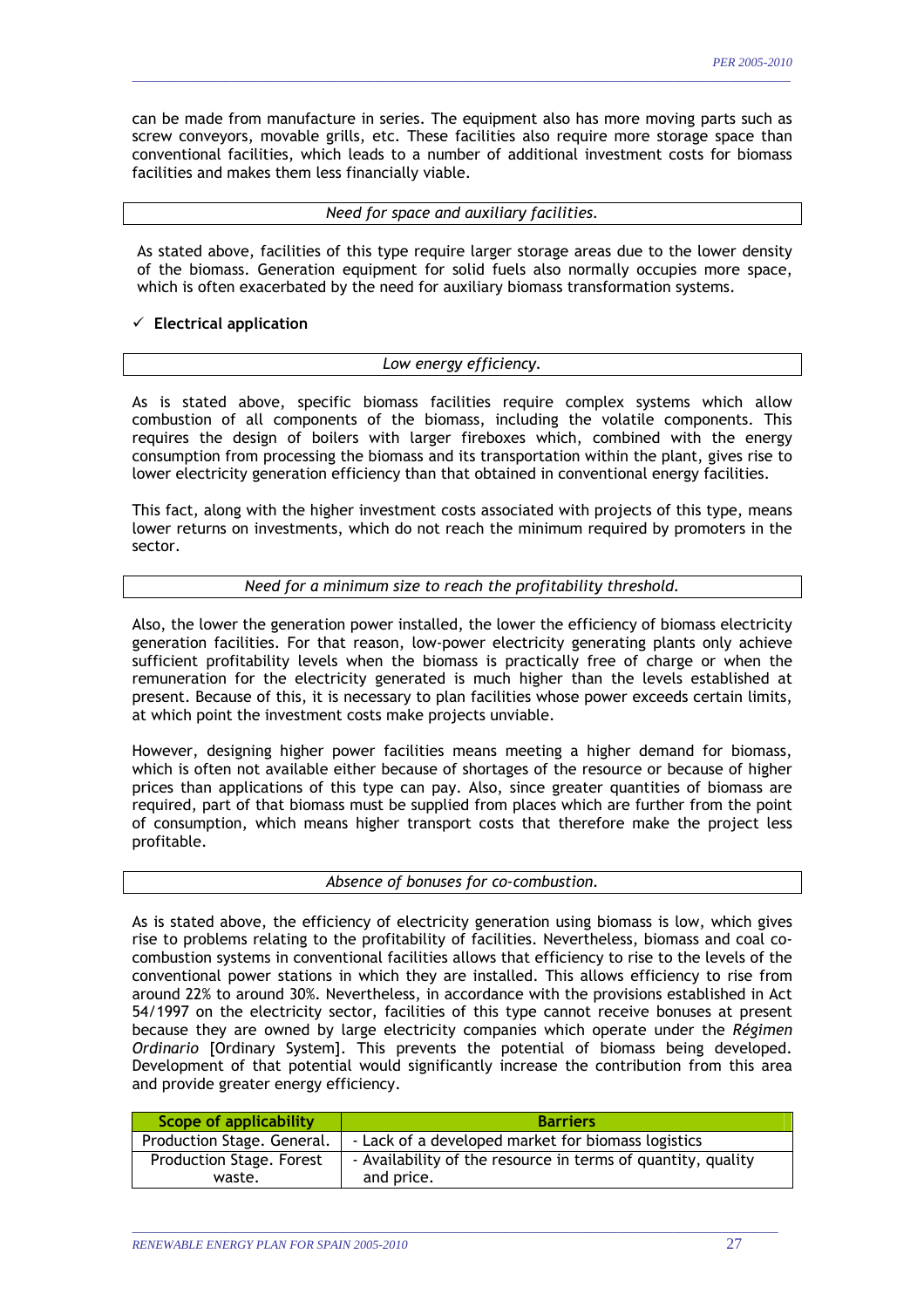|                                                        | - The existence of an alternative use in some cases.                                                                  |  |  |
|--------------------------------------------------------|-----------------------------------------------------------------------------------------------------------------------|--|--|
|                                                        | - Absence of pre-processing to prepare the resource.                                                                  |  |  |
| Production Stage. Woody                                | - Availability of the resource in terms of quantity, quality<br>and price.                                            |  |  |
| agricultural waste.                                    | - Dispersion and small scale of the agricultural holdings<br>generating the resource.                                 |  |  |
|                                                        | - Absence of pre-processing to prepare the resource.                                                                  |  |  |
| Production Stage.<br>Herbaceous agricultural<br>waste. | - Availability of the resource in terms of quantity, quality<br>and price.                                            |  |  |
| <b>Production Stage. Waste</b>                         | - Limited availability of the resource.                                                                               |  |  |
| from forestry and<br>agricultural industries.          | - Absence of pre-processing to prepare the resource.                                                                  |  |  |
|                                                        | - Need for a legislative framework and a system of subsidies.                                                         |  |  |
| - Energy crops.                                        | - High costs, which compromise the profitability of<br>cultivating them.                                              |  |  |
|                                                        | - Activities at the demonstration stage.                                                                              |  |  |
|                                                        | - From the point of view of application to energy production,<br>their price and the associated volume of investment. |  |  |
| Stage of Transformation to                             | - Competition with other fuels.                                                                                       |  |  |
| Energy. Domestic thermal                               | - Need for personnel to handle, maintain and store biomass.                                                           |  |  |
| application.                                           | - Lack of specific provisions and regulations on the use of<br>domestic thermal biomass.                              |  |  |
| Stage of Transformation to                             | - Competition with other fuels.                                                                                       |  |  |
| Energy. Industrial thermal<br>application.             | - Additional cost compared to similar facilities fuelled by<br>fossil fuels.                                          |  |  |
|                                                        | - Need for space and auxiliary facilities.                                                                            |  |  |
| Stage of Transformation to                             | - Low energy efficiency.                                                                                              |  |  |
| Energy. Electrical<br>application.                     | - Need for a minimum size to reach the profitability<br>threshold.                                                    |  |  |
|                                                        | - Absence of bonuses for co-combustion.                                                                               |  |  |

# **3.6.3. Measures**

A number of measures have been devised in order to overcome the barriers described in the previous section. These are divided into the following sections:

# *General measures to develop the Biomass Area*

#### *Inter-departmental committee for the exploitation of biomass for energy purposes*

This committee was created in Order PRE/472/2004 of 24 February. Its purpose is to study and put forward proposals for measures aimed at regulating the Government's strategic initiative on the exploitation of biomass for energy production, as contemplated in the *Plan de Fomento* [Promotion Plan].

The structure of the inter-departmental committee, as established in the aforesaid Order, is headed by the *Director General de Política Energética y Minas* [Director General for Energy Policy and Mines] and consists of the following members, whose membership must be subject to review as a result of the changes made to the General State Administration after the elections of 14 March:

• 3 from the *Secretaría de Estado de Energía, Desarrollo Industrial y de la Pequeña y Mediana Empresa* [State Secretariat for Energy, Industrial Development and Small and Medium-Sized Enterprises] (2 from the IDAE)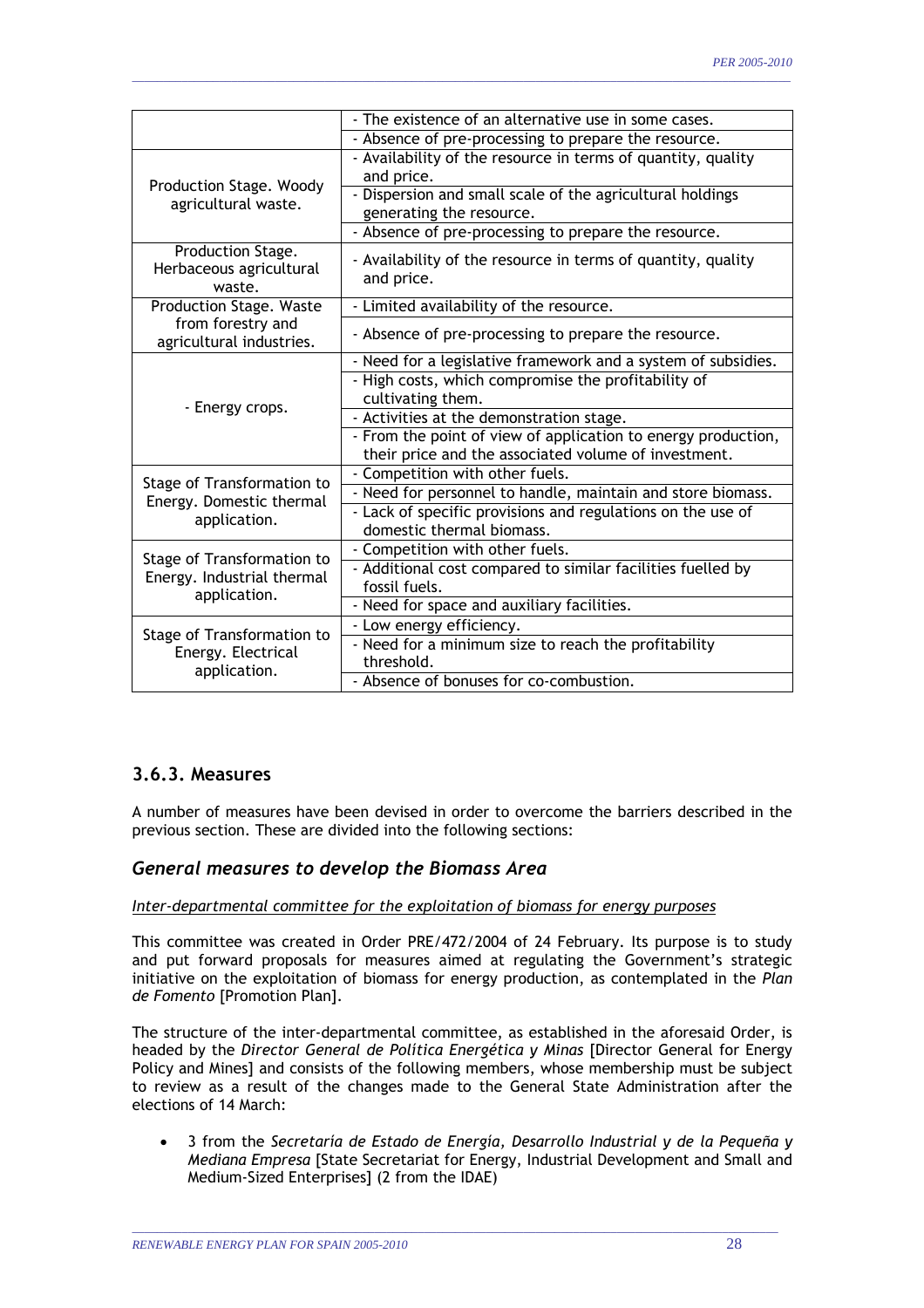• 2 from the *Secretaría General de Agricultura y Alimentación* [General Secretariat for Agriculture and Food]

\_\_\_\_\_\_\_\_\_\_\_\_\_\_\_\_\_\_\_\_\_\_\_\_\_\_\_\_\_\_\_\_\_\_\_\_\_\_\_\_\_\_\_\_\_\_\_\_\_\_\_\_\_\_\_\_\_\_\_\_\_\_\_\_\_\_\_\_\_\_\_\_\_\_\_\_\_\_\_\_\_\_\_\_\_\_\_\_\_\_\_\_\_\_\_\_\_\_\_\_\_\_\_\_\_\_

- 2 from the *Secretaría General de Medio Ambiente* [General Secretariat for the Environment]
- 1 from the *Secretaría de Estado de Política Científica y Tecnológica* [State Secretariat for Scientific and Technological Policy]
- 1 from the *Secretaría de Estado de Hacienda* [State Secretariat for the Public Treasury]
- 1 from the *Secretaría de Estado de Organización Territorial del Estado* [State Secretariat for the Organisation of State Territory]
- 1 from the *Secretaría de Estado de Asuntos Europeos* [State Secretariat for Foreign Affairs]

Order PRE/472/2004 also lays down the functions of the inter-departmental committee, which are as follows:

a) To be informed of draft provisions applicable throughout Spain and of agricultural, industrial or territorial organisation plans insofar as they affect the planning of biomass exploitations.

b) To compile a catalogue of activities carried out by public bodies

c) To promote the adaptation of rules to rationalise exploitation of resources, promoting financial incentives

d) To approve the launch programme, applying for a minimum period of three years

e) To draw up a proposal for research, scientific/technical and demonstration activities in the areas of energy crops and manures

f) Dissemination of the Government's strategic initiative and support for the implementation of its measures

#### g) Other promotion functions

The committee will submit an annual report to the *Comisión Delegada del Gobierno para Asuntos Económicos* [Government Delegate Committee for Financial Affairs] on the results from the performance of its functions. The proposal put forward by the IDAE for a table of contents for this report is shown below:

\_\_\_\_\_\_\_\_\_\_\_\_\_\_\_\_\_\_\_\_\_\_\_\_\_\_\_\_\_\_\_\_\_\_\_\_\_\_\_\_\_\_\_\_\_\_\_\_\_\_\_\_\_\_\_\_\_\_\_\_\_\_\_\_\_\_\_\_\_\_\_\_\_\_\_\_\_\_\_\_\_\_\_\_\_\_\_\_\_\_\_\_\_\_\_\_\_\_\_\_\_\_\_\_

- 1.- Introduction
- 2.- Situation in the European Union
- 3.- Situation in Spain
- 4.- Environmental aspects
- 5.- Agricultural aspects
- 6.- Economic and fiscal aspects
- 7.- Legislative aspects
- 8.- Technological innovation
- 9.- Conclusions:
	- 9 Prior considerations
	- Measures proposed

# *Measures to develop the resource*

9 **General**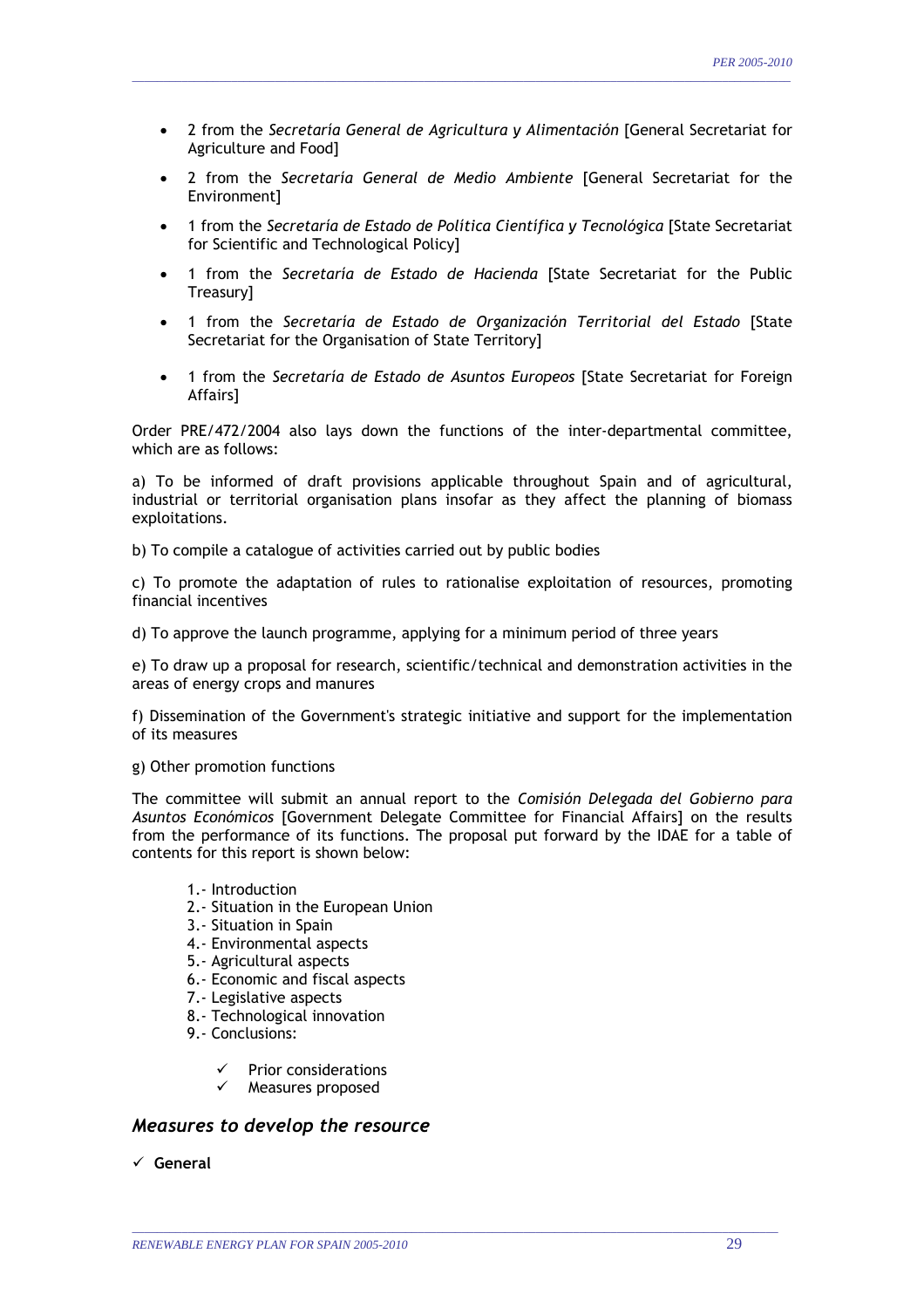#### *Development of logistics for use of the resource to produce energy*

In view of the absence of a developed market for biomass supply logistics, measures must be developed to favour the creation of biomass logistics companies.

\_\_\_\_\_\_\_\_\_\_\_\_\_\_\_\_\_\_\_\_\_\_\_\_\_\_\_\_\_\_\_\_\_\_\_\_\_\_\_\_\_\_\_\_\_\_\_\_\_\_\_\_\_\_\_\_\_\_\_\_\_\_\_\_\_\_\_\_\_\_\_\_\_\_\_\_\_\_\_\_\_\_\_\_\_\_\_\_\_\_\_\_\_\_\_\_\_\_\_\_\_\_\_\_\_\_

#### 9 **Forest waste**

#### *Development of the Fourth Additional Provision of Act 43/2003 on Mountains*

As far as the use of forest waste to produce energy is concerned, the possibilities provided by the Fourth Additional Provision of Act 43/2003, of 21 November, on Mountains must be developed. This will allow mobilisation of specific quantities of biomass, which has been located and evaluated, from forestry exploitations and will also provide suitable exploitation and logistics systems for use of that biomass to produce energy.

The proposal focuses on the urgent need to set up a Working Group with the Autonomous Communities to begin work on preparing the strategy to develop the use of Spanish forest biomass to produce energy.

#### *Programme of support for the acquisition of removal, transportation and processing equipment*

In view of the high costs of removal, transportation and processing of forest biomass and the current lack of pre-processing to prepare the resource, a programme for support for mechanisation of these processes is proposed in order to guarantee production of biomass of a suitable quality and at a suitable cost for energy use.

#### 9 **Woody agricultural waste and energy crops**

#### *Improvements in the mechanised collection of biomass*

In order to reduce the costs of collection and delivery to the plant of biomass produced in woody crops and energy crops, measures must be developed which lead to improvements in the mechanised collection of biomass from woody agricultural waste and energy crops.

#### *Programme of support for the acquisition of removal, transportation and processing equipment*

In view of the high costs of removal, transportation and processing of biomass from woody crops and energy crops and the current lack of pre-processing to prepare the resource, a programme for support for mechanisation of these processes is proposed in order to guarantee production of biomass of a suitable quality and at a suitable cost for energy use.

#### *Establishment of standard contracts for the acquisition of biomass*

It is proposed that standard contracts be drawn up to avoid the uncertainty caused by having to make purchase agreements with a large number of producers of residues due to the high degree of fragmentation of agricultural holdings.

#### *Measures for technological development*

#### 9 **Domestic thermal application**

#### *30% subsidy for investment in equipment for domestic biomass use*

Because of the high cost of investing in thermal biomass applications for domestic use, it is necessary to lower these costs for users through lines of subsidies to make investments in this technology attractive.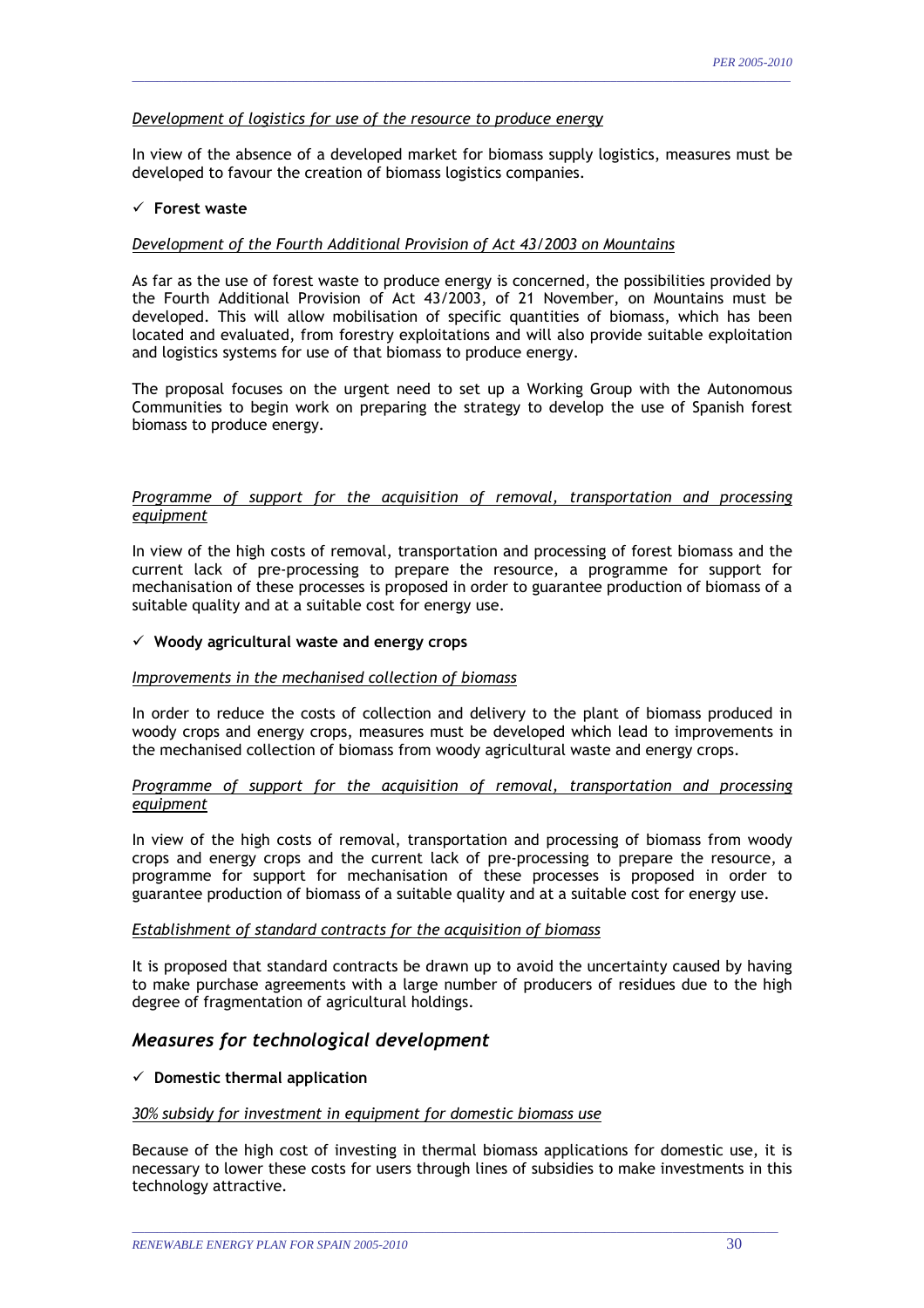#### *Development of provisions and regulations on thermal biomass installations in buildings*

\_\_\_\_\_\_\_\_\_\_\_\_\_\_\_\_\_\_\_\_\_\_\_\_\_\_\_\_\_\_\_\_\_\_\_\_\_\_\_\_\_\_\_\_\_\_\_\_\_\_\_\_\_\_\_\_\_\_\_\_\_\_\_\_\_\_\_\_\_\_\_\_\_\_\_\_\_\_\_\_\_\_\_\_\_\_\_\_\_\_\_\_\_\_\_\_\_\_\_\_\_\_\_\_\_\_

In order to avoid problems relating to the legalisation of thermal biomass installations in the domestic sector, work is currently being carried on to include specific sections dealing with thermal biomass installations in the *Reglamento de Instalaciones Térmicas en los Edificios (RITE)* [Regulations on Thermal Installations in Buildings]. Likewise, specific UNE [*Una Norma Española* – Spanish Standard] standards are being developed for biomass in the AENOR [*Asociación Española de Normalización y Certificación* – Spanish Association for Standardisation and Certification] Committee CTN [*Comité Técnico de Normalización* – Technical Standardisation Committee] 164 for "Solid Biofuels", which allow biomass to be legally established as a fuel.

#### $\checkmark$  Electricity application

#### *Amendment of Act 54/1997*

Amendments to Articles 27 and 30 of Act 54/1997 of 27 November on the Electricity Sector are proposed in accordance with the contents of Articles 3 and 4 of the *Proyecto de Ley de Reformas para el Impulso a la Productividad* [Bill of Reforms to Stimulate Productivity]. These Articles contain the following amendments:

Article 3 of the Bill of Reforms to Stimulate Productivity. Promotion of co-combustion.

A new paragraph is inserted in section 5 of Article 27 of Act 54/1997, of 27 November, on the Electricity Sector, worded as follows:

"Likewise, the Government may establish the right for thermal electricity production facilities from the Ordinary System to receive a bonus to supplement the system for remuneration when, in addition to using the fuel for which they were authorised, they also use biomass as a secondary fuel. The energy consumption produced and the additional costs deriving from that use will be taken into account for that purpose. The resolution establishing the amount of the bonus will also contain conditions for use of the biomass."

Article 4 of the Bill of Reforms to Stimulate Productivity. Promotion of biomass.

The final paragraph of part b) of section four of Article 30 of Act 54/1997 of 27 November on the Electricity Sector is amended, being worded as follows:

"In exceptional circumstances, the Government may authorise higher bonuses than those contemplated in the preceding paragraph for facilities using solar energy or biomass as primary energy."

These two Articles develop measure number 43. "Adoption of support measures for biomass (Act) and (M)" included in the group of reforms to stimulate productivity. This group consists of over 100 measures. The purpose of the measure is to stimulate this source of renewable energy in line with the objectives of the Plan to Promote Renewable Energy. Specifically, it is a question of allowing this raw material to be used in facilities operating under the Ordinary System.

#### *Support for coal and biomass co-combustion technology*

The proposals on this matter focus on including coal and biomass co-combustion facilities in the *Régimen Especial* [Special System] for electricity production, pursuant to previous proposals to amend Article 27 of Act 54/1997 on the Electricity Sector, and including these projects in the activities to promote new economic activities in coal-mining conversion areas to allow them access to specific support (including biomass collection activities).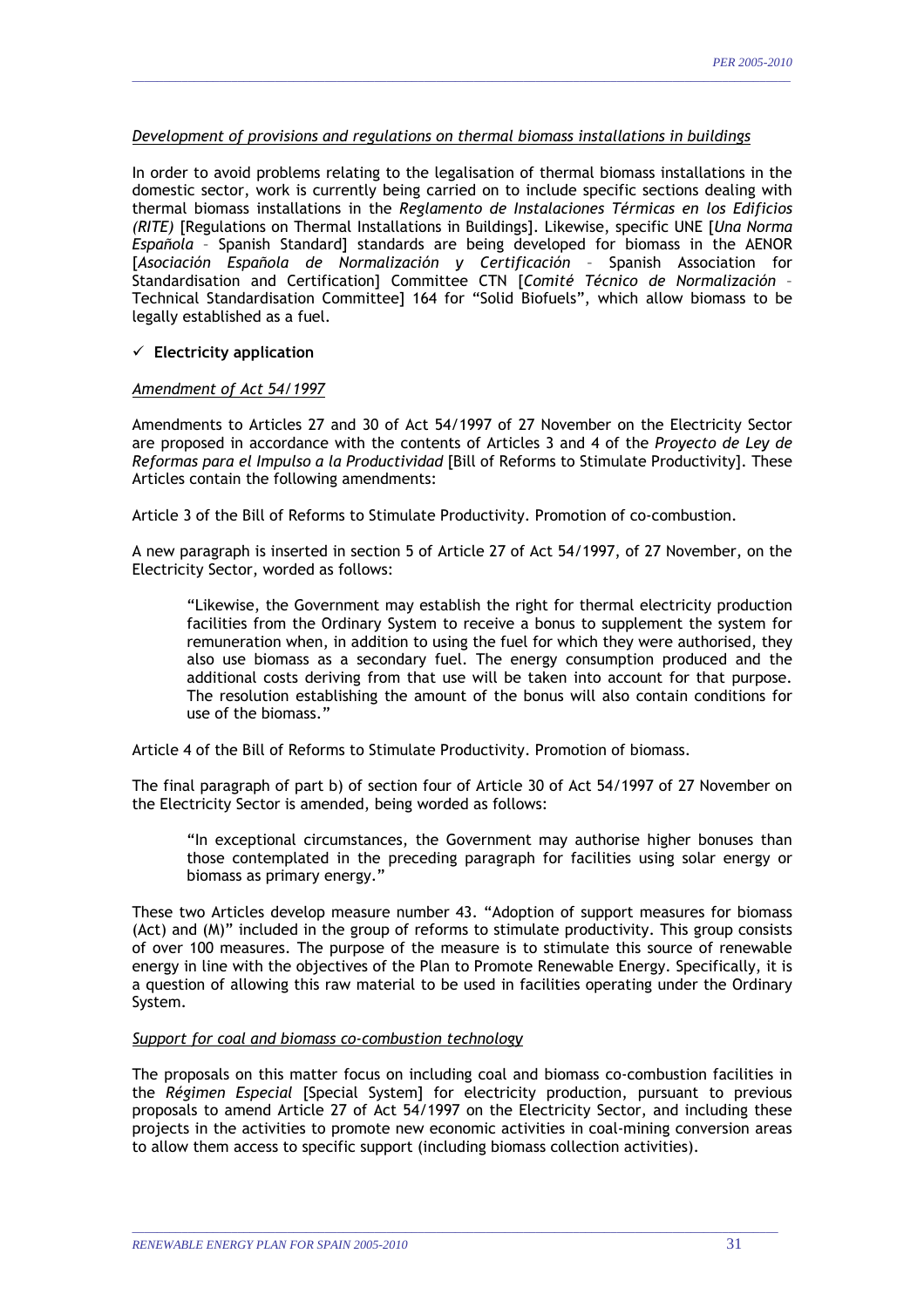The following table provides an overall view of the potential for developing co-combustion in Spain. It may be observed from the table that this could involve the use of 2,119,889 TOE of biomass if that potential were achieved.

\_\_\_\_\_\_\_\_\_\_\_\_\_\_\_\_\_\_\_\_\_\_\_\_\_\_\_\_\_\_\_\_\_\_\_\_\_\_\_\_\_\_\_\_\_\_\_\_\_\_\_\_\_\_\_\_\_\_\_\_\_\_\_\_\_\_\_\_\_\_\_\_\_\_\_\_\_\_\_\_\_\_\_\_\_\_\_\_\_\_\_\_\_\_\_\_\_\_\_\_\_\_\_\_\_\_

| Name               | Owning<br>company               | Municipality            | Province    | Type of station             | Power<br>(MW) | <b>Biomass power</b><br>(MW) | <b>Biomass power</b><br>(TOE) |
|--------------------|---------------------------------|-------------------------|-------------|-----------------------------|---------------|------------------------------|-------------------------------|
| Puente Nuevo       | Viesgo Generación               | Espiel                  | Cordoba     | Coal + anthracite           | 324           | 32.4                         | 60,794                        |
| Litoral            | Endesa Generación               | Carboneras              | Almeria     | Imported coal               | 1,159         | 115.0                        | 182,876                       |
| Los Barrios        | Endesa Generación               | Los Barrios             | Cádiz       | Imported coal               | 568           | 56.0                         | 91,046                        |
| Subtotal Andalucia |                                 |                         | 2,051       | 203.4                       | 334,717       |                              |                               |
| Escatrón           | Viesgo Generación               | Escatrón                | Zaragoza    | <b>Black lignite</b>        | 80            | 8.0                          | 15,011                        |
| Escucha            | Viesgo Generación               | Escucha                 | Teruel      | <b>Black lignite</b>        | 160           | 16.0                         | 30,022                        |
| Teruel             | Endesa Generación               | Andorra                 | Teruel      | <b>Black lignite</b>        | 1.102         | 110.2                        | 206,775                       |
|                    |                                 |                         |             | Subtotal Aragon             | 1,342         | 134.2                        | 251,808                       |
| Aboño              | Hidrocantábrico                 | Gijón                   | Asturias    | Coal + anthracite           | 916           | 91.6                         | 171,875                       |
| Lada               | Iberdrola Generación            | La Felguera             | Asturias    | Coal + anthracite           | 513           | 51.3                         | 96,257                        |
| Narcea             | Unión Fenosa Generación         | Tineo                   | Asturias    | Coal + anthracite           | 595           | 59.5                         | 111,644                       |
| Soto de Ribera     | Hidrocantábrico                 | Ribera de Arriba        | Asturias    | Coal + anthracite           | 671           | 67.1                         | 125,904                       |
|                    |                                 |                         |             | <b>Subtotal Asturias</b>    | 2,695         | 269.5                        | 505,680                       |
| Puertollano        | Viesgo Generación               | Puertollano             | Ciudad Real | Coal + anthracite           | 221           | 22.1                         | 41,468                        |
|                    |                                 |                         |             | Subtotal Castilla-La Mancha | 221           | 22.1                         | 41,468                        |
| Anllares           | Unión Fenosa (66%)/Endesa (33%) | Páramo del Sil          | Leon        | Coal + anthracite           | 365           | 36.5                         | 68,487                        |
| Compostilla        | Endesa Generación               | Cubillos del Sil        | Leon        | Coal + anthracite           | 1,312         | 131.2                        | 246,179                       |
| Guardo             | Iberdrola Generación            | Velilla del Río Carrión | Palencia    | Coal + anthracite           | 516           | 51.6                         | 96,820                        |
| La Robla           | Unión Fenosa Generación         | La Robla                | Leon        | Coal + anthracite           | 655           | 65.5                         | 122,902                       |
|                    |                                 |                         |             | Subtotal Castilla y Leon    | 2,848         | 284.8                        | 534,388                       |
| Serchs             | Viesgo Generación               | Cercs                   | Barcelona   | <b>Black lignite</b>        | 160           | 16.0                         | 30,022                        |
|                    |                                 |                         |             | Subtotal Catalonia          | 160           | 16.0                         | 30.022                        |
| Meirama            | Unión Fenosa Generación         | Ordes                   | La Coruña   | <b>Brown lignite</b>        | 563           | 56.3                         | 105,639                       |
| Puentes            | Endesa Generación               | As Pontes               | La Coruña   | Brown lignite               | 1.468         | 146.8                        | 275,450                       |
|                    |                                 |                         |             | Subtotal Galicia            | 2,031         | 203.1                        | 381,089                       |
| Pasajes            | Iberdrola Generación            | Pasajes de San Juan     | Guipuzcoa   | Imported coal               | 217           | 21.7                         | 40,717                        |
|                    |                                 |                         |             | Subtotal Basque C.          | 217           | 21.7                         | 40,717                        |
|                    |                                 |                         |             | <b>Total Spain</b>          | 11.565        | 1,154.is                     | 2,119,889                     |

The following schedule for action to stimulate co-combustion in coal-fired power stations is proposed:

- 1. Establishment of contact with electricity companies owning coal-fired power stations to stimulate the relevant feasibility studies.
- 2. Amendments to regulations. As is indicated above, it is necessary to amend Act 54/1997 of 27 November on the Electricity Sector and Royal Decree 436/2004 of 12 March. The purpose of these amendments is to include co-combustion in the Special System, establishing suitable remuneration for the energy generated which allows projects of this type to be developed.
- 3. When contact has been made with the various electricity companies, a suitable term must be established in the 2005 – 2006 period to allow the following activities to be carried out:
	- a. Performance of individual studies on the potential of biomass in the areas in which conventional coal-fired thermal power stations are located.
	- b. Performance of an analysis of the various co-combustion technologies and their suitability for each existing conventional thermal power station.

A term of one year is established for these two measures to allow projects to be implemented in the 2005-2010 period for those power stations which have not evaluated these two fundamental questions. A term of 18 months is contemplated in which to make the required investments.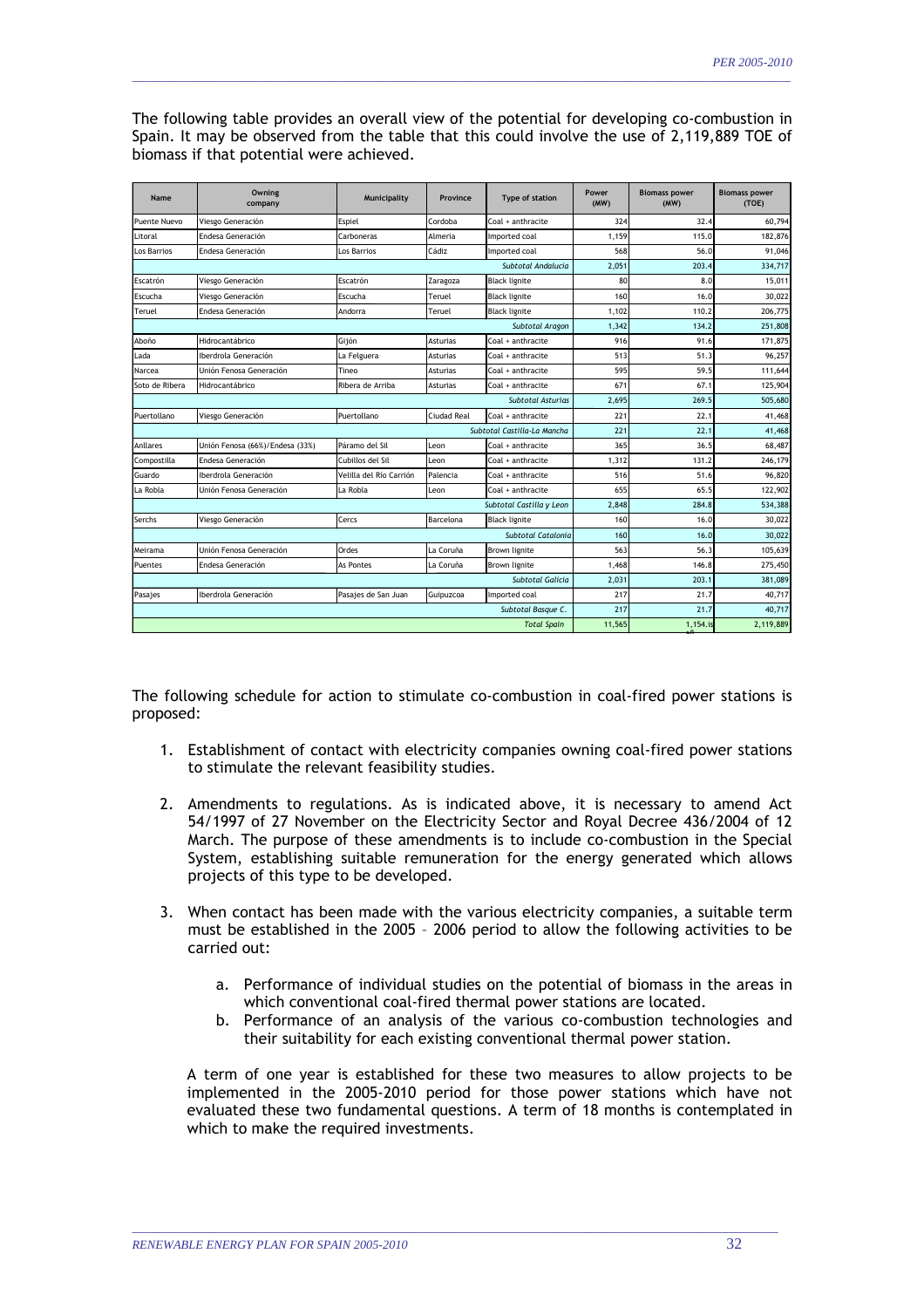Finally, it is necessary to take into consideration the fact that amendments to the regulations which will provide companies with a framework in which to make the investments must enter in force in 2006.

\_\_\_\_\_\_\_\_\_\_\_\_\_\_\_\_\_\_\_\_\_\_\_\_\_\_\_\_\_\_\_\_\_\_\_\_\_\_\_\_\_\_\_\_\_\_\_\_\_\_\_\_\_\_\_\_\_\_\_\_\_\_\_\_\_\_\_\_\_\_\_\_\_\_\_\_\_\_\_\_\_\_\_\_\_\_\_\_\_\_\_\_\_\_\_\_\_\_\_\_\_\_\_\_\_\_

To sum up, the following table shows the measures to be adopted in the area of biomass:

| <b>Barrier</b>                                                                                                                                                       | <b>Measure</b>                                                                                                         | <b>Body responsible</b>                                                                                                                                             | <b>Budget</b>                                                                                         | <b>Planning</b> |
|----------------------------------------------------------------------------------------------------------------------------------------------------------------------|------------------------------------------------------------------------------------------------------------------------|---------------------------------------------------------------------------------------------------------------------------------------------------------------------|-------------------------------------------------------------------------------------------------------|-----------------|
| General lack of<br>development of<br>the area of<br>biomass.                                                                                                         | Inter-<br>departmental<br>committee for the<br>exploitation of<br>biomass for<br>energy purposes.                      | Ministry of Industry,<br>Commerce and Tourism.<br>Directorate General for<br><b>Energy Policy and Mines</b>                                                         | No cost                                                                                               | 2005-2010       |
| Absence of a<br>developed market<br>for biomass<br>logistics                                                                                                         | Development of<br>logistics for use of<br>the resource to<br>produce energy.                                           | Ministry of Agriculture,<br>Pending<br>Fisheries and Food.<br>evaluation<br>Ministry of Education and<br>Science. Ministry of<br>Industry, Tourism and<br>Commerce. |                                                                                                       | 2005-2010       |
| Availability of<br>biomass from<br>forest waste in<br>the appropriate<br>quantity and at<br>the appropriate<br>quality and price.                                    | Development of<br>the Fourth<br>Additional<br>Provision of Act<br>43/2003 on<br>Mountains.                             | Ministry of the<br>Pending<br><b>Environment Directorate</b><br>evaluation<br>General for Biodiversity.                                                             |                                                                                                       | 2005-2010       |
| Absence of pre-<br>processing to<br>prepare the<br>resource and the<br>high costs of<br>forestry and<br>woody<br>agricultural waste<br>and energy crops.             | Programme of<br>support for the<br>acquisition of<br>machinery for<br>collection,<br>transport and<br>processing.      | Ministry of Agriculture,<br>Fisheries and Food.<br>Ministry of the<br>Environment                                                                                   | 71.01 M€ (Total<br>at the end of<br>the period<br>attributed as<br>support for<br>thermal<br>biomass) | 2005-2010       |
| Availability of<br>biomass from<br>woody<br>agricultural waste<br>and energy crops<br>in the appropriate<br>quantity and at<br>the appropriate<br>quality and price. | Improvements in<br>the mechanised<br>collection of<br>biomass from<br>woody agricultural<br>waste and energy<br>crops. | Ministry of Agriculture,<br>Fisheries and Food.<br>Ministry of Education and<br>Science.                                                                            | Pending<br>evaluation                                                                                 | 2005-2010       |
| Dispersion and<br>small scale of the<br>agricultural<br>holdings.                                                                                                    | Establishment of<br>standard<br>contracts for the<br>acquisition of<br>biomass.                                        | Ministry of Agriculture<br>Fisheries and Food.<br>Ministry of Industry,<br>Tourism and Commerce.                                                                    | No cost                                                                                               | 2005-2008       |
| Competition<br>between domestic<br>thermal biomass<br>applications and<br>other fuels.                                                                               | 30% subsidy for<br>investment in<br>equipment for<br>domestic biomass<br>use.                                          | Ministry of Industry,<br>Tourism and Commerce.<br>Autonomous<br>Communities.                                                                                        | 213.03 M€<br>(Total at the<br>end of the<br>period)                                                   | 2005-2010       |
| Lack of specific<br>provisions and<br>regulations on the<br>use of domestic<br>thermal biomass.                                                                      | Development of<br>provisions and<br>regulations on<br>thermal biomass<br>installations in                              | Ministry of Industry,<br>Tourism and Commerce.<br>AENOR.                                                                                                            | No cost                                                                                               | 2005-2010       |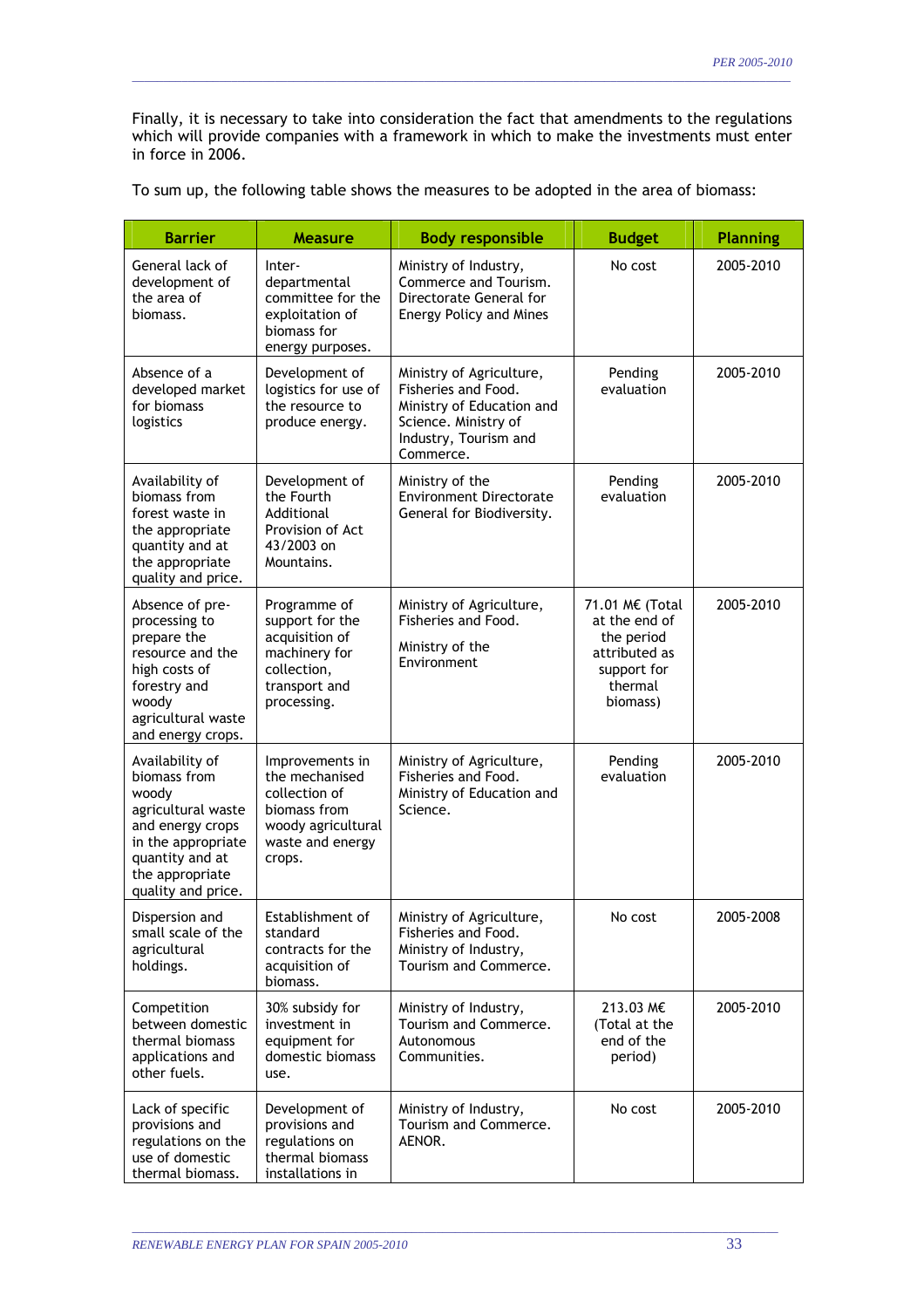| <b>DUILGING</b> |  |  |
|-----------------|--|--|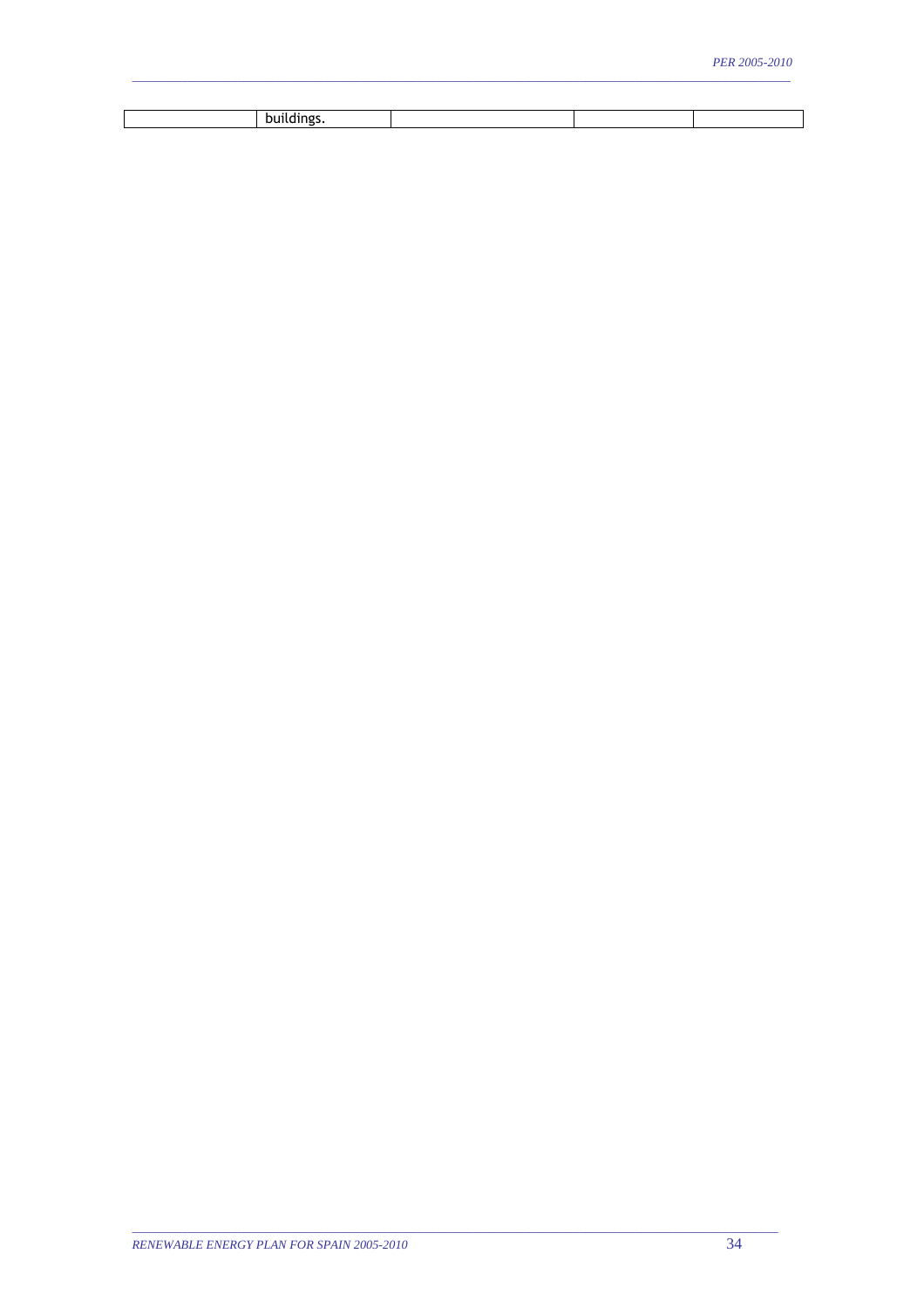| Lack of efficiency                                                                                         | Amendment of                                                                                                                                     | Ministry of Industry,                                                                                                                          | Included in the                                                                                | 2005-2010   |
|------------------------------------------------------------------------------------------------------------|--------------------------------------------------------------------------------------------------------------------------------------------------|------------------------------------------------------------------------------------------------------------------------------------------------|------------------------------------------------------------------------------------------------|-------------|
| and financial<br>viability of plants<br>using biomass to<br>generate<br>electricity.                       | Article 30 of Act<br>54/1997 to<br>authorise higher<br>bonuses for<br>biomass.                                                                   | Tourism and Commerce.<br>Ministry of Economy and<br>Finance.                                                                                   | amendment of<br>Royal Decree<br>436/2004                                                       |             |
|                                                                                                            |                                                                                                                                                  | National Energy<br>Commission].                                                                                                                |                                                                                                |             |
|                                                                                                            | Currently being<br>processed                                                                                                                     |                                                                                                                                                |                                                                                                |             |
| Lack of efficiency<br>and financial<br>viability of plants<br>using biomass to<br>generate<br>electricity. | Amendment of<br>Royal Decree<br>436/2004.                                                                                                        | Ministry of Industry,<br>Tourism and Commerce.                                                                                                 | 776.8 M€ (total<br>for the period                                                              | 2005-2010   |
|                                                                                                            |                                                                                                                                                  | excluding co-<br>Ministry of Economy and<br>combustion)<br>Finance.                                                                            |                                                                                                |             |
|                                                                                                            |                                                                                                                                                  | National Energy<br>Commission.                                                                                                                 | 359.8 M€/year<br>(annual total at<br>the end of the<br>period,<br>excluding co-<br>combustion) |             |
| Lack of co-<br>combustion<br>facilities                                                                    | Contact with<br>electricity<br>companies.                                                                                                        | Ministry of Industry,<br>Tourism and Commerce.<br>Ministry of Economy and<br>Finance.                                                          | No cost                                                                                        | 2005        |
| Absence of<br>bonuses for co-<br>combustion.                                                               | Support for coal<br>and biomass co-<br>combustion<br>technology.<br>(Amendment of<br>Article 27 of Act<br>54/1997 and Royal<br>Decree 436/2004). | Ministry of Industry,<br>Tourism and Commerce.<br>Ministry of Economy and<br>Finance. National Energy<br>Commission.<br>Electricity companies. | 283.15 M€<br>(total for the<br>period)                                                         | 2005-2010   |
|                                                                                                            |                                                                                                                                                  |                                                                                                                                                | 118.72 M€/year<br>(annual total at<br>the end of the<br>period)                                |             |
|                                                                                                            | Currently being<br>processed                                                                                                                     |                                                                                                                                                |                                                                                                |             |
| Lack of studies on<br>the potential of<br>co-combustion                                                    | Performance of<br>individual studies<br>on the potential<br>of biomass for<br>each conventional<br>thermal power<br>station.                     | Ministry of Industry,<br>Tourism and Commerce.<br>Ministry of Economy and<br>Finance.                                                          | Pending<br>evaluation                                                                          | 2005 - 2007 |
|                                                                                                            |                                                                                                                                                  | Electricity companies.                                                                                                                         |                                                                                                |             |
| Lack of<br>technological<br>studies on co-<br>combustion in<br>Spain                                       | Performance of<br>analyses on<br>suitable co-<br>combustion<br>technologies for<br>each conventional<br>thermal power<br>station.                | Ministry of Industry,<br>Tourism and Commerce.<br>Ministry of Economy and<br>Finance.<br>Electricity companies.                                | Pending<br>evaluation                                                                          | 2005 - 2007 |

# **3.6.4. Objectives for 2010**

In the area of biomass for electricity, the Promotion Plan established the target for development of the sector of 1,849 MW by the end of 2010, thus increasing the contribution of the sector by 1,705 MW during the period of the Plan. This target was subsequently increased in the document entitled "*Planificación de los sectores de Electricidad y Gas, desarrollo de las redes de transporte 2002-2011*" [Planning of the electricity and gas sectors,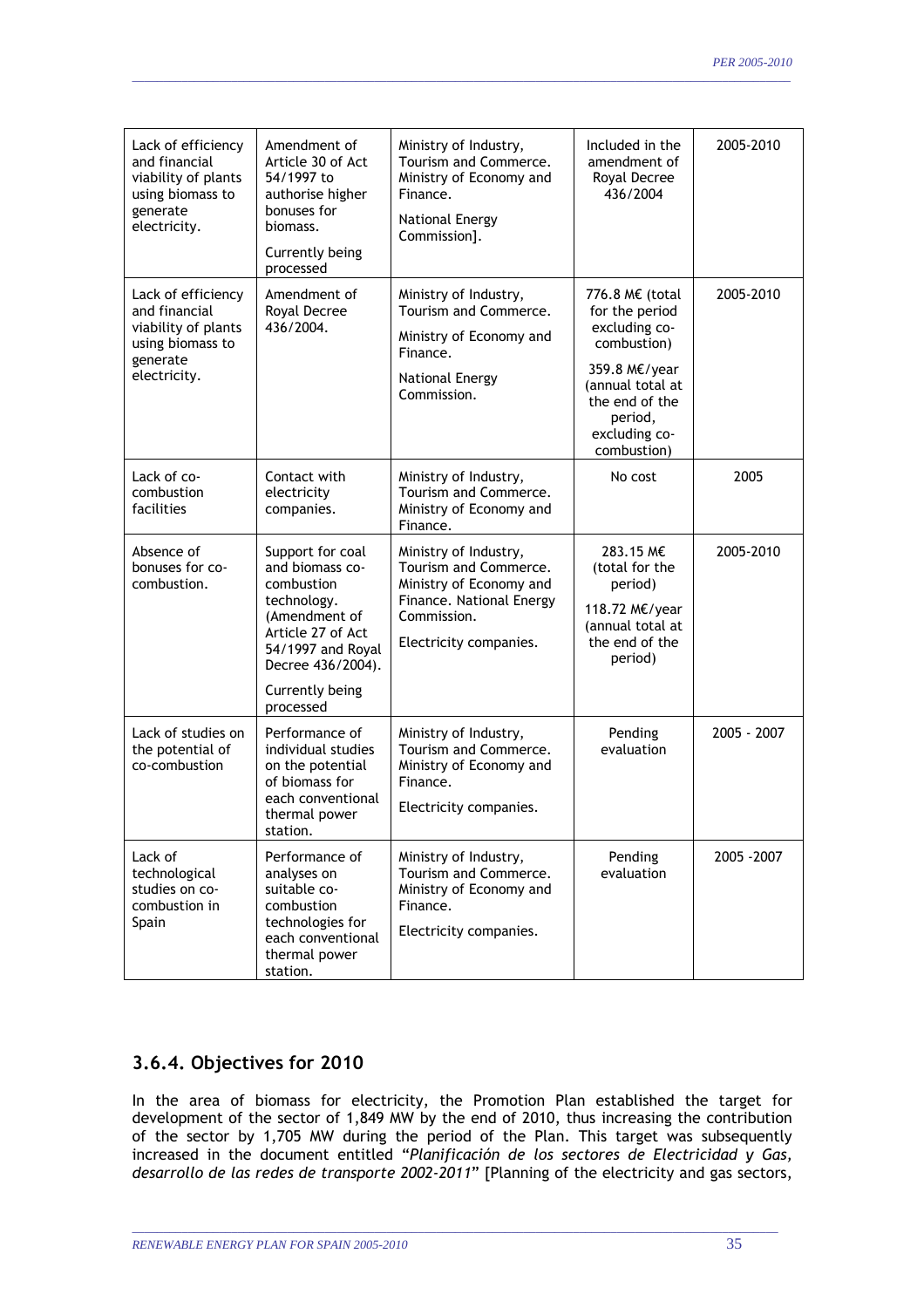development of transport networks 2002-2011] of the Ministry of the Economy to 3,098 MW by the end of 2011. Nevertheless, the target established in this latter document cannot be considered realistic and for that reason the target should be revised downwards.

\_\_\_\_\_\_\_\_\_\_\_\_\_\_\_\_\_\_\_\_\_\_\_\_\_\_\_\_\_\_\_\_\_\_\_\_\_\_\_\_\_\_\_\_\_\_\_\_\_\_\_\_\_\_\_\_\_\_\_\_\_\_\_\_\_\_\_\_\_\_\_\_\_\_\_\_\_\_\_\_\_\_\_\_\_\_\_\_\_\_\_\_\_\_\_\_\_\_\_\_\_\_\_\_\_\_

### *3.6.4.1. Power and Energy Data*

The following table shows a comparison between the situation in 2004 and the new targets for growth for electricity applications currently being proposed in this Renewable Energies Plan 2005-2010. Although the distribution of resources per Autonomous Communities is known, the distribution of power among them is not specified due to the difficulty of locating possible projects.

| Autonomous Community Situation in 2004 (MW) |                | <b>Renewable Energy Plan growth target</b><br>2005-2010 (MW) |
|---------------------------------------------|----------------|--------------------------------------------------------------|
| <b>ANDALUCIA</b>                            | 95             |                                                              |
| <b>ARAGON</b>                               | 26             |                                                              |
| <b>ASTURIAS</b>                             | 39             |                                                              |
| <b>BALEARIC ISLANDS</b>                     | $\Omega$       |                                                              |
| <b>CANARY ISLANDS</b>                       | $\mathbf{0}$   |                                                              |
| <b>CANTABRIA</b>                            | 3              |                                                              |
| <b>CASTILLA Y LEON</b>                      | 11             |                                                              |
| <b>CASTILLA LA MANCHA</b>                   | 39             |                                                              |
| <b>CATALONIA</b>                            | $\overline{2}$ |                                                              |
| <b>EXTREMADURA</b>                          |                |                                                              |
| <b>GALICIA</b>                              | 32             |                                                              |
| <b>MADRID</b>                               | $\mathbf{0}$   |                                                              |
| <b>MURCIA</b>                               | $\Omega$       |                                                              |
| <b>NAVARRA</b>                              | 38             |                                                              |
| <b>LA RIOJA</b>                             | 0              |                                                              |
| C. VALENCIANA                               | 7              |                                                              |
| <b>BASQUE COUNTRY</b>                       | 51             |                                                              |
| <b>TOTAL</b>                                | 344            | 1,695                                                        |

Source: IDAE

The proposed energy objectives for each type of resource and application are shown below. They correspond to an increase in primary energy during the 2005-2010 period.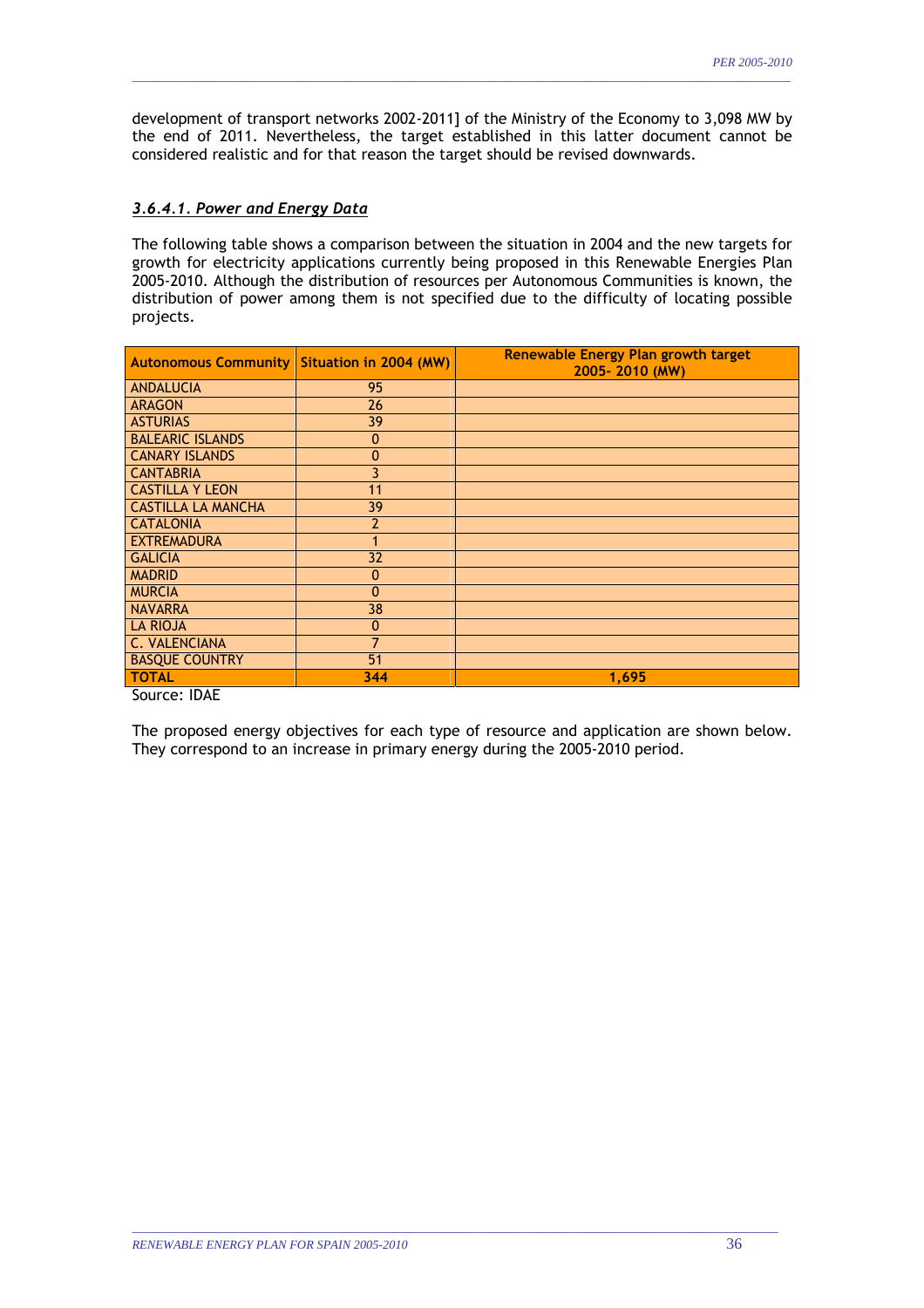|                                    | <b>TARGETS (TOE)</b> |
|------------------------------------|----------------------|
| <b>Resources</b>                   |                      |
| <b>Forest waste</b>                | 462,000              |
| Woody agricultural waste           | 670,000              |
| Herbaceous agricultural waste      | 660,000              |
| Waste from forestry industries     | 670,000              |
| Waste from agricultural industries | 670,000              |
| <b>Energy crops</b>                | 1,908,300            |
| <b>Applications</b>                |                      |
| <b>Thermal applications</b>        | 582,514              |
| <b>Electrical applications</b>     | 4,457,786            |
| <b>TOTALS</b>                      |                      |
| Primary energy                     | 5.040.300            |

The following table shows the energy targets in terms of installed electrical power in the 2005-2010 period.

|                                           | PER 2005-10: targets (MW) |  |  |  |  |  |  |  |
|-------------------------------------------|---------------------------|--|--|--|--|--|--|--|
| Distributed generation                    |                           |  |  |  |  |  |  |  |
| Breakdown by type of resource             |                           |  |  |  |  |  |  |  |
| Forest waste                              | 60                        |  |  |  |  |  |  |  |
| Woody agricultural waste                  | 100                       |  |  |  |  |  |  |  |
| Herbaceous agricultural waste             | 100                       |  |  |  |  |  |  |  |
| Waste from forestry industries            | 100                       |  |  |  |  |  |  |  |
| Waste from agricultural industries        | 100                       |  |  |  |  |  |  |  |
| Energy crops                              | 513                       |  |  |  |  |  |  |  |
| Total distributed generation (MW)         | 973                       |  |  |  |  |  |  |  |
| Co-combustion (MW)                        |                           |  |  |  |  |  |  |  |
| Total co-combustion (MW)                  | 722                       |  |  |  |  |  |  |  |
| Total electricity generation with biomass |                           |  |  |  |  |  |  |  |
| TOTAL (MW)                                | 1,695                     |  |  |  |  |  |  |  |

The following table shows the distribution by Autonomous Communities of the energy objectives for the 2005-2010 period, in terms of primary energy.

| A.C.          | <b>Energy</b> | Forest  | Woody Ag. | Herb. Ag. | <b>Waste from</b> | <b>Waste from</b> | <b>TOTAL</b> |
|---------------|---------------|---------|-----------|-----------|-------------------|-------------------|--------------|
|               | crops         | waste   | waste     | waste     | for. ind.         | ag. ind.          |              |
| Andalucia     | 264,158       | 41,840  | 178,015   | 96,740    | 189,618           | 104,616           | 874,987      |
| Aragon        | 304,391       | 32,985  | 56,676    | 61,329    | 20,672            | 82,294            | 558,347      |
| Asturias      |               | 11,517  | 1,648     | 183       | 13,046            | 2,478             | 28,872       |
| Balearic I.   |               |         | 8,834     | 1,836     | 7,926             | 1,595             | 20,191       |
| Canary I.     |               | ΩI      | 2,014     | 170       | 9,710             | 965               | 12,858       |
| Cantabria     | $\Omega$      | 8,687   |           | 154       | 4,291             | 1,337             | 14,468       |
| C-Leon        | 538,624       | 123,676 | 15,245    | 240,223   | 37,844            | 177,950           | 1,133,563    |
| C-La Mancha   | 447,496       | 38,064  | 97,106    | 99,720    | 48,903            | 124,379           | 855,668      |
| Catalonia     | 50,985        | 31,062  | 86,204    | 50,820    | 75,346            | 36,288            | 330,704      |
| Extremadura   | 151,557       | 45,190  | 43,236    | 31,926    | 22,152            | 46,285            | 340,345      |
| Galicia       |               | 74,160  | 4,164     | 15,219    | 88,614            | 19,170            | 201,326      |
| Madrid        | 39,856        | 4,371   | 4,945     | 8,483     | 18,146            | 12,026            | 87,826       |
| Murcia        | 57,391        | 9,799   | 44,285    | 1,298     | 11,568            | 16,160            | 140,501      |
| Navarra       | 53,843        | 6,493   | 7,695     | 27,782    | 10,664            | 18,944            | 125,420      |
| La Rioja      |               | 4,189   | 20,894    | 8,207     | 4,292             | 3,907             | 41,489       |
| C, Valenciana |               | 18,450  | 96,874    | 8,179     | 60,583            | 14,575            | 198,661      |
| Basque C.     |               | 11,517  | 2,161     | 7,733     | 46,625            | 7,031             | 75,067       |
| <b>TOTAL</b>  | 1,908,300     | 462,000 | 670,000   | 660,000   | 670,000           | 670,000           | 5,040,300    |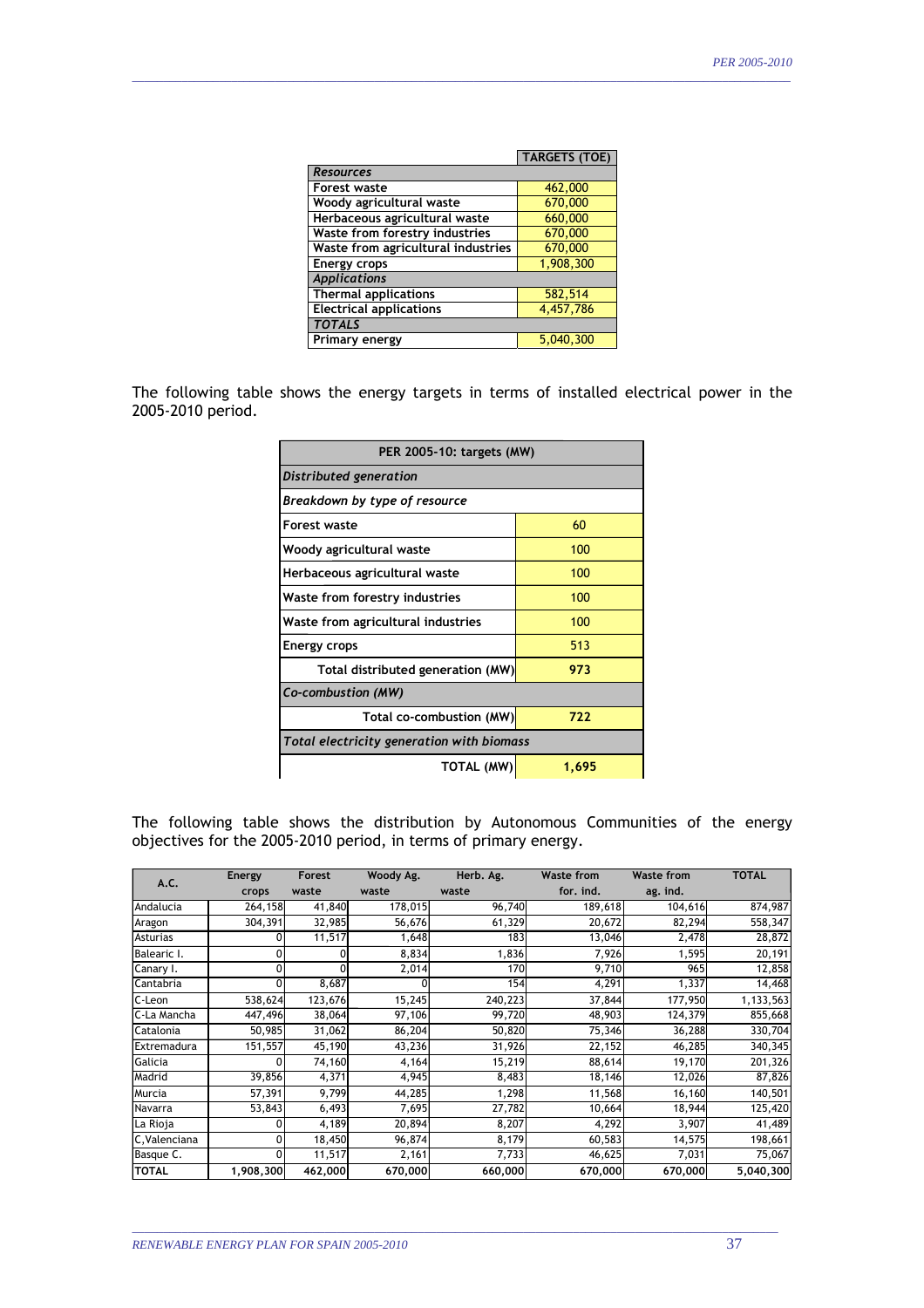The projected annual increase in the new installed power for generation of electricity using biomass in the 2005-2010 period is as follows:

\_\_\_\_\_\_\_\_\_\_\_\_\_\_\_\_\_\_\_\_\_\_\_\_\_\_\_\_\_\_\_\_\_\_\_\_\_\_\_\_\_\_\_\_\_\_\_\_\_\_\_\_\_\_\_\_\_\_\_\_\_\_\_\_\_\_\_\_\_\_\_\_\_\_\_\_\_\_\_\_\_\_\_\_\_\_\_\_\_\_\_\_\_\_\_\_\_\_\_\_\_\_\_\_\_\_

| <b>BIOMASS AREA</b>                                   |           |      |      |      |      |      |                           |     |  |  |
|-------------------------------------------------------|-----------|------|------|------|------|------|---------------------------|-----|--|--|
|                                                       | 2005      | 2006 | 2007 | 2008 | 2009 | 2010 | <b>TOTAL</b><br>2005-2010 |     |  |  |
| <b>ANNUAL ELECTRICAL</b><br><b>POWER FROM BIOMASS</b> | <b>MW</b> | 10   | 40   | 95   | 210  | 285  | 333                       | 973 |  |  |
| <b>ANNUAL CO-COMBUSTION</b><br><b>POWER</b>           | <b>MW</b> | 0    | 50   | 125  | 125  | 200  | 222                       | 722 |  |  |

This increase in power in the area of biomass depends on revision of the bonuses and incentives established for the production of electricity using biomass and the inclusion of cocombustion facilities in the Special System, as is proposed in this Plan.

The following table shows the projected energy results for generation of electricity using biomass:

| <b>BIOMASS AREA</b>                                                   |      |              |      |      |      |                                       |                           |          |  |  |
|-----------------------------------------------------------------------|------|--------------|------|------|------|---------------------------------------|---------------------------|----------|--|--|
|                                                                       | 2005 | 2006         | 2007 | 2008 | 2009 | 2010                                  | <b>TOTAL</b><br>2005-2010 |          |  |  |
| <b>ANNUAL ELECTRICAL</b><br><b>PRODUCTION USING</b><br><b>BIOMASS</b> | GWhl | 69.8         |      |      |      | 348.8 1,011.4 2,476.1 4,464.0 6,786.7 |                           | 15,156.7 |  |  |
| <b>ANNUAL CO-</b><br><b>COMBUSTION</b><br><b>PRODUCTION</b>           | GWhl | $\mathbf{0}$ |      |      |      | 348.8 1,220.6 2,092.5 3,487.5 5,036.0 |                           | 12,185.3 |  |  |

Consequently, the electricity production using biomass corresponding to the incremental power of 1,695 MW planned for 2010 is 11,822.6 GWh.

The planned annual increments in thermal capacity in the 2005-2010 period are as follows:

| <b>BIOMASS AREA</b>                                                     |                                                      |      |      |      |      |      |                           |         |  |
|-------------------------------------------------------------------------|------------------------------------------------------|------|------|------|------|------|---------------------------|---------|--|
|                                                                         | 2005                                                 | 2006 | 2007 | 2008 | 2009 | 2010 | <b>TOTAL</b><br>2005-2010 |         |  |
| <b>DOMESTIC THERMAL</b><br><b>BIOMASS: THERMAL</b><br><b>CAPACITY</b>   | $\text{TOE/year}$ 20,000 30,000 35,000 35,000 40,000 |      |      |      |      |      | 44,722                    | 204,722 |  |
| <b>INDUSTRIAL THERMAL</b><br><b>BIOMASS: THERMAL</b><br><b>CAPACITY</b> | TOE/year30,000 50,000 50,000 60,000 80,000 107,792   |      |      |      |      |      |                           | 377,792 |  |

This growth in the area of biomass depends on the development of a mature market for the supply of biomass and the development of provisions governing the introduction of biomass installations in the domestic sector through their inclusion in the Regulations on Thermal Installations in Buildings and through more extensive development of the AENOR standards relating to fuels, installations, etc.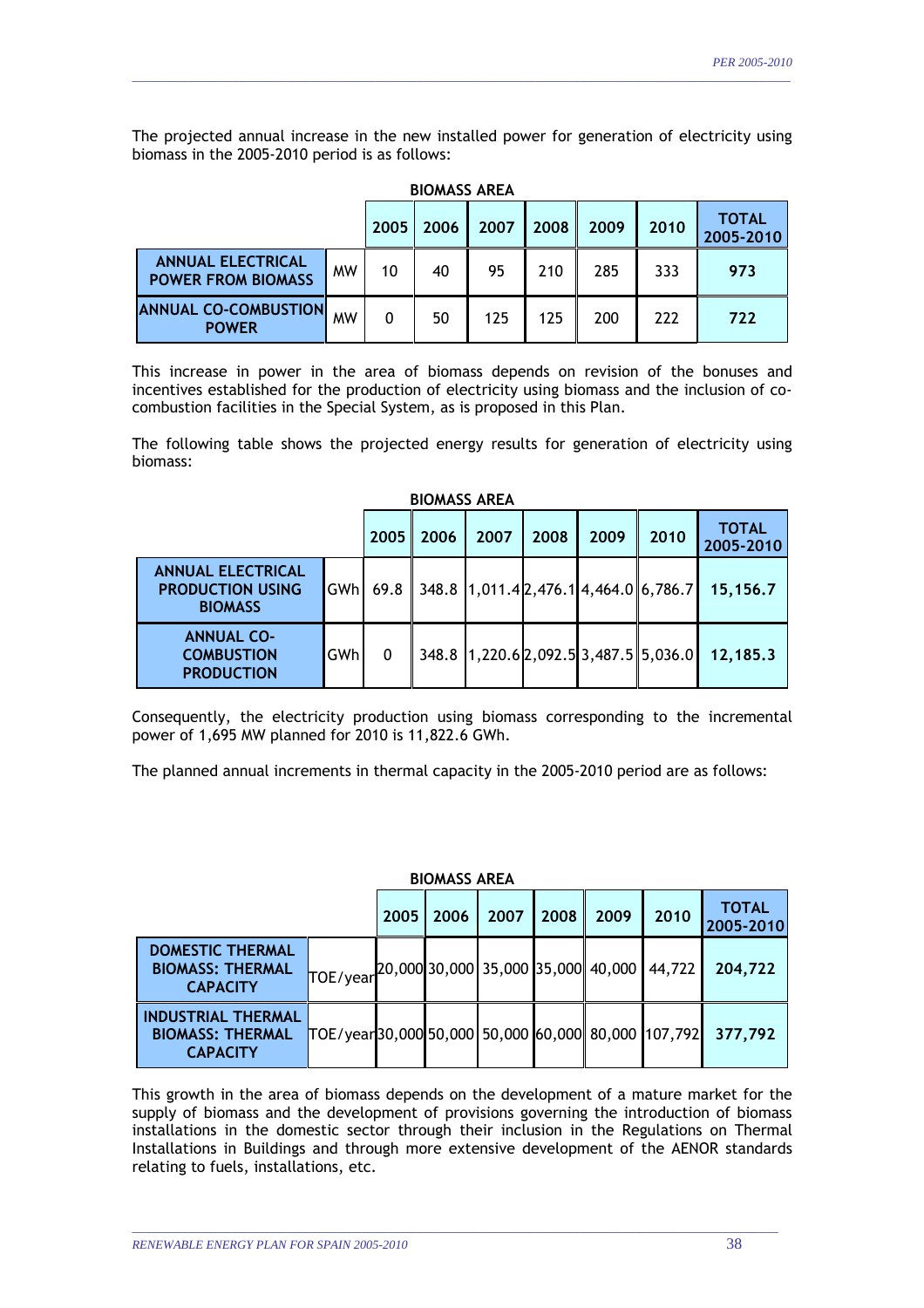# *3.6.4.2. Emissions avoided and creation of employment*

The following table shows the  $CO<sub>2</sub>$  emissions avoided in 2010 alone due to the planned 1,695 MW increase in power plus the generation of 582,514 TOE per year in thermal biomass. For the electricity component, a combined cycle power station using natural gas with an efficiency of  $54\%$  (372 tCO<sub>2</sub> per GWh produced) was used as a benchmark, except in the case of biomass and coal co-combustion, in which the benchmark was a coal-fired power station with an efficiency of 36.1% (961 tCO<sub>2</sub> per GWh produced). As far as thermal uses of biomass are concerned, the benchmark was the use of gas-oil C for heating:

\_\_\_\_\_\_\_\_\_\_\_\_\_\_\_\_\_\_\_\_\_\_\_\_\_\_\_\_\_\_\_\_\_\_\_\_\_\_\_\_\_\_\_\_\_\_\_\_\_\_\_\_\_\_\_\_\_\_\_\_\_\_\_\_\_\_\_\_\_\_\_\_\_\_\_\_\_\_\_\_\_\_\_\_\_\_\_\_\_\_\_\_\_\_\_\_\_\_\_\_\_\_\_\_\_\_

|                                                                      |                      | <b>BIOMASS AREA</b> |
|----------------------------------------------------------------------|----------------------|---------------------|
| CO <sub>2</sub> EMISSIONS AVOIDED, BIOMASS FOR<br><b>ELECTRICITY</b> | (t CO <sub>2</sub> ) | 7,364,191           |
| CO2 EMISSIONS AVOIDED, THERMAL BIOMASS                               | (t CO2)              | 1,788,326           |
| <b>CREATION OF EMPLOYMENT, BIOMASS FOR</b><br><b>ELECTRICITY</b>     | (men/year)           | 39,816              |
| <b>CREATION OF EMPLOYMENT, THERMAL</b><br><b>BIOMASS</b>             | (men/year)           | 17,277              |

The same table shows the estimated creation of employment at the end of 2010. This employment data relates to the total for all jobs with a duration of one year created during the six years of the period and includes the total number of jobs created due to investment in the establishment of the project and the jobs deriving from the implementation of the project.

# *3.6.4.3. Associated investment*

An average investment ratio of 1,803 € per kW installed in 2005 has been considered for electricity generating facilities using only biomass, with an annual reduction of 5% throughout the period. That rate also applies in the case of coal and biomass co-combustion, where the investment ratio is considered to be 856.4  $\epsilon$ /kW installed. In the case of thermal biomass, the average investment ratios in 2005 were considered to be 72.74  $\epsilon$ /kW for industrial uses and 282.47  $€/kW$  for domestic uses, with the same annual reduction throughout the period in the case of generation of electricity.

As a result, the following figures have been obtained for the amounts of annual investment associated with the biomass sector:

|                                                                           |                     |              | <b>DIUMASS AREA</b> |       |       |       |       |                           |
|---------------------------------------------------------------------------|---------------------|--------------|---------------------|-------|-------|-------|-------|---------------------------|
|                                                                           |                     | 2005         | 2006                | 2007  | 2008  | 2009  | 2010  | <b>TOTAL</b><br>2005-2010 |
| <b>ANNUAL INVESTMENT,</b><br><b>BIOMASS FOR ELECTRICITY</b>               | (mill. €) 18.0      |              | 68.5                | 154.6 | 324.6 | 418.6 | 464.6 | 1,448.9                   |
| <b>ANNUAL INVESTMENT, CO-</b><br><b>COMBUSTION</b>                        | (mill. $\epsilon$ ) | $\mathbf{0}$ | 40.7                | 96.6  | 91.8  | 139.5 | 147.1 | 515.7                     |
| <b>ANNUAL INVESTMENT,</b><br><b>INDUSTRIAL THERMAL</b><br><b>BIOMASS:</b> | (mill. $\epsilon$ ) | 5.1          | 8.0                 | 7.6   | 8.7   | 11.0  | 14.1  | 54.6                      |
| ANNUAL INVESTMENT,<br><b>DOMESTIC THERMAL</b><br><b>BIOMASS:</b>          | (mill. $\epsilon$ ) | 80.1         | 114.2               | 126.5 | 120.2 | 130.5 | 138.6 | 710.1                     |

\_\_\_\_\_\_\_\_\_\_\_\_\_\_\_\_\_\_\_\_\_\_\_\_\_\_\_\_\_\_\_\_\_\_\_\_\_\_\_\_\_\_\_\_\_\_\_\_\_\_\_\_\_\_\_\_\_\_\_\_\_\_\_\_\_\_\_\_\_\_\_\_\_\_\_\_\_\_\_\_\_\_\_\_\_\_\_\_\_\_\_\_\_\_\_\_\_\_\_\_\_\_\_\_

# **BIOMASS AREA**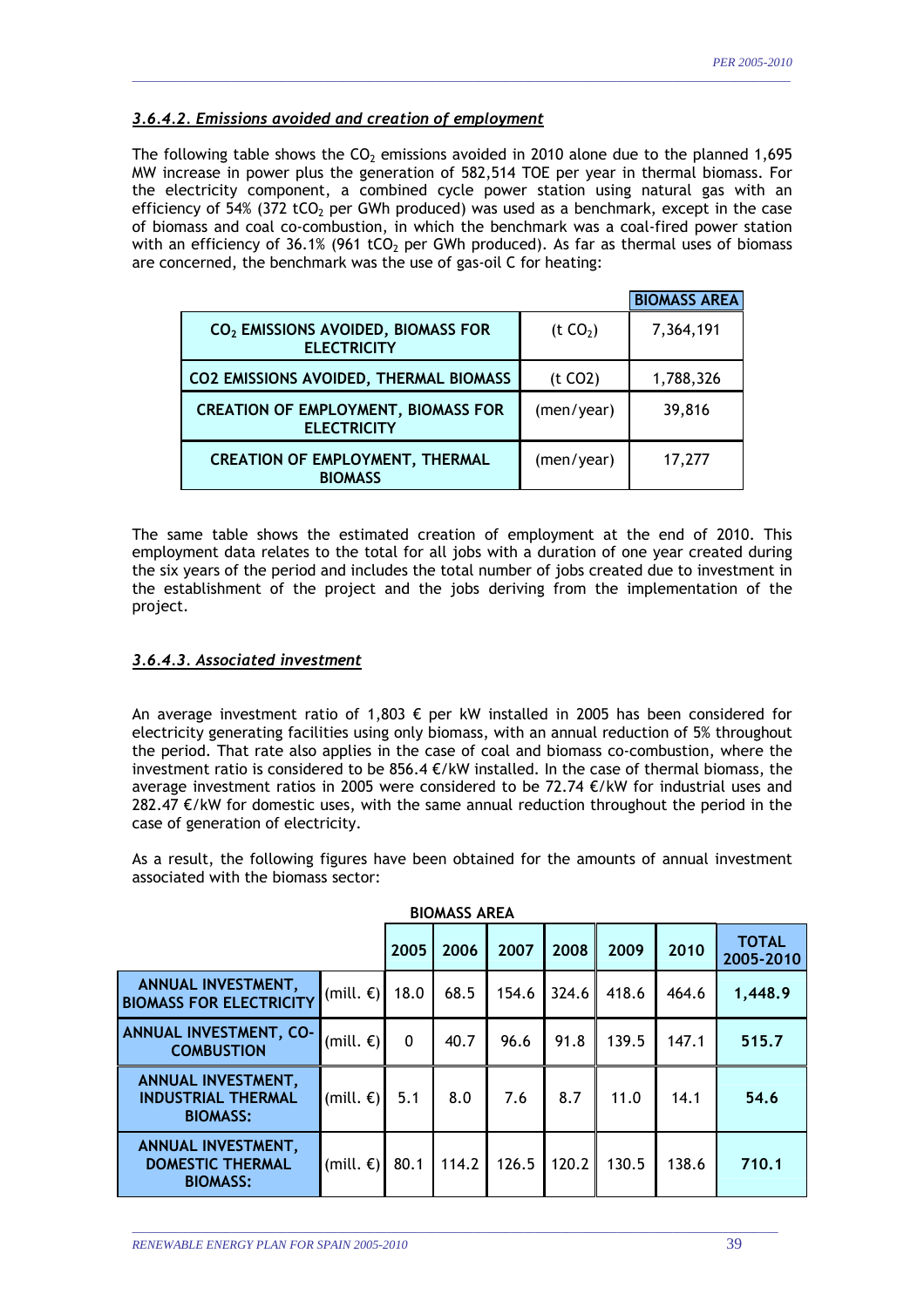| <b>TOTAL ANNUAL</b><br><b>INVESTMENT, BIOMASS</b> (mill. €) 103.2 231.4 385.3 545.3 699.6 764.4 2,729.3<br><b>AREA</b> |  |  |  |  |  |  |  |  |
|------------------------------------------------------------------------------------------------------------------------|--|--|--|--|--|--|--|--|
|------------------------------------------------------------------------------------------------------------------------|--|--|--|--|--|--|--|--|

# *3.6.4.4. Public subsidies*

Subsidies must be available to stimulate the current state of the biomass market at the level of both production and demand to allow the biomass area to develop. Furthermore, it is necessary to maintain and improve the public subsidies granted by means of the bonuses established within the framework laid down for the Special System by Royal Decree 436/2004.

In view of this, the following table shows the amount of public operating subsidies, i.e., the subsidies deriving from the inclusion of biomass electricity generating facilities in the Special System:

|                                                                           |                     | 2005 | 2006 | 2007 | 2008  | 2009  | 2010  | <b>TOTAL</b><br>2005-2010 |
|---------------------------------------------------------------------------|---------------------|------|------|------|-------|-------|-------|---------------------------|
| <b>PUBLIC SUBSIDIES FOR</b><br><b>ELECTRICITY BIOMASS</b>                 | (mill. $\epsilon$ ) | 2.3  | 15.6 | 46.0 | 122.9 | 230.3 | 359.8 | 776.8                     |
| <b>PUBLIC SUBSIDIES FOR</b><br><b>CO-COMBUSTION</b>                       | (mill. $\epsilon$ ) | 0    | 7.8  | 27.6 | 48.0  | 81.1  | 118.7 | 283.2                     |
| <b>TOTAL PUBLIC</b><br><b>SUBSIDIES FOR</b><br><b>ELECTRICITY BIOMASS</b> | (mill. $\epsilon$ ) | 2.3  | 23.3 | 73.6 | 170.9 | 311.3 | 478.5 | 1,059.9                   |

# **ELECTRICITY BIOMASS AREA**

Furthermore, the need to establish a subsidy for investment in order to stimulate the market for thermal biomass applications in the domestic area and a line of support for acquiring machinery was also taken into consideration when drawing up this Plan. The following table shows the total amounts deriving from this during the 2005-2010 period: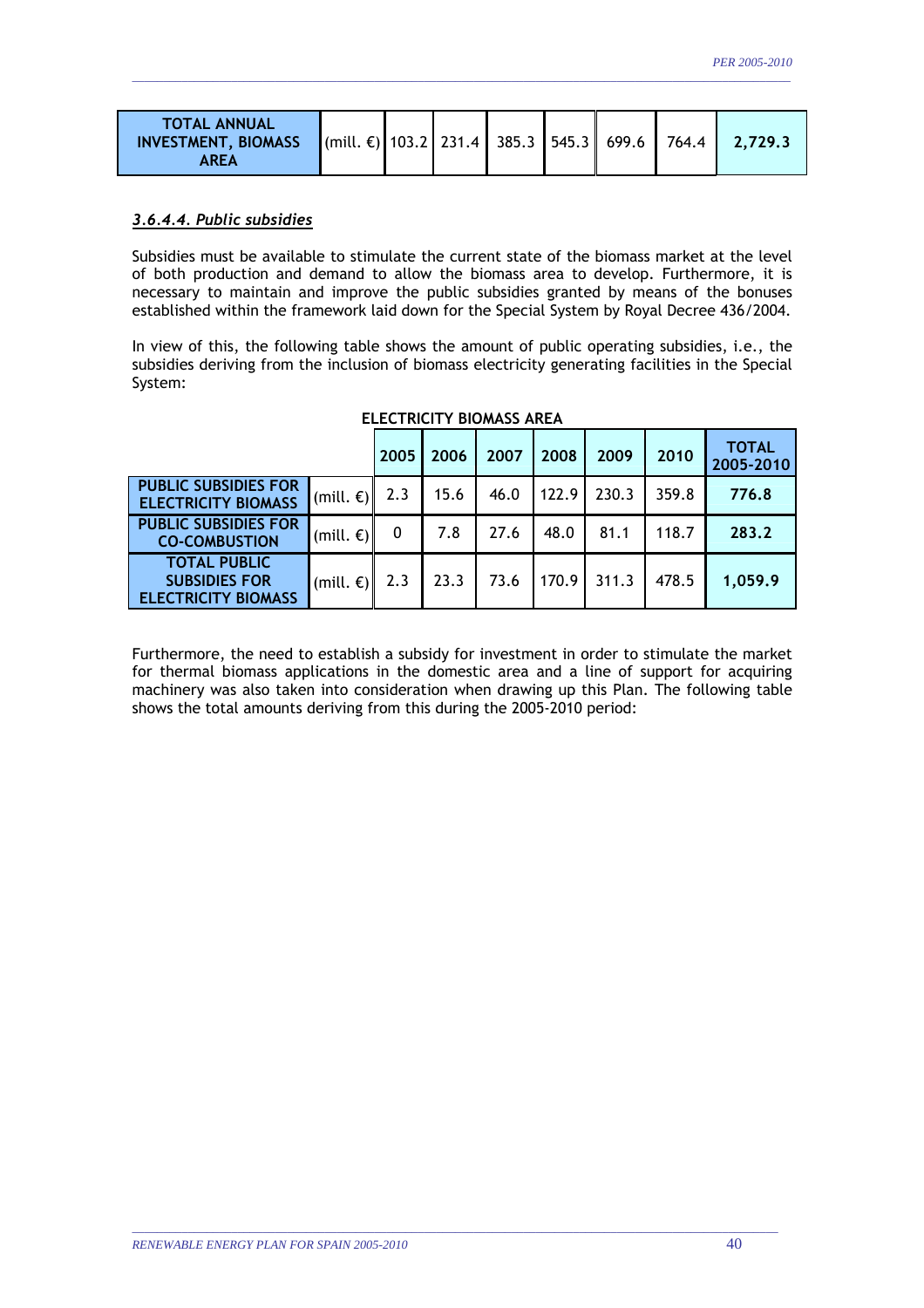|                                                                                                   | I FILIWAL DIUWAJJ ANLA |      |      |      |      |      |                           |  |  |
|---------------------------------------------------------------------------------------------------|------------------------|------|------|------|------|------|---------------------------|--|--|
|                                                                                                   | 2005                   | 2006 | 2007 | 2008 | 2009 | 2010 | <b>TOTAL</b><br>2005-2010 |  |  |
| <b>PUBLIC SUBSIDIES FOR</b><br><b>INDUSTRIAL THERMAL</b><br>(mill. $\epsilon$ )<br><b>BIOMASS</b> | 0                      | 0    | 0    | 0    | 0    | 0    | $\bf{0}$                  |  |  |
| <b>PUBLIC SUBSIDIES FOR</b><br><b>DOMESTIC THERMAL</b><br>(mill. $\epsilon$ )<br><b>BIOMASS</b>   | 32.0                   | 45.7 | 50.6 | 48.1 | 52.2 | 55.4 | 284.0                     |  |  |
| <b>TOTAL PUBLIC</b><br><b>SUBSIDIES FOR THERMAL</b><br>(mill. $\epsilon$ )<br><b>BIOMASS</b>      | 32.0                   | 45.7 | 50.6 | 48.1 | 52.2 | 55.4 | 284.0                     |  |  |

**THERMAL BIOMASS AREA** 

# **3.6.5. Industrial sector**

The industrial biomass sector in Spain is characterised by the presence of a large number of companies covering all aspects relating to the development of a project. Nevertheless, very few of these companies are engaged in the use of biomass to produce energy as their sole or main branch of activity.

These companies may be distinguished according to the type of activities they carry out, as the following chart shows:



*NOTE: The companies simultaneously carry on different activities from those shown. It is common for a company which manufactures equipment to also be engaged in the sale,*  installation and maintenance of that equipment. Likewise, companies which implement *projects normally offer technical assistance services and carry out feasibility studies.* 

# **3.6.6. Lines of Technological Innovation**

The biomass area requires great efforts in this regard which affect both the production of the resource and its energy application. Taking into consideration the different problems associated with these stages, the priority actions to be carried out as far as innovations are concerned are as follows: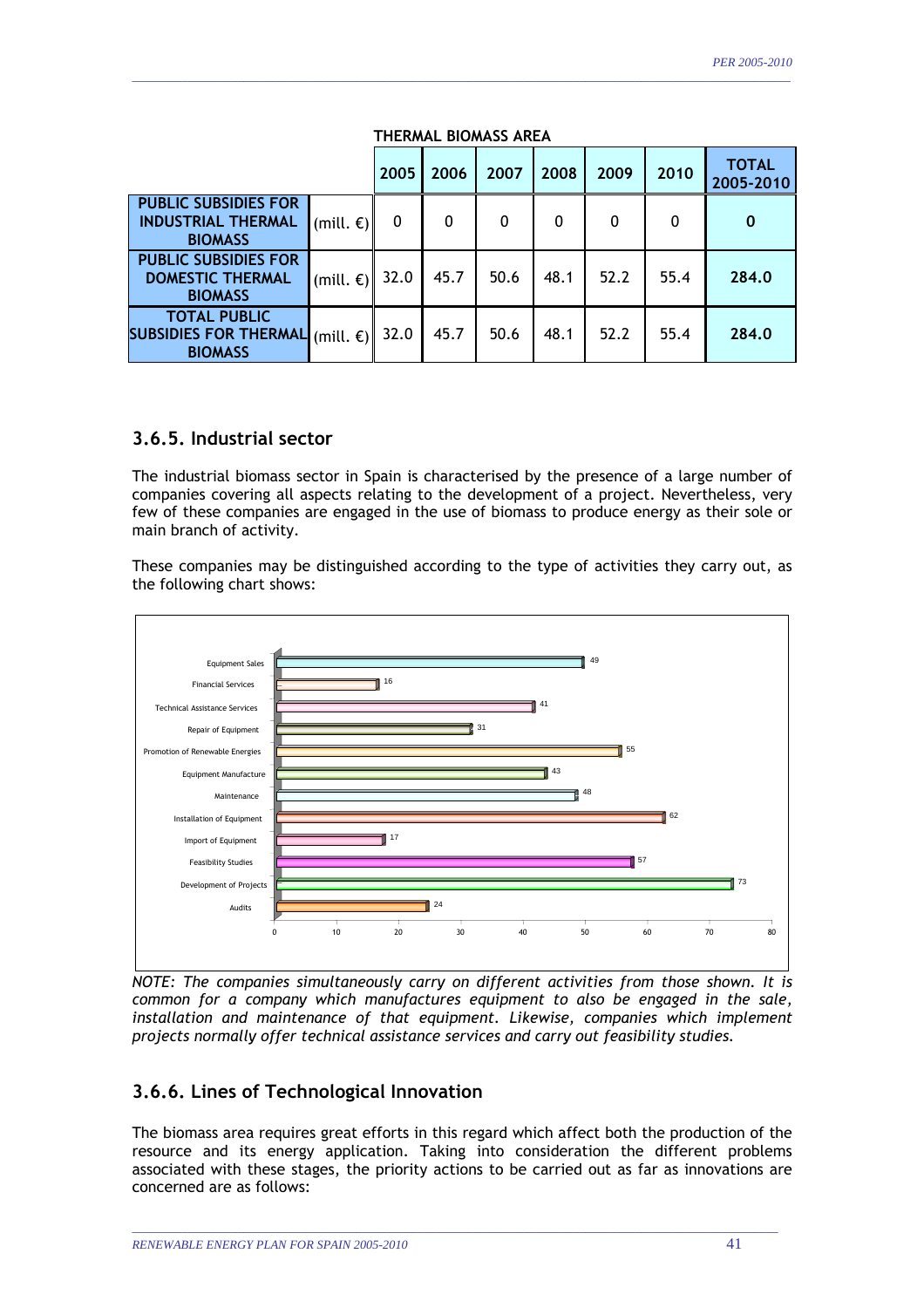## PRODUCTION STAGE

- $\checkmark$  Analytical methods to establish quality standards
- $\checkmark$  Establishment of the characteristics of the biomass both physically and in terms of energy

\_\_\_\_\_\_\_\_\_\_\_\_\_\_\_\_\_\_\_\_\_\_\_\_\_\_\_\_\_\_\_\_\_\_\_\_\_\_\_\_\_\_\_\_\_\_\_\_\_\_\_\_\_\_\_\_\_\_\_\_\_\_\_\_\_\_\_\_\_\_\_\_\_\_\_\_\_\_\_\_\_\_\_\_\_\_\_\_\_\_\_\_\_\_\_\_\_\_\_\_\_\_\_\_\_\_

- $\checkmark$  Development of a Programme to Promote Energy Crops, which includes:
	- Selection and improvement of species
	- Sustainable methods for their development
	- Analysis of productivity and real costs
- $\checkmark$  Development of systems and machinery to collect biomass
- $\checkmark$  Logistical systems for the supply of biomass
- $\checkmark$  Methods and equipment to prepare the biomass for use in producing energy

## APPLICATION STAGE

- $\checkmark$  Improvements in biomass handling and feeding systems
- $\checkmark$  Development of efficient equipment for the use of biomass in the domestic area
- $\checkmark$  Development of national technology to manufacture biomass boilers which can be used in thermal and electrical applications
- $\checkmark$  Development of fluidized bed technologies
- 9 Development of efficient **gasification** systems for the production of:
	- Electricity. Through the combustion of the gas produced in motors in pure or cogeneration facilities and, in the latter case, facilities linked to an industrial process or a centralised heating system.
	- Thermal energy. In the industrial area, through the production of hot gases for drying and firing processes
- $\checkmark$  Development of techniques for cleaning gases in gasification and combustion
- $\checkmark$  Adaptation of gas turbines and motors for combustion of the gas deriving from the gasification of biomass
- $\checkmark$  Development of air conditioning systems using biomass for heating and cooling, based on boilers and absorption machines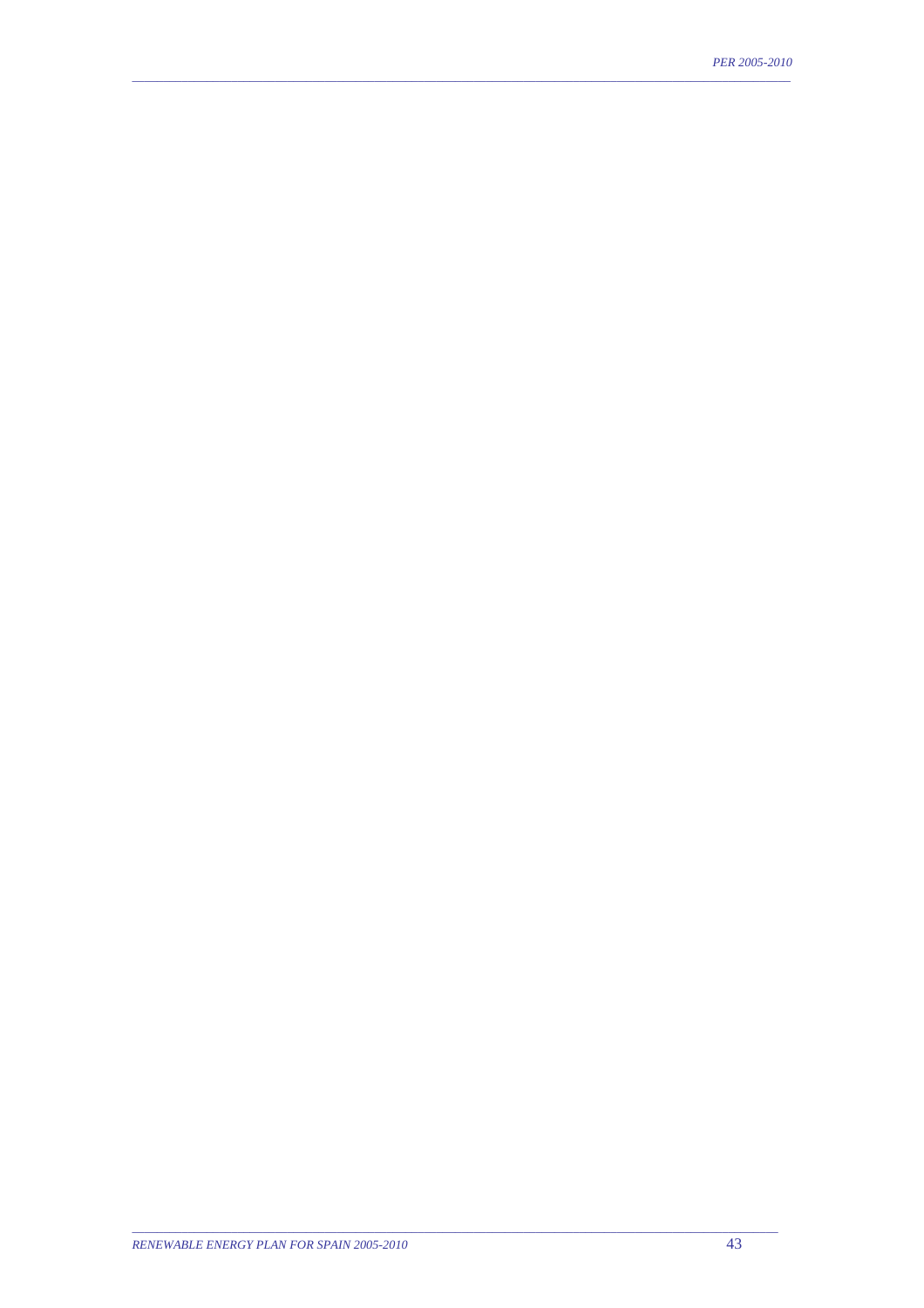# **Biogas Area**

**CHAPTER 3.7** 

**RENEWABLE ENERGY PLAN FOR SPAIN, 2005-2010**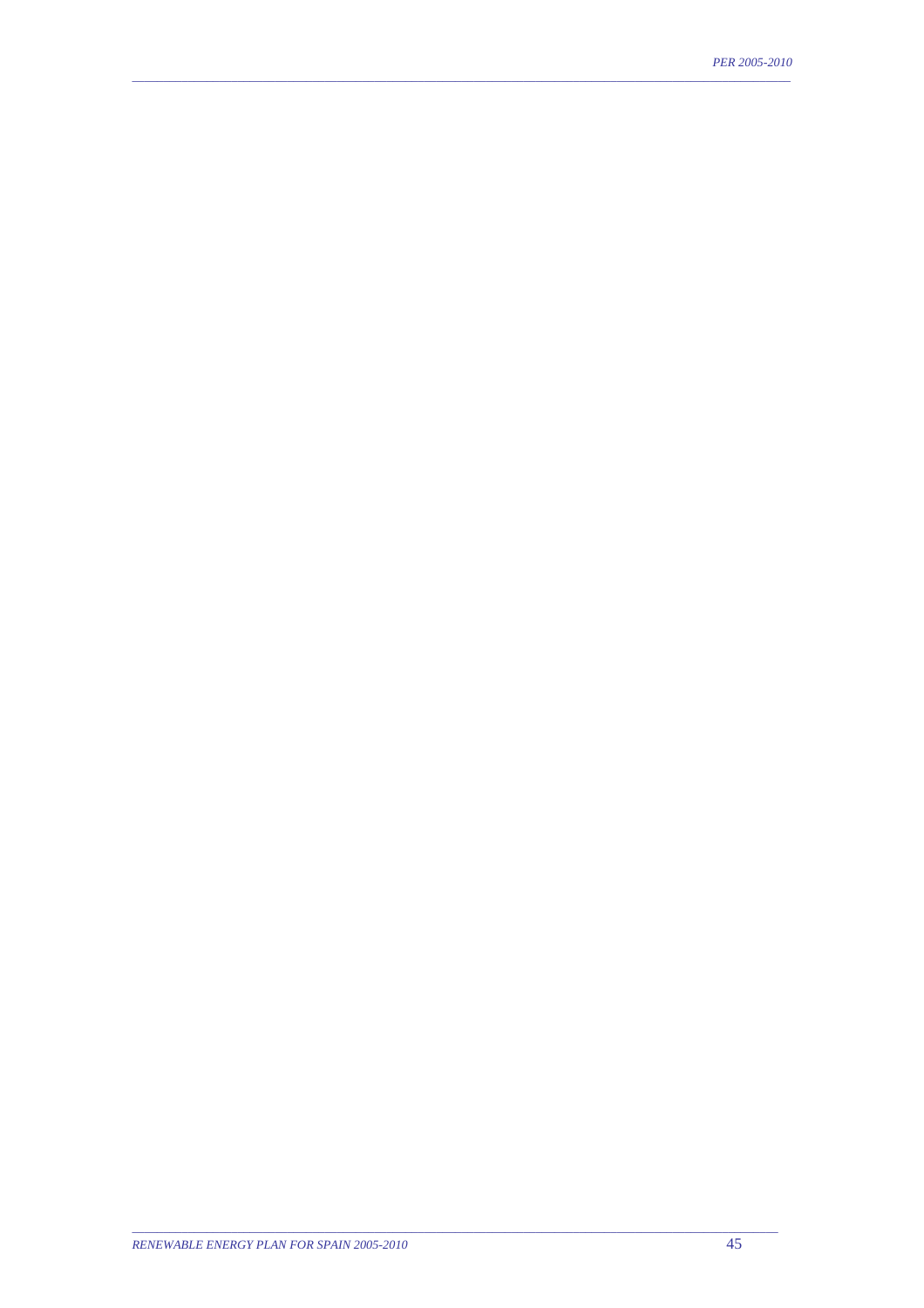# **3.7. Biogas Area**

Production of biogas through treatment of biodegradable waste is carried out mainly for environmental reasons at present. Biogas is therefore considered as a by-product of that treatment process.

\_\_\_\_\_\_\_\_\_\_\_\_\_\_\_\_\_\_\_\_\_\_\_\_\_\_\_\_\_\_\_\_\_\_\_\_\_\_\_\_\_\_\_\_\_\_\_\_\_\_\_\_\_\_\_\_\_\_\_\_\_\_\_\_\_\_\_\_\_\_\_\_\_\_\_\_\_\_\_\_\_\_\_\_\_\_\_\_\_\_\_\_\_\_\_\_\_\_\_\_\_\_\_\_\_\_

The possible exploitation of biogas for energy (both thermal and electric) is based on four types of biodegradable waste: livestock, from sludge from *estaciones depuradoras de aguas residuales (EDAR)* [sewage treatment plants], from industrial effluent and from organic fraction of *residuos sólidos urbanos (RSU)* [solid urban waste].

The application of anaerobic digestion processes to livestock waste is only technologically possible on the basis of a high concentration of head of livestock in intensive holdings. The current level of exploitation of this waste for energy production may be considered as low.

There are a growing number of applications for the biogas produced from organic fraction of solid urban waste in controlled landfill, though it is necessary to boost anaerobic digestion in bioreactors which include co-digestion with treatment plant sludge.

There are already a considerable number of applications for the biogas produced from waste from industrial facilities and sludge from urban sewage treatment plants.

## **3.7.1. Situation in the European Union**

In 1977, the importance for the European Union of achieving substantial growth in renewable energy sources led the European Commission to draft the White Paper for a Community Strategy and an Action Plan for Renewable Energy, within the framework of Community energy policy.

This document was an attempt to achieve an ambitious general target of **12% of the primary demand for energy in the European Union as a whole** being met by renewable energy sources by 2010.

As far as the use of biogas for energy was concerned, the target established for 2010 was to increase its share of energy consumption in the European Union by 15 million TOE.

As Figure 1 shows, at the end of 2003, the consumption of biogas in the European Union, measured in terms of primary energy, amounted to 3.219 kTOE, which represented an increase of 7.3% compared to the data for 2002. However, this consumption varies greatly from one country to another and in any case the trends observed would make fulfilment of the overall objectives announced in the White Paper impossible.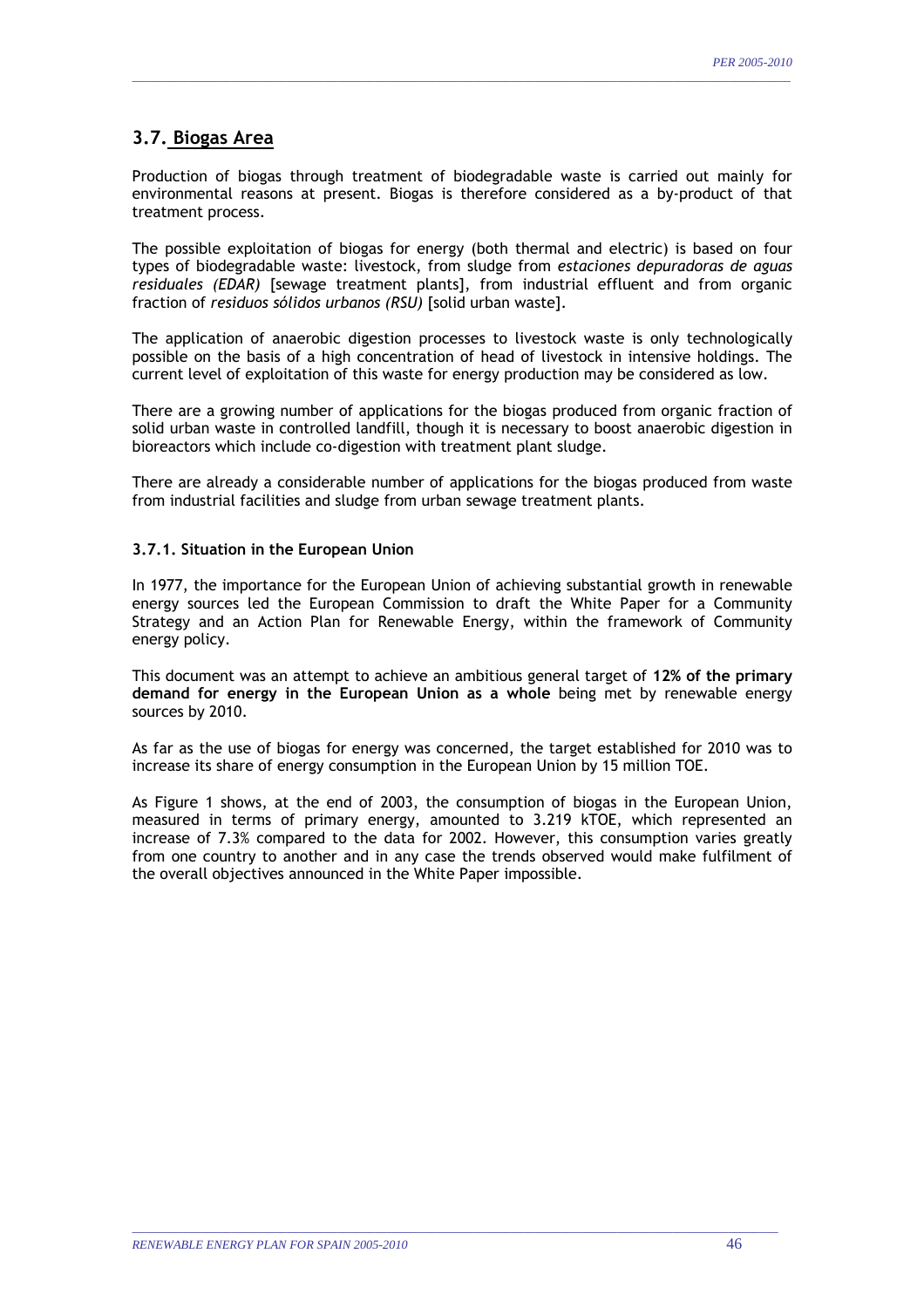

*Figure 1. Consumption of biogas in the European Union at 31/12/2003 (EurObserv'ER).*

# **3.7.2. Analysis of the Biogas Area**

A Plan to Promote Renewable Energy was drawn up on the basis of the energy objective established in the European Commission White Paper and the commitment assumed in Act 54/1997 of 27 November on the Electricity Sector. This Plan was approved by the Council of Ministers on 30 December 1999. The Plan defined the development target for each area of renewable energy. It was intended that these areas should account, between them, for at a least 12% of national consumption of primary energy by 2010.

# *3.7.2.1. The Current Situation*

Consumption of biogas in Spain amounted to 266.7 kTOE at the end of 2004. This figure is the culmination of a phase of development which has led the sector to triple its contribution to the national energy balance since 1998 and which allowed it to reach the targets established for 2010 by the Plan to Promote Renewable Energies by as early as the end of 2003.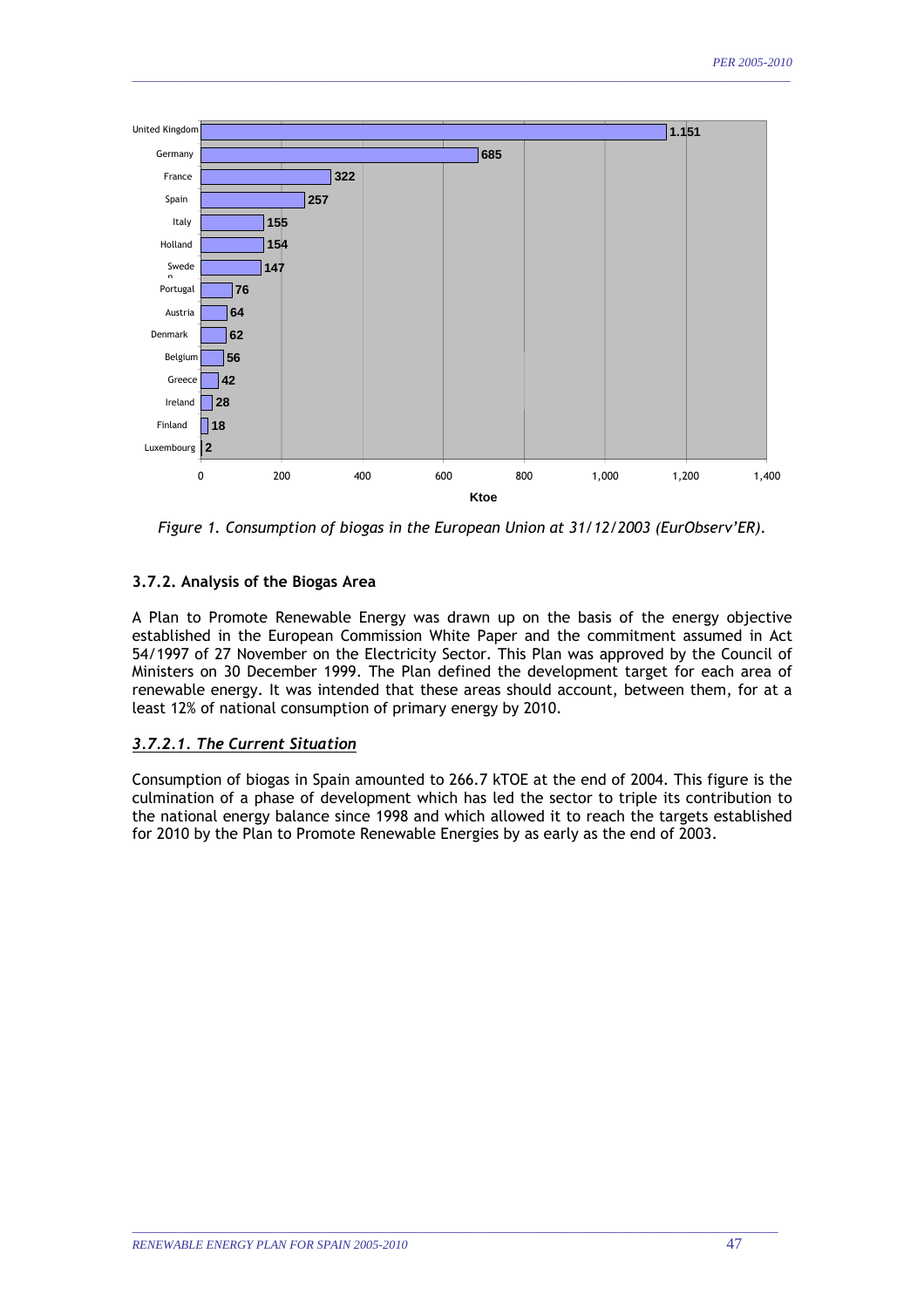

*Figure 2. Progress of consumption of biogas and forecasts within the framework of the Promotion Plan, in terms of primary energy (IDAE)*

Figure 3 shows the same progress in terms of installed power.



*Figure 3. Progress of consumption of biogas and forecasts within the framework of the Promotion Plan, in terms of installed power (IDAE)* 

Figure 4, which shows the start-up rate of projects since 1999, indicates the growth in the sector during the period of the Promotion Plan.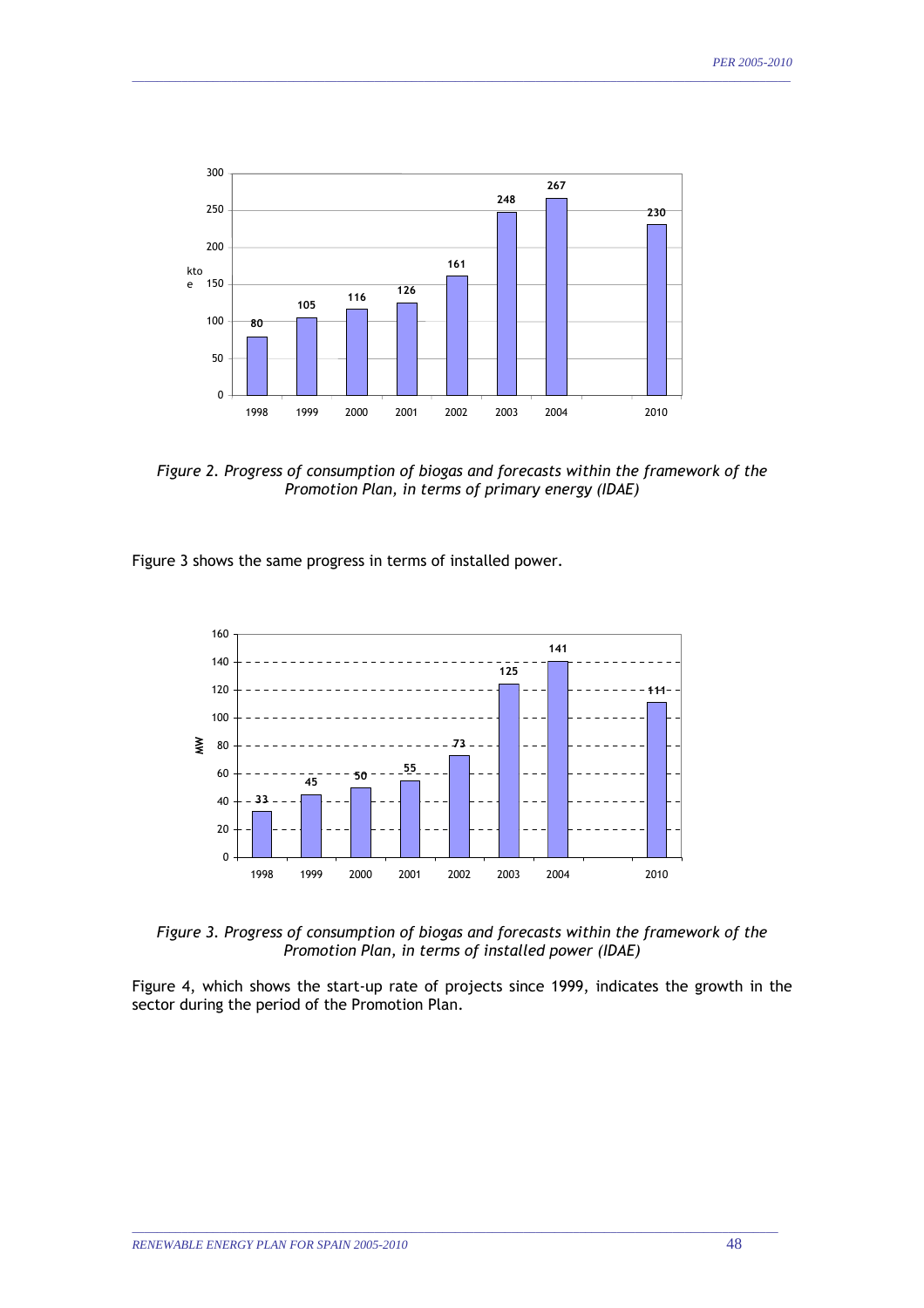

*Figure 4. Start-up of biogas projects, in terms of primary energy, during the period of the Promotion Plan (IDAE)*

Finally, the main type of project implemented in Spain concerns the energy use of biogas produced in the degasification of landfill, which accounts for 80% of the primary energy produced by projects started up in the 1999-2004 period. There are also projects relating to treatment of sludge from treatment plants, treatment of livestock waste and, to a lesser extent, exploitation of biodegradable industrial waste. This information is shown in detail in the following table.

|                        | Numer of<br>projects | Primary<br>energy (TOE) | <b>Target from</b><br>Plan 2010 (TOE) the target (%) | Achievement of |
|------------------------|----------------------|-------------------------|------------------------------------------------------|----------------|
| Treatment of<br>sewage | 3                    | 3,222                   | 59,832                                               | 5.4%           |
| Livestock<br>waste     | 2                    | 3,875                   | 7,643                                                | 50.7%          |
| Industrial<br>waste    |                      | 1,798                   | 26,539                                               | 6.8%           |
| Gas from<br>landfill   | 24                   | 177,438                 | 55,986                                               | 316.9%         |
| <b>TOTAL</b>           | 30                   | 186,333                 | 150,000                                              | 379.8%         |

#### **Biogas: projects in operation (1999-2004)**

The distribution by Autonomous Communities shows that Madrid and Catalonia are the largest consumers of biogas, with over 50% of the total. This is a direct consequence of the development in these Autonomous Communities of projects for energy exploitation of the biogas generated by treatment of urban waste.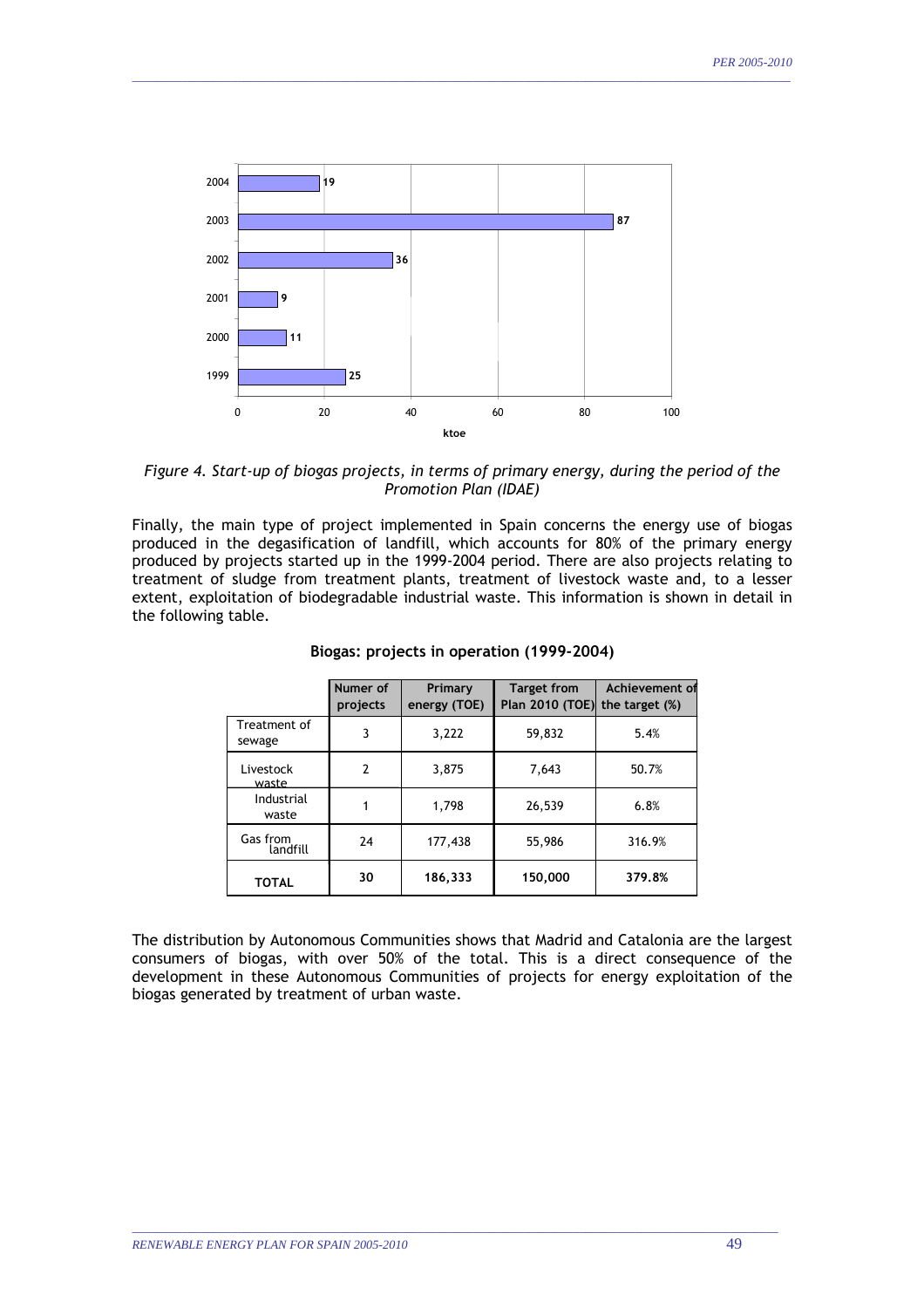

*Figure 5. Consumption of biogas in Spain at the end of 2004 (IDAE)* 

# *3.7.2.2. Analysis of the resource*

Biogas is a gas formed mainly by  $CH_4$ ,  $CO_2$  and  $N_2$ , which results from the action of a type of bacteria on biodegradable waste as part of a process of anaerobic digestion. As such, it must therefore be considered as a by-product of the treatment of that waste.

The following types of waste are used as raw materials for obtaining biogas:

*a) Livestock waste* 

Anaerobic digestion is a technology suitable for treating waste produced in intensive livestock holdings with a high concentration of livestock. Nevertheless, this application is used very little in Spain at present due to competition from other technologies such as thermal drying of purines using natural gas as a fuel.

*b) Organic fraction of solid urban waste* 

This type of waste may be used to produce biogas by two main methods: through degasification of landfill or through anaerobic digestion in bioreactors. The first of these methods is a technology which becomes profitable from a volume of 200-250 t/day upwards. This technology has become extensively used in Spain in recent years. Technology involving anaerobic digestion of waste in bioreactors is at present less suitable for treating waste of this type than other simpler procedures such as aerobic composting.

*c) Biodegradable industrial waste* 

The use of anaerobic digestion technologies to treat biodegradable waste generated by such industries such as the beer, sugar, alcohol, milk and oil industries, among others, is fairly common in Spain and the prospects for its development are consistent since technologies of this type fit perfectly within the industrial process itself.

\_\_\_\_\_\_\_\_\_\_\_\_\_\_\_\_\_\_\_\_\_\_\_\_\_\_\_\_\_\_\_\_\_\_\_\_\_\_\_\_\_\_\_\_\_\_\_\_\_\_\_\_\_\_\_\_\_\_\_\_\_\_\_\_\_\_\_\_\_\_\_\_\_\_\_\_\_\_\_\_\_\_\_\_\_\_\_\_\_\_\_\_\_\_\_\_\_\_\_\_\_\_\_\_

*d) Sludge from treatment of urban sewage*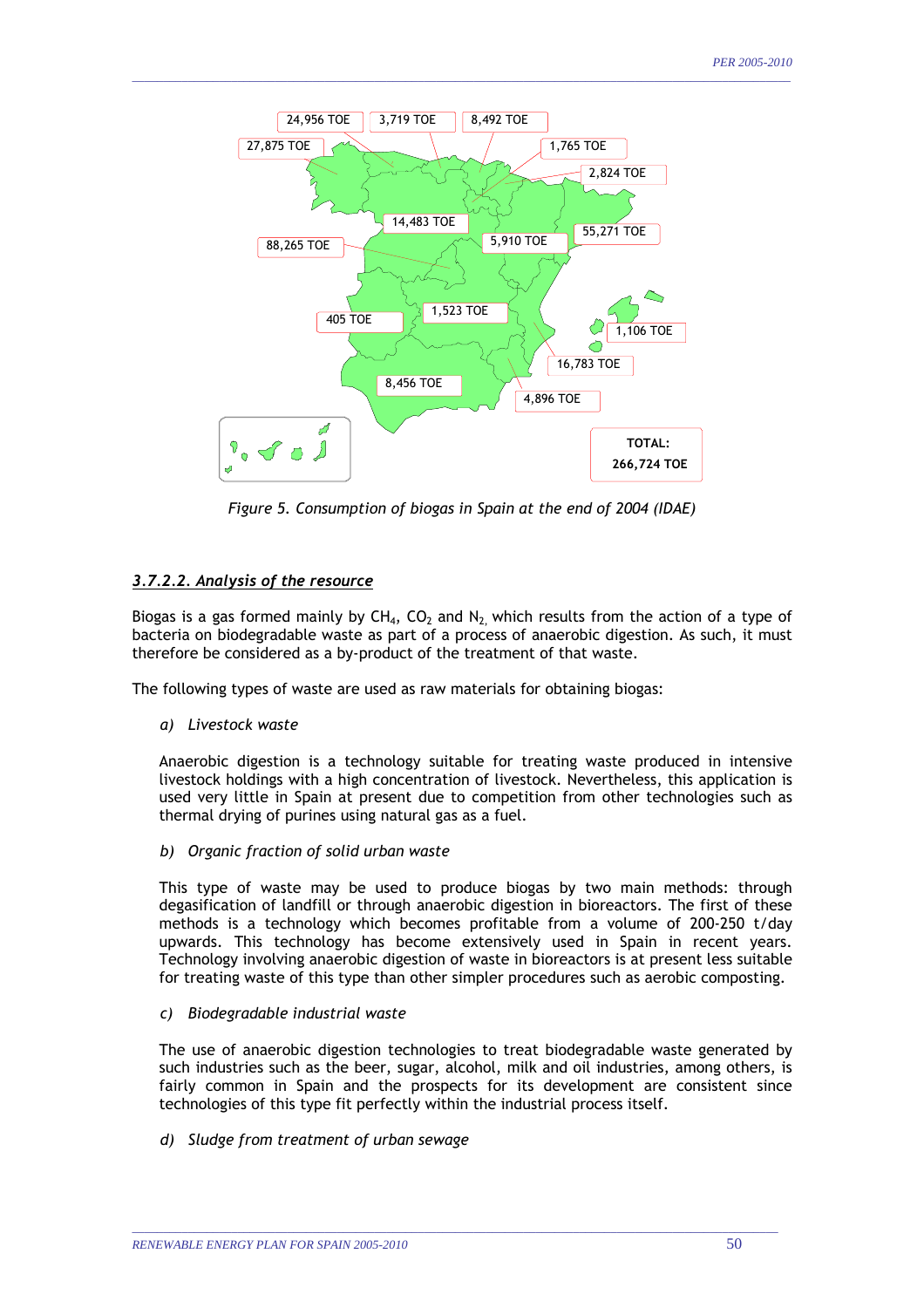The sludge from primary and secondary treatments carried out in sewage treatment plants can be subjected to anaerobic digestion technologies to produce biogas which, when it is a question of considering an energy application of the biogas produced, is particularly suitable from the equivalent of 100,000 inhabitants upwards. There has been considerable development of the energy use of the biogas generated from waste of this type due to progress in this waste treatment sector in Spain.

\_\_\_\_\_\_\_\_\_\_\_\_\_\_\_\_\_\_\_\_\_\_\_\_\_\_\_\_\_\_\_\_\_\_\_\_\_\_\_\_\_\_\_\_\_\_\_\_\_\_\_\_\_\_\_\_\_\_\_\_\_\_\_\_\_\_\_\_\_\_\_\_\_\_\_\_\_\_\_\_\_\_\_\_\_\_\_\_\_\_\_\_\_\_\_\_\_\_\_\_\_\_\_\_\_\_

## *3.7.2.3. Technological Aspects*

Energy applications from the use of biogas may be electrical or thermal, though both types are occasionally produced together in co-generation plants.

Electricity is generated with biogas as a fuel using internal combustion motors which are specially adapted to burn a gas with the particular characteristics of biogas – which has lower calorific power and a chemical composition which differs from the normal composition of similar fuels such as natural gas. Applications of this type are characterised by their high levels of investment, though they are developed mainly for environmental reasons rather than any prospect of profitability.

Biogas combustion for thermal use is currently less common than in electricity applications and takes place particularly in facilities for producing biogas from biodegradable industrial waste. This type of heat is normally used to heat the digestor, which must be kept within a specific range of temperatures, and any surplus would either be used for other purposes in the industrial plant or exported to other industries. This is something which occurs very rarely in Spain.

A common type of installation in Spain includes an area for preparing the biodegradable waste, another area for biomethanisation and a final area for use of biogas for energy purposes, where the biogas is prepared prior to entry to a motor. The electricity generated using this process is sold to the grid within the framework provided by the Special System for electricity production, whereas the heat from the motor's high voltage refrigeration circuit is used to heat the digestors. Finally, the heat contained in the motor's exhaust gases is emitted to the atmosphere.

The prospects for developing the technology for using biogas for energy purposes include perfecting the anaerobic digestion of small volumes of waste, the possibility of using sludge from sewage and sludge from organic fraction of solid urban waste together in digestion processes and the enrichment of biogas through digestion along with non-waste materials. These processes are constantly aiming to increase the efficiency of anaerobic digestion technologies for the production of biogas and raise the quality of the biogas, particularly with regard to its calorific power.

# *3.7.2.4. Legislative Aspects*

As far as the generation of electricity using biogas is concerned, the most notable milestones in the area of legislation consist of Act 54/1997 on the Electricity Sector and Royal Decree 436/2004 of 12 March, which establishes the methodology for updating the legal and financial system for the production of electricity under a special system and rendering it more systematic. This latter Decree establishes aspects such as the financial system for generating electricity using biogas, which includes incentives for selling the electricity in the electricity market.

## *3.7.2.5. Environmental Aspects*

The use of biogas for energy is always the final part of a waste treatment process in which environmental aspects are therefore always given priority.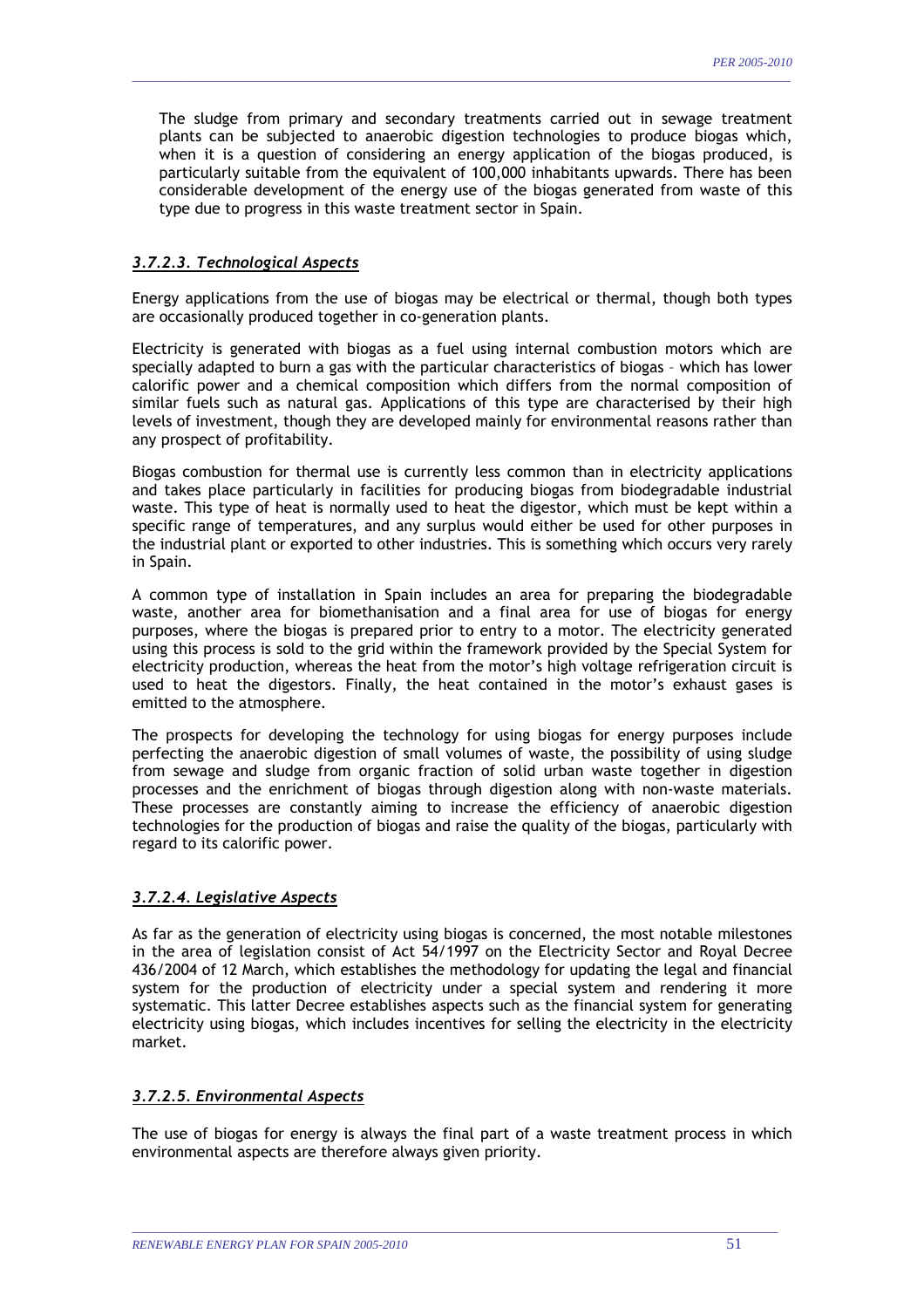Firstly, biodegradable waste management systems involve the implementation of measures to avoid percolation and any possible impact of this waste on the aquatic environment.

\_\_\_\_\_\_\_\_\_\_\_\_\_\_\_\_\_\_\_\_\_\_\_\_\_\_\_\_\_\_\_\_\_\_\_\_\_\_\_\_\_\_\_\_\_\_\_\_\_\_\_\_\_\_\_\_\_\_\_\_\_\_\_\_\_\_\_\_\_\_\_\_\_\_\_\_\_\_\_\_\_\_\_\_\_\_\_\_\_\_\_\_\_\_\_\_\_\_\_\_\_\_\_\_\_\_

Furthermore, application for energy purposes entails exploiting a resource whose composition includes a significant amount of methane. This greenhouse gas, which has a much greater impact on the environment than  $CO<sub>2</sub>$ , is burned in motors or boilers which form part of facilities which are equipped with gas cleaning and purification systems to ensure that emissions to the atmosphere are always below the limits permitted in the legislation.

Improvement of energy efficiency is another aspect closely linked to the protection of the environment. From that point of view, treatment of waste by means of anaerobic digestion is a particularly suitable alternative for surplus purines from intensive holdings, particularly compared to the alternative of thermal drying using natural gas as a fuel.

Nevertheless, there are inherent impacts on the environment associated with the establishment and operation of a facility of this type. These include the impact on the landscape and the possible existence of unpleasant odours associated with the management of the waste. Nevertheless, it is now possible to develop measures to correct these aspects which could limit or even eliminate their impact on the environment.

# *3.7.2.6. Financial Aspects*

As far as the electrical applications of the use of biogas for energy is concerned, the passing of Royal Decree 436/2004 of 12 March, which establishes the methodology for updating the legal and financial system for the production of electricity under a special system and rendering it more systematic, is extremely important for the sector since it establishes the financial system applying to the electricity produced by facilities of this type, which is of key importance for ensuring that they are profitable. The financial remuneration for the kWh exported to the grid within this framework, with facilities of this type being included in group b.7 of Article 2.1, may be considered adequate and that remuneration is applied in the following sample project, which shows the main aspects to be taken into consideration in financial analysis of a plant of this type.

| Generation of electricity using biogas |                  |                 |  |  |
|----------------------------------------|------------------|-----------------|--|--|
| Electrical power                       |                  | 2 MW            |  |  |
| Overall efficiency                     |                  | 27.09%          |  |  |
| Useful life                            |                  | 20 years        |  |  |
| Operating and maintenance costs        | $0.025122$ €/kWh | 351,708 €/year  |  |  |
| Investment                             | 1,502.53 €/kW    | $3,005,060$ €   |  |  |
| Electricity produced, gross            |                  | 35,000 MWh/year |  |  |

# *3.7.2.7. Barriers*

This section identifies the main problems impeding the development of the use of biogas to produce energy. Problems relating to the production of the resource are differentiated from the problems relating to its transformation to energy.

# *Barriers at the production stage:*

*Economically viable alternatives, particularly drying of purines using natural gas as a fuel* 

The inclusion of drying of purines with natural gas in the special system for electricity production has deterred possible investors from using anaerobic digestion technologies for the treatment of waste of this type for purely financial reasons relating to the profitability of projects.

*Technological complexity compared to the traditional activities of the producer of the waste*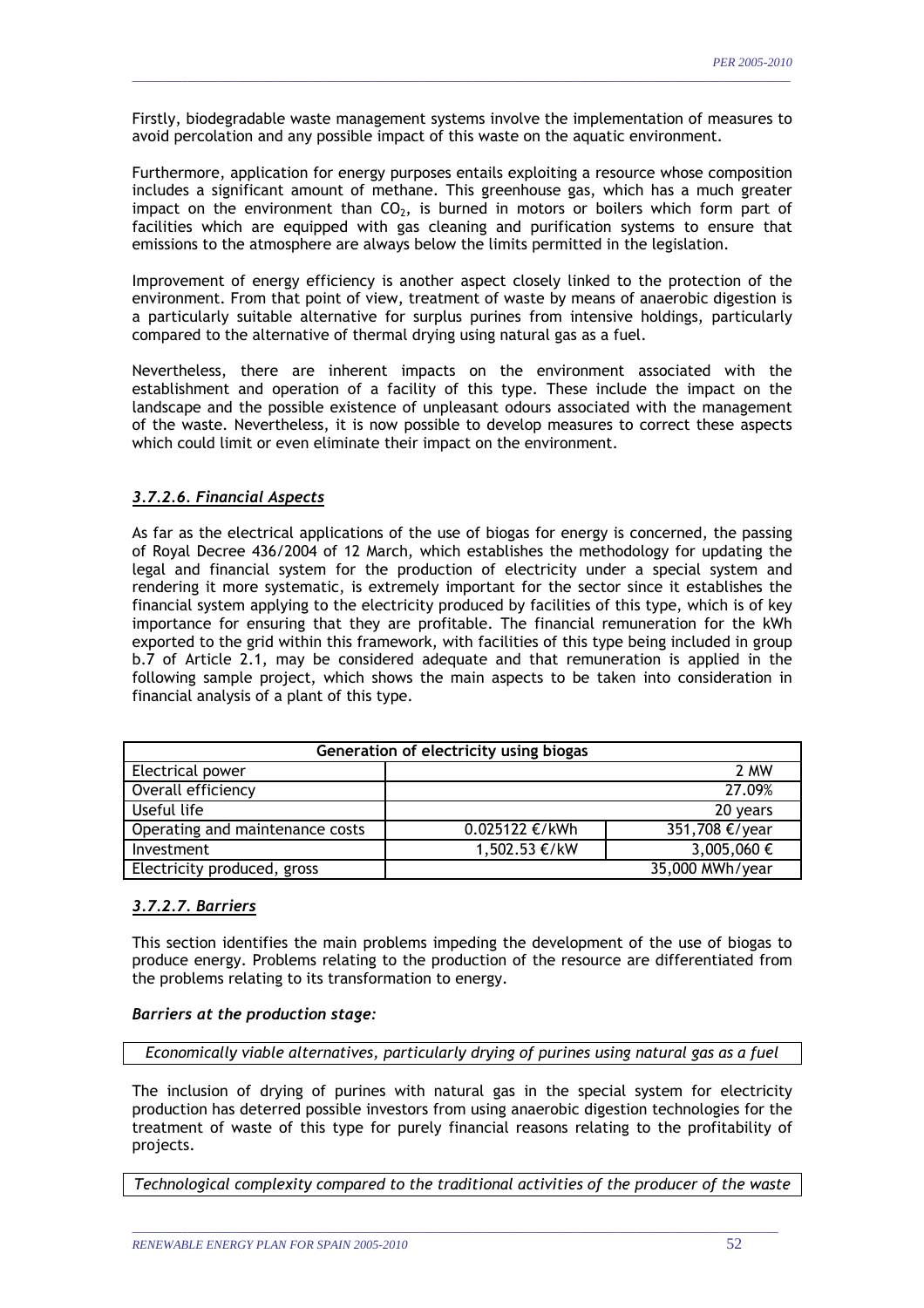In the area of use of livestock waste, it must be said that the development of anaerobic digestion technology is far from common in the rural environment and is perceived by farmers as falling outside the scope of their activities. Dissemination of information on the potential of this technology in the areas where the waste is produced will be of fundamental importance for the future of these applications.

\_\_\_\_\_\_\_\_\_\_\_\_\_\_\_\_\_\_\_\_\_\_\_\_\_\_\_\_\_\_\_\_\_\_\_\_\_\_\_\_\_\_\_\_\_\_\_\_\_\_\_\_\_\_\_\_\_\_\_\_\_\_\_\_\_\_\_\_\_\_\_\_\_\_\_\_\_\_\_\_\_\_\_\_\_\_\_\_\_\_\_\_\_\_\_\_\_\_\_\_\_\_\_\_\_\_

Furthermore, the situation is similar with regard to exploitation of biodegradable industrial waste or sludge from urban sewage treatment for producing biogas for energy purposes, since in both cases the energy application falls outside the traditional activities of the producer of the waste.

*Compliance with the provisions contained in Directive 1999/31 on the deposit of organic material in landfill* 

The objectives of the Landfill Directive include a progressive reduction of the quantity of organic material deposited in landfill. This has undeniable repercussions on the future possibilities of developing applications to exploit biogas from the degasification of landfill sites since that process takes place precisely due to the fermentation of the organic material.

## *Barriers at the application stage:*

#### *High investment*

There is an interest in developing projects for the use of biogas for energy basically for environmental rather than energy reasons. This is due to the nature of the projects themselves, which are linked to the treatment of a waste material, but also due to the high investment per unit of power installed. This also means that projects are viable only from a certain scale of waste treatment onwards.

## **3.7.3. Measures**

The progress made in this area in recent years, though considerable, has weak points which must be taken into consideration. As has been shown in previous chapters, this progress has occurred almost solely through the development of projects linked to degasification of landfill, while there has been little progress made in the use of biogas produced by waste of other types for energy purposes. This is particularly true in the case of treatment of livestock waste by anaerobic digestion, an application which has been supplanted in Spain by thermal drying with natural gas, which is an extremely questionable alternative from the point of view of energy efficiency.

In view of the reasoning put forward in the previous paragraph, the promotion measures proposed for the sector are as follows:

• **Dissemination of information on existing technologies among the bodies concerned, such as local authorities, councils and others.** 

It is clear that, despite the relative progress made in applications for the use of biogas for energy purposes in Spain in recent years, technologies of this type are still largely unknown to many of the agents that could be involved in developing them. This is particularly significant in the case of public bodies. This is a problem because it is precisely these bodies that must act as the promoters of projects in most cases.

• **Promotion of technologies of proven technical feasibility and benefit to the environment for treatment of waste from agricultural/livestock activities by anaerobic digestion of that waste to generate biogas and its subsequent increase in value in energy terms.**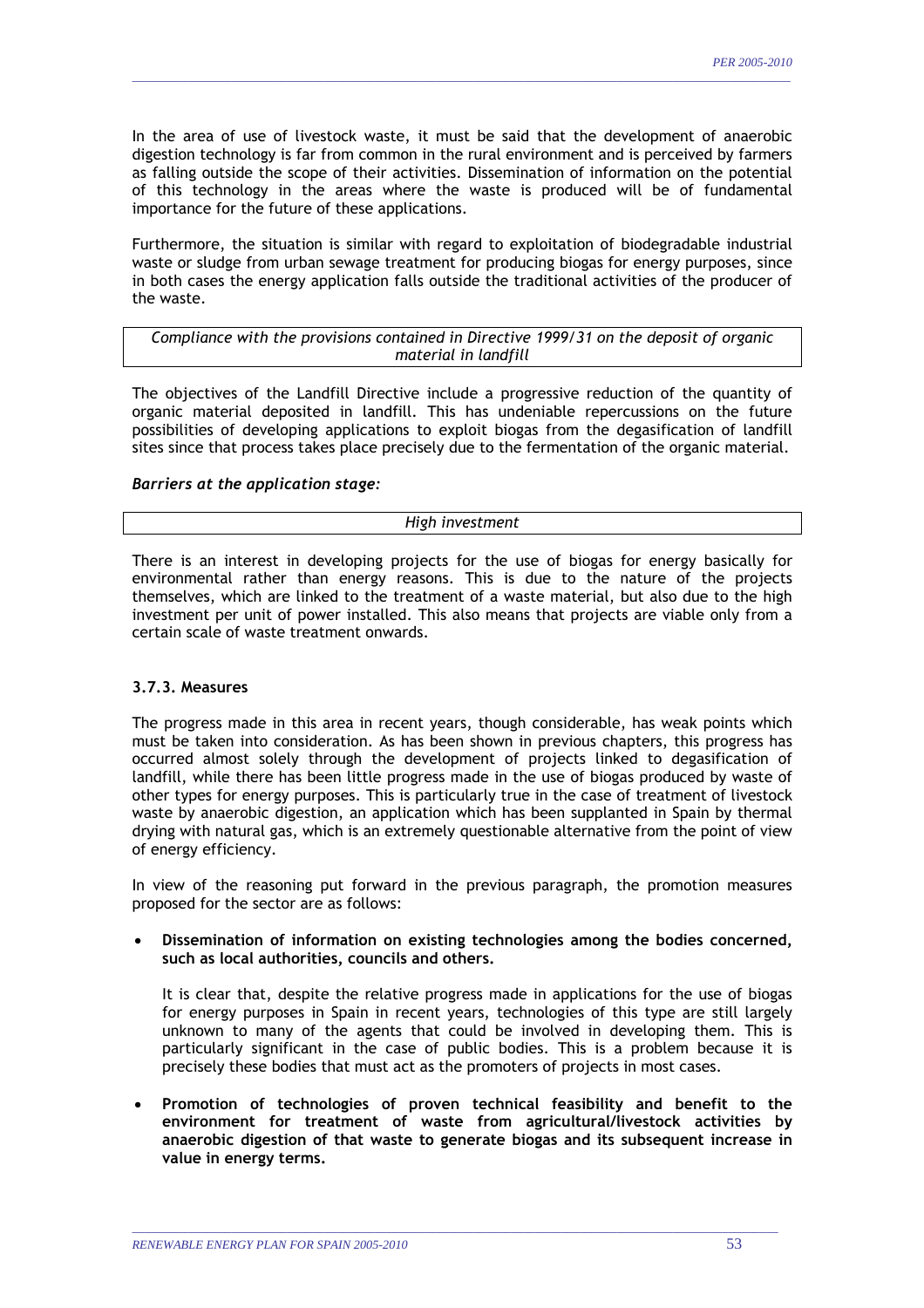The use of anaerobic digestion technologies to treat waste from agricultural/livestock activities must be one of the areas experiencing the greatest expansion in Spain in the near future as far as treatment of waste is concerned. The use of drying based on combustion of natural gas for waste of this type, and particular for purines, is highly inefficient both in energy terms and from the financial point of view and a change in the short term towards more extensive use of anaerobic digestion in these applications should be made a priority.

\_\_\_\_\_\_\_\_\_\_\_\_\_\_\_\_\_\_\_\_\_\_\_\_\_\_\_\_\_\_\_\_\_\_\_\_\_\_\_\_\_\_\_\_\_\_\_\_\_\_\_\_\_\_\_\_\_\_\_\_\_\_\_\_\_\_\_\_\_\_\_\_\_\_\_\_\_\_\_\_\_\_\_\_\_\_\_\_\_\_\_\_\_\_\_\_\_\_\_\_\_\_\_\_\_\_

## • **Maintaining unchanged the financial system applicable to facilities for generation of electricity using biogas that was provided in Royal Decree 436/2004 of 12 March.**

In the area of generation of electricity using biogas, the publication of Royal Decree 436/2004 of 12 March meant the consolidation of a financial system which favoured the development of applications of this type. In view of this and the positive progress made in the sector in recent years, it does not appear appropriate to promote alterations in the financial system affecting the electricity sold to the grid by facilities of this type.

## • **Development of co-digestion processes.**

As far as the future is concerned, technological development is of fundamental importance to achieve greater efficiency from facilities and thus allow greater profitability. The development of co-digestion processes, in which waste from a range of sources is subjected to a process of anaerobic digestion, plays a fundamental part in this and there is still considerable work to be done in the sphere of R&D to achieve it.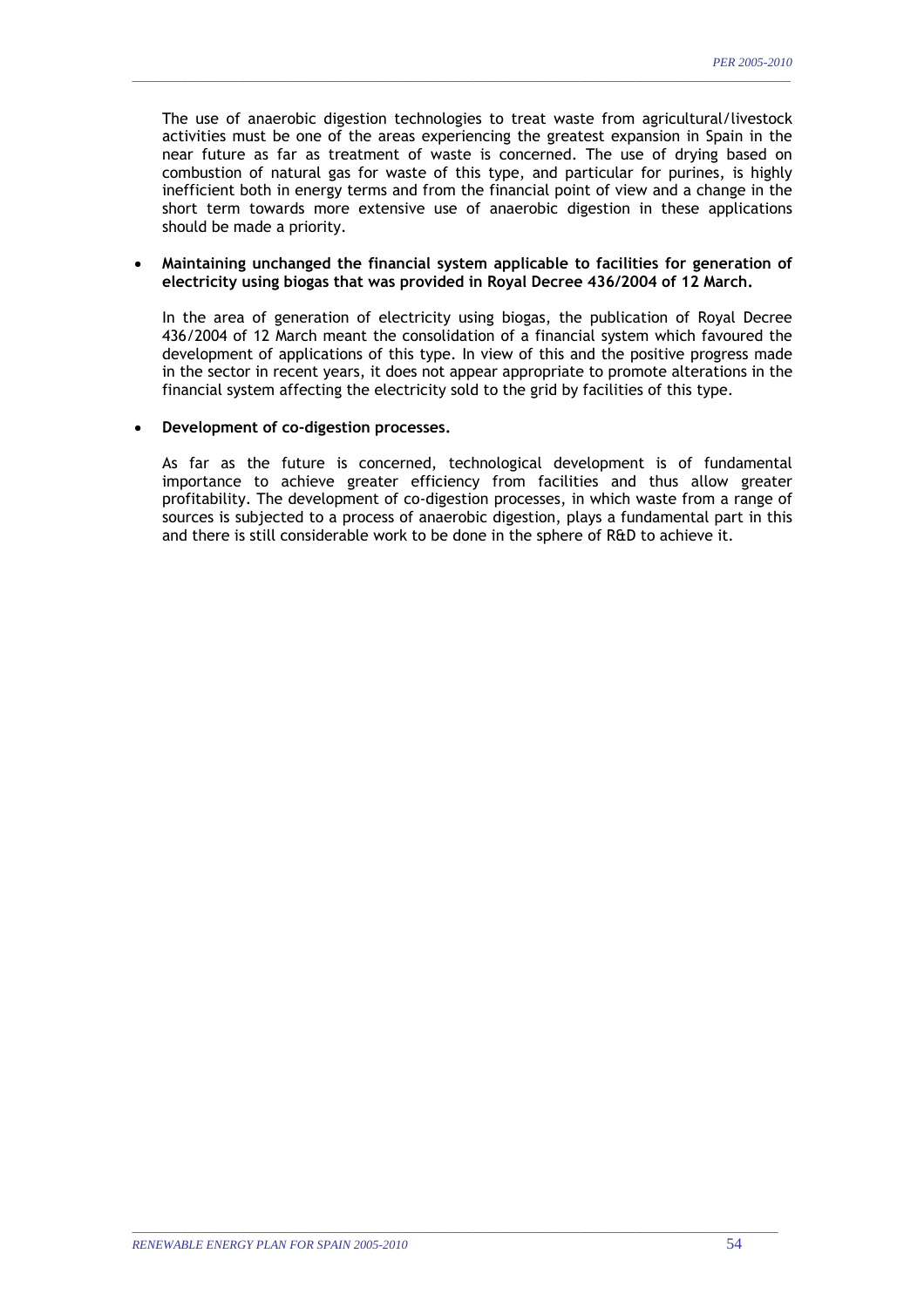The following table shows a summary of the measures proposed, associating them with the barriers described above:

\_\_\_\_\_\_\_\_\_\_\_\_\_\_\_\_\_\_\_\_\_\_\_\_\_\_\_\_\_\_\_\_\_\_\_\_\_\_\_\_\_\_\_\_\_\_\_\_\_\_\_\_\_\_\_\_\_\_\_\_\_\_\_\_\_\_\_\_\_\_\_\_\_\_\_\_\_\_\_\_\_\_\_\_\_\_\_\_\_\_\_\_\_\_\_\_\_\_\_\_\_\_\_\_\_\_

| <b>Barriers</b>                                                                                                          | <b>Measures</b>                                                                                                                                                                                                                                                                                                                                     | <b>Body responsible</b>                                                                                                                               | Cost $(\epsilon)$                                | <b>Timetable</b> |
|--------------------------------------------------------------------------------------------------------------------------|-----------------------------------------------------------------------------------------------------------------------------------------------------------------------------------------------------------------------------------------------------------------------------------------------------------------------------------------------------|-------------------------------------------------------------------------------------------------------------------------------------------------------|--------------------------------------------------|------------------|
| Economically viable<br>alternatives,<br>particularly drying of<br>purines using natural<br>gas as a fuel                 | Promotion of technologies,<br>whose technical feasibility<br>environmental<br>and<br>advantages<br>have<br>been<br>demonstrated,<br>for<br>treatment of waste from<br>agricultural/livestock<br>activities<br>by<br>anaerobic<br>digestion of that waste to<br>generate biogas and<br>its<br>subsequent<br>increase<br>in<br>value in energy terms. | Ministry of<br>Agriculture,<br><b>Fisheries and Food</b><br>Ministry of the<br>Environment<br>Ministry of Industry,<br>Commerce and<br><b>Tourism</b> | To calculate<br>the cost<br>during the<br>period | 2005-2010        |
| Technological<br>complexity compared<br>to the traditional<br>activities of the<br>producer of the waste                 | Dissemination<br>of<br>information<br>existing<br>on<br>technologies<br>the<br>among<br>bodies concerned                                                                                                                                                                                                                                            | Ministry of<br>Agriculture,<br><b>Fisheries and Food</b><br>Ministry of the<br>Environment<br>Ministry of Industry,<br>Commerce and<br>Tourism        | To calculate<br>the cost<br>during the<br>period | 2005-2010        |
| Compliance with the<br>provisions contained in<br>Directive 1999/31 on<br>the deposit of organic<br>material in landfill | Development<br>of<br>$CO -$<br>digestion processes                                                                                                                                                                                                                                                                                                  | Ministry of Industry,<br>Commerce and<br>Tourism                                                                                                      | Pending<br>evaluation                            | 2007-2010        |
| High investment                                                                                                          | 1.- Maintaining unchanged<br>the<br>financial<br>system<br>applicable to facilities for<br>generation of electricity<br>using biogas<br>that<br>was<br>provided in Royal Decree<br>436/2004 of 12 March.<br>2.- Development of<br>CO-<br>digestion processes.                                                                                       | Ministry of<br>Industry,<br>Commerce and<br>Tourism                                                                                                   | Pending<br>evaluation                            | 2005-2010        |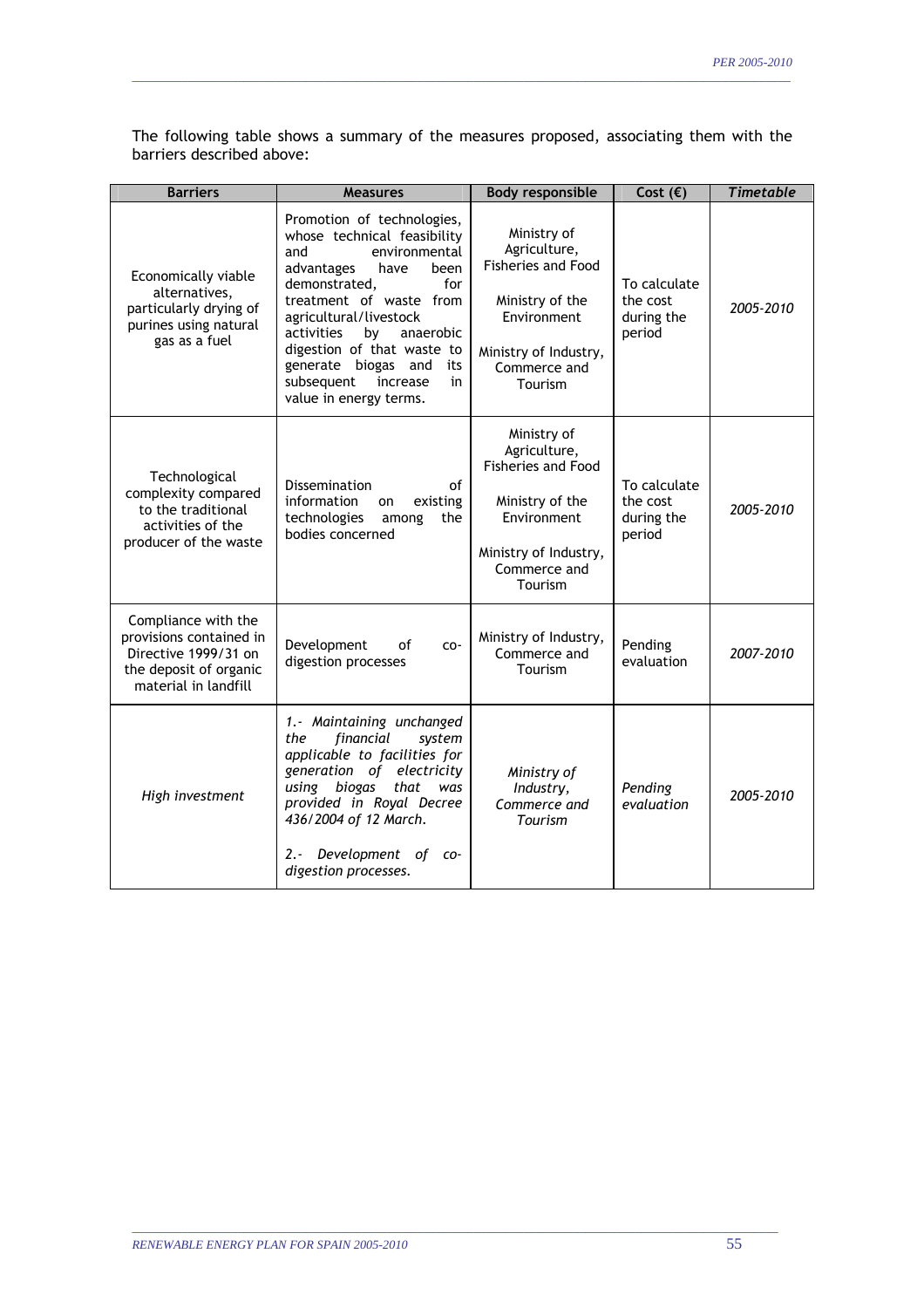## **3.7.4. Objectives 2010**

Within the area of biogas, the Promotion Plan established the target of 111.20 MW and 239,103 TOE by the end of 2010, which meant an increase of 78 MW and 150,000 TOE in the 1999-2010 period. As stated above, the proposed target was reached at the end of 2003 and it is therefore necessary to establish a new target which is more suited to the progress in the sector in recent years and its prospects for growth.

\_\_\_\_\_\_\_\_\_\_\_\_\_\_\_\_\_\_\_\_\_\_\_\_\_\_\_\_\_\_\_\_\_\_\_\_\_\_\_\_\_\_\_\_\_\_\_\_\_\_\_\_\_\_\_\_\_\_\_\_\_\_\_\_\_\_\_\_\_\_\_\_\_\_\_\_\_\_\_\_\_\_\_\_\_\_\_\_\_\_\_\_\_\_\_\_\_\_\_\_\_\_\_\_\_\_

## *3.7.4.1. Energy Data*

The table below shows the progress towards reaching the target made by each Autonomous Community in the 2005-2010 period. As far as the table is concerned, it is necessary to take into consideration that although the final national target has been established, the distribution according to Autonomous Communities is included strictly for the purposes of illustration. Nevertheless, in this regard, it should be noted that this distribution has been made considering the criteria of location of the resource, both with regard to the location of the livestock and the population distribution or the existence of industry generating biodegradable industrial waste.

| <b>Autonomous</b> | <b>Growth objective</b> |
|-------------------|-------------------------|
| Community         | 2005-2010 (TOE)         |
| Andalucia         | 26,480                  |
| Aragón            | 6,487                   |
| Asturias          | 5,323                   |
| Balearic Is.      | 8,100                   |
| Canary Is.        | 5,650                   |
| Cantabria         | 3,708                   |
| C-Leon            | $\overline{1}$ 4,358    |
| C-La Mancha       | 5,834                   |
| Catalonia         | 40,920                  |
| Extremadura       | 3,890                   |
| Galicia           | 6,817                   |
| Madrid            | 18,842                  |
| Murcia            | 13,472                  |
| Navarra           | 6,472                   |
| La Rioja          | 4,705                   |
| C.Valenciana      | 11,449                  |
| Basque Ctry.      | 5,492                   |
| <b>TOTAL</b>      | 188,000                 |
| Source: IDAE      |                         |

The proposed energy targets for each type of waste used for production of biogas are shown below. They show the increase in primary energy during the 2005-2010 period.

| Renewable Energies Plan 2005-2010     |         |  |  |  |
|---------------------------------------|---------|--|--|--|
| <b>Resources (TOE)</b>                |         |  |  |  |
| Livestock waste                       | 8,000   |  |  |  |
| <b>Organic fraction of SUW</b>        | 110,000 |  |  |  |
| Biodegradable industrial waste        | 40,000  |  |  |  |
| Sludge from treatment of urban sewage | 30,000  |  |  |  |
| <b>Applications (TOE)</b>             |         |  |  |  |
| <b>Electrical applications</b>        | 188,000 |  |  |  |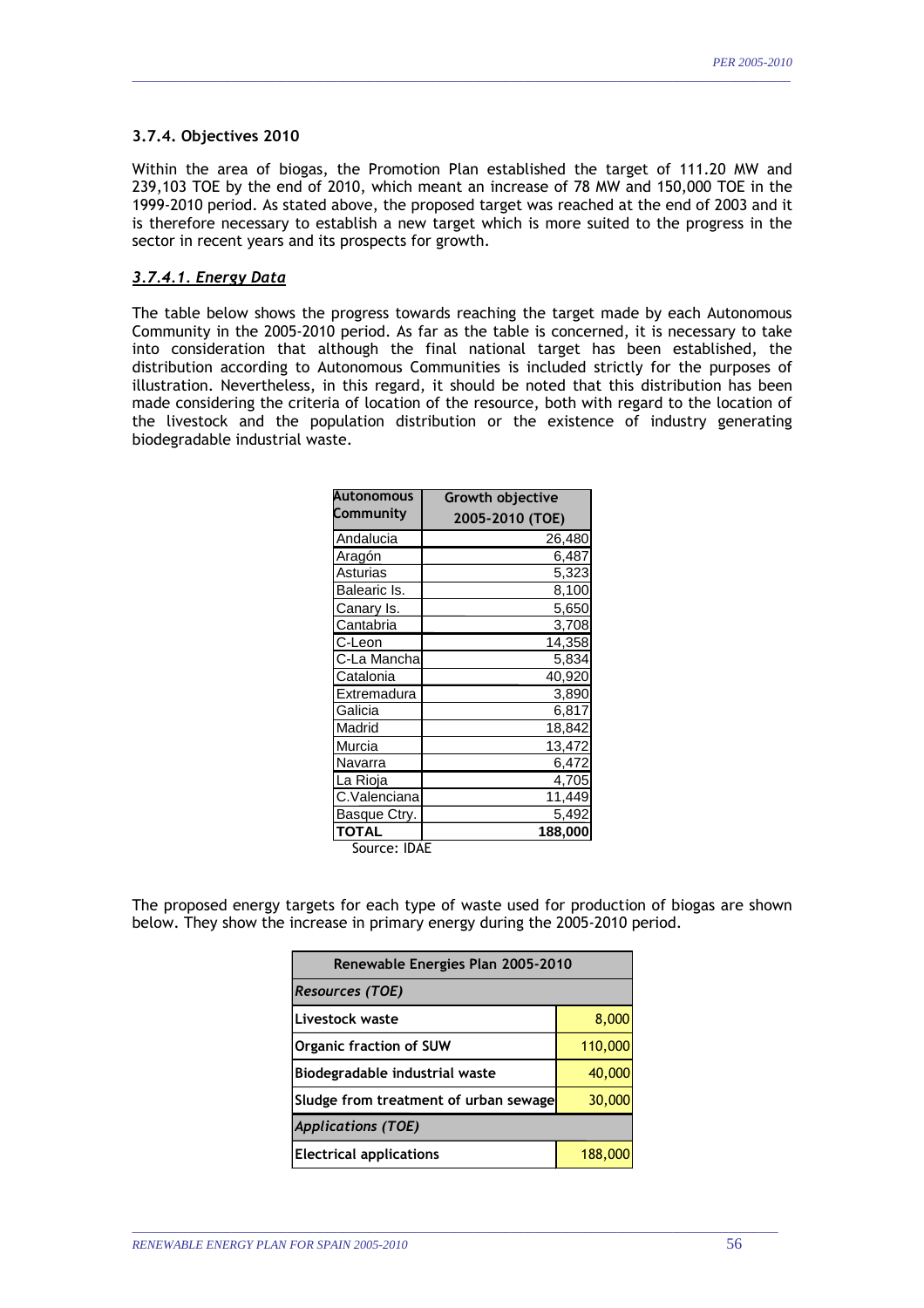# *3.7.4.2. Emissions avoided and creation of employment*

The following table shows the  $CO<sub>2</sub>$  emissions avoided in 2010 alone due to the planned 94 MW increase in power. A combined cycle electricity power station using natural gas, with an efficiency of 54% (372 tCO<sub>2</sub> per GWh produced) was used as a reference:

\_\_\_\_\_\_\_\_\_\_\_\_\_\_\_\_\_\_\_\_\_\_\_\_\_\_\_\_\_\_\_\_\_\_\_\_\_\_\_\_\_\_\_\_\_\_\_\_\_\_\_\_\_\_\_\_\_\_\_\_\_\_\_\_\_\_\_\_\_\_\_\_\_\_\_\_\_\_\_\_\_\_\_\_\_\_\_\_\_\_\_\_\_\_\_\_\_\_\_\_\_\_\_\_\_\_

|                                   |                      | <b>BIOGAS AREA</b> |
|-----------------------------------|----------------------|--------------------|
| CO <sub>2</sub> EMISSIONS AVOIDED | (t CO <sub>2</sub> ) | 220,298            |
| <b>EMPLOYMENT</b>                 | (men/year)           | 1,880              |

The same table shows the estimated creation of employment at the end of 2010. This employment data relates to the total of all jobs with a duration of one year created over the six years of the period and includes the total number of jobs due to investment in the establishment of the project and the jobs deriving from the implementation of the project.

# *3.7.4.3. Associated investment*

An investment ratio of 1,502.53 euro per TOE in 2005 has been considered for projects to produce biogas, which would gradually descend to an annual rate of 5% until 2010.

As a result, the following figures have been obtained for the amounts of annual investment associated with the biogas sector:

| <b>BIOGAS AREA</b>       |                                                            |  |  |  |  |                                         |                    |
|--------------------------|------------------------------------------------------------|--|--|--|--|-----------------------------------------|--------------------|
|                          |                                                            |  |  |  |  | 2005   2006   2007   2008   2009   2010 | TOTAL<br>2005-2010 |
| <b>ANNUAL INVESTMENT</b> | (mill. €)   7.51    14.27    16.27    21.9    30.6    29.1 |  |  |  |  |                                         | 119.6              |

# *3.7.4.4. Public subsidies*

Subsidies relate solely to the financial system for including facilities of this type in the Special System for electricity production. Taking this into account, the amounts of public subsidies over the six years to which this Plan refers are shown as follows:

| <b>BIOGAS AREA</b>                                        |                     |     |      |     |     |      |           |      |
|-----------------------------------------------------------|---------------------|-----|------|-----|-----|------|-----------|------|
| <b>TOTAL</b><br>2007 2008<br>2009<br>2005<br>2010<br>2006 |                     |     |      |     |     |      | 2005-2010 |      |
| <b>PUBLIC SUBSIDIES</b>                                   | (mill. $\epsilon$ ) | 0.9 | 2.81 | 5.1 | 8.5 | 13.5 | 18.6      | 49.4 |

# **3.7.5. The Industrial Sector in Spain**

The industrial biogas sector in Spain is characterised by the presence of several companies which are involved in all aspects relating to the development of a project. There are nine companies in which these activities form a significant part of the company's operations, although the number of companies taking part in the final development of the project may be much higher if we take into account engineering companies with the capacity to participate and companies able to supply equipment which is non-specific to the processes of anaerobic digestion and use of biogas for energy purposes.

These companies may be distinguished according to the type of activities they carry out, as the following chart shows: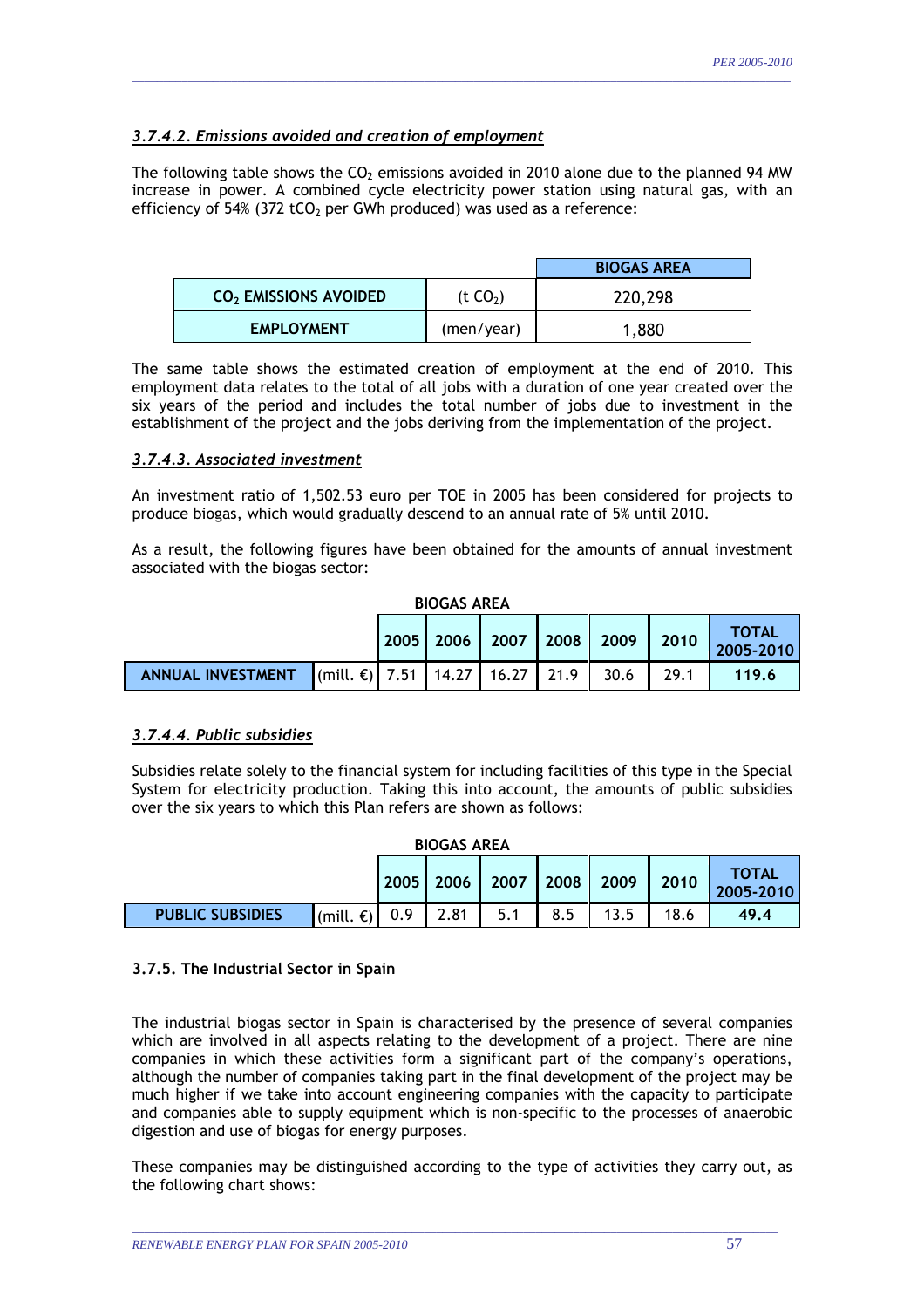

*Note: Most companies carry on different activities from those shown at the same time.* 

## **3.7.6. Lines of Technological Innovation**

Spain has a great deal of experience of developing facilities for the energy use of biogas produced both in installations for degasification of landfill and treatment of biodegradable waste of industrial origin or sludge from treatment plants. Treatment of livestock waste, where the thermal drying of purines has emerged as an alternative to the treatment of this waste by anaerobic digestion, is a special case in this area.

At the current stage of development of applications of this type, the objectives to be achieved as far as technological innovation is concerned should be as follows:

- $\checkmark$  Improvements in the efficiency of biogas production processes
- $\checkmark$  Development of co-digestion systems for biodegradable waste
- $\checkmark$  Optimisation and improvement of processes for treating and cleaning biogas
- $\checkmark$  Development of systems to introduce biogas into the natural gas network
- $\checkmark$  Technological progress linked to the use of small quantities of waste (livestock, industrial or sludge from treatment plants) for the use for energy purposes of the biogas produced in their anaerobic digestion.

\_\_\_\_\_\_\_\_\_\_\_\_\_\_\_\_\_\_\_\_\_\_\_\_\_\_\_\_\_\_\_\_\_\_\_\_\_\_\_\_\_\_\_\_\_\_\_\_\_\_\_\_\_\_\_\_\_\_\_\_\_\_\_\_\_\_\_\_\_\_\_\_\_\_\_\_\_\_\_\_\_\_\_\_\_\_\_\_\_\_\_\_\_\_\_\_\_\_\_\_\_\_\_\_

 $\checkmark$  Technical improvements with regard to the efficiency of motors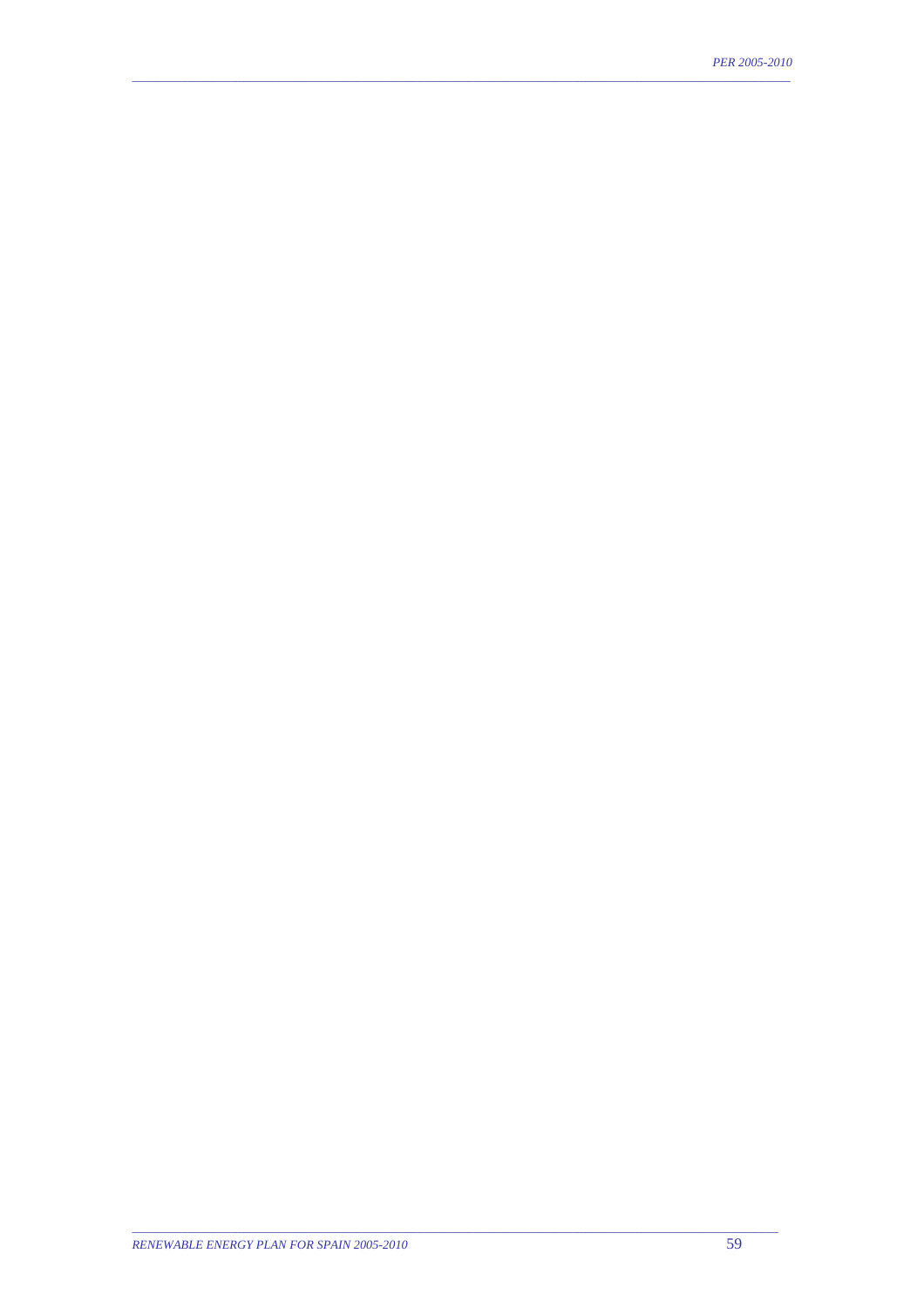# **BIOFUELS AREA**

\_\_\_\_\_\_\_\_\_\_\_\_\_\_\_\_\_\_\_\_\_\_\_\_\_\_\_\_\_\_\_\_\_\_\_\_\_\_\_\_\_\_\_\_\_\_\_\_\_\_\_\_\_\_\_\_\_\_\_\_\_\_\_\_\_\_\_\_\_\_\_\_\_\_\_\_\_\_\_\_\_\_\_\_\_\_\_\_\_\_\_\_\_\_\_\_\_\_\_\_\_\_\_\_\_\_

**CHAPTER 3.8** 

**RENEWABLE ENERGY PLAN FOR SPAIN, 2005-2010**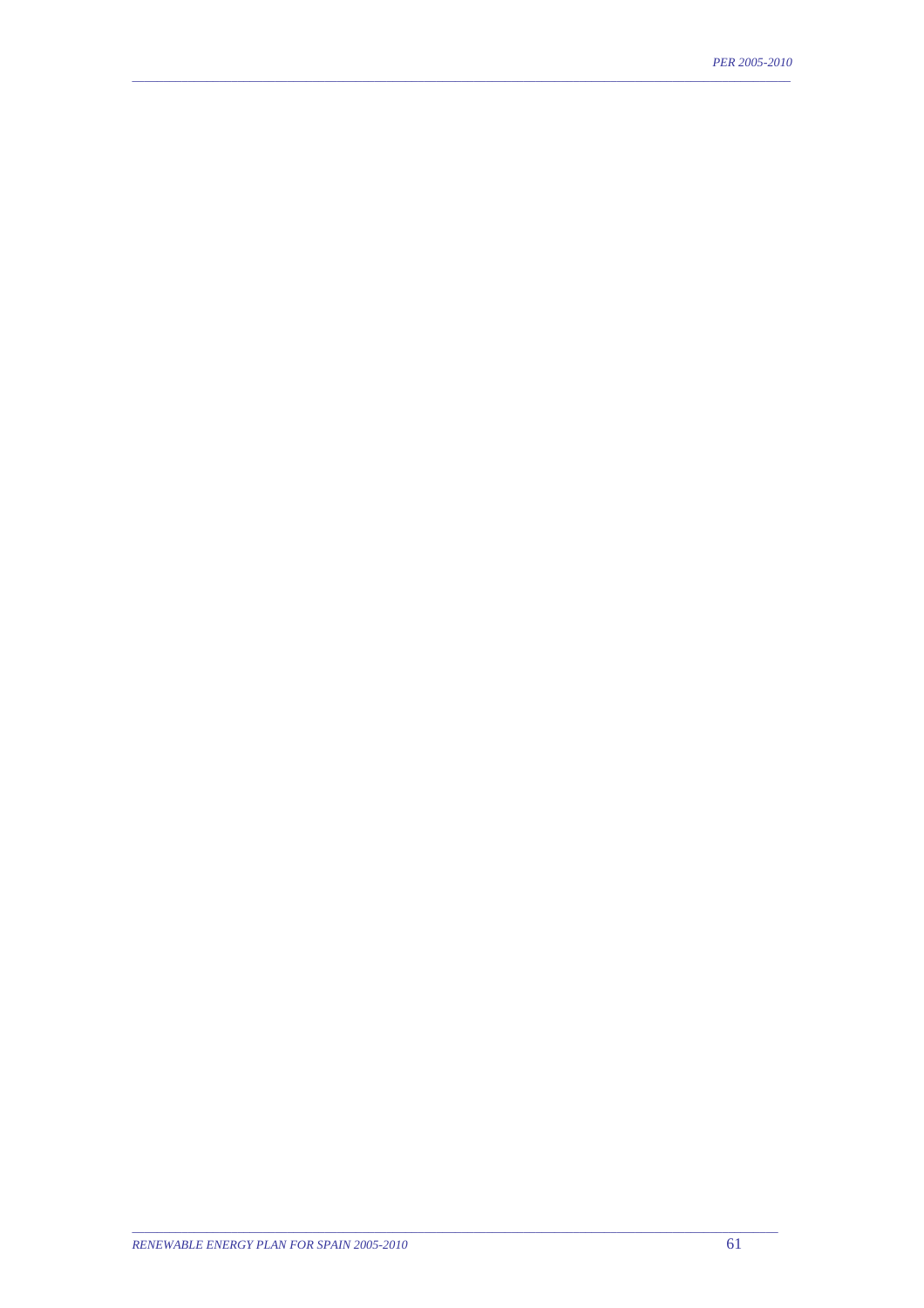# **3.8. Biofuels Area**

In 1977, the aim of achieving substantial growth in renewable energy sources led the European Commission to draft the White Paper for a Community Strategy and Action Plan for Renewable Energy, within the framework of Community energy policy.

\_\_\_\_\_\_\_\_\_\_\_\_\_\_\_\_\_\_\_\_\_\_\_\_\_\_\_\_\_\_\_\_\_\_\_\_\_\_\_\_\_\_\_\_\_\_\_\_\_\_\_\_\_\_\_\_\_\_\_\_\_\_\_\_\_\_\_\_\_\_\_\_\_\_\_\_\_\_\_\_\_\_\_\_\_\_\_\_\_\_\_\_\_\_\_\_\_\_\_\_\_\_\_\_\_\_

This document was an attempt to achieve an ambitious general target consisting of **12% of the primary demand for energy in the European Union as a whole** being met by renewable energy sources by 2010.

As far as the consumption of biofuels was concerned, the target established for 2010 was to increase their share of energy consumption in the European Union by 18 million TOE.

## **3.8.1. Situation in the European Union**

By the end of 2003, the production of biofuels in the European Union, measured in terms of primary energy, amounted to 1,489 kTOE, which represented an increase of 26.1% compared to the data for 2002. Nevertheless, despite these high rates of growth, the current trend is insufficient to fulfil the energy objectives established in the White Paper. Added to this, only a small number of Member States are involved in developing this sector.

Figures 1 and 2 show the situation of the production of bioethanol and biodiesel, respectively, in the European Union. Most notable is Spain's leadership in bioethanol production and Germany's leadership in the biodiesel sector. This is part of a process of rapid expansion which had already raised production capacity to over one million tonnes by the end of 2003.



*Figure 1. Consumption of bioethanol in the European Union at 31/12/2003 (EurObserv'ER).*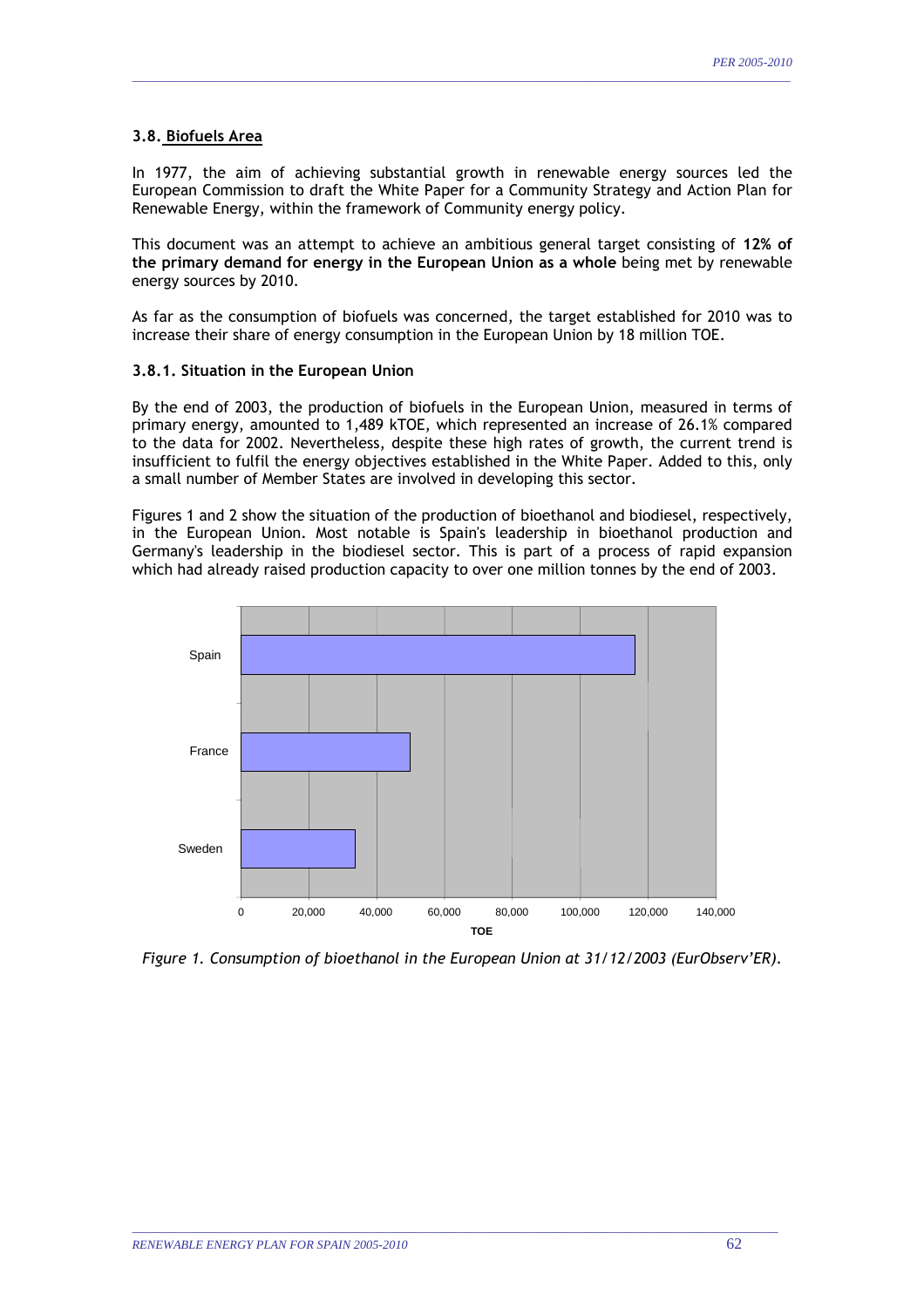

*Figure 2. Consumption of biodiesel in the European Union at 31/12/2003 (EurObserv'ER).* 

Directives promoting the use of biofuels and amending the taxation of energy products and which thus open the door for a reduction in the fiscal pressure on these products, within a framework for developing a sector to which specific targets to be reached by 2010 already apply – albeit in the nature of guidelines –, will play an important part in stimulating the growth of the sector throughout Europe over the next few years.

- **Directive 2003/30/EC**, of 8 May 2003, on the promotion of the use of biofuels or other renewable fuels for transport
	- $\checkmark$  This Directive establishes the target of a 2% market share in the transport sector in 2005 and a 5.75% share in 2010
- **Directive 2003/96/EC**, of 27 October 2003, restructuring the Community framework for the taxation of energy products and electricity
	- This Directive contemplates the possibility of applying a tax reduction or exemption for biofuels produced in industrial projects

## **3.8.2. Analysis of the Biofuels Area**

## *3.8.2.1. The Current Situation*

Consumption of biofuels in Spain amounted to 228.2 kTOE at the end of 2004. This figure is relevant because until 2000 there were no biofuel production plants operating whereas, by the end of 2004, Spain was the leading European country in production of bioethanol and had also made rapid progress in the biodiesel sector.

However, the current growth trends in this sector – which indicate extremely good prospects for expansion – are even more important than the absolute values, which show that 45.6% of the energy target for 2010 established in the Promotion Plan for this area had already been reached by the end of 2004. This is shown in figure 3, which indicates the progress made in the sector in recent years.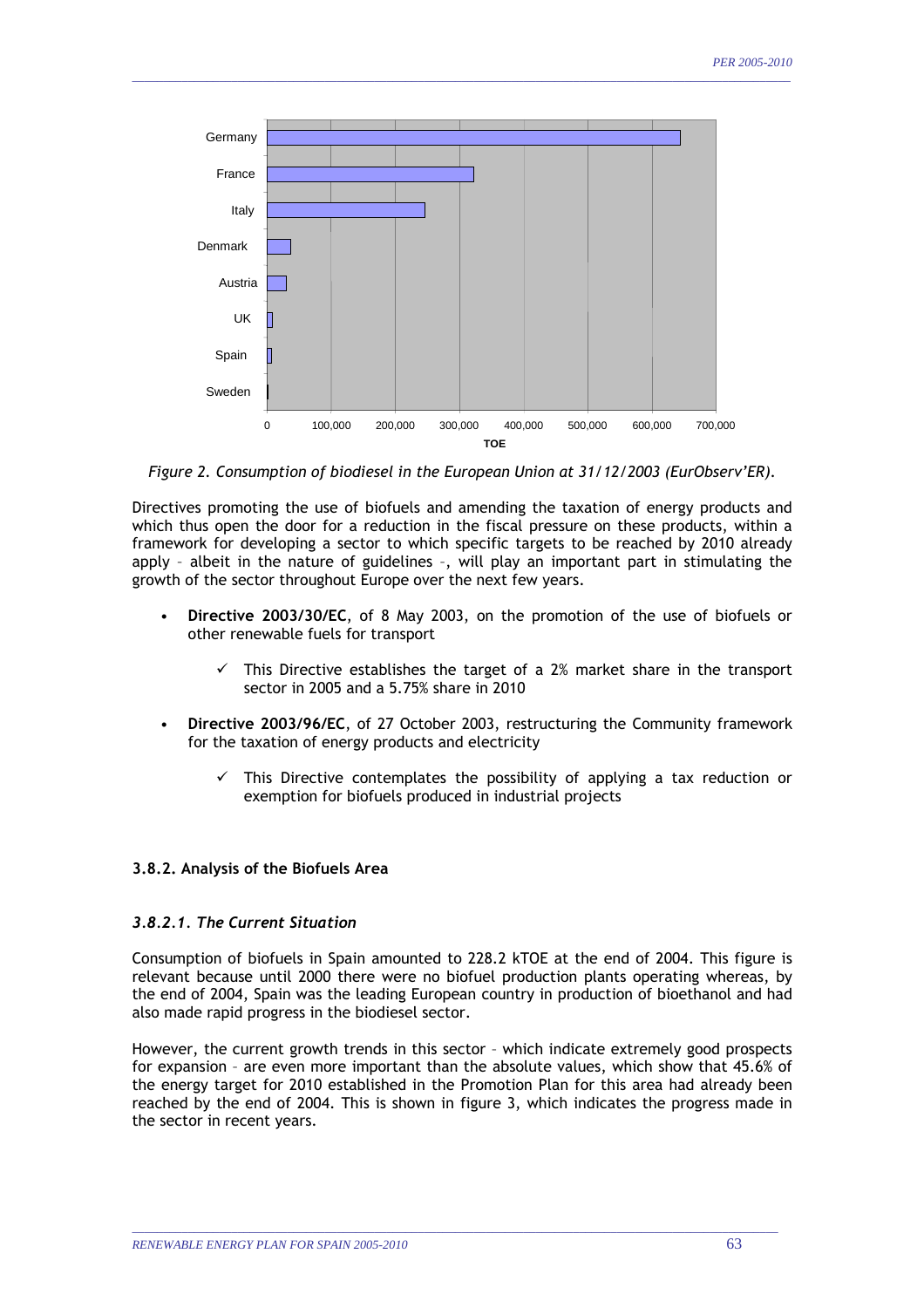

*Figure 3. Progress in the production of biofuels and prospects for that production within the framework of the Promotion Plan, in terms of primary energy (IDAE)*

Finally, with regard to the type of projects implemented in Spain, it may be said that production projects currently exist for both bioethanol and biodiesel. Bioethanol projects are characterised by the use of cereals as a raw material for the process, whereas all the biodiesel production plants which have started up to date employ used vegetable oil as a raw material. This is due merely to the price of the product. This information is shown in more detail in the following table.

|                   | Number of<br>projects | Primary<br>energy (TOE) | <b>Target from</b><br>Plan 2010 (TOE) | Achievement<br>of target (%) |
|-------------------|-----------------------|-------------------------|---------------------------------------|------------------------------|
| <b>Bioethanol</b> |                       | 115,700                 | 400,000                               | 28.9%                        |
| <b>Biodiesel</b>  | 6                     | 112,500                 | 100,000                               | 112.5%                       |
| TOTAL             | 8                     | 228,200                 | 500,000                               |                              |

## **Biofuels: projects in operation (1999-2004)**

As this table shows, at the end of 2004 there were eight biofuel production plants operating in Spain: two producing bioethanol and six producing biodiesel. The following table shows the details of these plants: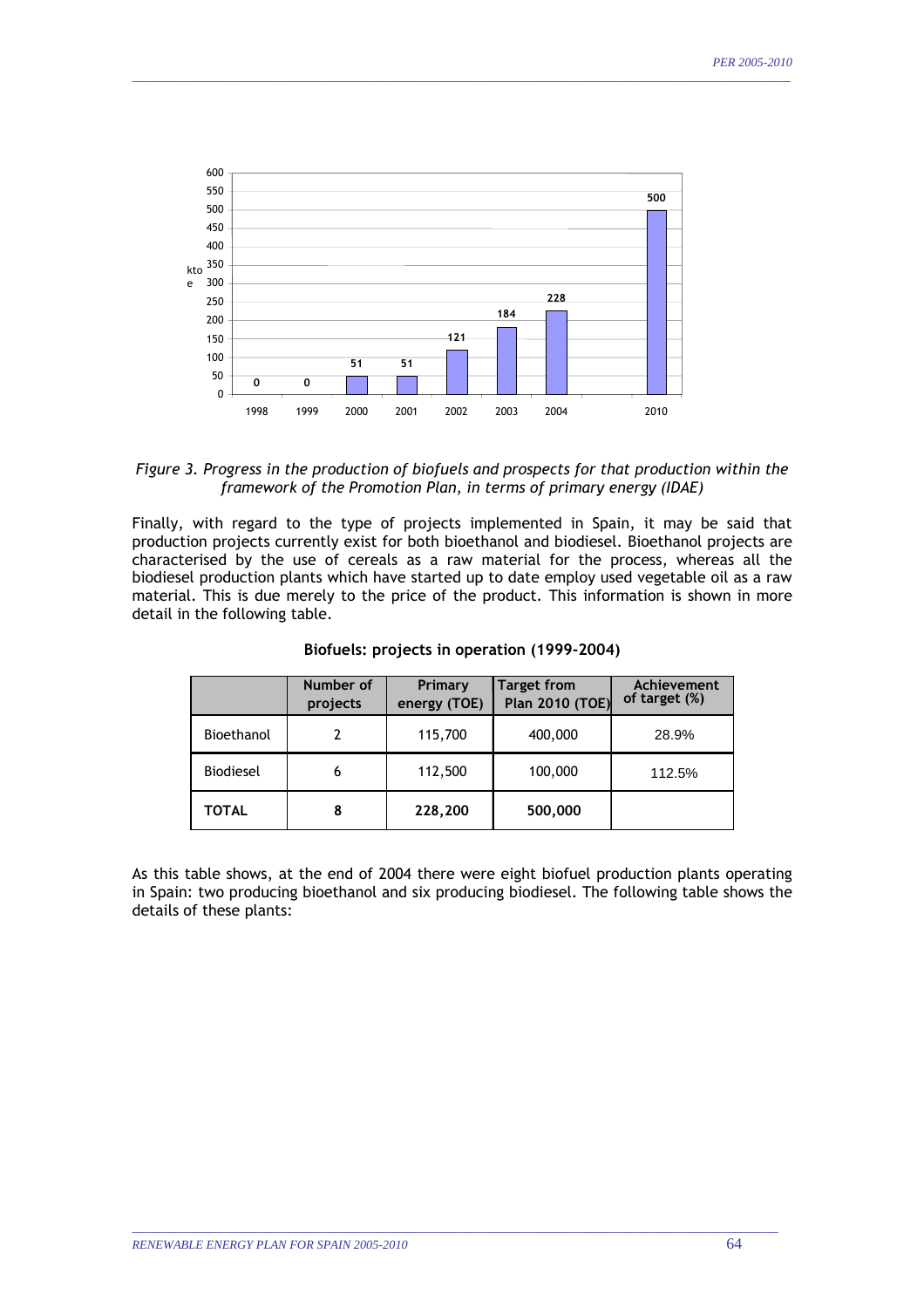| Plant                                     | <b>Autonomous</b><br>Community          | <b>Biofuel</b>    | Production<br>capacity (t/year) | Start-up |
|-------------------------------------------|-----------------------------------------|-------------------|---------------------------------|----------|
| <b>Ecocarburantes</b><br><b>Españoles</b> | Murcia<br>(Cartagena)                   | Bioethanol        | 80,000                          | 2000     |
| <b>Stocks</b><br>del Vallés               | Catalonia<br>(Montmeló)                 | <b>Biodiesel</b>  | 6,000                           | 2002     |
| Bioethanol<br>Galicia                     | Galicia<br>(Curtis)                     | <b>Bioethanol</b> | 100,000                         | 2002     |
| <b>Bionet</b><br>Europa                   | Catalonia<br>(Reus)                     | <b>Biodiesel</b>  | 6,000                           | 2003     |
| <b>Bionor</b><br>Transformación           | The Basque Country<br>(Berantevilla)    | <b>Biodiesel</b>  | 20,000                          | 2003     |
| Biodiesel de<br>Castilla-La Mancha        | Castilla-La Mancha<br>(Santa Olalla)    | <b>Biodiesel</b>  | 40,000                          | 2004     |
| <b>Bionorte</b>                           | Asturias (S. Martín<br>del Rey Aurelio) | <b>Biodiesel</b>  | 4,000                           | 2004     |
| Biodiesel-IDAE                            | Madrid (Alcalá de<br>Henares)           | <b>Biodiesel</b>  | 5,000                           | 2004     |

The situation described in the above paragraphs, stated in terms of primary energy, is as shown in figure 4, which indicates that the national total for this sector amounted to 228,200 TOE at the end of 2004.



*Figure 4. Production of biofuels in Spain at the end of 2004 (IDAE)*

## *3.8.2.2. Technological Aspects*

The term "biofuels" refers to liquid fuels deriving from various kinds of transformation of vegetable or animal materials which can be used in vehicle engines to replace materials deriving from conventional fossil fuels. Nevertheless, the term "biofuels" includes two totally different product lines: bioethanol and biodiesel.

Bioethanol is obtained from traditional crops such as cereal, maize or beet using processes to prepare the raw material which are then followed by fermentation and distillation. its applications include blending with gasoline or the manufacture of ETBE, an oxygenate additive for lead-free gasoline.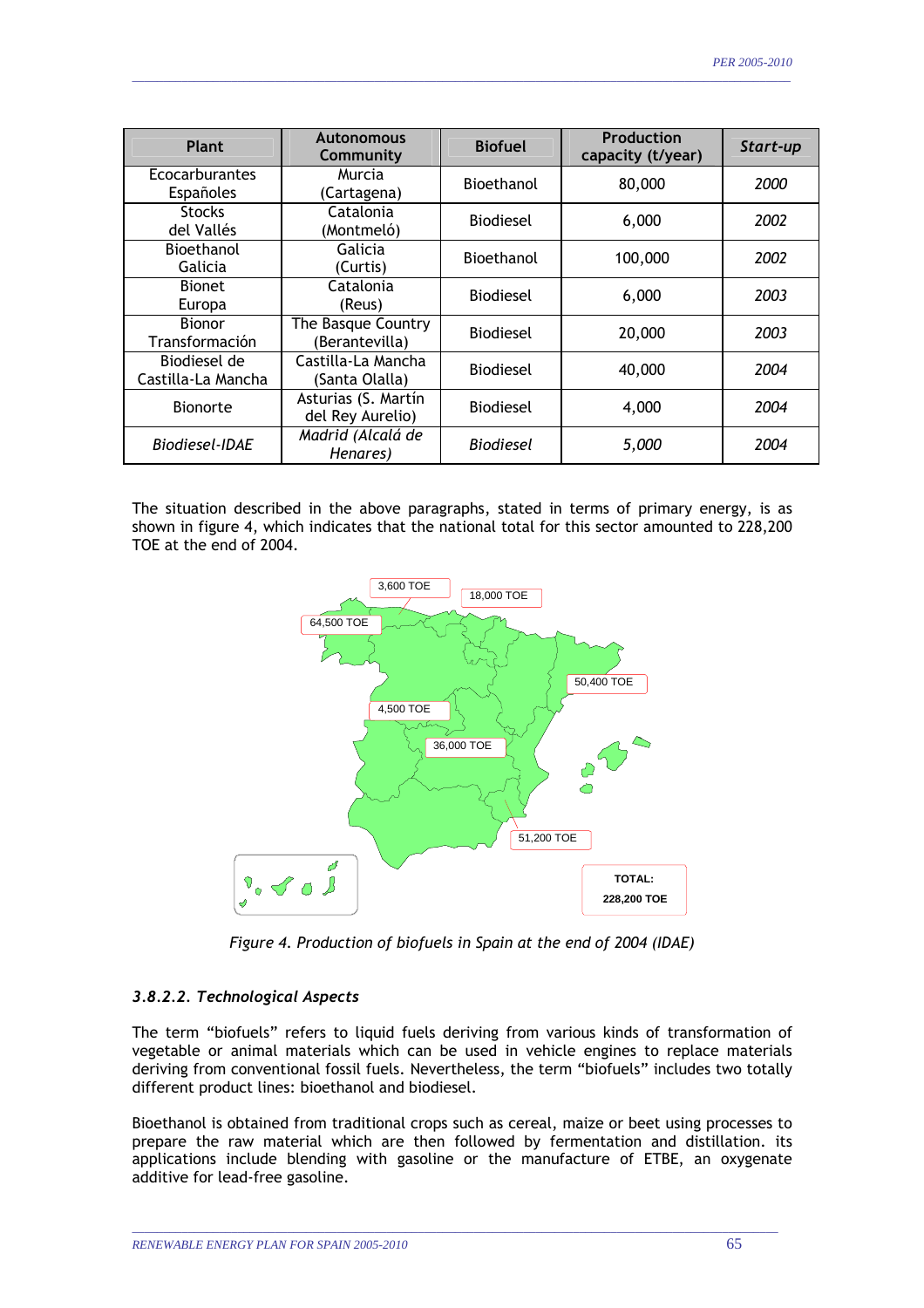Biodiesel, on the other hand, is produced through a process of transesterification and refining of clean vegetable oil (sunflower or rapeseed, for example) or used vegetable oils. The product thus obtained is used in diesel engines as a substitute for gas-oil, either blended with gas-oil or as the only fuel.

\_\_\_\_\_\_\_\_\_\_\_\_\_\_\_\_\_\_\_\_\_\_\_\_\_\_\_\_\_\_\_\_\_\_\_\_\_\_\_\_\_\_\_\_\_\_\_\_\_\_\_\_\_\_\_\_\_\_\_\_\_\_\_\_\_\_\_\_\_\_\_\_\_\_\_\_\_\_\_\_\_\_\_\_\_\_\_\_\_\_\_\_\_\_\_\_\_\_\_\_\_\_\_\_\_\_

## *3.8.2.3. Legislative Aspects*

The most important milestones reached recently in Europe are as follows:

- $\checkmark$  Directive 2003/30/EC, of 8 May: This Directive establishes the target of a 2% market share in the transport sector in 2005 and a 5.75% share in 2010
- $\checkmark$  Directive 2003/96/CE, of 27 October: This Directive contemplates the possibility of applying a tax reduction or exemption for biofuels produced in industrial projects

As far as Spanish legislation is concerned, the most noteworthy events in recent times, always in relation to European legislation, are as follows:

- $\checkmark$  Act 53/2002, of 30 December and Royal Decree 1739/2003 of 19 December: These establish a 5-year tax exemption for pilot plants and a flexible tax exemption for industrial plants up to 2012 at least.
- 9 **Royal Decree 1700/2003**, of 15 December: This Royal Decree transposes Directive 2003/30 and adapts the technical specifications relating to the 5% blend of bioethanol and gasoline and establishes that these blends, along with blends of biodiesel and gasoil in the same percentages, do not require a special label.
- $\checkmark$  Royal Decree 1739/2003, of 19 December: This Royal Decree amends the Regulations for Special Taxes as drafted in Royal Decree 1165/1995, specifying the definition and procedure applicable to pilot projects for developing biofuel production technologies.

# *3.8.2.4. Environmental Aspects*

Obtaining the resources necessary for the production of biofuels has either a negligible or clearly positive impact on the environment. The development of energy crops for the production of this resource falls into the first of these categories, whereas one example of a positive environmental impact is the use of used vegetable oils as a raw material for obtaining biofuels, an activity which consists of managing a waste material and increasing its value in energy terms.

As far as the handling and management of biofuel is concerned, its biodegradability is an extremely important factor from the environmental point of view since that serves to limit the effects from possible escapes or accidents during transportation.

Nevertheless, the most-studied aspect of the environmental impact of the use of biofuels is emissions to the atmosphere as a result of their combustion in engines. There are reasons for considering that impact as positive, particularly compared to the use of conventional fossil fuels, including the fact that there is practically no sulphur in the elemental composition of biofuels and therefore there is practically none in the emissions resulting from their combustion. Studies have also shown, based on the same comparison with fossil fuels, that exhaust gases contain fewer substances such as carbon monoxide, aromatic hydrocarbons or particles.

\_\_\_\_\_\_\_\_\_\_\_\_\_\_\_\_\_\_\_\_\_\_\_\_\_\_\_\_\_\_\_\_\_\_\_\_\_\_\_\_\_\_\_\_\_\_\_\_\_\_\_\_\_\_\_\_\_\_\_\_\_\_\_\_\_\_\_\_\_\_\_\_\_\_\_\_\_\_\_\_\_\_\_\_\_\_\_\_\_\_\_\_\_\_\_\_\_\_\_\_\_\_\_\_

## *3.8.2.5. Financial Aspects*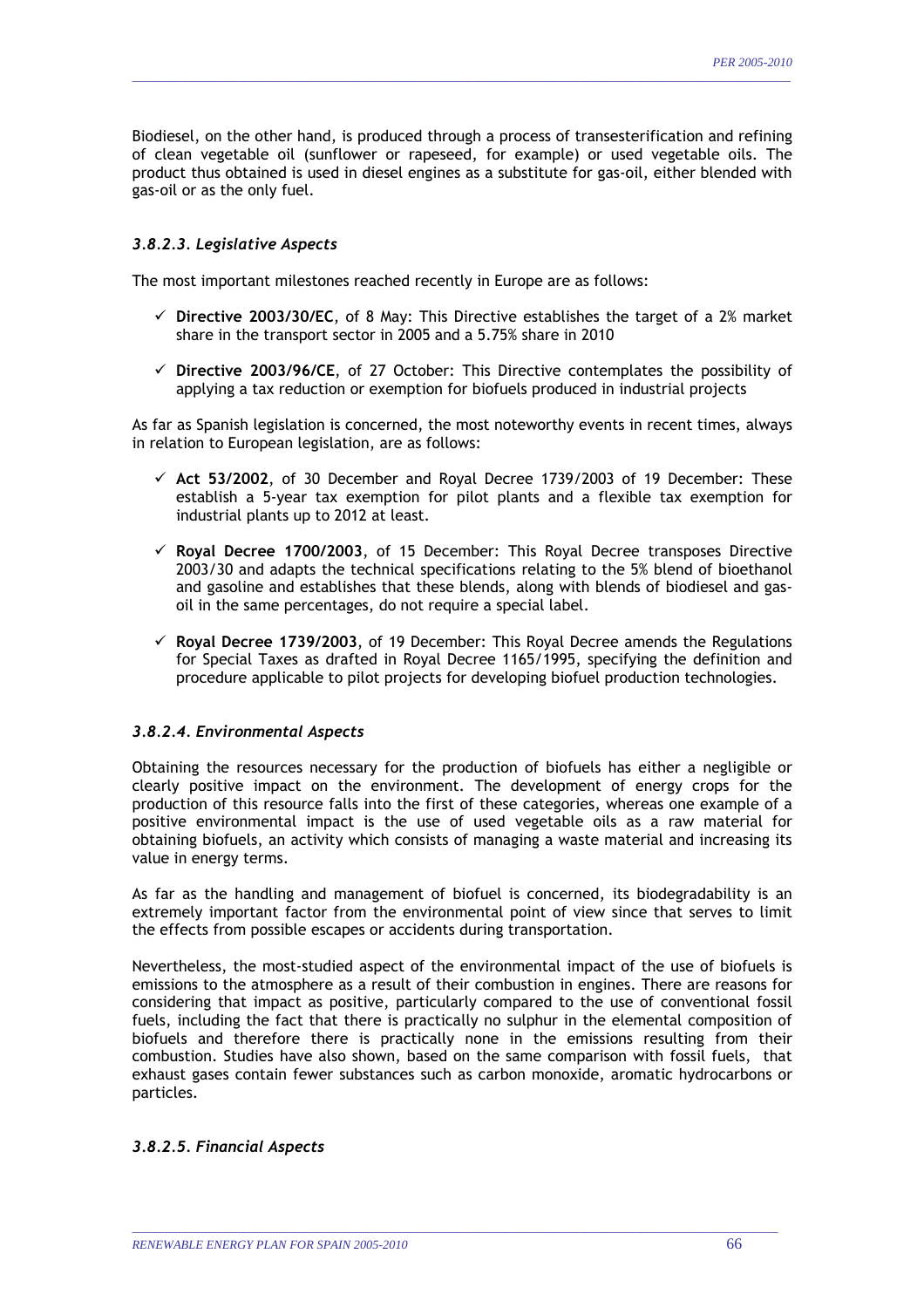The breakdown of factors affecting the cost of producing a biofuel is shown in figures 5 and 6. It may be observed from these figures, firstly, that the production costs for these fuels are higher than the production costs for the fossil fuels with which they are being compared and also that the price of the raw material used is always the most influential factor when it comes to calculating production costs.

\_\_\_\_\_\_\_\_\_\_\_\_\_\_\_\_\_\_\_\_\_\_\_\_\_\_\_\_\_\_\_\_\_\_\_\_\_\_\_\_\_\_\_\_\_\_\_\_\_\_\_\_\_\_\_\_\_\_\_\_\_\_\_\_\_\_\_\_\_\_\_\_\_\_\_\_\_\_\_\_\_\_\_\_\_\_\_\_\_\_\_\_\_\_\_\_\_\_\_\_\_\_\_\_\_\_

|                                        |     | For E5       |
|----------------------------------------|-----|--------------|
| Size of plant                          | ۰41 | 200          |
|                                        |     |              |
| <b>Investments</b>                     |     | <b>Meuro</b> |
| Investments in tangible assets         |     |              |
| Total investments in tangible assets   |     | 136.1        |
| Investments in intangible assets       |     |              |
| Total investments in intangible assets |     | 22.0         |
| Land                                   |     |              |
| Initial stock of cereals               |     |              |
| <b>VAT</b> investment                  |     |              |
| Total investment                       | 2   | 179.3        |
| Depreciation of tangible assets        | [3] | 27.2         |
| Depreciation of intangible             |     | 4.4          |

| <b>Cost structure</b>                               |                                   | Euro/I |
|-----------------------------------------------------|-----------------------------------|--------|
| Fixed costs                                         |                                   |        |
|                                                     | Personnel O&M and distribution    |        |
|                                                     | Maintenance of plant              |        |
|                                                     | Other fixed costs                 |        |
|                                                     | Depreciation of tangible assets   |        |
|                                                     | Depreciation of intangible assets |        |
| Total fixed costs                                   |                                   | 0.2615 |
|                                                     |                                   |        |
| Variable costs                                      |                                   |        |
|                                                     | Enzymes and chemicals             |        |
|                                                     | Water and electricity             |        |
|                                                     | Natural gas                       |        |
|                                                     | Other variable costs              |        |
| Total variable costs                                |                                   | 0.1233 |
|                                                     |                                   |        |
| Additional income                                   |                                   |        |
|                                                     | <b>DDGS</b>                       |        |
|                                                     | Electricity and others            |        |
| Total additional income                             |                                   | 0.1828 |
| Subtotal for net costs (not including raw material) |                                   | 0.2021 |
| Raw material                                        | Cereal [4]                        | 0.3823 |
| Total net costs                                     |                                   | 0.5843 |
| Transport and distribution costs                    |                                   | 0.0467 |
| Sales costs                                         |                                   | 0.6310 |
| Sales margin                                        |                                   | 0.0000 |
| Sale of product without tax                         |                                   | 0.6310 |

[1] In million litres. Figures based on actual cases

t

[2] They are all included in the total for investment, but only tangible and intangible assets

have been included in the calculation of depreciation

[3] They are considered as depreciations at five years

[4] Only cereal is included as a raw material, since vinic alcohol

is not considered sustainable in the medium term

*Figure 5. Costs for production of bioethanol from cereals*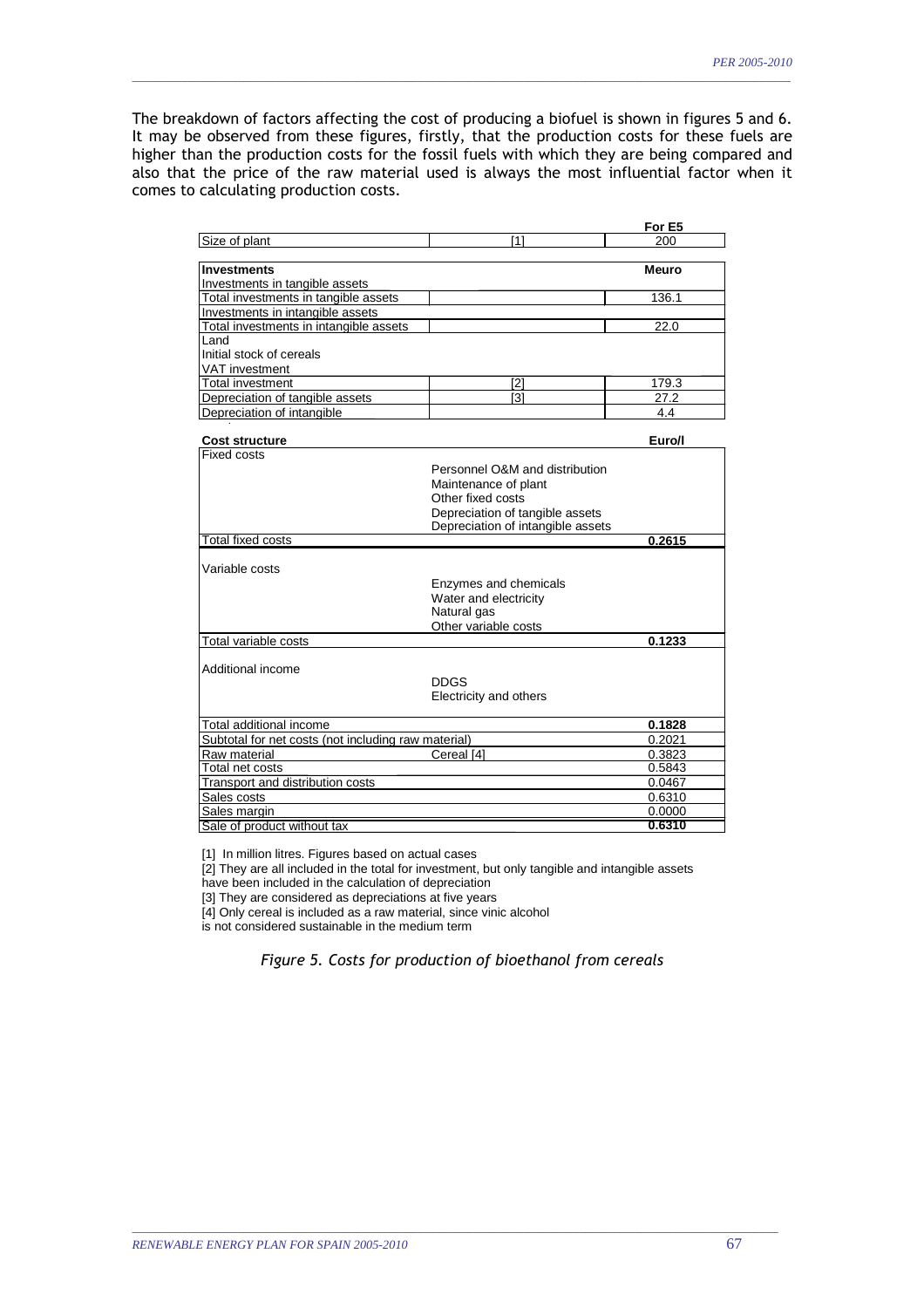|                             |                                     | Capacity                                  | 50,000.0 t     |         |
|-----------------------------|-------------------------------------|-------------------------------------------|----------------|---------|
|                             |                                     | Investment in equipment 12,621,254.2 Euro |                |         |
|                             |                                     | <b>Investment in civil works</b>          | 300,506.1 Euro |         |
|                             |                                     | <b>Depreciation</b>                       |                | 5 years |
| <b>Cost structure</b>       | <b>Item</b>                         | Euro/year                                 | cent/kg        | cent/l  |
| COSTES FIJOS                | Operating personnel                 | 841,416.9                                 | 1.7            | 1.5     |
|                             | Plant maintenance                   | 120,202.4                                 | 0.2            | 0.2     |
|                             | Insurance and charges               | 138,232.8                                 | 0.3            | 0.2     |
|                             | Other expenses                      | 649,093.1                                 | 1.3            | 1.1     |
|                             | Depreciation of equipment (5 years) | 2,524,250.8                               | 5.0            | 4.4     |
|                             | Depreciation of buildings (5 years) | 60,101.2                                  | 0.1            | 0.1     |
| <b>TOTAL FIXED COSTS</b>    |                                     | 4,333,297.3                               | 8.7            | 7.6     |
| <b>VARIABLE COSTS</b>       | Methanol                            | 1,156,948.3                               | 2.3            | 2.0     |
|                             | Additives                           | 450.759.1                                 | 0.9            | 0.8     |
|                             | Water vapour and electricity        | 900,108.8                                 | 1.8            | 1.6     |
|                             | Other consumables                   | 90.452.3                                  | 0.2            | 0.2     |
| Raw material                | Sunflower oil                       | 33,500,000.0                              | 67.0           | 59.0    |
|                             | Yield (kg/l)                        | 0.88                                      |                |         |
|                             | Cost (cent/kg)                      | 67.0                                      |                |         |
| <b>TOTAL Variable Costs</b> |                                     | 36,098,268.5                              | 72.2           | 63.5    |
| <b>ADDITIONAL INCOME</b>    |                                     |                                           |                |         |
| Glycerin                    | Income                              | 1,532,700.0                               | 3.1            | 2.7     |
|                             | Production (kg/l)                   | 0.053                                     |                |         |
|                             | Price (cent/kg)                     | 51.1                                      |                |         |
| TOTAL ADDITIONAL INCOME     |                                     | 1,532,700.0                               | 3,1            | 2,7     |
| <b>NET COSTS</b>            |                                     |                                           |                |         |
| <b>TOTAL NET COSTS</b>      |                                     | 38,898,865.7                              | 77.8           | 68.5    |
| <b>SALES COSTS</b>          | <b>Distribution costs</b>           | 3,425,769.0                               | 6.9            | 6.0     |
| TOTAL SALES COSTS           |                                     | 42,324,634.7                              | 84.6           | 74.5    |

#### *Plant producing 50,000 t/year of biodiesel*

*Figure 6. Costs for production of biodiesel from sunflower oil*

## *3.8.2.6. Analysis of barriers in the sector*

Here we identify the main problems affecting the development of the biofuels sector, distinguishing between general problems affecting the sector as a whole and problems which are specific to the production of either bioethanol or biodiesel.

*General barriers:* 

*Necessary general tax exemption for a period of at least 10 years* 

The current system of support for biofuels through tax incentives is based, for industrial plants, not on tax exemption but on a zero rate system which is flexible in terms of time. This gives rise to uncertainty in the sector. This uncertainty is aggravated by the fact that current legislation establishes a term for reviewing this support system. Not knowing what will occur from that moment onwards (December 2012) serves to discourage possible investment in the sector.

*Need to separate production of the raw material from the variable percentages for compulsory set-aside in the CAP* 

This barrier will stay as it is until the measures planned in the reform of the CAP are actually applied and production in the European Union of raw material for the manufacture of biofuels will be severely affected by the fluctuation in the percentage for compulsory set-aside established.

When the CAP has actually been reformed, new prospects will open up for the production of raw material intended for the manufacture of biofuels since it will be possible to benefit from a specific subsidy intended for production of energy crops. Also, the uncoupling of subsidies,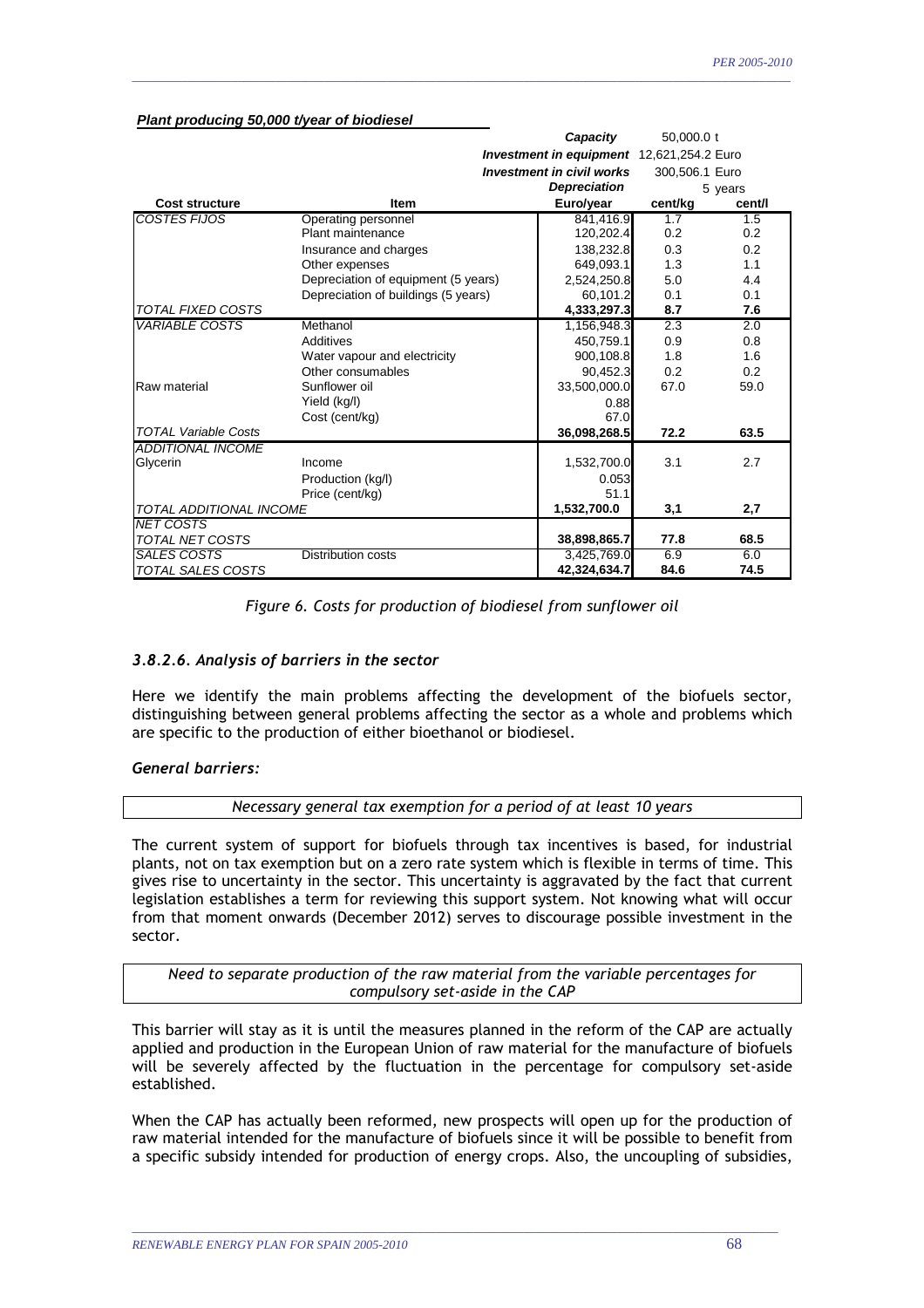which will cease to be connected to the level of production in the area, will mean a release from the connection with percentages for compulsory set-aside.

\_\_\_\_\_\_\_\_\_\_\_\_\_\_\_\_\_\_\_\_\_\_\_\_\_\_\_\_\_\_\_\_\_\_\_\_\_\_\_\_\_\_\_\_\_\_\_\_\_\_\_\_\_\_\_\_\_\_\_\_\_\_\_\_\_\_\_\_\_\_\_\_\_\_\_\_\_\_\_\_\_\_\_\_\_\_\_\_\_\_\_\_\_\_\_\_\_\_\_\_\_\_\_\_\_\_

*Worse agricultural conditions for cereals and oleaginous crops in Spain than in northern Europe* 

This is a barrier caused by objective conditions which is extremely difficult to overcome other than through research and development to achieve better varieties which are better adapted than those used at present to achieving high production in the conditions existing in Spain.

*Necessary fitting out of the general fuel distribution network* 

Widespread consumption of biofuels requires a distribution infrastructure that is suited to the requirements for their use, either pure or blended with fossil fuels.

Thus, for example, the use of existing underground deposits for storage of blends of bioethanol and gasoline may give rise to problems in the event of water filtration because it will separate the components of the blend, which could give rise to problems for the final consumer.

Overcoming this barrier will require considerable financial investment and a programme of action which would be almost sure to extend beyond the limits of this Plan.

## *Necessary guarantees from vehicle manufacturers*

It is not enough for biofuels to be adapted to meet quality standards if there is no support from vehicle manufacturers. Significant progress in this regard has been made at international level and that progress must be reflected in the Spanish internal market.

Support by vehicle manufacturers for the use of quality biofuels in vehicles generates so much confidence in all the market operators involved in this sector that it could be said that without that support the sector cannot really be said to have taken off.

Furthermore, it is necessary to develop legislation aimed at adapting all vehicles to biofuels and making it obligatory for all new vehicle models to be equipped to use a certain percentage of biofuel in a blend with fossil fuel without any modification whatsoever.

# *Specific barriers for each type of biofuel:*

## **Bioethanol**

*Limited availability of the isobutylenes needed to produce ETBE* 

Besides ethanol, production of ETBE requires another component which is a by-product of processes in refineries: isobutylene. The quantities produced in Spain restrict the market for ETBE and therefore the use of bioethanol means the use of the production from the two bioethanol production plants currently operating (Ecocarburantes Españoles and Bioetanol Galicia).

Leaving aside the notion of importing isobutylene, which would be inefficient, the logical consequence of this barrier is that the market for bioethanol in Spain will be developed through applications blending bioethanol and automotive petrol.

## **Biodiesel**

*High market price for oil for food use, which is higher than the energy application can pay*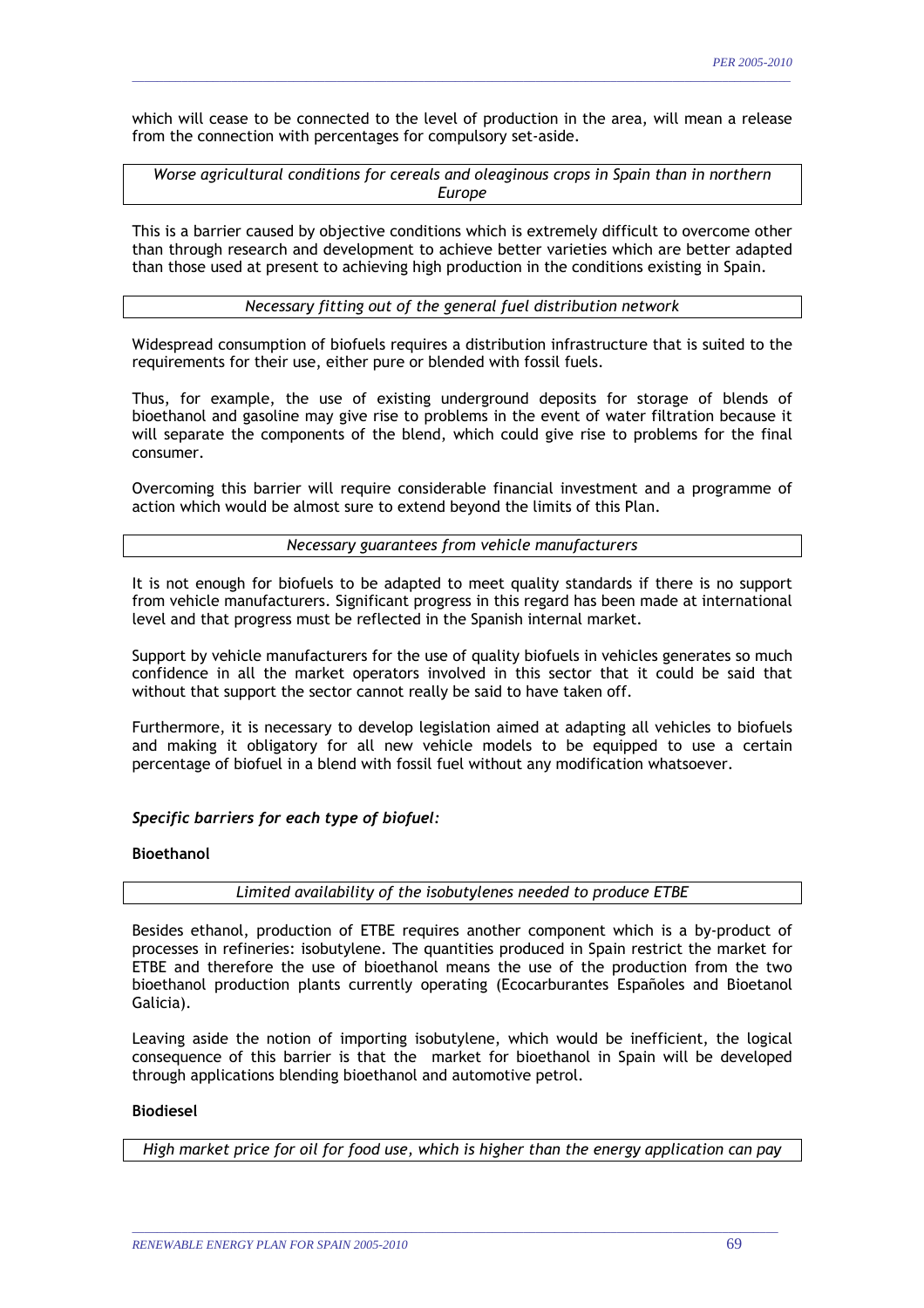This is a specially important barrier, particularly in the medium and long term. The legislative framework relating to the possibility of blending fossil fuels and biofuels, combined with trends in consumption habits, allows the conclusion to be drawn that, within the medium and long term, most of the development in the biofuels sector will inevitably take place in the area of biodiesel production. This area is currently sustained by the use of used vegetable oils as raw material. However, since the potential of these oils is extremely limited, only development based on the transformation of pure vegetable oils can be considered with a view to the future. It is here that this barrier becomes completely relevant since if there is no change in the current situation, developments in this direction could dry up completely for purely financial reasons.

\_\_\_\_\_\_\_\_\_\_\_\_\_\_\_\_\_\_\_\_\_\_\_\_\_\_\_\_\_\_\_\_\_\_\_\_\_\_\_\_\_\_\_\_\_\_\_\_\_\_\_\_\_\_\_\_\_\_\_\_\_\_\_\_\_\_\_\_\_\_\_\_\_\_\_\_\_\_\_\_\_\_\_\_\_\_\_\_\_\_\_\_\_\_\_\_\_\_\_\_\_\_\_\_\_\_

| Scope of<br>application | <b>Barriers</b>                                                                                                      |
|-------------------------|----------------------------------------------------------------------------------------------------------------------|
| General                 | Necessary general tax exemption for a period of at least 10<br>vears                                                 |
|                         | Need to separate production of the raw material from the<br>variable percentages for compulsory set-aside in the CAP |
|                         | Worse agricultural conditions for cereals and oleaginous crops<br>in Spain than in northern Europe                   |
|                         | Necessary fitting out of the general fuel distribution network                                                       |
|                         | Necessary guarantees from vehicle manufacturers                                                                      |
| <b>Bioethanol</b>       | Limited availability of the isobutylenes needed to produce ETBE                                                      |
| <b>Biodiesel</b>        | High market price for oil for food use, which is higher than the<br>energy application can pay                       |

\_\_\_\_\_\_\_\_\_\_\_\_\_\_\_\_\_\_\_\_\_\_\_\_\_\_\_\_\_\_\_\_\_\_\_\_\_\_\_\_\_\_\_\_\_\_\_\_\_\_\_\_\_\_\_\_\_\_\_\_\_\_\_\_\_\_\_\_\_\_\_\_\_\_\_\_\_\_\_\_\_\_\_\_\_\_\_\_\_\_\_\_\_\_\_\_\_\_\_\_\_\_\_\_

The barriers identified in the various spheres of application are briefly listed as follows: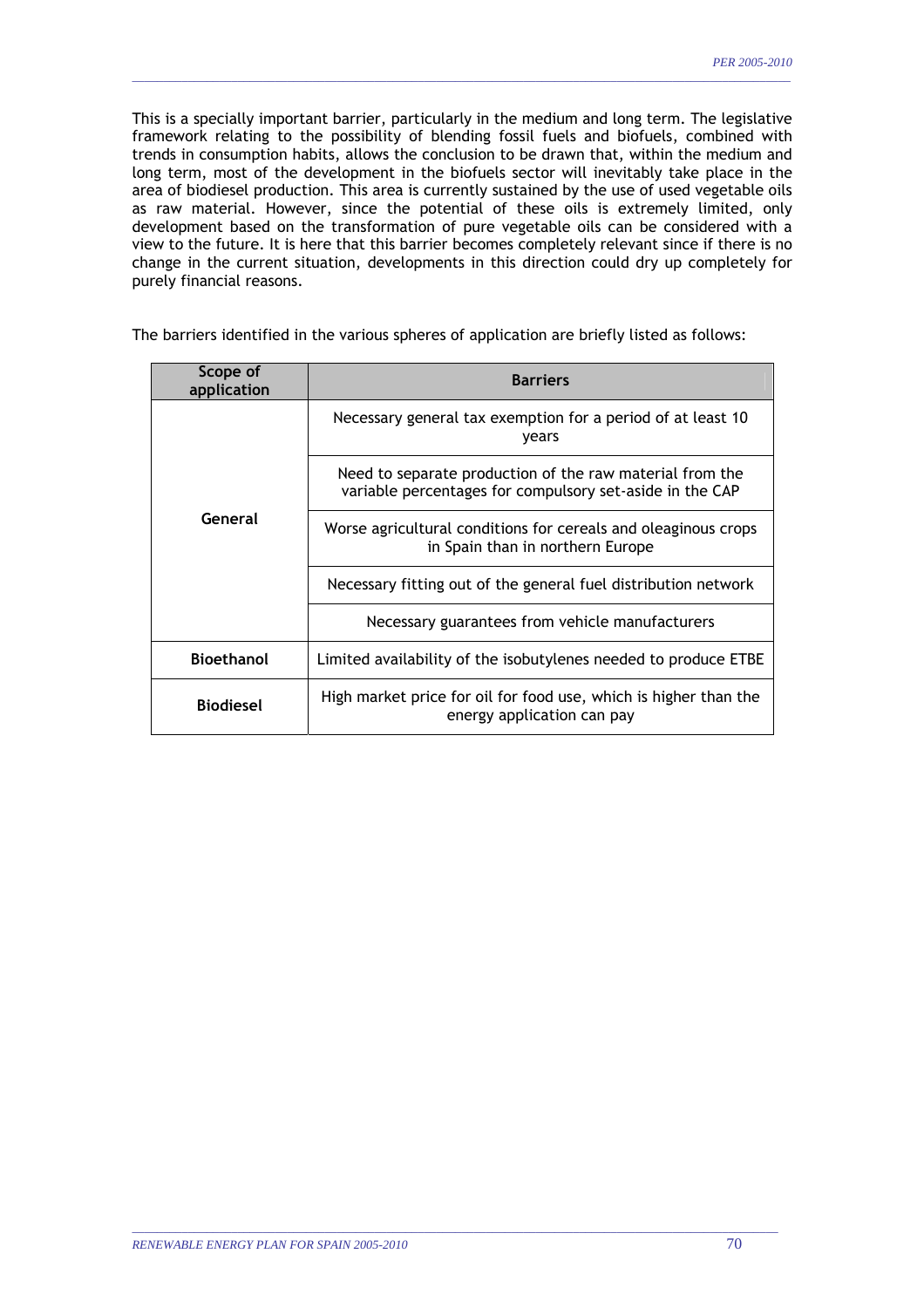## **3.8.3. Measures**

The implementation of measures which have been demanded by the sector for a long time, such as the tax incentive of a zero rate for biofuel produced, has been a key factor in the takeoff of this sector in Spain in recent years. Nevertheless, the consistent development of this new industrial sector requires further action and for that reason the following series of measures is proposed:

\_\_\_\_\_\_\_\_\_\_\_\_\_\_\_\_\_\_\_\_\_\_\_\_\_\_\_\_\_\_\_\_\_\_\_\_\_\_\_\_\_\_\_\_\_\_\_\_\_\_\_\_\_\_\_\_\_\_\_\_\_\_\_\_\_\_\_\_\_\_\_\_\_\_\_\_\_\_\_\_\_\_\_\_\_\_\_\_\_\_\_\_\_\_\_\_\_\_\_\_\_\_\_\_\_\_

## • **Tax incentives**

The current system of tax incentives for industrial biofuel production plants, which is contained in Act 53/2002, involves the application of a zero rate of the special tax on hydrocarbons for the biofuel produced, the time-limit for application of this measure being established at 2012, with no certainty whatsoever as to how the situation will develop from that point onwards. This latter aspect serves to discourage possible investors, since all operators involved in this sector are aware of the importance of the tax incentive for making projects profitable.

In order to ensure that investments are profitable and thus encourage investment, we propose that the current system of tax incentives should be extended for a least the first ten years of the life of a project. That would remove the uncertainty deriving from the process of reviewing the tax incentive in 2012 and would ensure a stable framework for a certain number of years (ten at least) for these projects.

## • **Raw material and the CAP**

In Europe, the production of biofuels from indigenous materials is subject to the requirements established by the Common Agricultural Policy with regard to agricultural production not intended for food and, specifically, intended for energy use. Recently, the CAP has undergone a process of reform which has led to the emergence of a new concept – the possibility of a Community subsidy for establishing energy crops (45 €/ha) – while systems which were already present in the previous system, which are of interest but which are not developed to any great extent, such as the possibility of applying a national subsidy for energy crops of up to 50% of their establishment cost, have been retained.

We propose that all the possibilities offered by the CAP should be developed, particularly with regard to European and national subsidies for producing energy crops, in order to stimulate the market for raw materials for applications of this type.

## • **Technological innovation**

The current development of the sector is founded on bases which mean that large amounts are required in the form of public subsidies to ensure profitability. R&D activities, both with regard to the raw material and the transformation processes, will be a key factor in enabling this sector to develop in the future without the aid of public subsidies. As far as the raw material is concerned, innovation activities must allow varieties and species to be obtained which are better adapted to Spanish agricultural conditions, which provide higher yields and which are more suitable for energy use. Furthermore, with the development of the sector, transformation processes must allow higher quality production to be obtained at lower prices and must also allow the introduction of new possibilities (such as production of bioethanol from hydrolysis of lignocellulosic material) which will allow the sector to develop using a new approach in the near future.

We propose research and development regarding the characteristics of the products used as raw material and the transformation process. This is indispensable to guarantee progress in the sector in the medium and long term.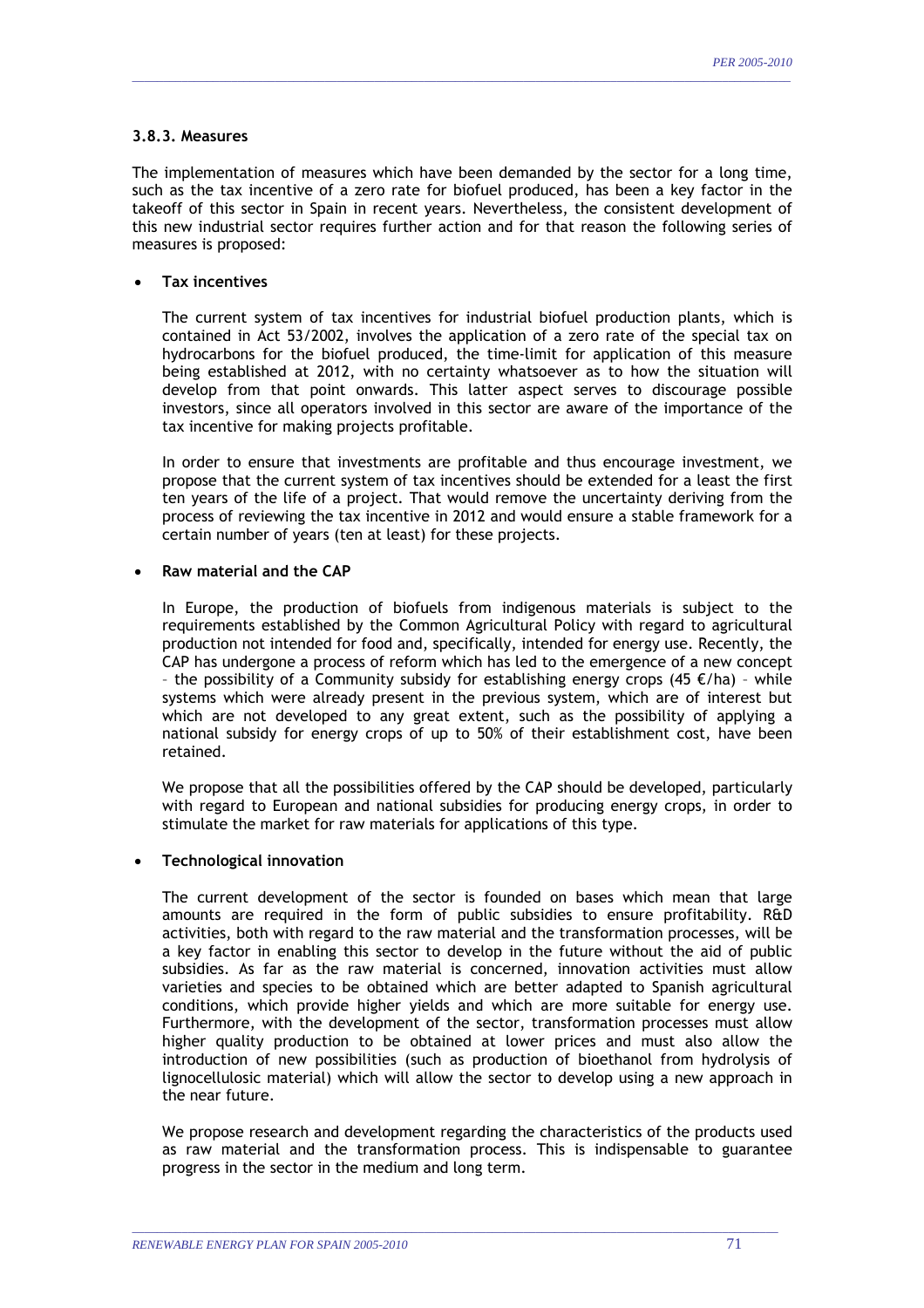## • **Development of distribution logistics**

Making a new fuel available to the consumer is no easy matter, particularly if the fuel in question is produced outside the circuit of the large companies in the sector. It is necessary to cover all the links in the chain from the producer of the raw material to the service station and reach the largest possible number of sales outlets.

\_\_\_\_\_\_\_\_\_\_\_\_\_\_\_\_\_\_\_\_\_\_\_\_\_\_\_\_\_\_\_\_\_\_\_\_\_\_\_\_\_\_\_\_\_\_\_\_\_\_\_\_\_\_\_\_\_\_\_\_\_\_\_\_\_\_\_\_\_\_\_\_\_\_\_\_\_\_\_\_\_\_\_\_\_\_\_\_\_\_\_\_\_\_\_\_\_\_\_\_\_\_\_\_\_\_

For that reason, in order to facilitate consumer access to the product, all the necessary steps should be taken to make biofuel a product which is easily accessible by all fuel consumers in the transport sector.

## • **Blends of biofuel and conventional fuel**

The use of blends of biofuel and conventional fuel, even within the limits allowed by legislation, has given rise to suspicion among operators in the sector and vehicle manufacturers, who distrust the quality of the biofuel reaching the consumer.

For that reason, the necessary technical developments must be carried out to guarantee the quality of the biofuel produced for consumers. Furthermore, legislation must be developed aimed at adapting all vehicles to biofuels and preventing any new model of car being placed in circulation without having been equipped for the use of a certain percentage of biofuel blend.

## • **Certification and monitoring of biofuel quality standards**

Further to what is stated in the previous section with regard to the aspect of inspiring and maintaining confidence among all operators involved in the development of the biofuel sector, there must be insistence on the work of certification and monitoring of quality standards being carried out rigorously.

## • **Development of logistics for collection of used vegetable oils**

Used vegetable oils are a raw material for obtaining biodiesel. Their main advantage consists of their price and the existence of a fairly organised network of possible suppliers. It is of vital importance that this network be extended, organised and structured in order to take maximum advantage of the benefits of using a raw material of this type, which involves exploitation of a material which otherwise should be treated as waste.

Furthermore, we should bear in mind that the sector of production of biodiesel from used vegetable oils has limited potential and therefore the need to implement the measures proposed here will become more and more pressing as the sector develops.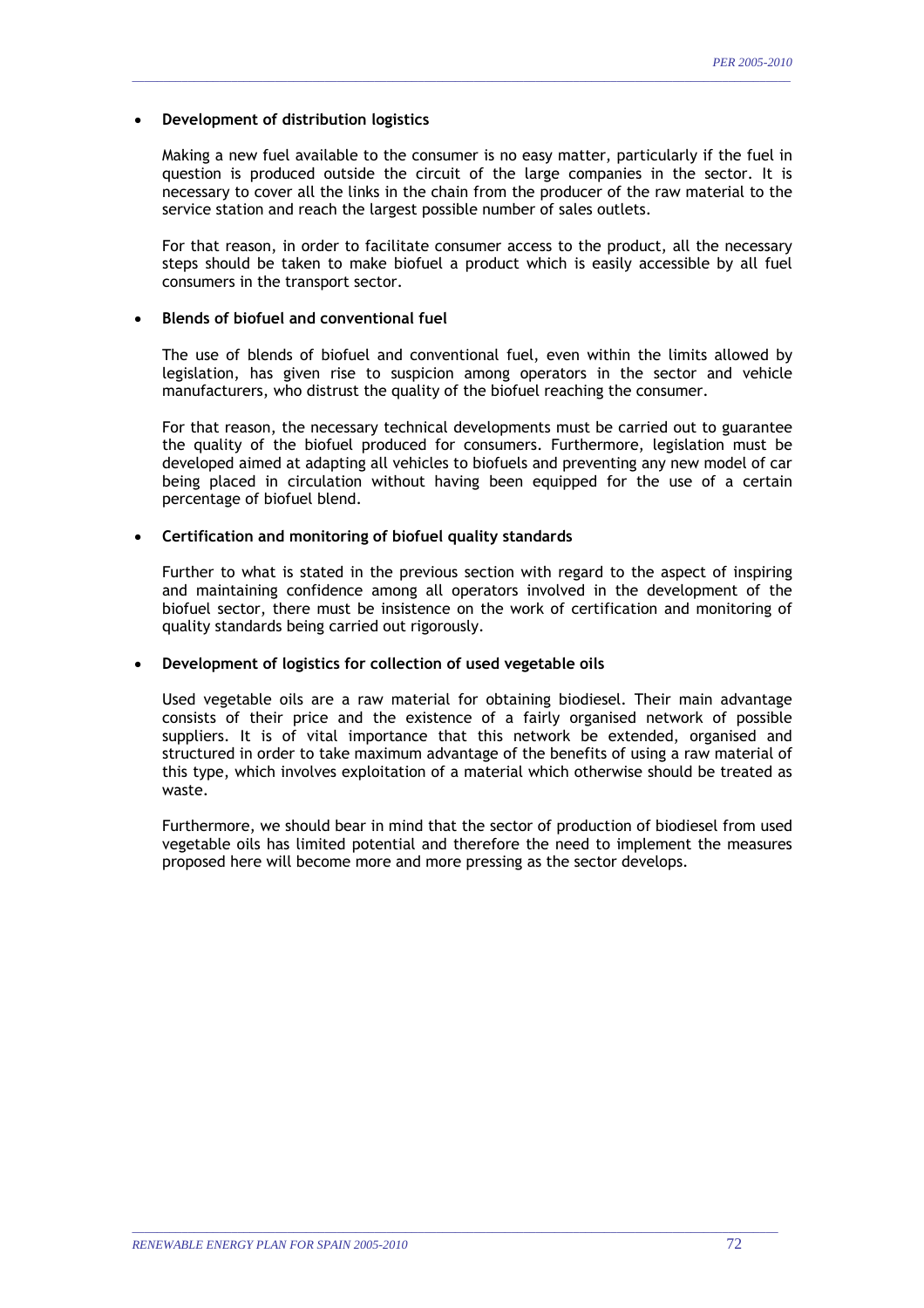The following table shows a summary of the measures proposed, associating them with the barriers described above:

\_\_\_\_\_\_\_\_\_\_\_\_\_\_\_\_\_\_\_\_\_\_\_\_\_\_\_\_\_\_\_\_\_\_\_\_\_\_\_\_\_\_\_\_\_\_\_\_\_\_\_\_\_\_\_\_\_\_\_\_\_\_\_\_\_\_\_\_\_\_\_\_\_\_\_\_\_\_\_\_\_\_\_\_\_\_\_\_\_\_\_\_\_\_\_\_\_\_\_\_\_\_\_\_\_\_

| <b>Barriers</b>                                                                                                                                                                                                                                   | <b>Measures</b>                                                                                                                                                                                                                    | <b>Body responsible</b>                                                                                          | Cost $(\epsilon)$                                | <b>Timetable</b> |
|---------------------------------------------------------------------------------------------------------------------------------------------------------------------------------------------------------------------------------------------------|------------------------------------------------------------------------------------------------------------------------------------------------------------------------------------------------------------------------------------|------------------------------------------------------------------------------------------------------------------|--------------------------------------------------|------------------|
| Necessary general tax<br>exemption for a period<br>of at least 10 years                                                                                                                                                                           | extend the<br>То<br>current<br>system of tax incentives for<br>at least the first ten years<br>of the life of a project                                                                                                            | Ministry of Finance                                                                                              | To calculate<br>the cost<br>during the<br>period | 2006             |
| Need to separate<br>production of the raw<br>material from the<br>variable percentages<br>for compulsory set-<br>aside in the CAP                                                                                                                 | Development of all the<br>possibilities offered by the<br>CAP,<br>particularly<br>those<br>relating to European and<br>national<br>subsidies<br>for<br>producing energy crops                                                      | Ministry of<br>Agriculture,<br><b>Fisheries and Food</b><br>Ministry of Finance                                  | No cost in<br>addition to<br>the current<br>cost | 2005-2010        |
| Worse agricultural<br>conditions for cereals<br>and oleaginous crops in<br>Spain than in northern<br>Europe                                                                                                                                       | Development and selection<br>of<br>new<br>species<br>οf<br>oleaginous crops, adapted<br>agricultural<br>to<br>the<br>characteristics of Spain                                                                                      | Ministry of<br>Agriculture,<br><b>Fisheries and Food</b><br>Ministry of Industry,<br>Commerce and<br>Tourism     | Pending<br>evaluation                            | 2007-2010        |
| Necessary fitting out of<br>the general fuel<br>distribution network                                                                                                                                                                              | Development<br>of<br>$1. -$<br>distribution logistics<br>2.- Technical developments<br>blends<br>relating<br>to<br>οf<br>biofuels and conventional<br>fuels                                                                        | Ministry of Industry,<br>Commerce and<br>Tourism                                                                 | Pending<br>evaluation                            | 2005-2010        |
| Certification<br>and<br>monitoring<br>of<br>biofuel<br>quality standards<br>Necessary guarantees<br>from vehicle<br>develop<br>legislation<br>To<br>manufacturers<br>at<br>adapting<br>aimed<br>all<br>vehicles to enable them to<br>use biofuels |                                                                                                                                                                                                                                    | Ministry of Industry,<br>Commerce and<br>Tourism<br>Autonomous<br>Communities                                    | No cost                                          | 2007             |
| High market price for<br>oil for food use, which<br>is higher than the<br>energy application can<br>pay                                                                                                                                           | Development<br>$1. -$<br>оf<br>logistics for collection of<br>used vegetable oils<br>2.<br>Development<br>and<br>selection of new species of<br>oleaginous crops, adapted<br>the<br>agricultural<br>to<br>characteristics of Spain | Ministry of<br>Agriculture,<br>Fisheries and Food<br>Ministry of the<br>Environment<br>Autonomous<br>Communities | 1.- No cost<br>2. - Pending<br>evaluation        | 2005-2010        |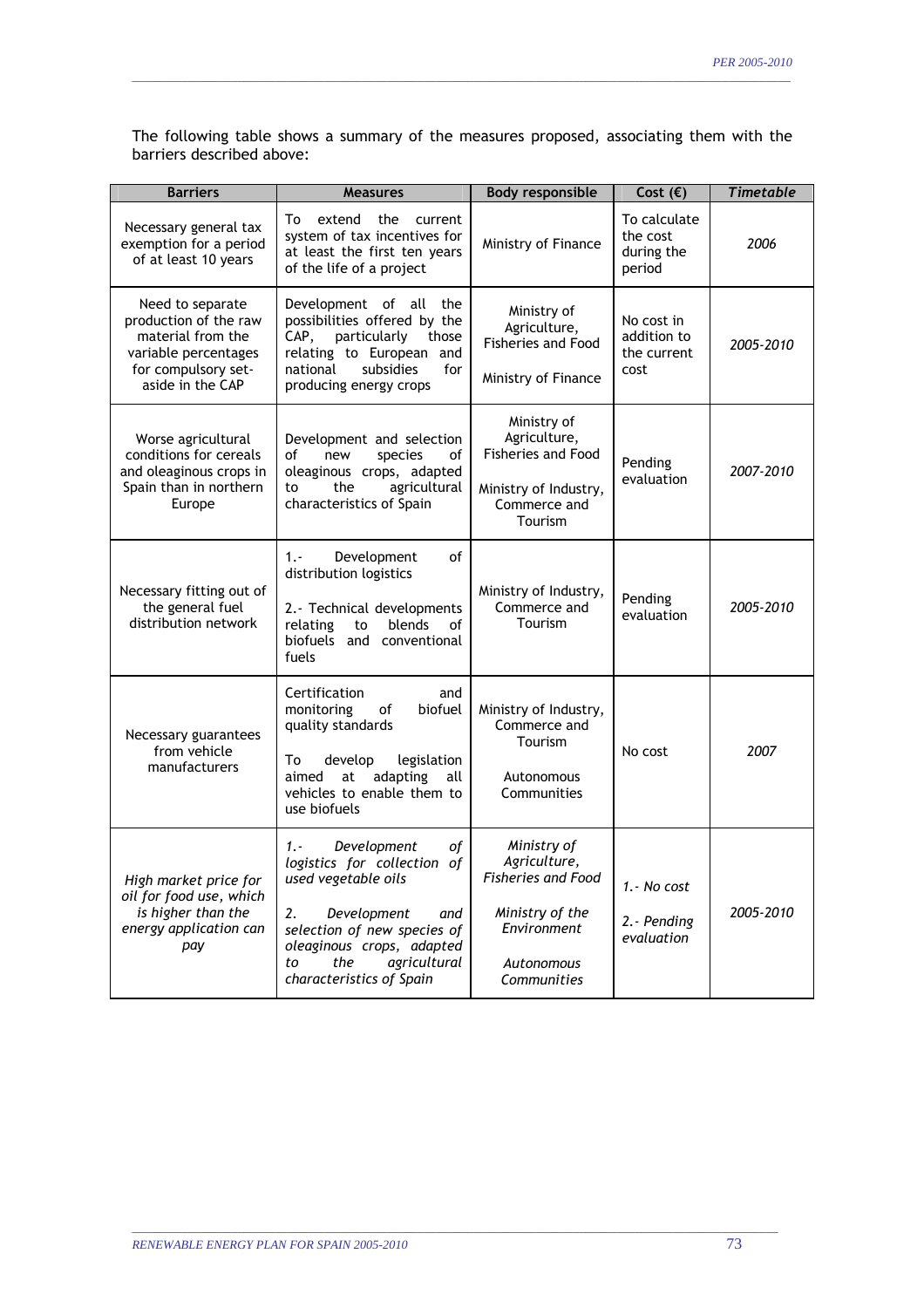#### **3.8.4. Objectives 2010**

The Promotion Plan established the target in the area of biofuels of achieving 500,000 TOE by the end of 2010 on the basis of a base situation of a total absence of biofuel production plants.

\_\_\_\_\_\_\_\_\_\_\_\_\_\_\_\_\_\_\_\_\_\_\_\_\_\_\_\_\_\_\_\_\_\_\_\_\_\_\_\_\_\_\_\_\_\_\_\_\_\_\_\_\_\_\_\_\_\_\_\_\_\_\_\_\_\_\_\_\_\_\_\_\_\_\_\_\_\_\_\_\_\_\_\_\_\_\_\_\_\_\_\_\_\_\_\_\_\_\_\_\_\_\_\_\_\_

In the current situation, with 45.6% of the target contained in the Plan having been reached and a rapidly expanding industrial sector in existence, and after the passing of Directive 2003/30, which contains the target that biofuels and other renewable fuels should account for 5.75% of the market for fuel for the transport sector, it is necessary to extend the development scenario for the sector over the next ten years, assuming the targets contained in Directive 2003/30, which would raise the energy target for the sector to 2.2 million TOE by 2010.

#### *3.8.4.1. Energy Data*

The following table shows a comparison between the situation in 2004 and the targets for 2010 contained in both the previous Promotion Plan and this Renewable Energies Plan 2005-2010. The targets relating to the Renewable Energies Plan 2005- 2010 are distributed according to a list of projects which are currently being implemented or studied and is, therefore, the result of accumulated experience relating to the sector.

|            | <b>Total accumulated targets</b> |                                 |  |  |
|------------|----------------------------------|---------------------------------|--|--|
| 2004 (TOE) | <b>PFER Target</b><br>2010 (TOE) | <b>PER Target</b><br>2010 (TOE) |  |  |
| 0          | 100,000                          | 88,000                          |  |  |
| 0          | 50,000                           | 88,000                          |  |  |
| 3,600      |                                  | 44,000                          |  |  |
|            | ი                                | 44,000                          |  |  |
| 0          | ი                                |                                 |  |  |
| 0          |                                  | 220,000                         |  |  |
|            | 100,000                          | 330,000                         |  |  |
| 36,000     | 50,000                           | 176,000                         |  |  |
| 50,400     | 50,000                           | 330,000                         |  |  |
|            | 50,000                           | 176,000                         |  |  |
| 64,500     | 50,000                           | 220,000                         |  |  |
| 4,500      |                                  | 22,000                          |  |  |
| 51,200     | 50,000                           | 220,000                         |  |  |
|            |                                  | 154,000                         |  |  |
| 0          | O                                |                                 |  |  |
|            |                                  |                                 |  |  |
| 18,000     |                                  | 88,000                          |  |  |
| 228,200    | 500,000                          | 2,200,000                       |  |  |
|            | <b>Situation</b>                 |                                 |  |  |

Source: IDAE

#### **PFER =** *Plan de Fomento de las Energías Renovables* **[Plan to Promote Renewable Energy] PER =** *Plan de Energías Renovables* **[Renewable Energy Plan]**

The proposed energy targets for each type of resource and biofuel are shown below. They show the increase in primary energy during the 2005-2010 period.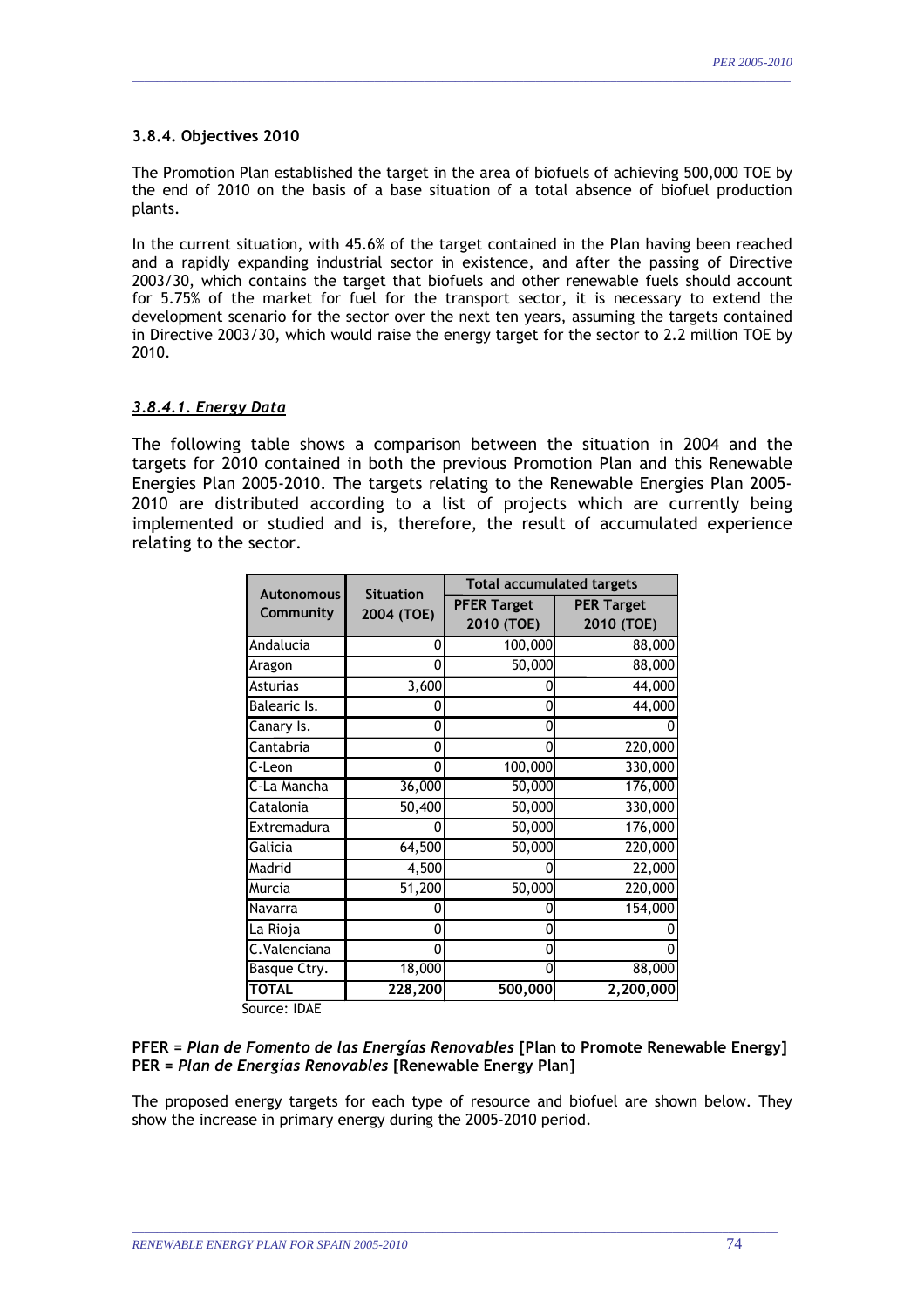| <b>ENERGY TARGETS</b><br>2005-10 (TOE) |           |  |  |  |
|----------------------------------------|-----------|--|--|--|
| <b>Resources</b>                       |           |  |  |  |
| <b>Cereals and biomass</b>             | 550,000   |  |  |  |
| Vinic alcohol                          | 200,000   |  |  |  |
| Pure vegetable oils                    | 1,021,800 |  |  |  |
| Used vegetable oils                    | 200,000   |  |  |  |
| <b>Applications</b>                    |           |  |  |  |
| <b>Bioethanol</b>                      | 750,000   |  |  |  |
| <b>Biodiesel</b>                       | 1,221,800 |  |  |  |
| <b>TOTALS</b>                          |           |  |  |  |
| Primary energy (TOE)                   | 1,971,800 |  |  |  |

\_\_\_\_\_\_\_\_\_\_\_\_\_\_\_\_\_\_\_\_\_\_\_\_\_\_\_\_\_\_\_\_\_\_\_\_\_\_\_\_\_\_\_\_\_\_\_\_\_\_\_\_\_\_\_\_\_\_\_\_\_\_\_\_\_\_\_\_\_\_\_\_\_\_\_\_\_\_\_\_\_\_\_\_\_\_\_\_\_\_\_\_\_\_\_\_\_\_\_\_\_\_\_\_\_\_

#### *3.8.4.2. Emissions avoided and creation of employment*

The following table shows the  $CO<sub>2</sub>$  emissions avoided in 2010 alone. It also shows the creation of employment deriving from both investment in projects and the implementation of projects.

|                                   | <b>BIOFUELS AREA</b> |           |
|-----------------------------------|----------------------|-----------|
| CO <sub>2</sub> EMISSIONS AVOIDED | (t CO <sub>2</sub> ) | 5,905,270 |
| <b>EMPLOYMENT CREATED</b>         | Men/year             | 46.227    |

#### *3.8.4.3. Associated investment*

For projects relating to production of bioethanol, an investment ratio has been considered of 1,409 euros/TOE in 2005, which would gradually fall at a rate of 5% per year until 2010. For production of biodiesel, the ratio falls to 258 euros/TOE, falling over time by the same proportion as in the first case.

As a result, the following figures have been obtained for the amounts of annual investment associated with the biofuels sector:

| <b>BIOFUELS AREA</b>     |                                                                |  |  |  |  |                                  |              |                    |
|--------------------------|----------------------------------------------------------------|--|--|--|--|----------------------------------|--------------|--------------------|
|                          |                                                                |  |  |  |  | 2005   2006   2007   2008   2009 | $\vert$ 2010 | TOTAL<br>2005-2010 |
| <b>ANNUAL INVESTMENT</b> | (mill. €)   12.90    170.6    205.6    200.8    231.0    335.8 |  |  |  |  |                                  |              | 1.156.8            |

#### *3.8.4.4. Public subsidies*

The subsidies consist of the tax incentives received by the biofuel produced, considered as a zero rate of the special tax on hydrocarbons. Taking this into account, the amounts of public subsidies in the six years to which this Plan refers are as follows:

#### **BIOFUELS AREA**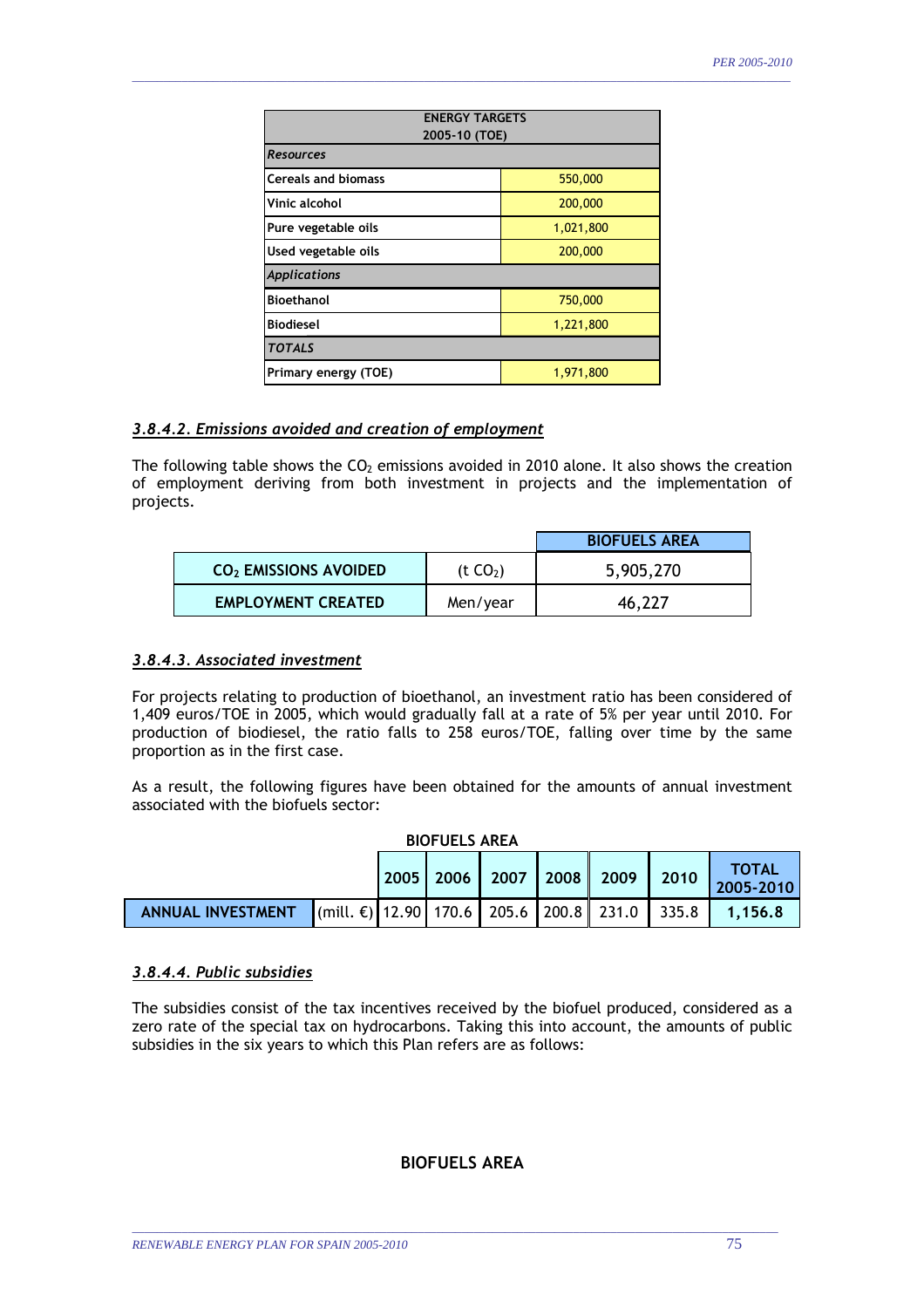|                         |  | 2005   2006   2007   2008   2009 |  | 2010 | TOTAL<br>2005-2010                                                                                        |
|-------------------------|--|----------------------------------|--|------|-----------------------------------------------------------------------------------------------------------|
| <b>PUBLIC SUBSIDIES</b> |  |                                  |  |      | $\mathbb{I}_{\text{(mill. } \epsilon)}$    18.6    153.0    328.8    517.6    751.5    1,085.6    2,855.1 |

\_\_\_\_\_\_\_\_\_\_\_\_\_\_\_\_\_\_\_\_\_\_\_\_\_\_\_\_\_\_\_\_\_\_\_\_\_\_\_\_\_\_\_\_\_\_\_\_\_\_\_\_\_\_\_\_\_\_\_\_\_\_\_\_\_\_\_\_\_\_\_\_\_\_\_\_\_\_\_\_\_\_\_\_\_\_\_\_\_\_\_\_\_\_\_\_\_\_\_\_\_\_\_\_\_\_

#### **3.8.5. The Industrial Sector in Spain**

There are currently five biofuel production plants in operation. They are the most visible aspect of an industrial sector which is expanding rapidly in Spain. Although only two companies are involved in biofuel production technologies, there are many other companies in the sector connected with the possible development and implementation of a project of this type. The following chart shows a breakdown of these companies.



*Note: Most of the companies carry on different activities from those shown at the same time.* 

#### **3.8.6. Lines of Technological Innovation**

The medium and long-term development of the sector is directly linked to progress made under this heading, with regard both to the production of raw material and transformation processes. In the first case, development is aimed at obtaining high productivity crops intended for energy applications and, as far as transformation processes are concerned, development will take place by improving the yields from existing crops and also through the commercialisation of other technologies which are at present in R&D.

Specifying the aims described in the previous paragraph, the objectives in the sphere of technical innovation for this area are as follows:

\_\_\_\_\_\_\_\_\_\_\_\_\_\_\_\_\_\_\_\_\_\_\_\_\_\_\_\_\_\_\_\_\_\_\_\_\_\_\_\_\_\_\_\_\_\_\_\_\_\_\_\_\_\_\_\_\_\_\_\_\_\_\_\_\_\_\_\_\_\_\_\_\_\_\_\_\_\_\_\_\_\_\_\_\_\_\_\_\_\_\_\_\_\_\_\_\_\_\_\_\_\_\_\_

PRODUCTION STAGE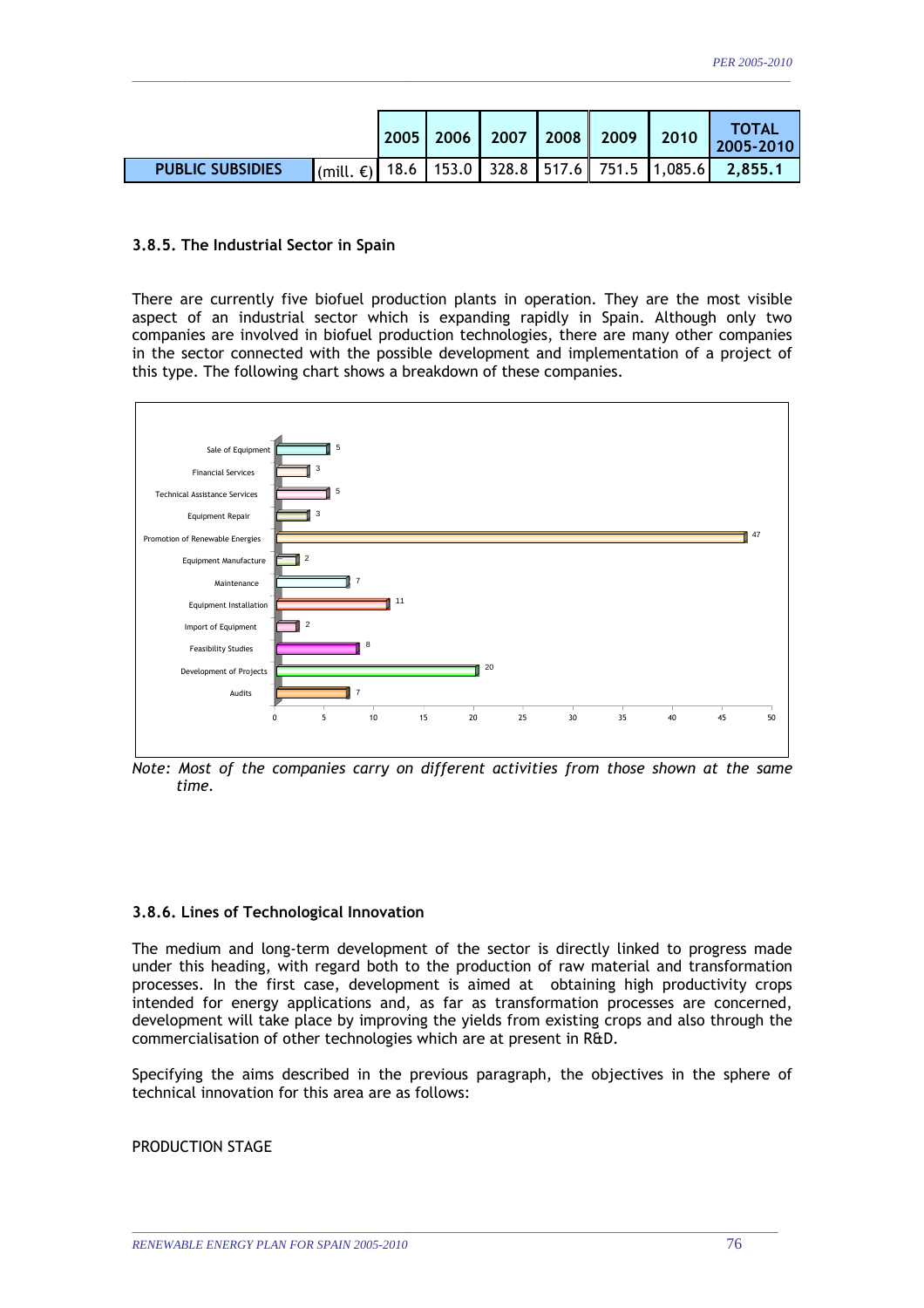$\checkmark$  Development of technologies for collecting, preparing, transporting and storing raw material.

\_\_\_\_\_\_\_\_\_\_\_\_\_\_\_\_\_\_\_\_\_\_\_\_\_\_\_\_\_\_\_\_\_\_\_\_\_\_\_\_\_\_\_\_\_\_\_\_\_\_\_\_\_\_\_\_\_\_\_\_\_\_\_\_\_\_\_\_\_\_\_\_\_\_\_\_\_\_\_\_\_\_\_\_\_\_\_\_\_\_\_\_\_\_\_\_\_\_\_\_\_\_\_\_\_\_

- 9 **Bioethanol:** 
	- Selection of vegetable varieties which optimise the starch/protein ratio and search for and selection of sugar- or lignocellulosics-producing species which are suitable for the production of this biofuel.
- 9 **Biodiesel:** 
	- Development and selection of oleaginous species which are better adapted to the agricultural characteristics of Spain and which allow quality production at low cost.

#### APPLICATION STAGE

- $\checkmark$  Development of technologies for producing biofuels from lignocellulosic products and/or seeds and animal fats.
- $\checkmark$  Performance of long-term demonstrations of the use of biofuels in captive fleets.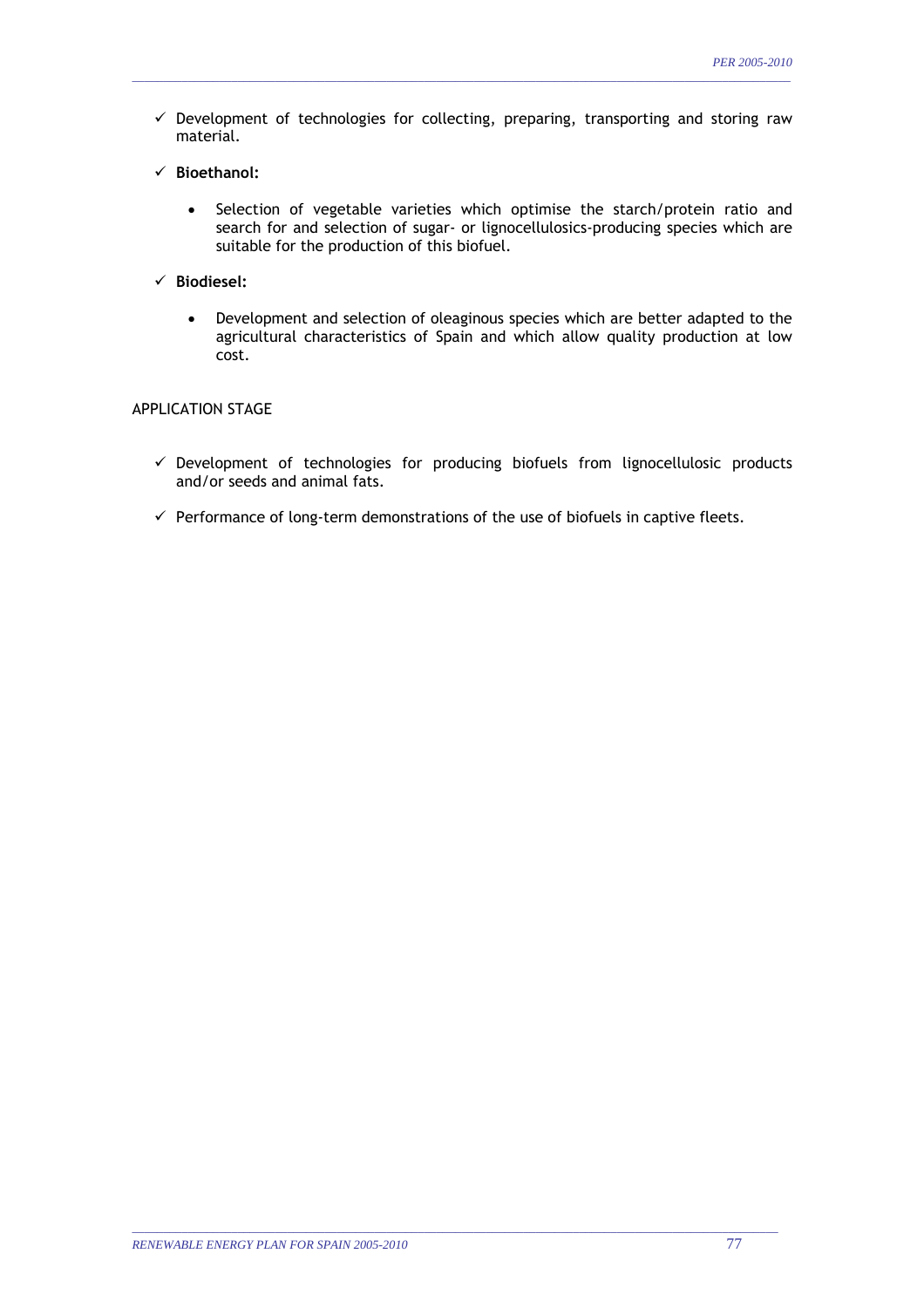# **Biomass Area**

### **SAMPLE PROJECTS**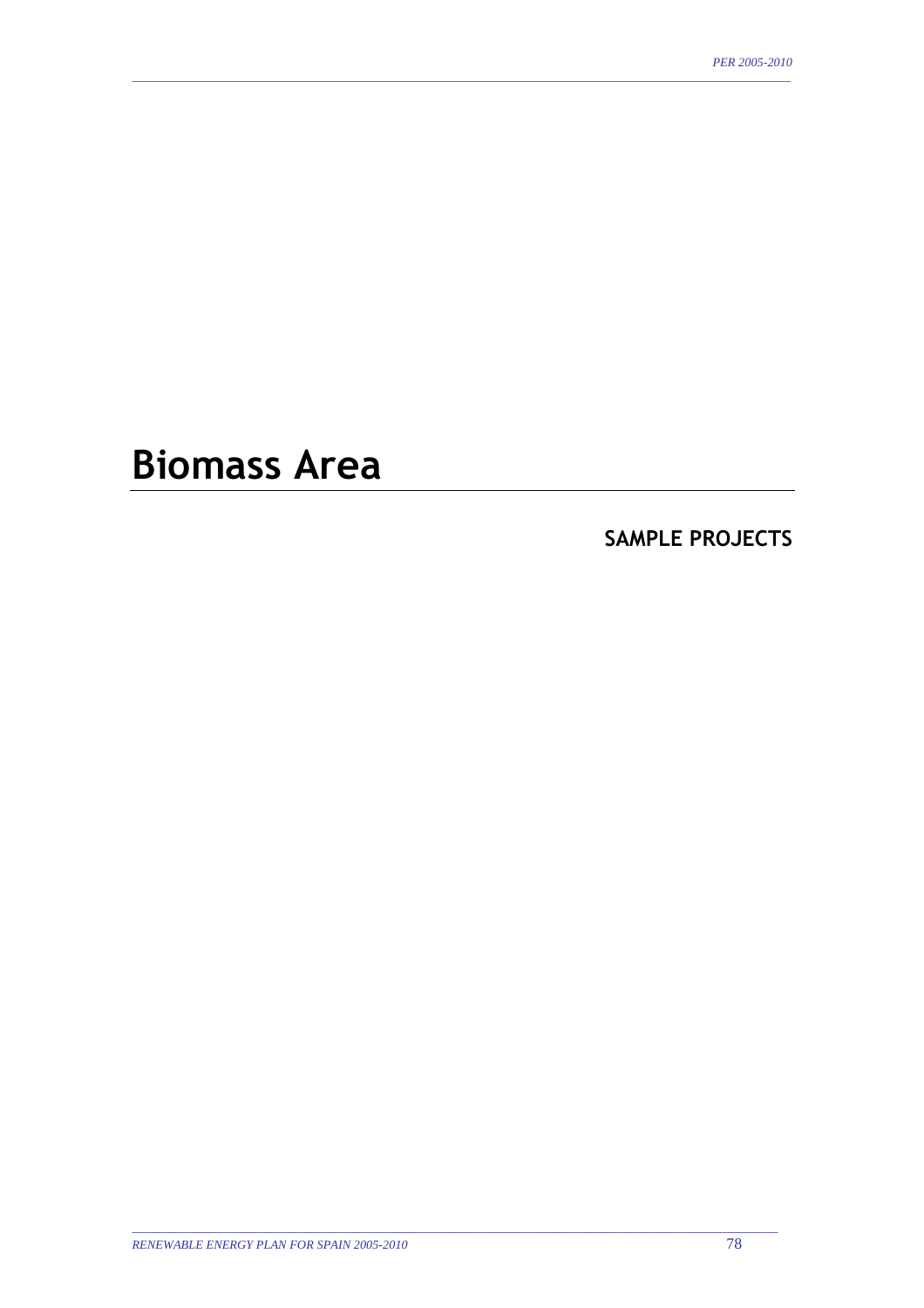#### **TECHNOLOGICAL AREA: BIOMASS APPLICATION: Generation of electricity using energy crops**

A non-developed application experiencing problems due to lack of knowledge on both production of the raw material and its transformation to energy. For that reason it requires a high level of support, at least during the early years of its development

\_\_\_\_\_\_\_\_\_\_\_\_\_\_\_\_\_\_\_\_\_\_\_\_\_\_\_\_\_\_\_\_\_\_\_\_\_\_\_\_\_\_\_\_\_\_\_\_\_\_\_\_\_\_\_\_\_\_\_\_\_\_\_\_\_\_\_\_\_\_\_\_\_\_\_\_\_\_\_\_\_\_\_\_\_\_\_\_\_\_\_\_\_\_\_\_\_\_\_\_\_\_\_\_\_\_

ENERGY TARGETS (Biomass Area, Generation of electricity using energy crops):

- INCREASE IN POWER: 245 MW
- GENERATION OF ELECTRICITY (2010): 1,709 GWh/year
- EQUIVALENT PRIMARY ENERGY (2010): 731,597 TOE/year

#### SAMPLE PROJECT AND HYPOTHETICAL PROGRESS:

| $\bullet$ | Start-up year:                               | 2005 |                                                                                             |
|-----------|----------------------------------------------|------|---------------------------------------------------------------------------------------------|
| $\bullet$ | Power:                                       |      | 5 MW                                                                                        |
| $\bullet$ | Investment ratio:                            |      | 1,803.04 €/kW                                                                               |
| $\bullet$ | Implementation period:                       |      | 1 year                                                                                      |
|           | • Hours of operation:                        |      | 7,500 hours/year                                                                            |
| $\bullet$ | Useful life:                                 |      | 15 years                                                                                    |
| $\bullet$ | Cost of biomass:                             |      | 4.3273 cents/kg                                                                             |
|           | $\bullet$ Effect of the cost of the biomass: |      | 6.1753 cents/kWh net                                                                        |
| $\bullet$ | O&M costs:                                   |      | 0.9306 cents/kWh net                                                                        |
| $\bullet$ | Total operating expenses:                    |      | 7.1059 cents/kWh (2004)                                                                     |
| $\bullet$ | Selling price of electricity:                |      | Invoicing with regulated tariffs<br>Years 1-20:<br><b>135% TMR</b><br>Remainder:<br>80% TMR |
|           |                                              |      | Tarifa media o de referencia, TMR [average or benchmark tariff]                             |

\_\_\_\_\_\_\_\_\_\_\_\_\_\_\_\_\_\_\_\_\_\_\_\_\_\_\_\_\_\_\_\_\_\_\_\_\_\_\_\_\_\_\_\_\_\_\_\_\_\_\_\_\_\_\_\_\_\_\_\_\_\_\_\_\_\_\_\_\_\_\_\_\_\_\_\_\_\_\_\_\_\_\_\_\_\_\_\_\_\_\_\_\_\_\_\_\_\_\_\_\_\_\_\_

(2005): 7.3304 cents/kWh Annual progress of TMR: 1.4%

• Supplement for Reactive Energy: 4% TMR

#### SPECIFIC DISTRIBUTION OF THE INVESTMENT:

- Promoter: 20% of the investment
- External Finance: 80% of the investment
- Subsidy: Not specified

#### SUPPORT FOR OPERATION:

- Premium on the market price: 80% TMR
- Subsidy at interest rate: Not specified

#### TAX INCENTIVES:

Tax allowance equivalent to 10% of the investment

#### APPLICABLE FORMS OF FINANCE: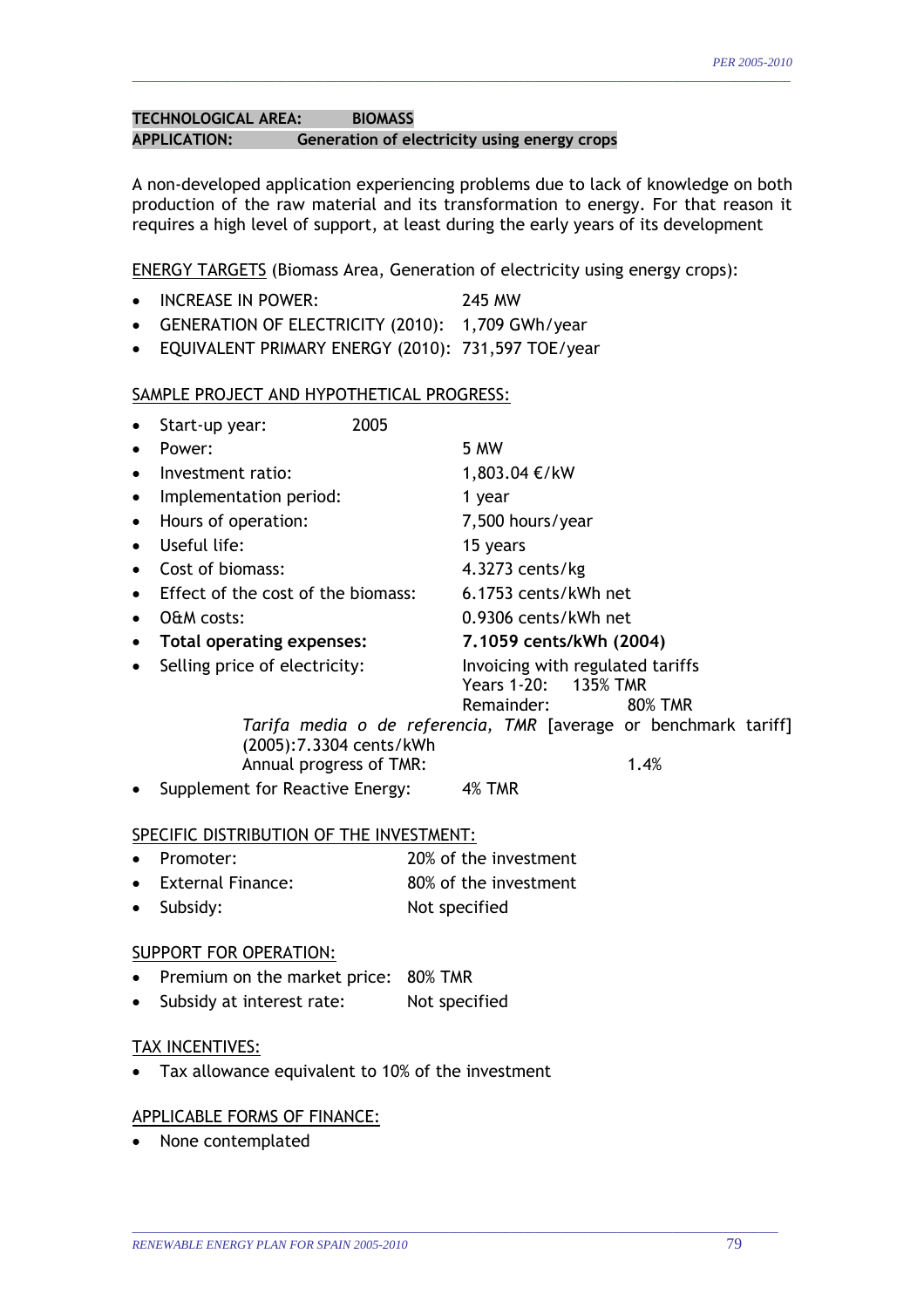#### **TECHNOLOGICAL AREA: BIOMASS**

#### **APPLICATION: Electricity generation using forestry and agricultural waste**

There is currently only one project that can be included in this category: the Sangüesa electricity generating plant. It requires support to achieve takeoff.

\_\_\_\_\_\_\_\_\_\_\_\_\_\_\_\_\_\_\_\_\_\_\_\_\_\_\_\_\_\_\_\_\_\_\_\_\_\_\_\_\_\_\_\_\_\_\_\_\_\_\_\_\_\_\_\_\_\_\_\_\_\_\_\_\_\_\_\_\_\_\_\_\_\_\_\_\_\_\_\_\_\_\_\_\_\_\_\_\_\_\_\_\_\_\_\_\_\_\_\_\_\_\_\_\_\_

ENERGY TARGETS (Biomass Area, Generation of electricity using forestry and agricultural waste):

- INCREASE IN POWER: 260 MW
- GENERATION OF ELECTRICITY (2010): 1,815 GWh/year
- EQUIVALENT PRIMARY ENERGY (2010): 776,389 TOE/year

#### SAMPLE PROJECT AND HYPOTHETICAL PROGRESS:

|           | Start-up year:                     | 2005 |                                    |                                                                   |
|-----------|------------------------------------|------|------------------------------------|-------------------------------------------------------------------|
|           | Power:                             |      | 5 MW                               |                                                                   |
| $\bullet$ | Investment ratio:                  |      | 1,803.04 €/kW                      |                                                                   |
| $\bullet$ | Implementation period:             |      | 1 year                             |                                                                   |
| $\bullet$ | Hours of operation:                |      | 7,500 hours/year                   |                                                                   |
| $\bullet$ | Useful life:                       |      | 15 years                           |                                                                   |
| $\bullet$ | Cost of biomass:                   |      | 3.1493 cents/kg                    |                                                                   |
|           | Effect of the cost of the biomass: |      | 4.4942 cents/kWh net               |                                                                   |
| $\bullet$ | O&M costs:                         |      | 0.9306 cents/kWh net               |                                                                   |
| $\bullet$ | Total operating expenses:          |      | 5.4248 cents/kWh (2004)            |                                                                   |
|           | Selling price of electricity:      |      | Years 1-20: 110% TMR<br>Remainder: | Invoicing with regulated tariffs<br>80% TMR                       |
|           | Annual progress of TMR:            |      |                                    | Average or benchmark tariff, TMR (2005): 7,3304 cents/kWh<br>1.4% |
|           | Supplement for Reactive Energy:    |      | <b>4% TMR</b>                      |                                                                   |

#### SPECIFIC DISTRIBUTION OF THE INVESTMENT:

- Promoter: 20% of the investment
- External Finance: 80% of the investment
- Subsidy: Not specified

#### SUPPORT FOR OPERATION:

- Premium on the market price: 60% TMR
- Subsidy at interest rate: Not specified

#### TAX INCENTIVES:

• Tax allowance equivalent to 10% of the investment

\_\_\_\_\_\_\_\_\_\_\_\_\_\_\_\_\_\_\_\_\_\_\_\_\_\_\_\_\_\_\_\_\_\_\_\_\_\_\_\_\_\_\_\_\_\_\_\_\_\_\_\_\_\_\_\_\_\_\_\_\_\_\_\_\_\_\_\_\_\_\_\_\_\_\_\_\_\_\_\_\_\_\_\_\_\_\_\_\_\_\_\_\_\_\_\_\_\_\_\_\_\_\_\_

#### APPLICABLE FORMS OF FINANCE: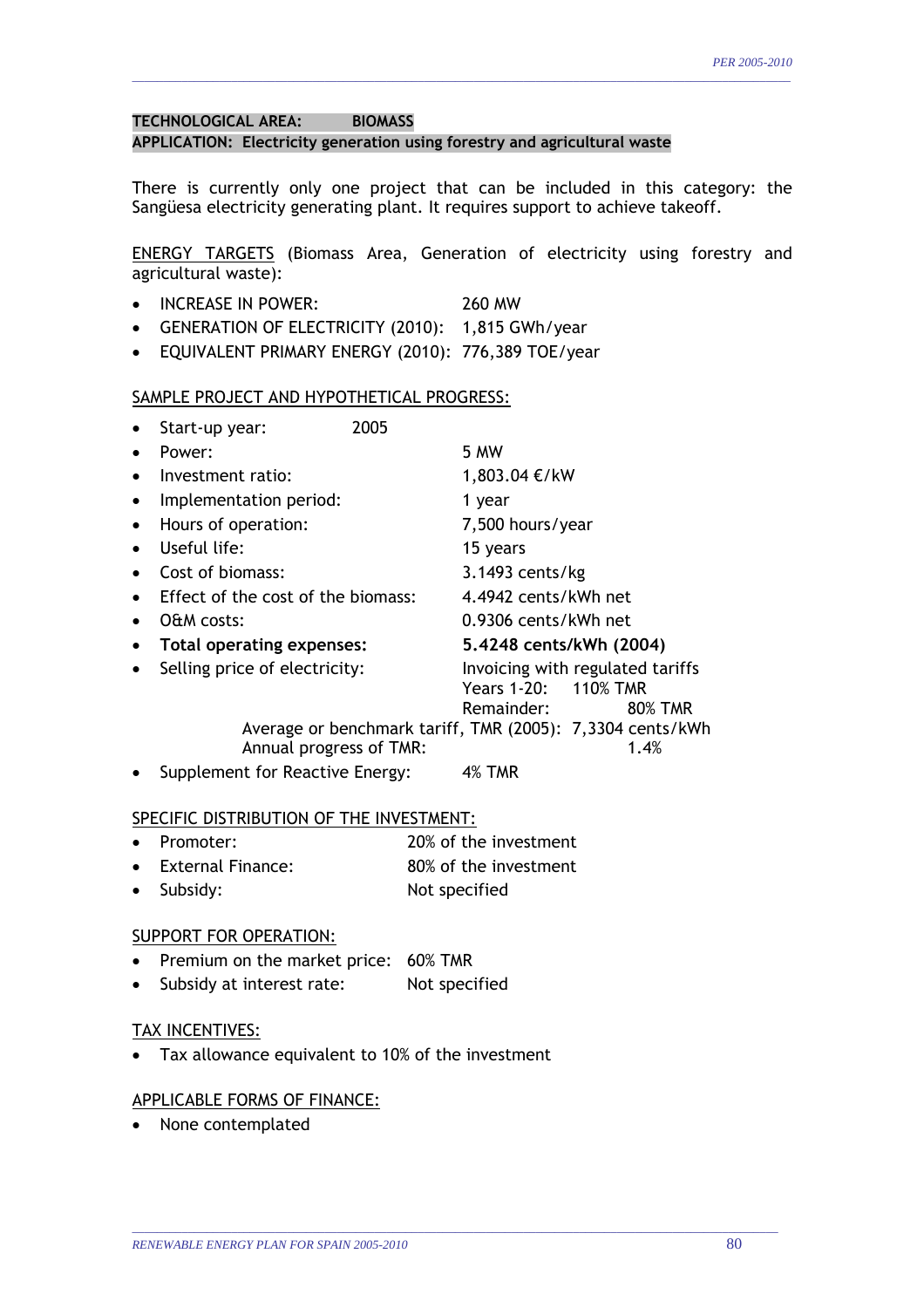#### **TECHNOLOGICAL AREA: BIOMASS**

#### **APPLICATION: Generation of electricity using waste from agricultural industries**

Projects of this type exist throughout Spain and are normally associated with projects using *orujillo* olive oil as a raw material, though not always. They require a certain level of support to guarantee their profitability

\_\_\_\_\_\_\_\_\_\_\_\_\_\_\_\_\_\_\_\_\_\_\_\_\_\_\_\_\_\_\_\_\_\_\_\_\_\_\_\_\_\_\_\_\_\_\_\_\_\_\_\_\_\_\_\_\_\_\_\_\_\_\_\_\_\_\_\_\_\_\_\_\_\_\_\_\_\_\_\_\_\_\_\_\_\_\_\_\_\_\_\_\_\_\_\_\_\_\_\_\_\_\_\_\_\_

ENERGY TARGETS (Biomass Area, Generation of electricity using agricultural waste):

- INCREASE IN POWER: 100 MW
- GENERATION OF ELECTRICITY (2010): 698 GWh/year
- EQUIVALENT PRIMARY ENERGY (2010): 298,611 TOE/year

#### SAMPLE PROJECT AND HYPOTHETICAL PROGRESS:

|           | Start-up year:                     | 2005 |                                    |                                                                   |
|-----------|------------------------------------|------|------------------------------------|-------------------------------------------------------------------|
| $\bullet$ | Power:                             |      | 5 MW                               |                                                                   |
| $\bullet$ | Investment ratio:                  |      | 1,803.04 €/kW                      |                                                                   |
| $\bullet$ | Implementation period:             |      | 1 year                             |                                                                   |
| $\bullet$ | Hours of operation:                |      | 7,500 hours/year                   |                                                                   |
| $\bullet$ | Useful life:                       |      | 15 years                           |                                                                   |
| $\bullet$ | Cost of biomass:                   |      | 3.1493 cents/kg                    |                                                                   |
| $\bullet$ | Effect of the cost of the biomass: |      | 4.4942 cents/kWh net               |                                                                   |
| $\bullet$ | O&M costs:                         |      | 0.9306 cents/kWh net               |                                                                   |
| $\bullet$ | Total operating expenses:          |      | 5.4248 cents/kWh (2004)            |                                                                   |
| $\bullet$ | Selling price of electricity:      |      | Years 1-20: 110% TMR<br>Remainder: | Invoicing with regulated tariffs<br>80% TMR                       |
|           | Annual progress of TMR:            |      |                                    | Average or benchmark tariff, TMR (2005): 7.3304 cents/kWh<br>1.4% |

• Supplement for Reactive Energy: 4% TMR

#### SPECIFIC DISTRIBUTION OF THE INVESTMENT:

- Promoter: 20% of the investment
- External Finance: 80% of the investment
- Subsidy: Not specified

#### SUPPORT FOR OPERATION:

- Premium on the market price: 60% TMR
- Subsidy at interest rate: Not specified

#### TAX INCENTIVES:

Tax allowance equivalent to 10% of the investment

\_\_\_\_\_\_\_\_\_\_\_\_\_\_\_\_\_\_\_\_\_\_\_\_\_\_\_\_\_\_\_\_\_\_\_\_\_\_\_\_\_\_\_\_\_\_\_\_\_\_\_\_\_\_\_\_\_\_\_\_\_\_\_\_\_\_\_\_\_\_\_\_\_\_\_\_\_\_\_\_\_\_\_\_\_\_\_\_\_\_\_\_\_\_\_\_\_\_\_\_\_\_\_\_

#### APPLICABLE FORMS OF FINANCE: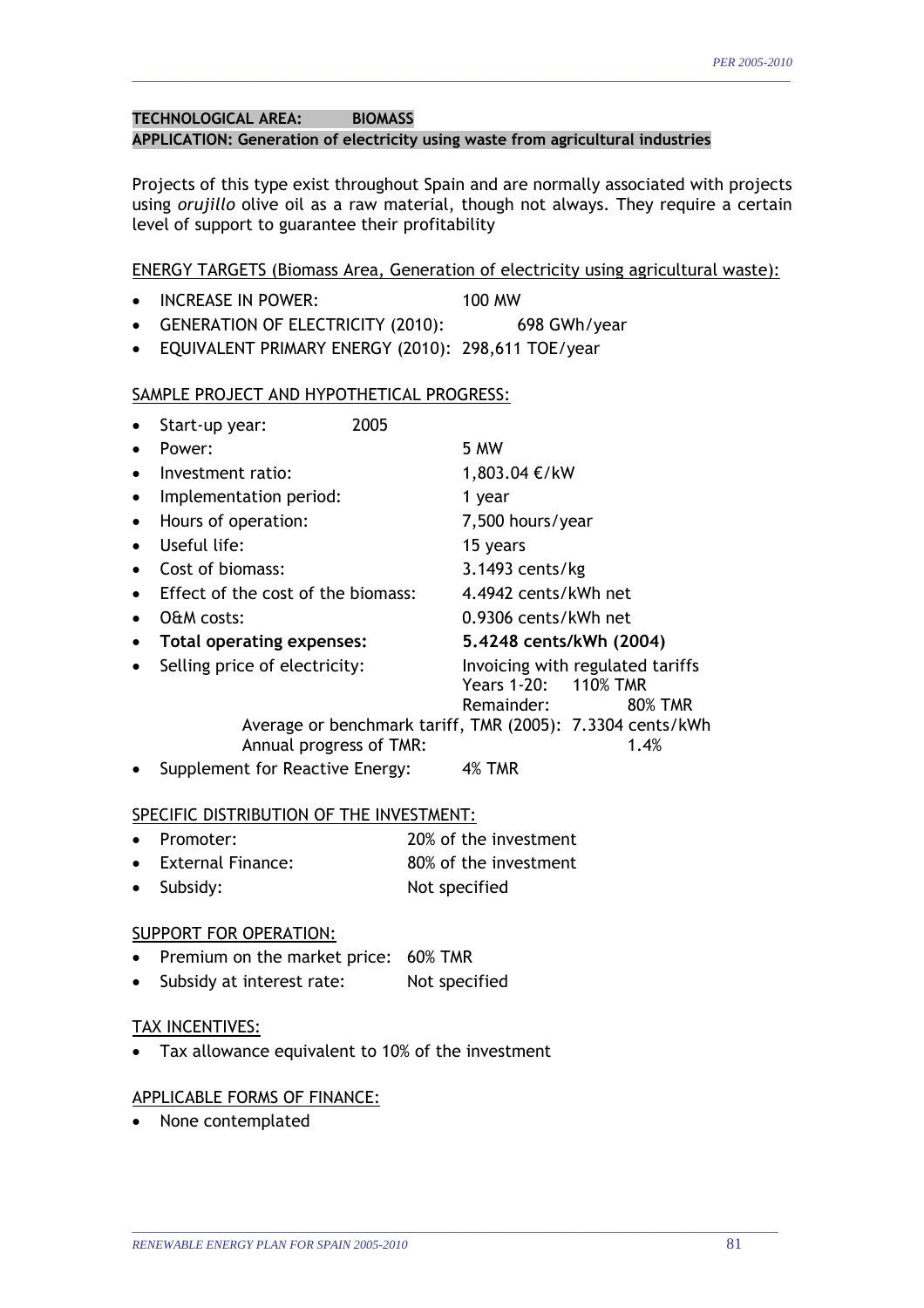#### **TECHNOLOGICAL AREA: BIOMASS**

**APPLICATION: Generation of electricity using waste from forestry industries** 

Traditional application. The level of support granted in Royal Decree 436/2004 of 12 March is sufficient to ensure profitability.

\_\_\_\_\_\_\_\_\_\_\_\_\_\_\_\_\_\_\_\_\_\_\_\_\_\_\_\_\_\_\_\_\_\_\_\_\_\_\_\_\_\_\_\_\_\_\_\_\_\_\_\_\_\_\_\_\_\_\_\_\_\_\_\_\_\_\_\_\_\_\_\_\_\_\_\_\_\_\_\_\_\_\_\_\_\_\_\_\_\_\_\_\_\_\_\_\_\_\_\_\_\_\_\_\_\_

ENERGY TARGETS (Biomass Area, Generation of electricity using waste from forestry industries):

- INCREASE IN POWER: 100 MW
- GENERATION OF ELECTRICITY (2010): 698 GWh/year
- EQUIVALENT PRIMARY ENERGY (2010): 298,611 TOE/year

#### SAMPLE PROJECT AND HYPOTHETICAL PROGRESS:

|           | Start-up year:                     | 2005 |                         |                                                                   |
|-----------|------------------------------------|------|-------------------------|-------------------------------------------------------------------|
|           | Power:                             |      | 5 MW                    |                                                                   |
| $\bullet$ | Investment ratio:                  |      | 1,803.04 €/kW           |                                                                   |
| $\bullet$ | Implementation period:             |      | 1 year                  |                                                                   |
| $\bullet$ | Hours of operation:                |      | 7,500 hours/year        |                                                                   |
| $\bullet$ | Useful life:                       |      | 15 years                |                                                                   |
| $\bullet$ | Cost of biomass:                   |      | $1.5386$ cents/kg       |                                                                   |
|           | Effect of the cost of the biomass: |      | 1.8820 cents/kWh net    |                                                                   |
| $\bullet$ | O&M costs:                         |      | 0.9306 cents/kWh net    |                                                                   |
| $\bullet$ | Total operating expenses:          |      | 2.8126 cents/kWh (2004) |                                                                   |
|           | Selling price of electricity:      |      | <b>80% TMR</b>          | Invoicing with regulated tariffs                                  |
|           | Annual progress of TMR:            |      |                         | Average or benchmark tariff, TMR (2005): 7.3304 cents/kWh<br>1.4% |
|           | Supplement for Reactive Energy:    |      | <b>4% TMR</b>           |                                                                   |

#### SPECIFIC DISTRIBUTION OF THE INVESTMENT:

- Promoter: 20% of the investment
- External Finance: 80% of the investment
- Subsidy: Not specified

#### SUPPORT FOR OPERATION:

- Premium on the market price: 30% TMR
- Subsidy at interest rate: Not specified

#### TAX INCENTIVES:

Tax allowance equivalent to 10% of the investment

\_\_\_\_\_\_\_\_\_\_\_\_\_\_\_\_\_\_\_\_\_\_\_\_\_\_\_\_\_\_\_\_\_\_\_\_\_\_\_\_\_\_\_\_\_\_\_\_\_\_\_\_\_\_\_\_\_\_\_\_\_\_\_\_\_\_\_\_\_\_\_\_\_\_\_\_\_\_\_\_\_\_\_\_\_\_\_\_\_\_\_\_\_\_\_\_\_\_\_\_\_\_\_\_

#### APPLICABLE FORMS OF FINANCE: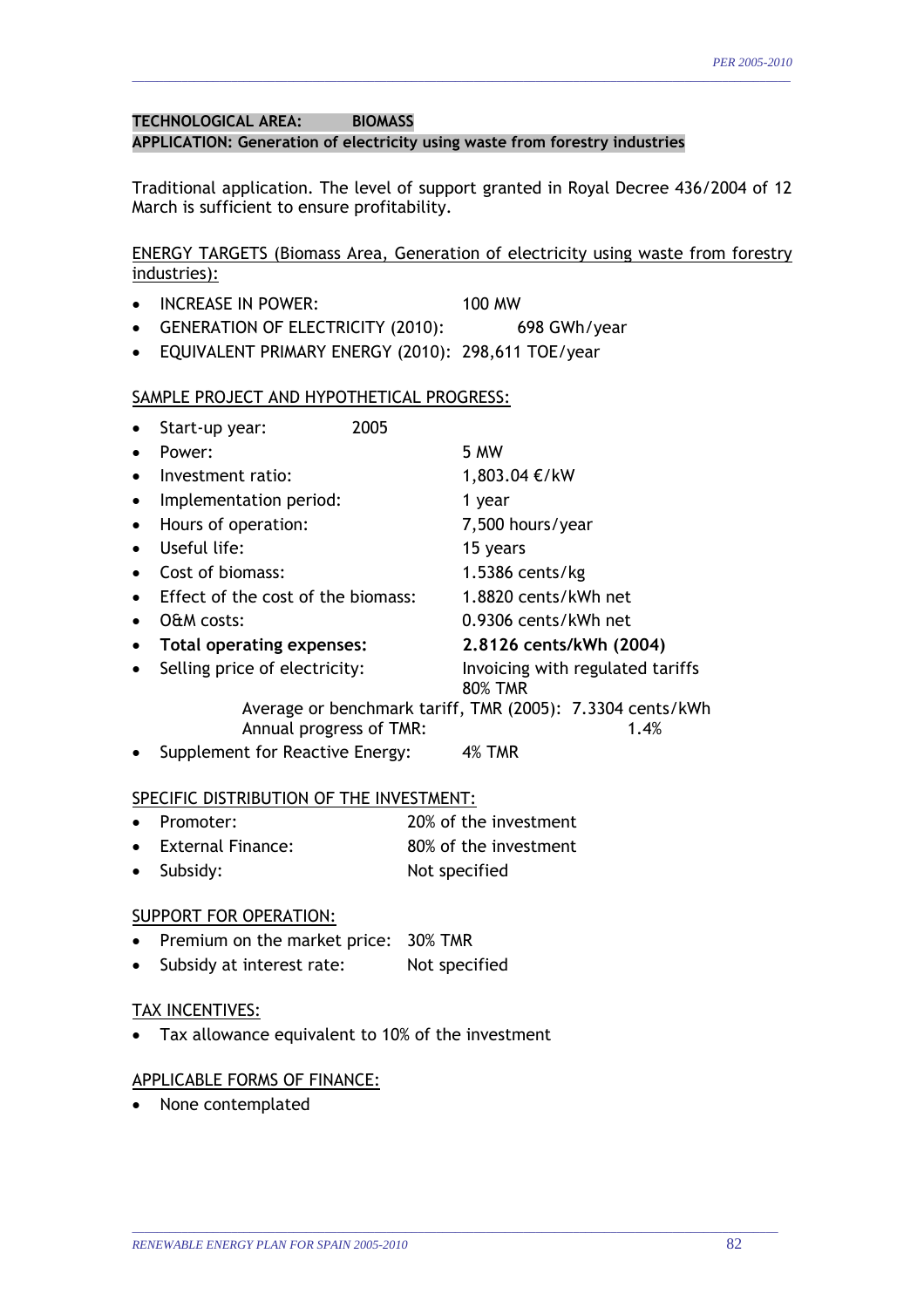#### **TECHNOLOGICAL AREA: BIOMASS APPLICATION: Co-combustion in conventional power stations**

This is a completely new application. Due to interest in this application it requires a framework which allows it to takeoff and become consolidated as one of the main alternatives for the generation of electricity using biomass in the medium term.

\_\_\_\_\_\_\_\_\_\_\_\_\_\_\_\_\_\_\_\_\_\_\_\_\_\_\_\_\_\_\_\_\_\_\_\_\_\_\_\_\_\_\_\_\_\_\_\_\_\_\_\_\_\_\_\_\_\_\_\_\_\_\_\_\_\_\_\_\_\_\_\_\_\_\_\_\_\_\_\_\_\_\_\_\_\_\_\_\_\_\_\_\_\_\_\_\_\_\_\_\_\_\_\_\_\_

ENERGY TARGETS (Biomass Area, Co-combustion in conventional power stations):

- INCREASE IN POWER: 722 MW
- GENERATION OF ELECTRICITY (2010): 5,036 GWh/year
- EQUIVALENT PRIMARY ENERGY (2010): 1,552,300 TOE/year

#### SAMPLE PROJECT AND HYPOTHETICAL PROGRESS:

|           | Start-up year:                     | 2005 |                                                                           |
|-----------|------------------------------------|------|---------------------------------------------------------------------------|
|           | Power:                             |      | 56 MW                                                                     |
| $\bullet$ | Investment ratio:                  |      | 856.397 €/kW                                                              |
| $\bullet$ | Implementation period:             |      | 1 year                                                                    |
| $\bullet$ | Hours of operation:                |      | 7,500 hours/year                                                          |
| $\bullet$ | Useful life:                       |      | 20 years                                                                  |
| $\bullet$ | Cost of biomass:                   |      | 4.69 cents/kg                                                             |
| $\bullet$ | Effect of the cost of the biomass: |      | 3.80 cents/kWh net                                                        |
| $\bullet$ | O&M costs:                         |      | 0.76 cents/kWh net                                                        |
| $\bullet$ | Total operating expenses:          |      | 4.56 cents/kWh (2004)                                                     |
| $\bullet$ | Selling price of electricity:      |      | Sale to the market<br>Premium: 30% TMR<br>Power guarantee: 0.48 cents/kWh |

Average or benchmark tariff, TMR (2005): 7.3304 cents/kWh Annual progress of TMR: 1.4%

#### SPECIFIC DISTRIBUTION OF THE INVESTMENT:

- Promoter: 20% of the investment
- External Finance: 80% of the investment

\_\_\_\_\_\_\_\_\_\_\_\_\_\_\_\_\_\_\_\_\_\_\_\_\_\_\_\_\_\_\_\_\_\_\_\_\_\_\_\_\_\_\_\_\_\_\_\_\_\_\_\_\_\_\_\_\_\_\_\_\_\_\_\_\_\_\_\_\_\_\_\_\_\_\_\_\_\_\_\_\_\_\_\_\_\_\_\_\_\_\_\_\_\_\_\_\_\_\_\_\_\_\_\_

Subsidy: Not specified

#### TAX INCENTIVES:

• None contemplated

#### APPLICABLE FORMS OF FINANCE: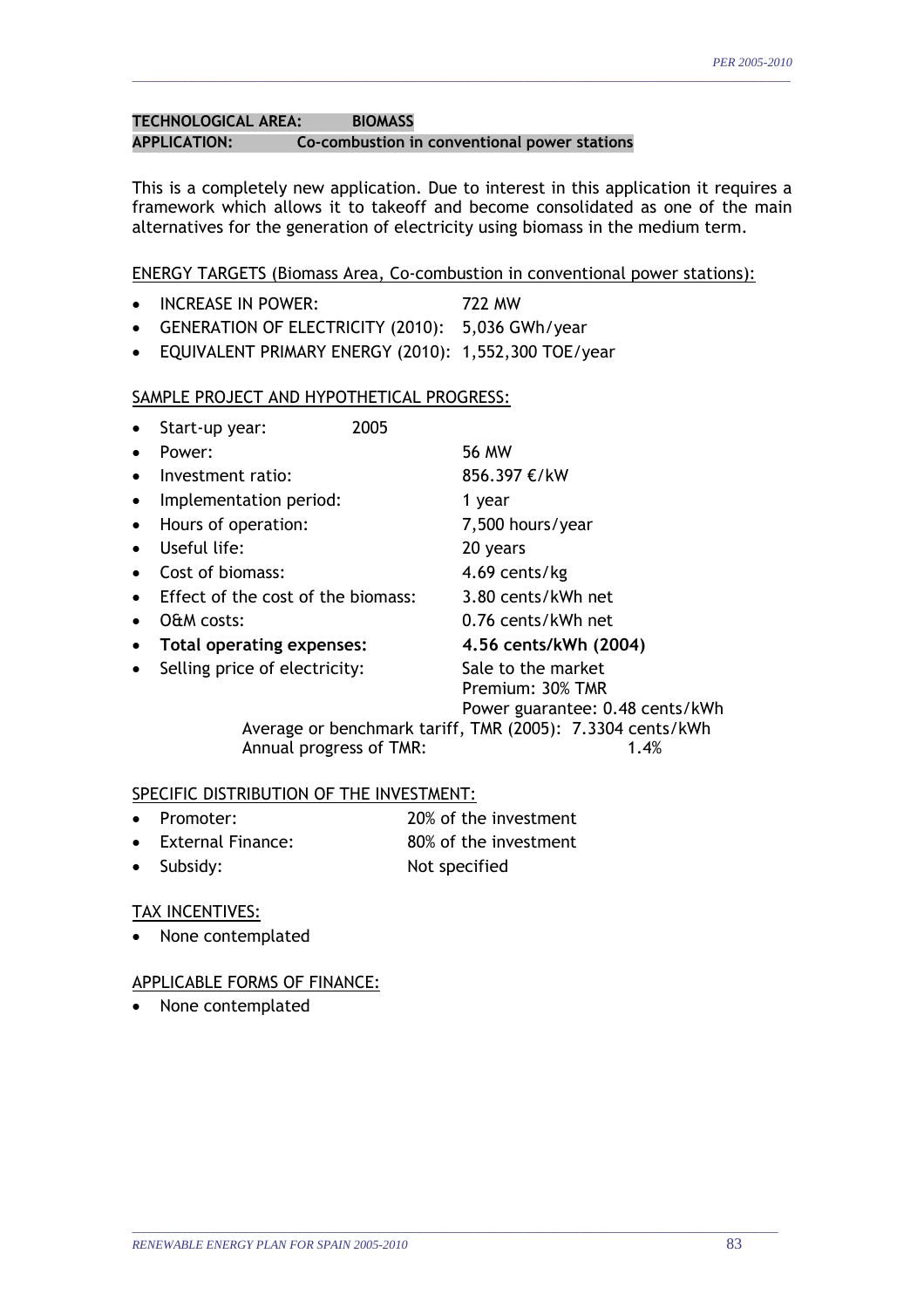#### **TECHNOLOGICAL AREA: BIOMASS APPLICATION: Centralised heating and hot water network.**

This is a widely established technology in some European countries such as Denmark or Austria. Its financial profitability is ensured only through investment subsidies due to the high prices of fuels deriving from petroleum for domestic uses.

\_\_\_\_\_\_\_\_\_\_\_\_\_\_\_\_\_\_\_\_\_\_\_\_\_\_\_\_\_\_\_\_\_\_\_\_\_\_\_\_\_\_\_\_\_\_\_\_\_\_\_\_\_\_\_\_\_\_\_\_\_\_\_\_\_\_\_\_\_\_\_\_\_\_\_\_\_\_\_\_\_\_\_\_\_\_\_\_\_\_\_\_\_\_\_\_\_\_\_\_\_\_\_\_\_\_

| <b>ENERGY TARGETS (Domestic Thermal Biomass Area):</b> |  |
|--------------------------------------------------------|--|
|                                                        |  |

| • EQUIVALENT PRIMARY ENERGY (2010):       | 204,722 TOE/year                                                           |  |  |
|-------------------------------------------|----------------------------------------------------------------------------|--|--|
| SAMPLE PROJECT AND HYPOTHETICAL PROGRESS: |                                                                            |  |  |
| • Start-up year:                          | 2005                                                                       |  |  |
| • Power:                                  | 6,000 kW                                                                   |  |  |
| • Investment ratio:                       | 282 €/kW                                                                   |  |  |
| • Implementation period:                  | 1 year                                                                     |  |  |
| • Equivalent hours of operation:          | 820 hours/year                                                             |  |  |
| • Efficiency of the facility:             | 77 %                                                                       |  |  |
| Boiler efficiency:                        | 85 %                                                                       |  |  |
| Efficiency of distribution network: 90 %  |                                                                            |  |  |
| • Useful life:                            | 20 years                                                                   |  |  |
| • Operating/Maintenance Costs (2006):     | 3.40 cents $\epsilon$ /kWh (rises or falls with the<br>Retail Price Index) |  |  |
| • Fuel Cost (2006):                       | 1.98 cents $€/kWh$ (rises or falls with the<br>Retail Price Index-0.5%)    |  |  |
| Cost in weight:                           | $61.5$ €/t*                                                                |  |  |
| Lower calorific power:                    | 4.07 kWh/kg                                                                |  |  |
| • Selling price of thermal energy:        | $0.065$ €/kWh (Gas-oil C price: 0.08 €/te)                                 |  |  |
| Discount Ratio                            | 10%                                                                        |  |  |
| <b>Final Selling Price</b>                | 0.059 €/kWh                                                                |  |  |

#### SPECIFIC DISTRIBUTION OF THE INVESTMENT:

| • Promoter: | 20% of the investment |
|-------------|-----------------------|
|-------------|-----------------------|

- External Finance: 50% of the investment
- Investment subsidy: 30% of the investment

\* The calculation of the fuel cost includes a subsidy on investment in production machinery equivalent to 10% of the heating network investment.

\_\_\_\_\_\_\_\_\_\_\_\_\_\_\_\_\_\_\_\_\_\_\_\_\_\_\_\_\_\_\_\_\_\_\_\_\_\_\_\_\_\_\_\_\_\_\_\_\_\_\_\_\_\_\_\_\_\_\_\_\_\_\_\_\_\_\_\_\_\_\_\_\_\_\_\_\_\_\_\_\_\_\_\_\_\_\_\_\_\_\_\_\_\_\_\_\_\_\_\_\_\_\_\_

#### TAX INCENTIVES: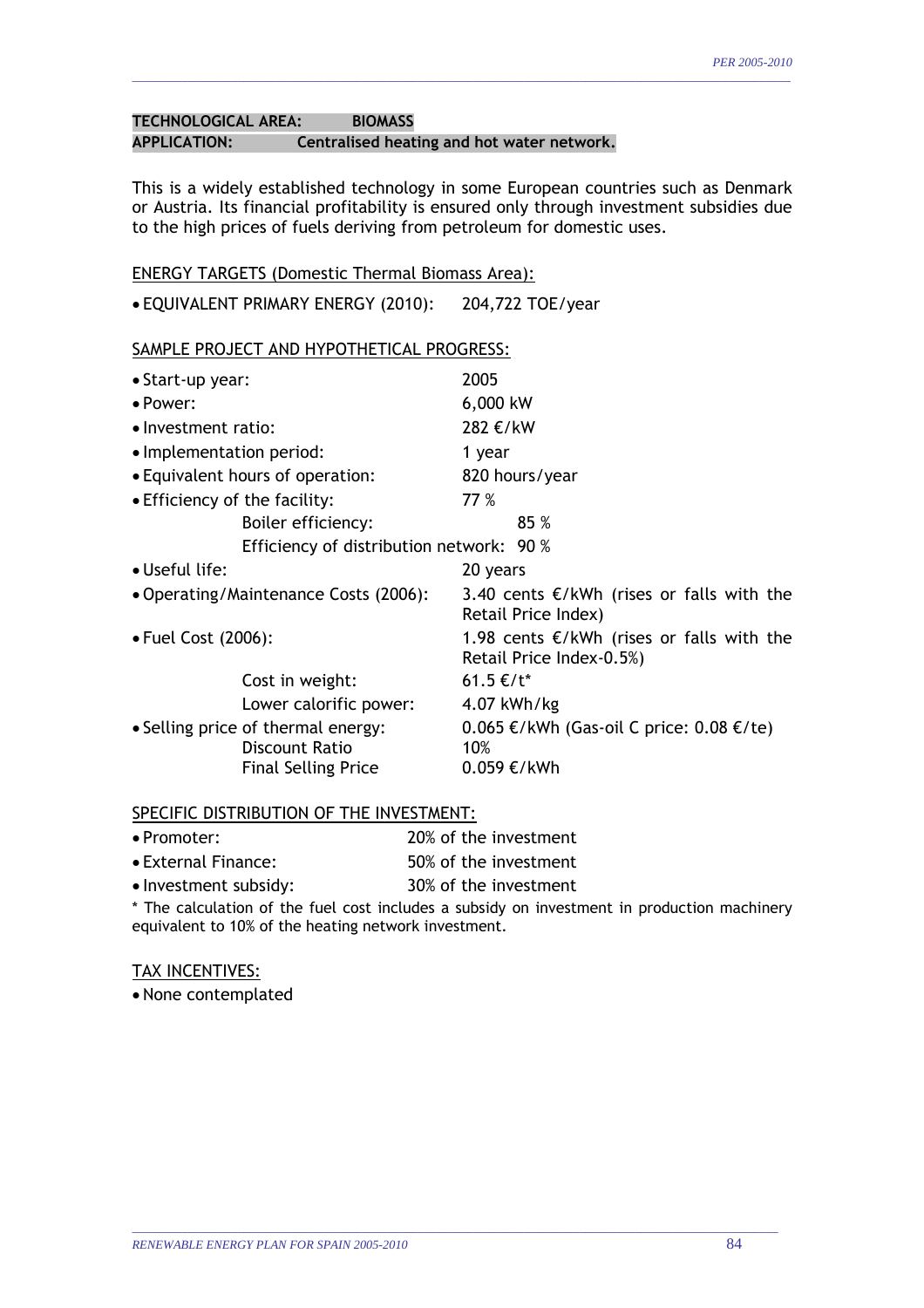#### **TECHNOLOGICAL AREA: BIOMASS APPLICATION: Industrial boiler.**

This technology is mainly used in industries in the forestry and agricultural and food sectors which exploit their own waste to generate the necessary energy for their production processes. The profitability of these facilities depends on alternative uses for the biomass and the prices of conventional fuels for industrial uses.

\_\_\_\_\_\_\_\_\_\_\_\_\_\_\_\_\_\_\_\_\_\_\_\_\_\_\_\_\_\_\_\_\_\_\_\_\_\_\_\_\_\_\_\_\_\_\_\_\_\_\_\_\_\_\_\_\_\_\_\_\_\_\_\_\_\_\_\_\_\_\_\_\_\_\_\_\_\_\_\_\_\_\_\_\_\_\_\_\_\_\_\_\_\_\_\_\_\_\_\_\_\_\_\_\_\_

#### ENERGY TARGETS (Industrial Thermal Biomass Area):

• EQUIVALENT PRIMARY ENERGY (2010): 377,792 TOE/year

#### SAMPLE PROJECT AND HYPOTHETICAL PROGRESS:

| • Start-up year:                        | 2005                                                                            |
|-----------------------------------------|---------------------------------------------------------------------------------|
| • Power:                                | 1,000 kW                                                                        |
| • Investment ratio:                     | 72.74 €/kW                                                                      |
| • Implementation period:                | $0.5$ years                                                                     |
| • Equivalent hours of operation:        | 5,000 hours/year                                                                |
| • Efficiency of the facility:           | 80 %                                                                            |
| • Useful life:                          | 20 years                                                                        |
| • Operating/Maintenance Costs (2006):   | 0.98 cents $€/kWh$ (rises or falls with the<br>Retail Price Index)              |
| • Fuel Cost (2006):                     | 0.73 cents $\epsilon$ /kWh (rises or falls with the<br>Retail Price Index-0.5%) |
| Cost in weight:                         | 20 €/t                                                                          |
| Lower calorific power:                  | $3.49$ kWh/kg                                                                   |
| • Saving of substituted thermal energy: | 0.0183 €/kWh                                                                    |
|                                         | (Price of PCS Natural Gas: $0.0163 \text{ €/kWh}$ )                             |

\_\_\_\_\_\_\_\_\_\_\_\_\_\_\_\_\_\_\_\_\_\_\_\_\_\_\_\_\_\_\_\_\_\_\_\_\_\_\_\_\_\_\_\_\_\_\_\_\_\_\_\_\_\_\_\_\_\_\_\_\_\_\_\_\_\_\_\_\_\_\_\_\_\_\_\_\_\_\_\_\_\_\_\_\_\_\_\_\_\_\_\_\_\_\_\_\_\_\_\_\_\_\_\_

#### SPECIFIC DISTRIBUTION OF THE INVESTMENT:

| $\bullet$ Promoter: | 20% of the investment |
|---------------------|-----------------------|
| • External Finance: | 80% of the investment |
| $\bullet$ Subsidy:  | None contemplated     |

#### TAX INCENTIVES:

• Tax allowance equivalent to 10% of the investment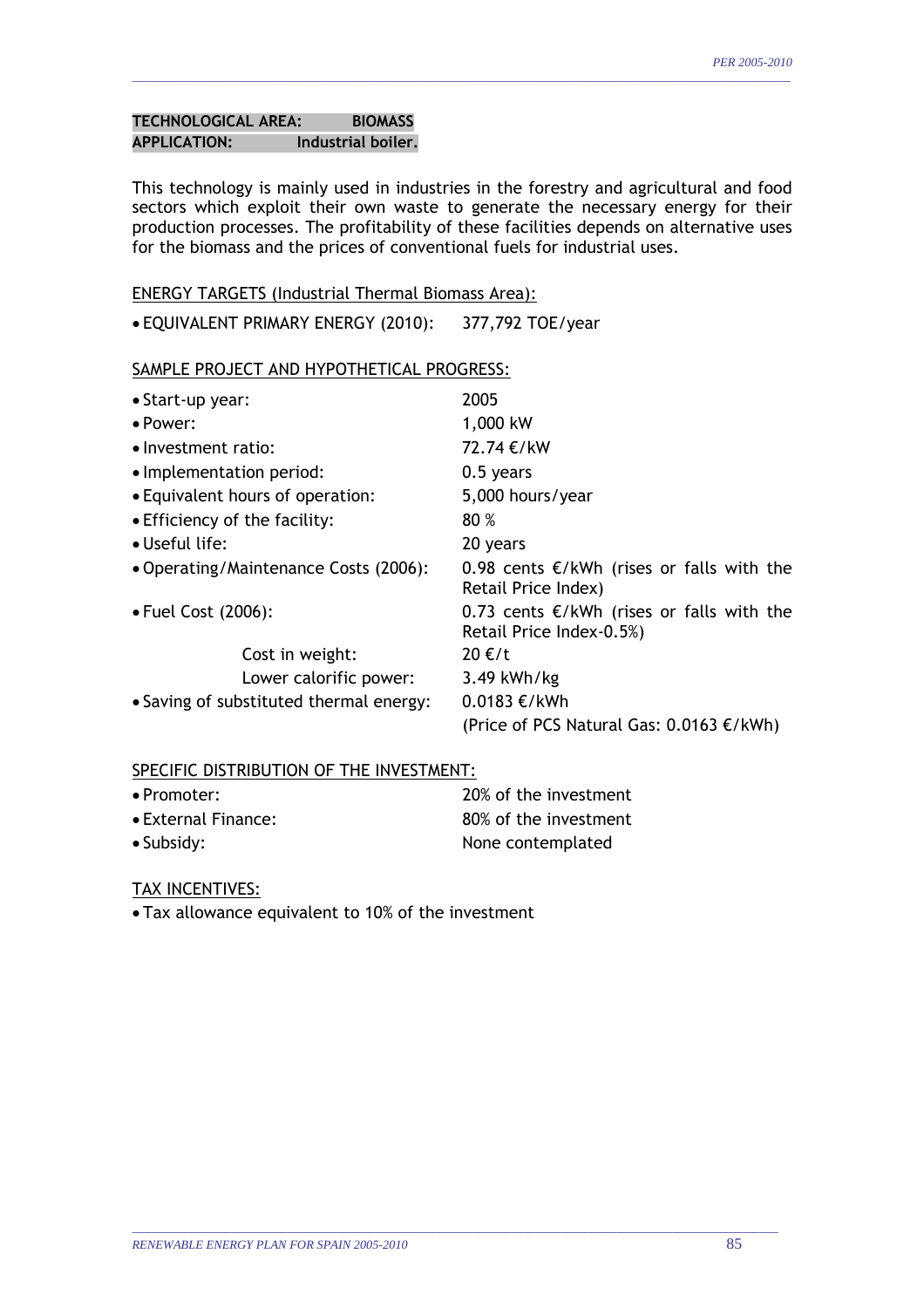# **Biogas Area**

### **POSSIBLE SCENARIOS**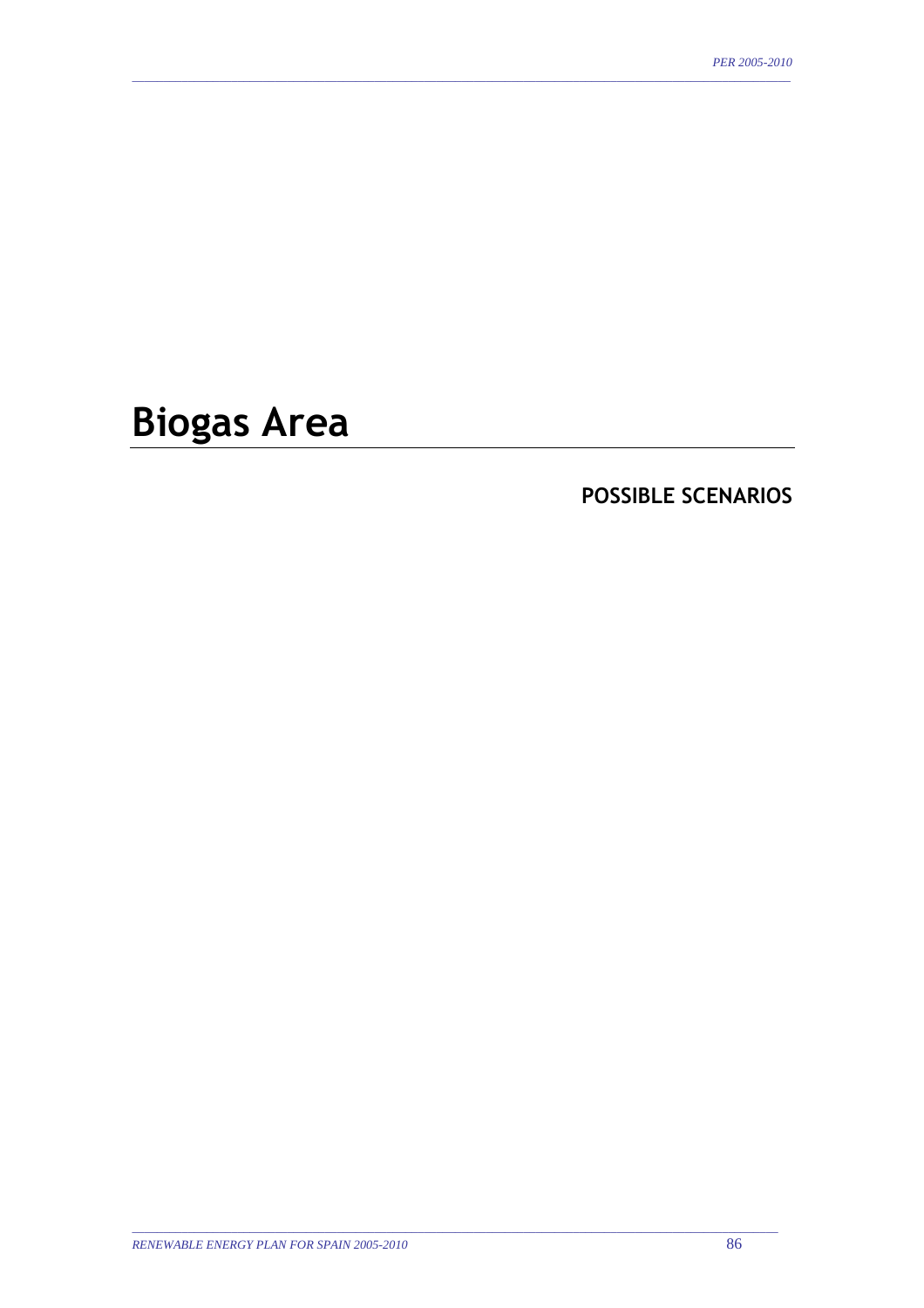#### **TECHNOLOGICAL AREA: BIOGAS: APPLICATION: Generation of electricity**

This is an application undergoing expansion. The level of support granted in Royal Decree 436/2004 of 12 March is sufficient to ensure profitability.

\_\_\_\_\_\_\_\_\_\_\_\_\_\_\_\_\_\_\_\_\_\_\_\_\_\_\_\_\_\_\_\_\_\_\_\_\_\_\_\_\_\_\_\_\_\_\_\_\_\_\_\_\_\_\_\_\_\_\_\_\_\_\_\_\_\_\_\_\_\_\_\_\_\_\_\_\_\_\_\_\_\_\_\_\_\_\_\_\_\_\_\_\_\_\_\_\_\_\_\_\_\_\_\_\_\_

#### ENERGY TARGETS (Biogas Area):

- INCREASE IN POWER: 94 MW • GENERATION OF ELECTRICITY (2010): 592.2 GWh/year
- EQUIVALENT PRIMARY ENERGY (2010): 188,000 TOE/year

#### SAMPLE PROJECT AND HYPOTHETICAL PROGRESS:

| $\bullet$ | Start-up year:                  | 2005                                                                             |
|-----------|---------------------------------|----------------------------------------------------------------------------------|
| $\bullet$ | Power:                          | 2 MW                                                                             |
| $\bullet$ | Investment ratio:               | 1,502.53 €/kW                                                                    |
| $\bullet$ | Implementation period:          | 1.5 years                                                                        |
| $\bullet$ | Hours of operation:             | 7,000 hours/year                                                                 |
| $\bullet$ | Useful life:                    | 20 years                                                                         |
| $\bullet$ | Total operating expenses:       | 2.5122 cents/kWh (2004)                                                          |
| $\bullet$ | Selling price of electricity:   | Invoicing with regulated tariffs<br>Years 1-20: 90% TMR<br>Remainder:<br>80% TMR |
|           | Annual progress of TMR:         | Average or benchmark tariff, TMR (2005): 7.3304 cents €/kWh<br>1.4%              |
|           | Supplement for Reactive Energy: | <b>4% TMR</b>                                                                    |

#### SPECIFIC DISTRIBUTION OF THE INVESTMENT:

- Promoter: 20% of the investment • External Finance: 80% of the investment
- Subsidy: Not specified

#### SUPPORT FOR OPERATION:

- Premium on market price: 40% TMR
- Subsidy at interest rate: Not specified

#### TAX INCENTIVES:

• None contemplated

#### APPLICABLE FORMS OF FINANCE:

• Tax allowance equivalent to 10% of the investment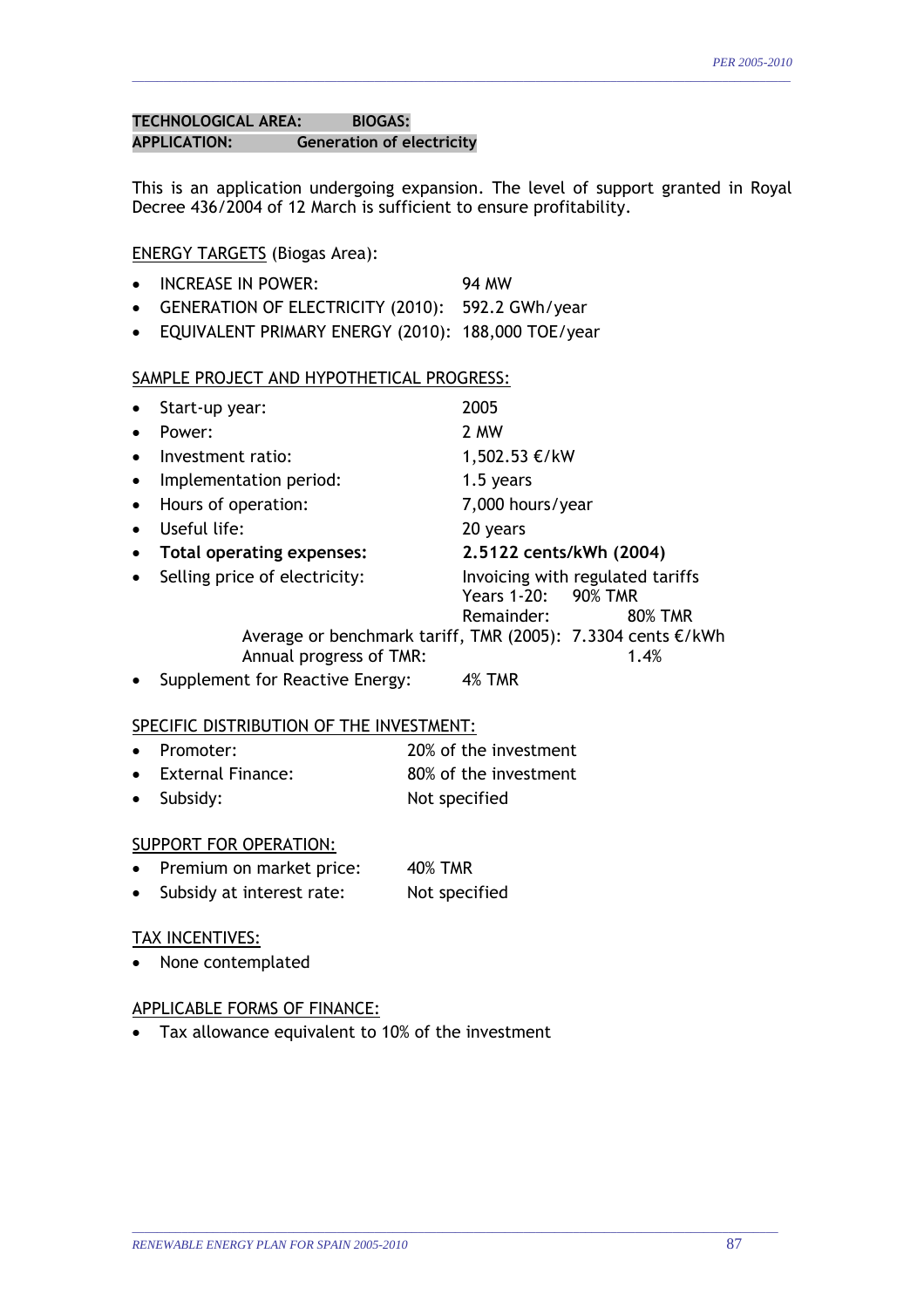# **Biofuels Area**

SAMPLE PROJECTS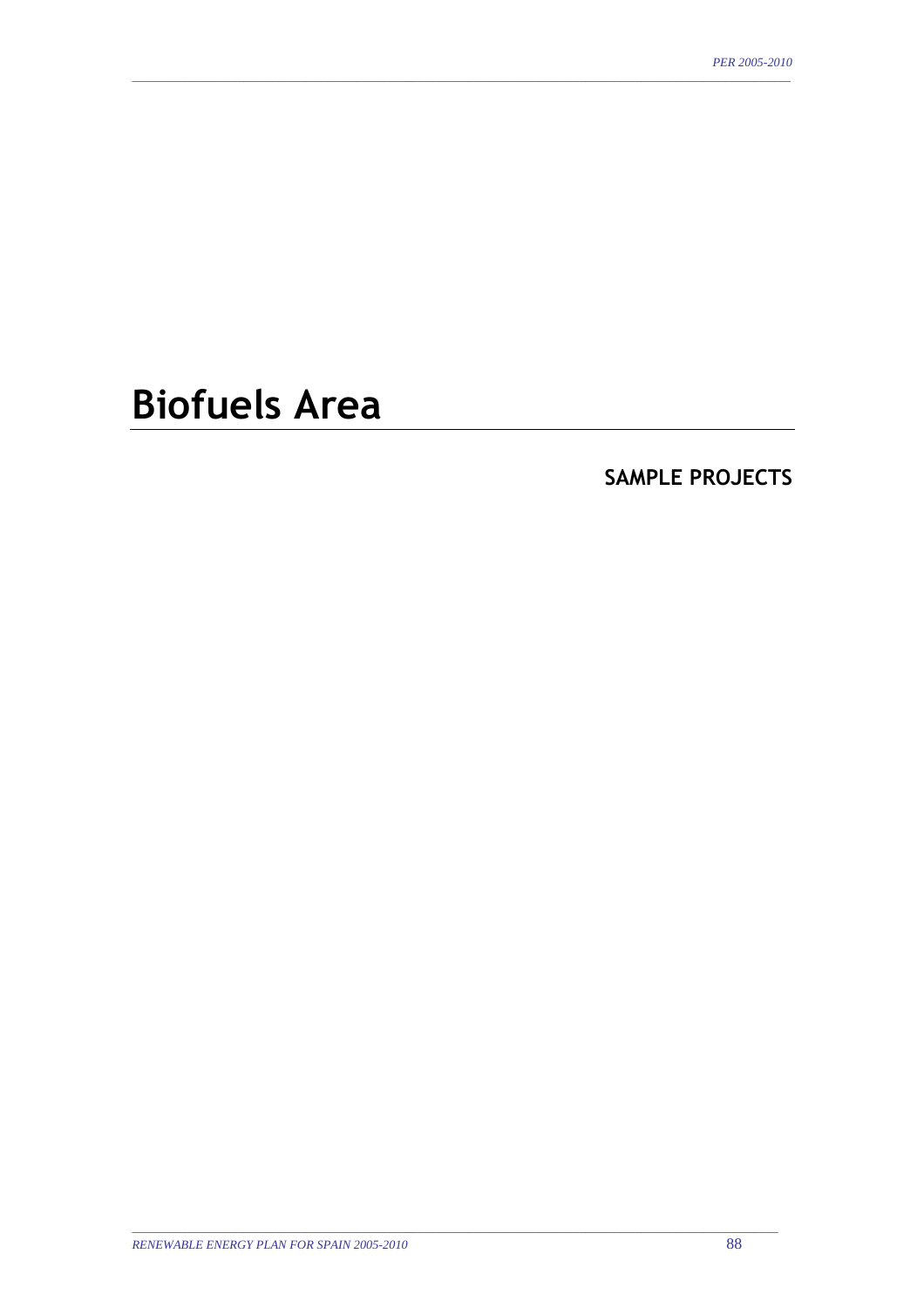#### **TECHNOLOGICAL AREA: BIOFUELS APPLICATION: Production of bioethanol for E-5**

This is an application which represents the immediate future of the bioethanol production sector.

\_\_\_\_\_\_\_\_\_\_\_\_\_\_\_\_\_\_\_\_\_\_\_\_\_\_\_\_\_\_\_\_\_\_\_\_\_\_\_\_\_\_\_\_\_\_\_\_\_\_\_\_\_\_\_\_\_\_\_\_\_\_\_\_\_\_\_\_\_\_\_\_\_\_\_\_\_\_\_\_\_\_\_\_\_\_\_\_\_\_\_\_\_\_\_\_\_\_\_\_\_\_\_\_\_\_

#### ENERGY TARGETS (Biofuels Area):

• EQUIVALENT PRIMARY ENERGY (2010): 1,971,800 TOE/year

### SAMPLE PROJECT AND HYPOTHETICAL PROGRESS:

| • Start-up year:                                   | 2005                |                 |
|----------------------------------------------------|---------------------|-----------------|
| • Plant capacity:                                  | 200,000 $m^3$ /year |                 |
| • Total investment in tangible assets:             | 136.1 million euro  |                 |
| • Total investment in intangible assets:           | 22.0 million euro   |                 |
| • Useful life:                                     | 20 years            |                 |
| • Additional income:                               |                     |                 |
| • DDGS and other by-products:                      |                     | 0.1828 euro/l   |
| • Cost structure                                   |                     |                 |
| • Fixed costs (personnel, maintenance and others): |                     | $0.2615$ euro/l |
| • Variable costs (raw materials and energy):       |                     | $0.1233$ euro/l |
| • Cost of main raw material (cereal):              |                     | $0.3823$ euro/l |
| • Transport and distribution costs:                |                     | $0.0467$ euro/l |
| • Total costs (without industrial benefit):        |                     | $0.6310$ euro/l |

TAX INCENTIVES:

• Zero rate of the special tax on hydrocarbons

• Tax allowance equivalent to 10% of the investment